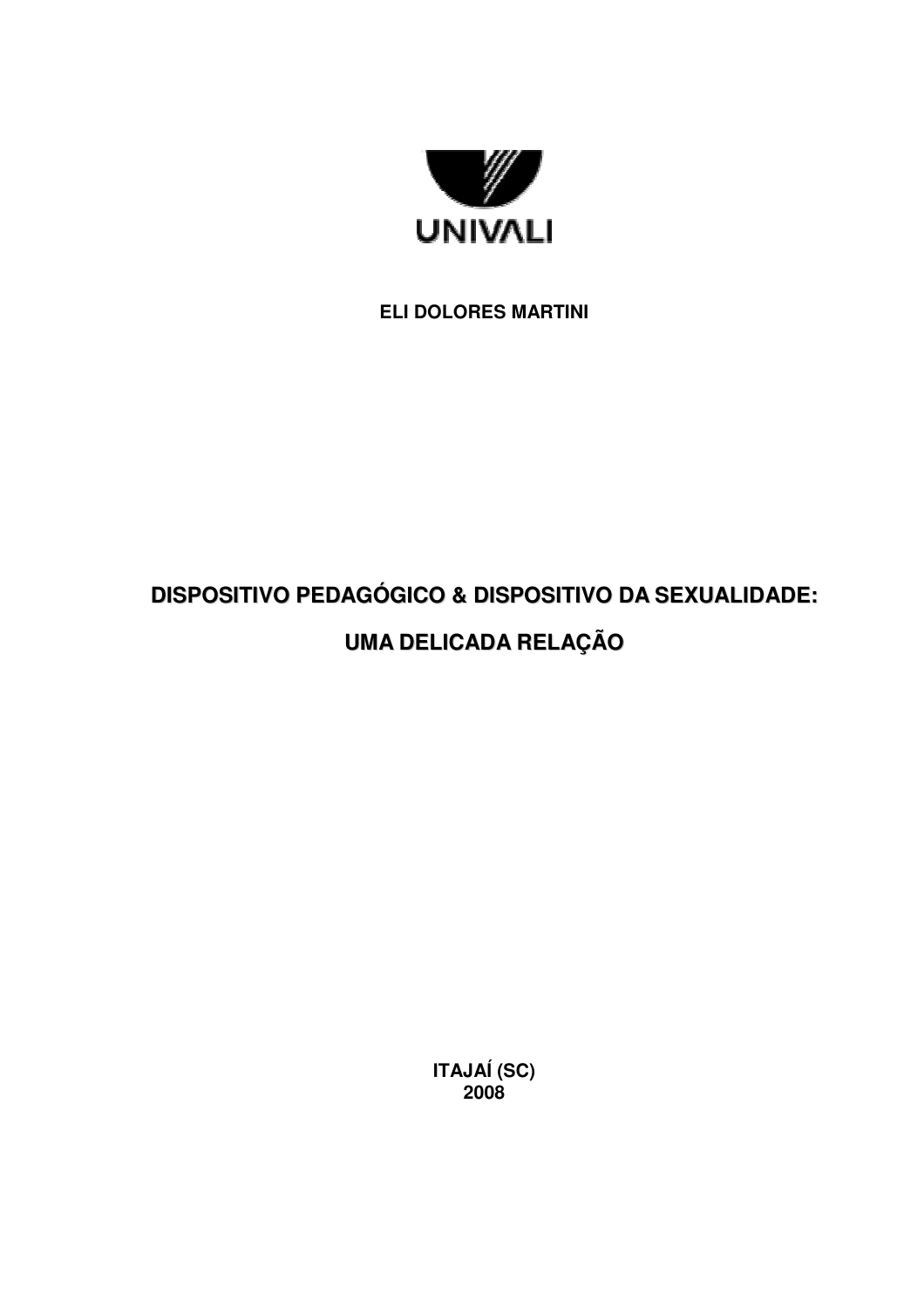### **UNIVALI UNIVERSIDADE DO VALE DO ITAJAÍ CENTRO DE EDUCAÇÃO DE CIÊNCIAS HUMANAS E DA COMUNICAÇÃO – CEHCOM CURSO DE PÓS-GRADUAÇÃO** *STRICTO SENSU* **PROGRAMA DE MESTRADO ACADÊMICO EM EDUCAÇÃO – PMAE**

**ELI DOLORES MARTINI**

# **DISPOSITIVO PEDAGÓGICO & DISPOSITIVO DA SEXUALIDADE:**

# **UMA DELICADA RELAÇÃO**

**ITAJAÍ (SC) 2008**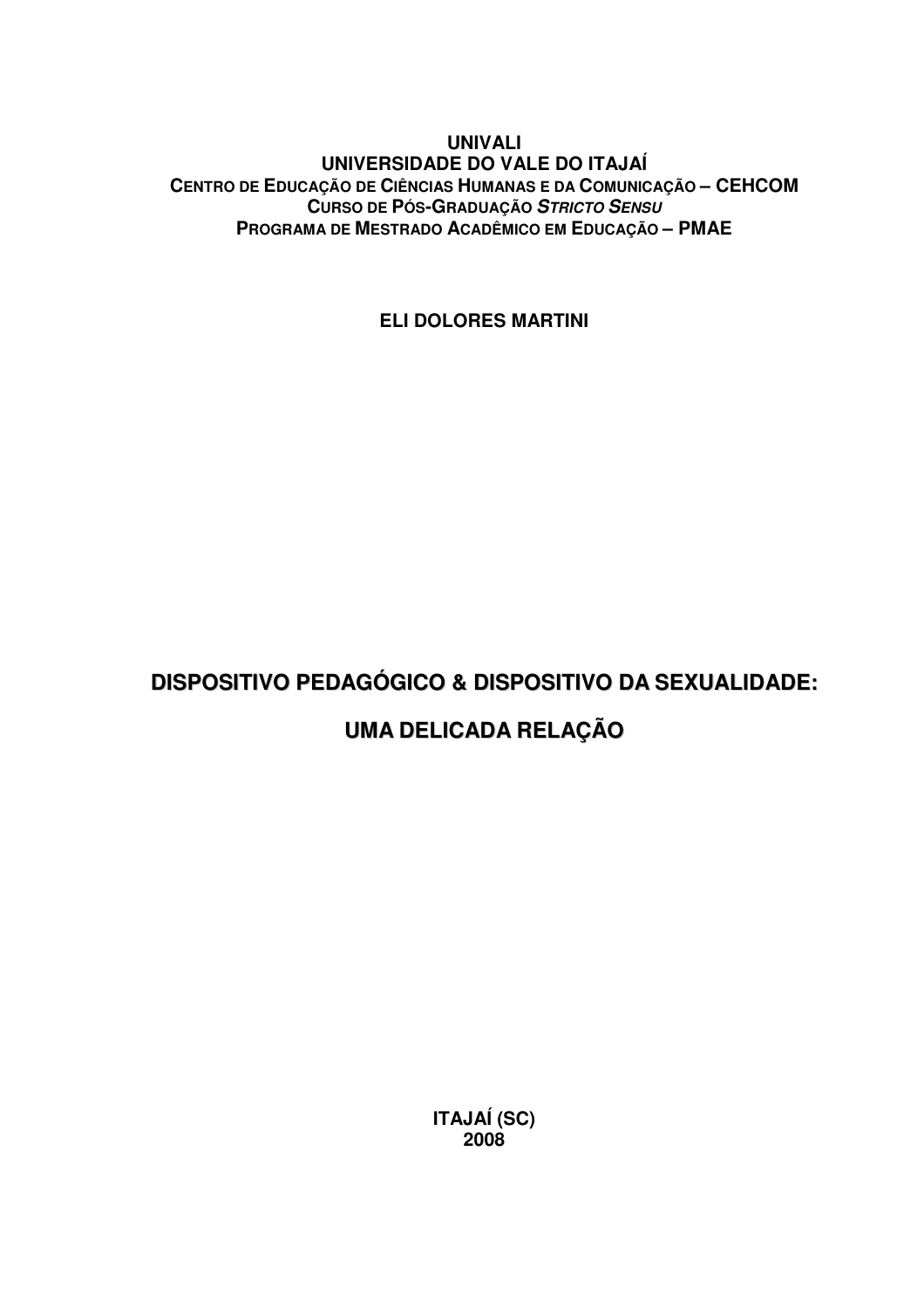### **UNIVALI**

### **UNIVERSIDADE DO VALE DO ITAJAÍ CENTRO DE EDUCAÇÃO DE CIÊNCIAS HUMANAS E DA COMUNICAÇÃO – CEHCOM CURSO DE PÓS-GRADUAÇÃO** *STRICTO SENSU* **PROGRAMA DE MESTRADO ACADÊMICO EM EDUCAÇÃO – PMAE**

### **CERTIFICADO DE APROVAÇÃO**

### **ELI DOLORES MARTINI**

Dissertação avaliada e aprovada pela Comissão Examinadora e referendada pelo Colegiado do PMAE como requisito parcial à obtenção do grau de Mestre em Educação.

Itajaí (SC): 08 de Agosto de 2008.

**MEMBROS DA COMISSÃO:**

**ORIENTADORA:**

**PROFª. DRª. SOLANGE PUNTEL MOSTAFA**

**MEMBRO EXTERNO:** \_\_\_\_\_\_\_\_\_\_\_\_\_\_\_\_\_\_\_\_\_\_\_\_\_\_\_\_\_\_\_

**PROFª. DR. CARLOS JOSÉ MARTINS**

**MEMBRO REPRESENTANTE DO COLEGIADO**: \_\_\_\_\_\_\_\_\_\_\_\_\_\_\_\_\_\_\_\_\_\_\_\_\_\_\_\_\_\_\_

\_\_\_\_\_\_\_\_\_\_\_\_\_\_\_\_\_\_\_\_\_\_\_\_\_\_\_\_\_\_\_

**PROFª. DRA. LUCIANE MARIA SCHLINDWEIN**

**ITAJAÍ (SC) 2008**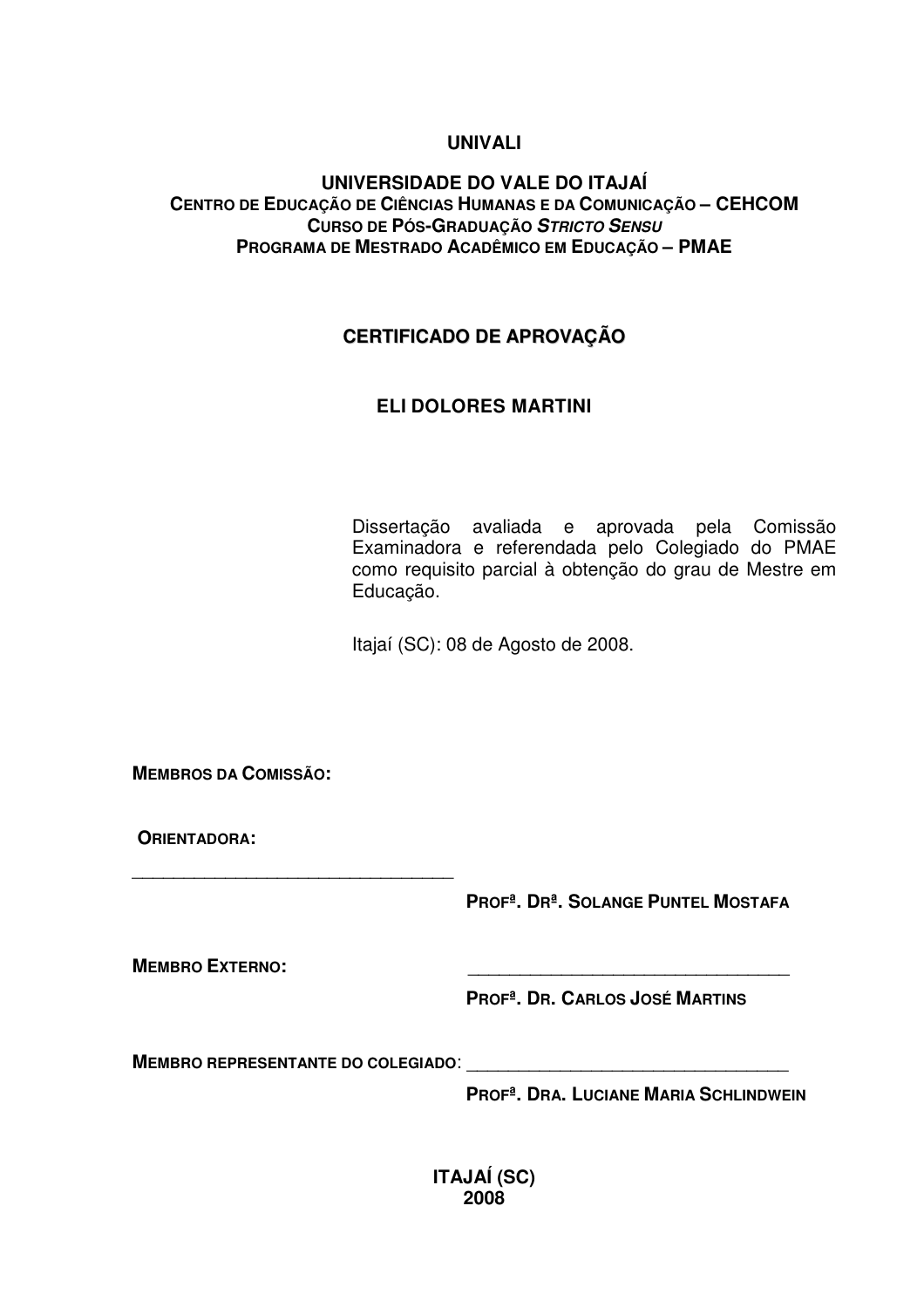### **FICHA CATALOGRÁFICA**

M366d Martini, Eli Dolores, 1956-Dispositivo pedagógico & dispositivo da sexualidade [manuscrito] : uma delicada relação / Eli Dolores Martini. - 2008. 110 f. Cópia de computador (Printout(s)). Dissertação (mestrado) - Universidade do Vale do Itajaí, Centro de Educação de Ciências Humanas e da Comunicação, 2008. "Orientadora: Prof". Dra Solange Puntel Mostafa". Bibliografia e anexos. 1. Comportamento sexual. 2. Sexo. 3. Homossexualismo. 4. Dispositivo pedagógico. 5. Dispositivo da sexualidade. I. Universidade do Vale do Itajaí. II. Título. CDU: 37

Cristina M. V. Porciúncula - CRB 14.966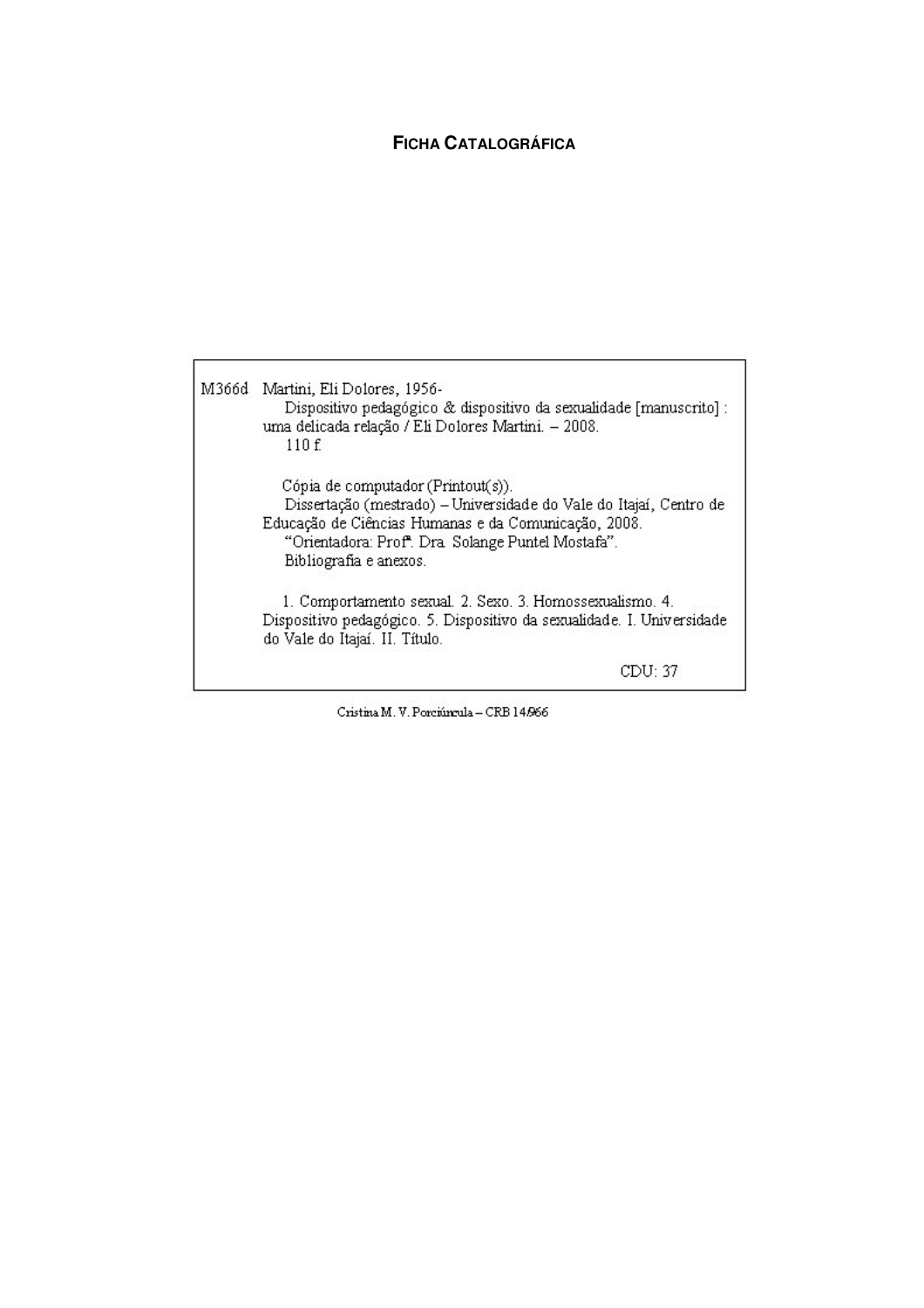**A VOCÊS...**

**QUE TOCARAM COM DELICADEZA ESTE MOMENTO.**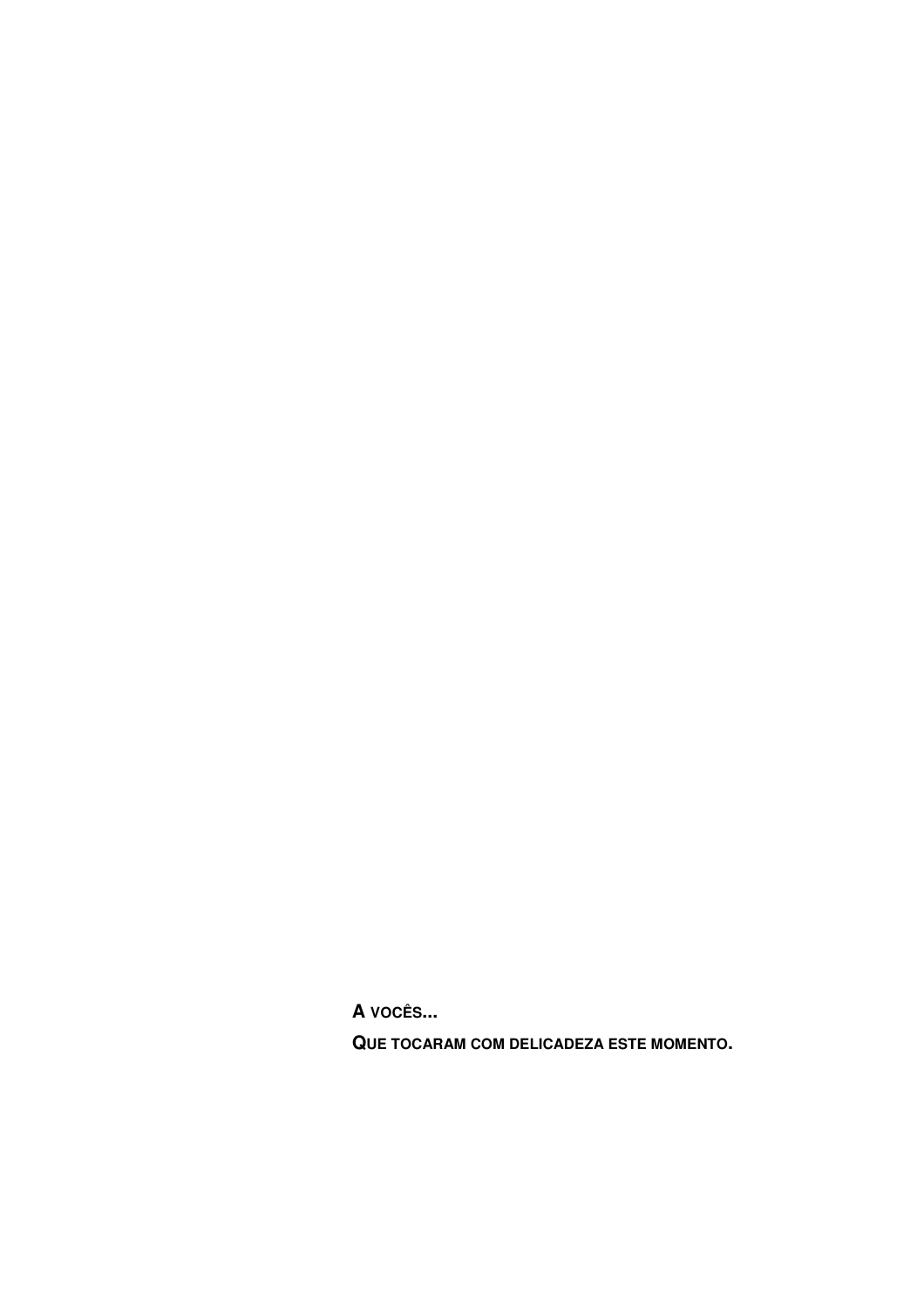## **RESUMO**

Ao analisarmos o filme "Delicada Relação", não é o enredo com seus personagens que interessam, mas o campo de problematização que a experiência vivida no filme permite pensar. A experiência do filme é pensada desde o conceito de dispositivo da sexualidade de Foucault. E o desafio é cruzar o dispositivo da sexualidade com o dispositivo pedagógico no sentido de fazer ver e falar através da imagemmovimento, identificando em que momentos o filme e a fala confirmam ou resistem ao dispositivo da sexualidade. Para tal, foram selecionadas e analisadas quatro cenas temáticas do filme e a recepção de um grupo focal de oito alunas do mestrado em educação da UNIVALI- Itajaí- SC. Elegemos a filosofia de Michel Foucault como maior referência, mas abordaremos também Larrosa, Deleuze, Louro e Fischer. Trata-se de um procedimento metodológico dotado de aspectos qualitativos e observação participativa na análise do filme e também na recepção. O processo de análise das cenas temáticas conta com a especificidade da linguagem cinematográfica articulada pelos três atos: enquadramento, decupagem e montagem. Ao tomarmos o filme como objeto desta análise, entendemos que esta delicada relação, no seu todo, na sua existência, de alguma forma resiste ao dispositivo da sexualidade ao mesmo tempo em que o confirma. O filme em si, a proposta da pesquisa, coloca a sexualidade em discurso. Há um jogo de articulação dos dispositivos na regulamentação da sexualidade. Essas observações foram apontadas tanto na análise do grupo focal quanto nas cenas do filme. O que interessou colocar em discussão neste estudo, não foi buscar uma realidade única e correta de ver e falar sobre as coisas, mas analisar o que é possível conhecer, desconhecer, ignorar pelas dimensões do dispositivo da sexualidade e do dispositivo pedagógico. O filme não é uma crítica ao dispositivo da sexualidade e nem mesmo à homossexualidade. É um convite a reencontrá-los entre tantos gestos e movimentos possíveis. Assim, a possibilidade de um filme com esta temática na educação, pode fazer emergir maneiras de se pensar, abrir-se para a transposição de conceitos de tal forma que possam absorver, falar sobre a vida de si e para si.

**PALAVRAS CHAVE:** filme; dispositivo pedagógico; dispositivo da sexualidade; homossexualidade.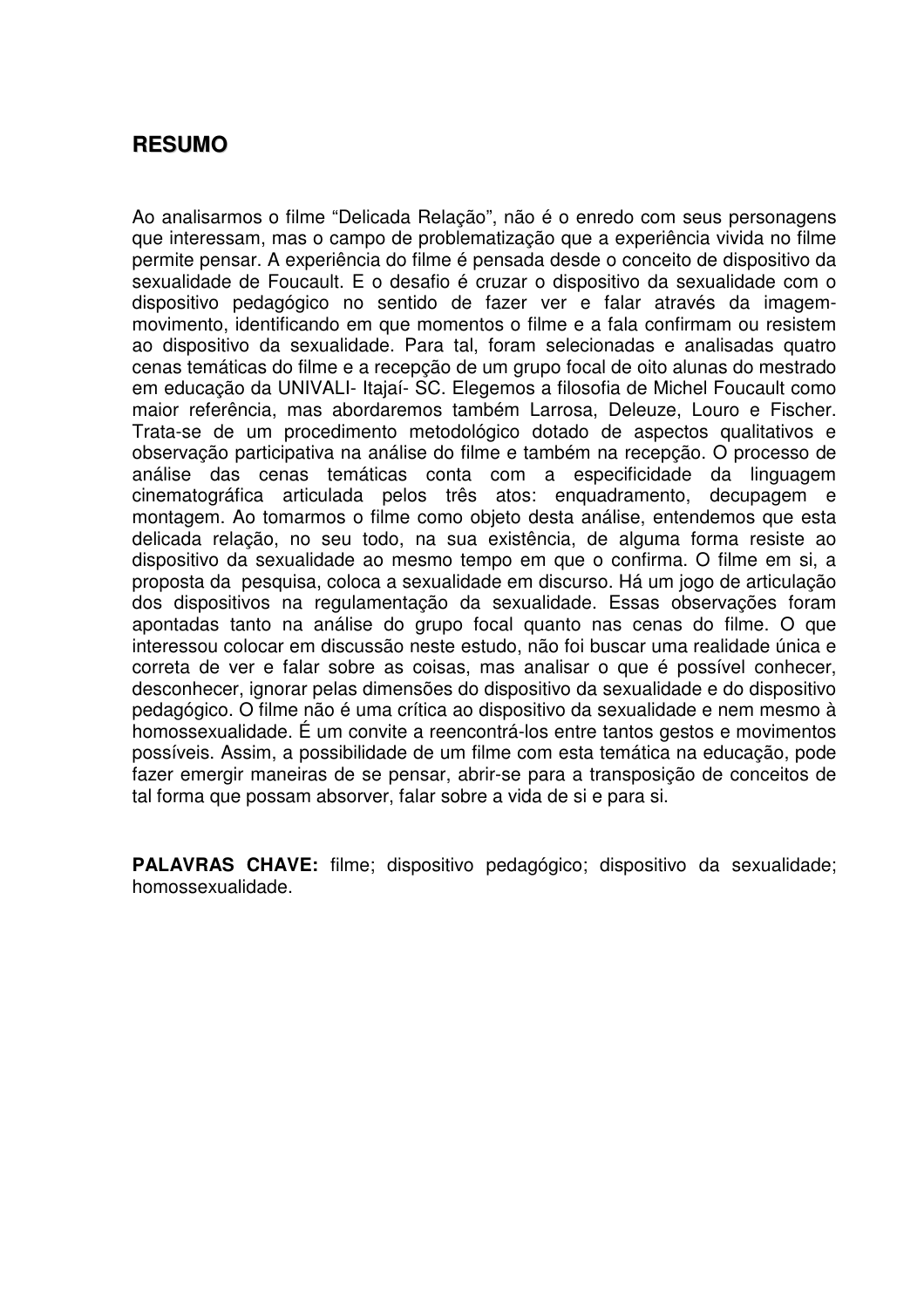## **ABSTRACT**

In the analysis of the film "Delicada Relação", it is not the plot and its characters that are the focus, but the problem discussion which the experience of the film causes us to reflect on. This experience is based on Foucault's sexuality device. The challenge is to blend the sexuality device with the pedagogical device, in order to make it possible to see and speak through the image-movement, identifying moments in which the film and the speech confirm or resist the sexuality device. For this, four scenes of the film and the reception of a focal group of eight Master's degree students of Education at the UNIVALI were selected and analyzed. We chose Foucault's philosophy as the main reference, but also analyzed Larrosa, Deleuze, Louro and Fischer. It is a methodological procedure that includes qualitative aspects and participative observations in the analysis of four scenes from the film and its reception. The process of analysis of the thematic scenes uses the specificity of the cinematographic language articulated in the three acts: framing, decoupage and assembling. By selecting this film as the object of analysis, we understand that this delicate relationship, in its entirety, in its existence, in some way resists the sexuality device, while at the same time it confirms it. The film itself, the proposal of the research, puts sexuality under focus. There is an articulation game of devices in the regulation of sexuality. These remarks were pointed out in the analysis by the focal group, and in the scenes of the film. The aspect we considered interesting for discussion in this work was not the search for a sole or correct way of seeing and talking about things, but the analysis of what is possible to know, not to know, or ignore, due to the complexity of sexuality and pedagogical devices. This film is not a critic to the sexuality device or homosexuality; it is an invitation to refind them, among so many possible gestures and movements. Thus, the possibility of using a film with this theme in education could lead to ways of thinking, and opening up to a new view of concepts in order to tell about one's own life.

**KEY WORDS:** film; pedagogical device; sexuality device; homosexuality.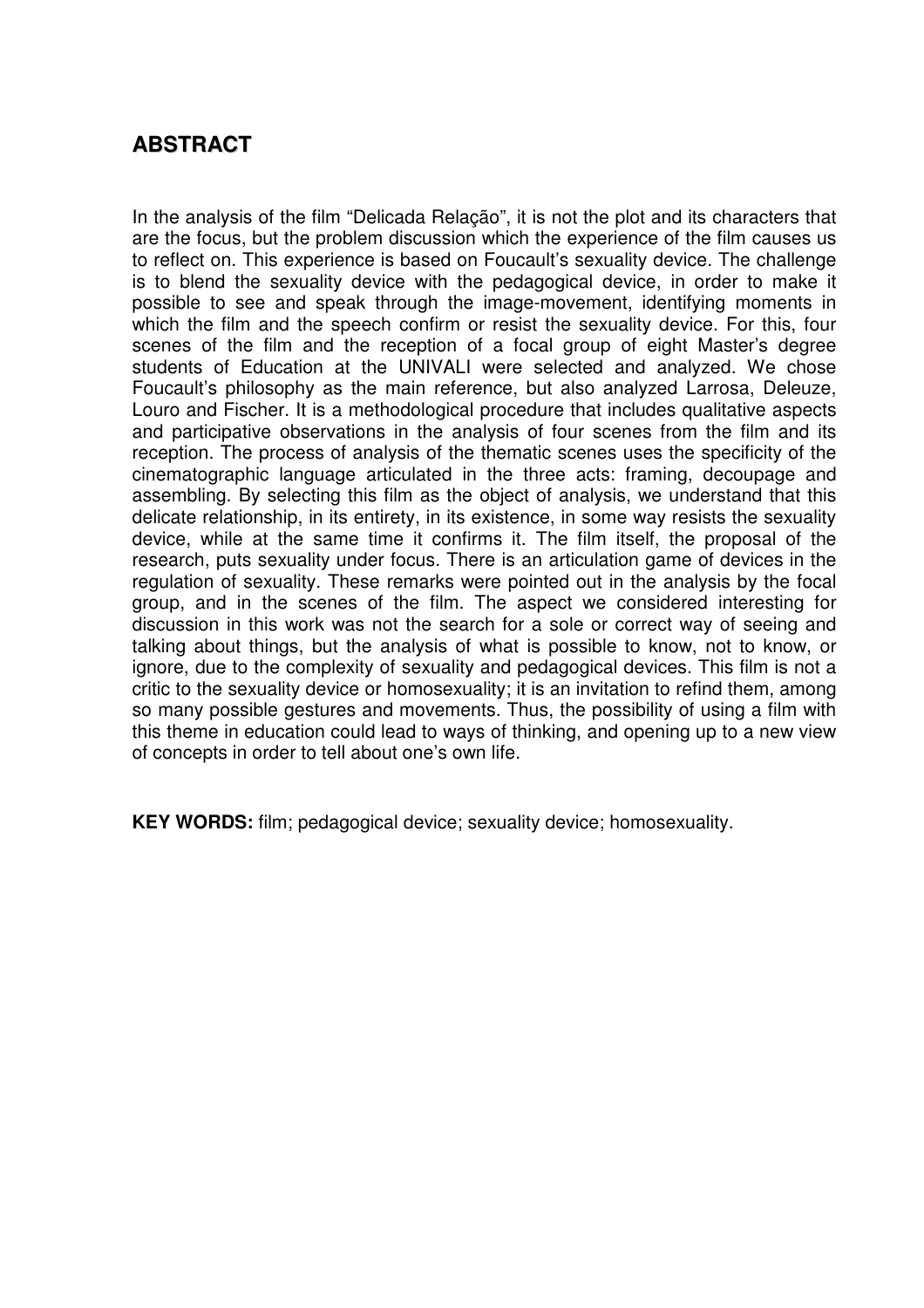| 2 DISPOSITIVO PEDAGÓGICO & DISPOSITIVO DA SEXUALIDADE: UMA DELICADA             |  |
|---------------------------------------------------------------------------------|--|
|                                                                                 |  |
|                                                                                 |  |
|                                                                                 |  |
|                                                                                 |  |
|                                                                                 |  |
| 2.6. O DISPOSITIVO PEDAGÓGICO: ARTE DA EXISTÊNCIA, CUIDADO DE SI24              |  |
|                                                                                 |  |
|                                                                                 |  |
|                                                                                 |  |
|                                                                                 |  |
|                                                                                 |  |
|                                                                                 |  |
|                                                                                 |  |
|                                                                                 |  |
|                                                                                 |  |
| 5.1.1 CENA DO GELO (ALEGRIA, DESTERRITORIALIZAÇÃO, ESPAÇO LISO - CUIDADO DE SI, |  |
| 5.1.2 CENA DA DISCÓRDIA DO CASAL (DISPOSITIVO DA ALIANÇA E DISPOSITIVO DA       |  |
| 5.1. 3 CENA DA MORTE (IMPASSIVIDADE DA MORTE E CONFISSÃO). 52                   |  |
| 5.1.4 CENA DO ENTERRO (ALIANÇA (JURÍDICO) SEXUALIDADE (NORMA E DISCIPLINA)54    |  |
|                                                                                 |  |
|                                                                                 |  |
|                                                                                 |  |
|                                                                                 |  |

# **SUMÁRIO**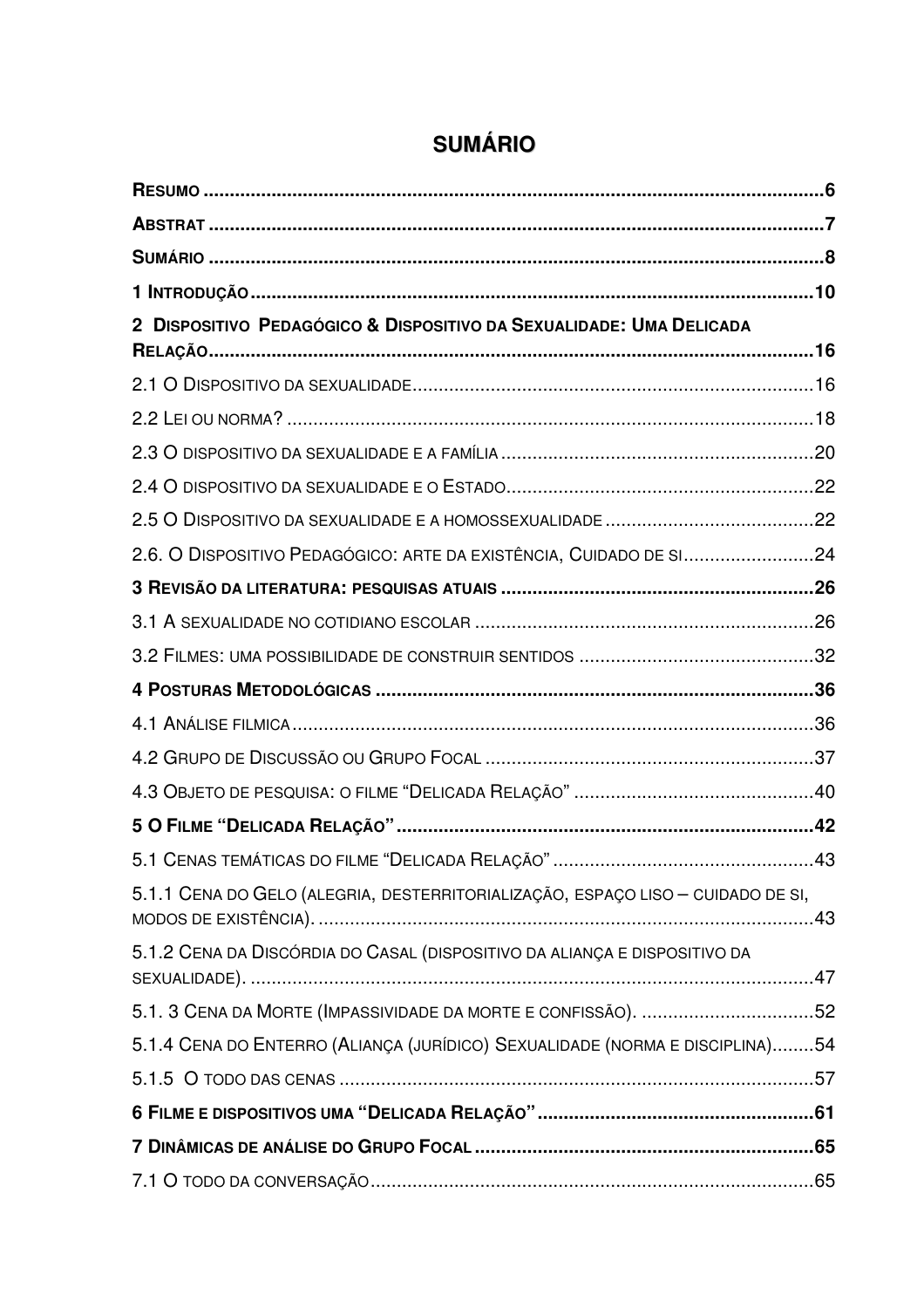| 8. AS TECNOLOGIAS DE SI ESCAPAM AO DISPOSITIVO DA SEXUALIDADE 76 |  |
|------------------------------------------------------------------|--|
|                                                                  |  |
|                                                                  |  |
|                                                                  |  |
|                                                                  |  |
|                                                                  |  |
|                                                                  |  |
|                                                                  |  |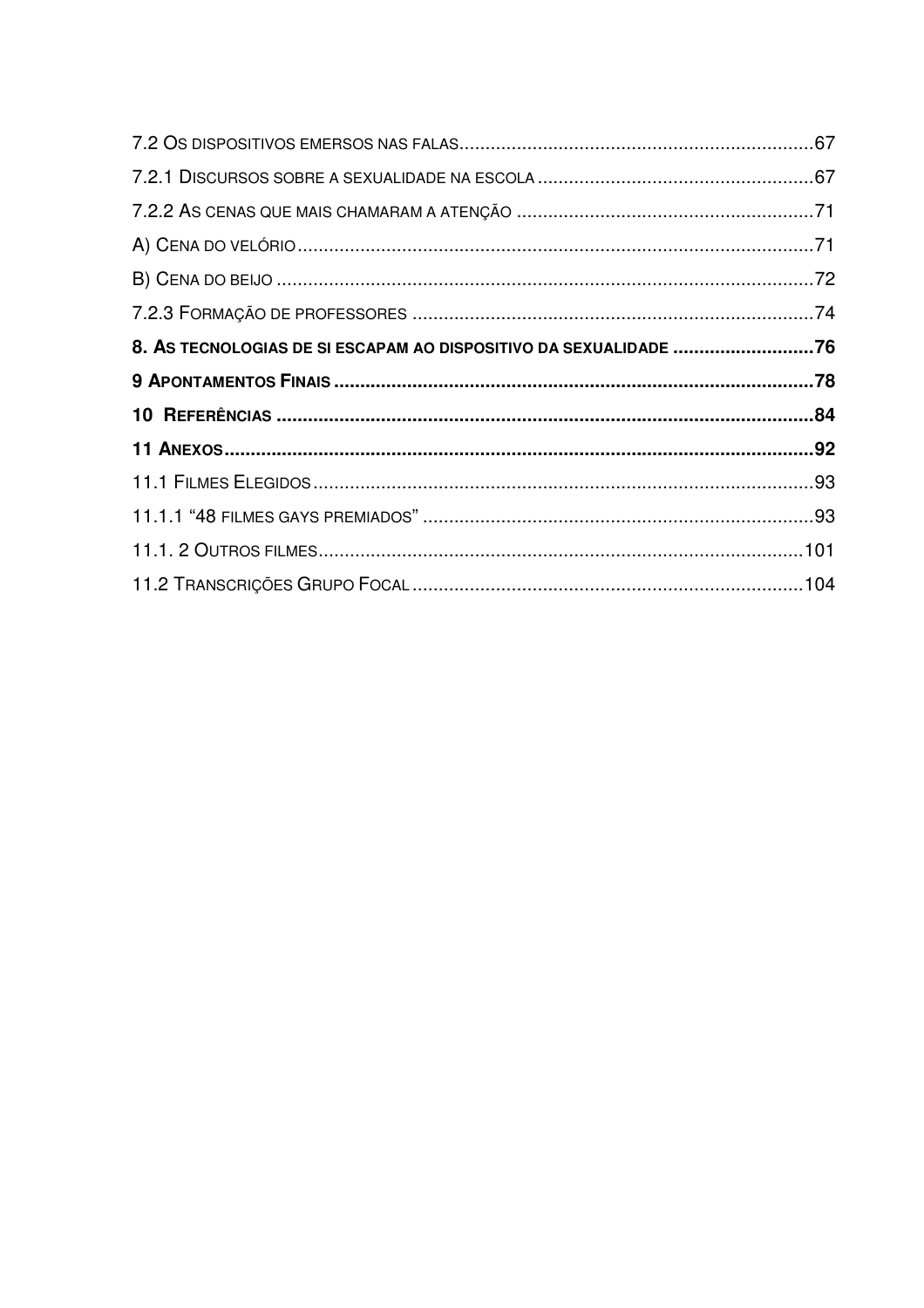## **1 INTRODUÇÃO**

*Não quis ser fácil, Fazer o que sei O que todos sabem fazer Quis mais Quis fazer o difícil O que não sei Algo mais Um bloco de incompreensão O catatau. (P. Leminski) 1*

A questão da diferença em relação a filmes tem me instigado durante grande parte de minha vida profissional enquanto educadora. Sempre que possível procurava comentar sobre temas fílmicos, principalmente aqueles diferenciados, observando como alunos e professores comportavam-se durante os comentários. O interesse das crianças era evidente. No entanto, o mesmo não acontecia com os professores que se perdiam entre uma desculpa e outra, tais como "não tenho tempo de ver filmes", há um o planejamento anual a seguir e filmes demoram muito.

Questionava-me internamente a respeito, sendo que, do meu ponto de vista, seria tão interessante levar alunos a um cinema ou a um espaço qualquer para a exibição de um filme! Assim como utilizá-lo no direcionamento das aulas para ver, comentar e debater de forma diferenciada sobre temas diversos.

Estas inquietações permaneceram, durante o curso de pedagogia, na especialização em Educação e no curso de Comunicação, onde muito pouco se via sobre filmes. E quando nos permitiam ver um filme era no sentido de preencher espaços, complementar alguns conteúdos, tudo ficando muito vago.

Minha investigação neste sentido iniciou-se na monografia de conclusão do curso (2004) de Comunicação Social - Publicidade e Propaganda. Fui averiguar sobre os discursos que revestem a representação da construção da identidade do

<sup>1</sup> MOREIRA, Caio R. B. **Catatau de Paulo Leminski: Occam versus Cortésio contra ditadura da razão**. Dissertação de mestrado. Universidade do Sul de Santa Catarina. 2006. Disponível em: http://busca.unisul.br/pdf/85041\_Caio.pdf. Acesso em outubro/2007.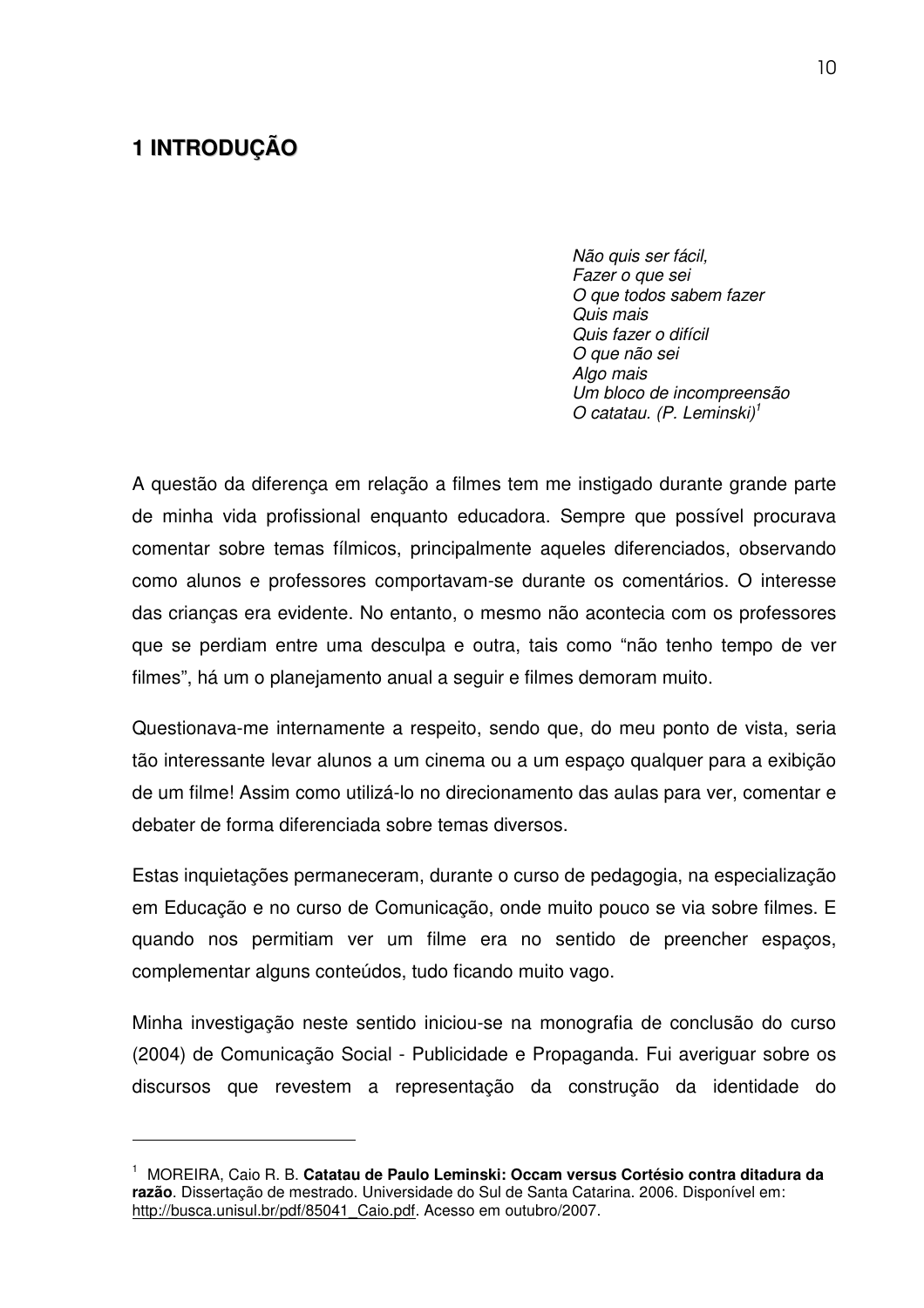personagem homossexual no cinema. Buscando alternativas para confirmar, ou não, o estigma e preconceito para com os homossexuais, através da leitura do filme "Morango e chocolate"<sup>2</sup>, junto aos alunos do curso de graduação em comunicação, publicidade e jornalismo. Minhas breves conclusões permitiram-me sentir que no discurso da aceitação da homossexualidade há marcas dissimuladas de preconceitos, isto é, aceita-se o homossexual no discurso formal quando convidado a falar sobre a homossexualidade, no entanto na prática este é temido, rejeitado.

Assim, ao iniciar o curso de mestrado em educação, a intenção foi fazer uma aliança entre comunicação e educação, trazendo em foco novamente questões relacionadas a filmes e homossexualidade. Tais como: que máscara velada é essa que se constrói em torno da homossexualidade sem que disso possamos aperceber-nos? De onde vêm às forças que suportam esta máscara? Ou não se trata de máscara? Seria a sexualidade um poder sobre a vida? A partir destes questionamentos foi constituindo-se a problematizarão da pesquisa.

A cada momento um olhar novo, novos trilhos de problematizações. Portas se abriam, portas se fechavam, frestas riscavam possibilidades imensas em um túnel de luzes sem um foco centralizado. O desafio: focar, centrar, direcionar, afunilar a problematizarão. Digo túnel, pois, tão logo iniciei no mestrado da UNIVALI como aluna especial, pensei estar em um amplo túnel todo luminoso; no entanto, esta luminosidade espalhou-se tanto que a perdi. Entre uma discussão e outra, nas aulas do mestrado, em especial no grupo mídia e conhecimento, foi que encontrei o disparo central para minha intenção de pesquisa. As idéias sobrevoaram e depois retornaram, porém diferentes, sempre diferentes.

Portanto, o desafio que assumo nesta dissertação é o de articular o dispositivo da sexualidade e o filme como dispositivo pedagógico, identificando em que momentos o filme "Delicada Relação" confirma ou resiste ao dispositivo da sexualidade. E como os efeitos de verdade sobre a sexualidade foram construídos através dos tempos, repercutindo no espaço escolar; para tal, procuro Identificar estes efeitos através do

<sup>&</sup>lt;sup>2</sup> (Fresa Y Chocolate, 1993, de Tomás Gutiérrez Alea e Juan Carlos Tabío). Vencedor de nove prêmios no Festival de Cinema de Havana, indicado ao Oscar de melhor filme estrangeiro, venceu em cinco das seis categorias a que foi indicado no Festival de Cinema de Gramado. A trama conta à história de um jovem comunista preconceituoso que depois de se decepcionar com a namorada começa uma amizade com um artista gay.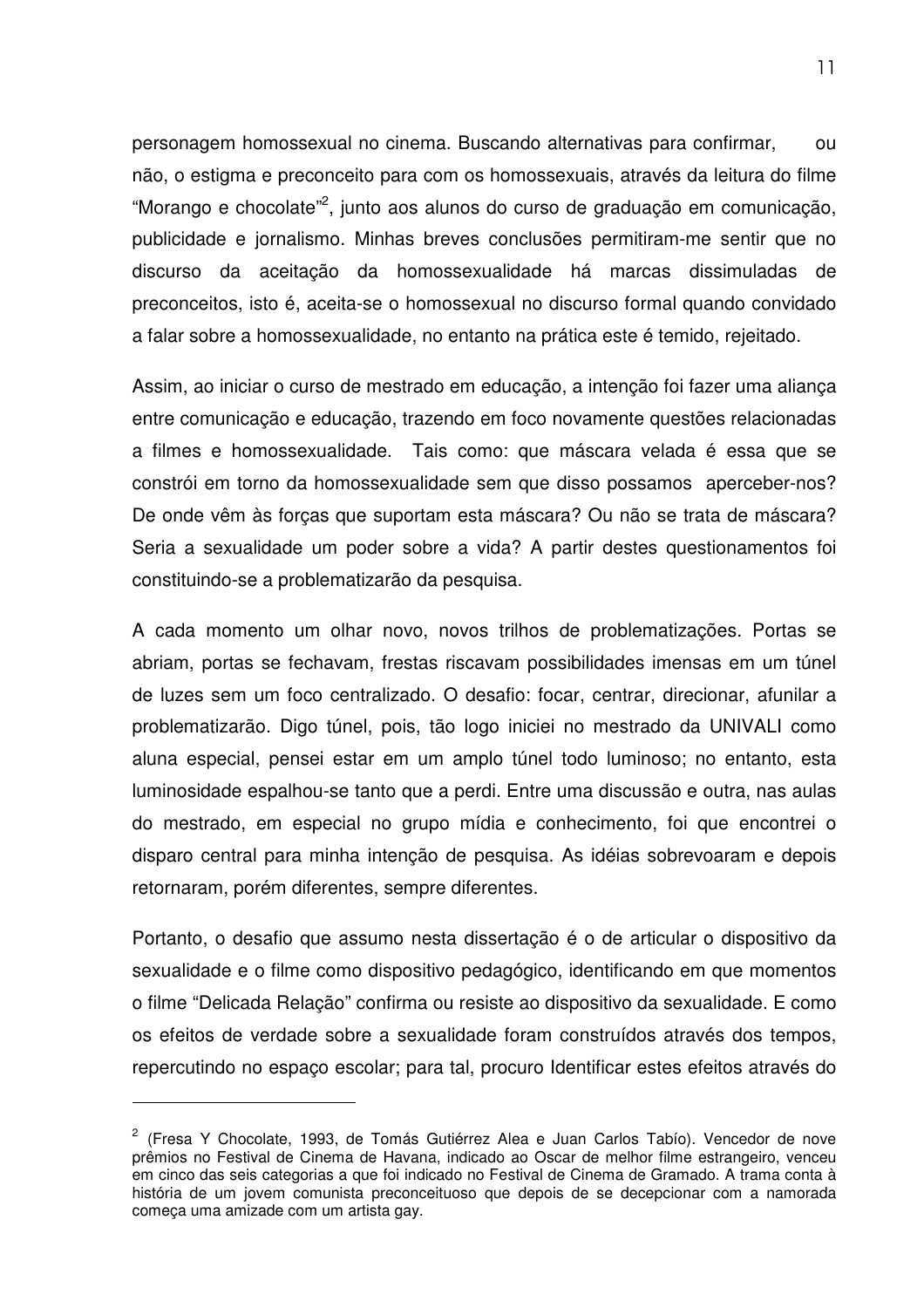filme "Delicada Relação", observando em que momentos o filme como dispositivo pedagógico confirma ou resiste ao dispositivo da sexualidade, fazendo ver e falar sobre sexualidade.

Os filmes ensinam coisas na medida em que há coisas para ver e há coisas ditas. Mas há também intervalos entre as imagens e entre as palavras, entremeios que também são por si só produtores de sentidos.

Quando compartilhei com o grupo de pesquisa minha intenção de análise fílmica não tinha idéia das discussões que faríamos sobre o filme como um dispositivo pedagógico, tal qual o conceito se apresenta em Larrosa (1994, p.57): "[...] *qualquer lugar no qual se constitui ou se transforma a experiência de si. Qualquer lugar no qual se aprendem ou se modificam as relações que o sujeito estabelece consigo mesmo".* Larrosa explicita que está derivando o seu conceito de dispositivo pedagógico diretamente do conceito de dispositivo de sexualidade de Foucault.

As discussões do grupo de pesquisa durante o primeiro semestre de 2006 foram em boa parte dedicadas a outro dispositivo, derivado de Larrosa, mas agora voltado à mídia: era o conceito de dispositivo pedagógico da mídia, desenvolvido por Fischer (2002). Com esses três conceitos estivemos envolvidos naquele semestre quando passei a entender o grupo de pesquisa também como um dispositivo pedagógico. Desde o momento em que declarei ao grupo minha intenção de pesquisa relacionada à análise fílmica, foram muitos os questionamentos sobre a legitimidade do filme como dispositivo pedagógico. E como tal, pertinente ao campo da educação.

Assim, buscamos em referencial literário estudos realizados na educação envolvendo o tema da sexualidade. Constatamos, nestes estudos, certo comprometimento da escola, amparados pelos Parâmetros Curriculares Nacionais (PCNs), em intervir na sexualidade dos alunos pelos caminhos que produzem comportamentos tidos como normais, atuando no modo preventivo. Uma preocupação com as funções biológicas. Os PCNs não problematizam a sexualidade fazendo relação à homossexualidade e heterossexualidade. O foco dos PCNs visa estabelecer parâmetros críticos à naturalidade do corpo, variações culturais e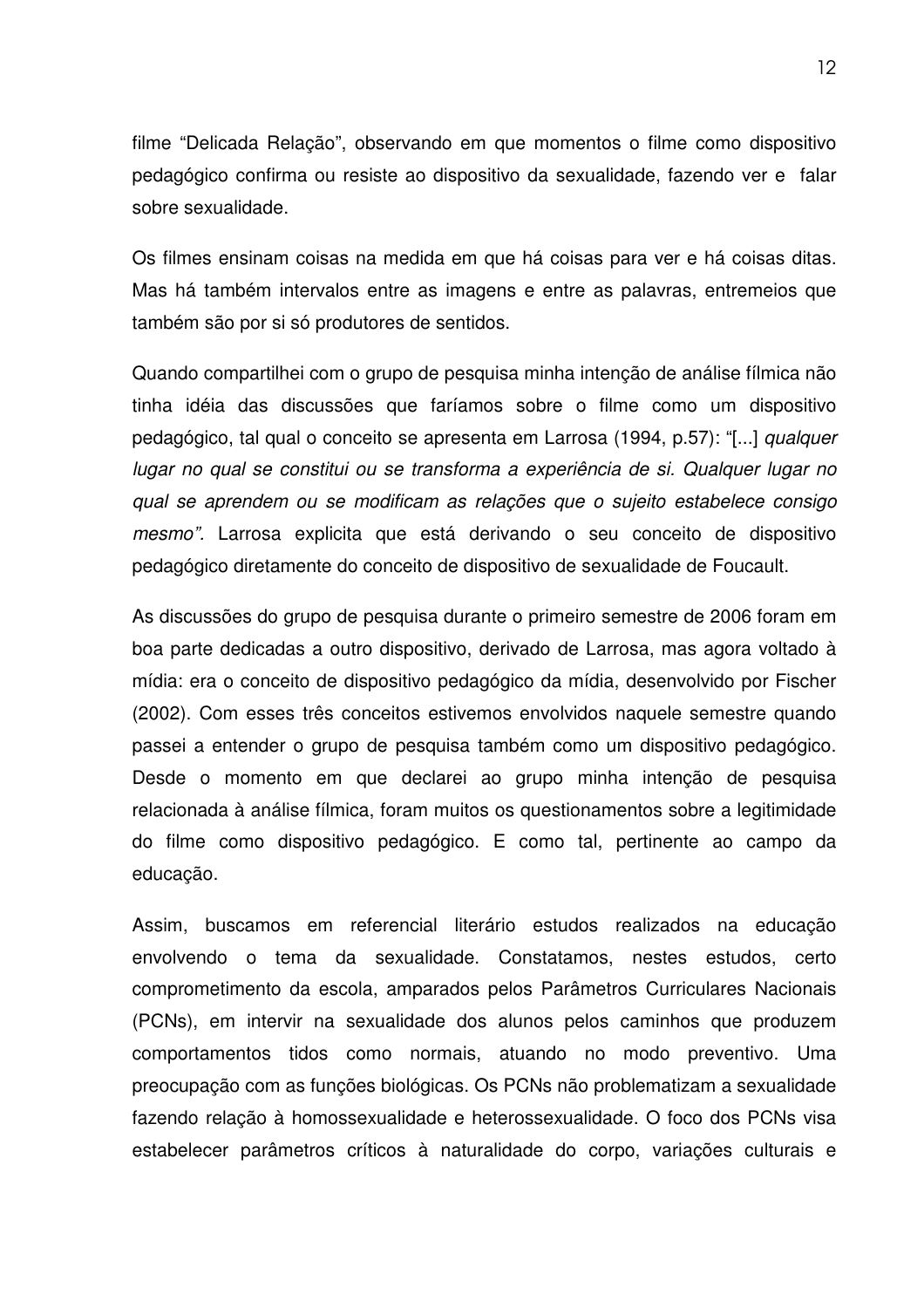históricas, buscando educar o corpo que parte do incitamento do discurso sobre o sexo na escola.

Embora a escola, querendo ou não, depara com situações de inquietação e curiosidade e acaba intervindo. Seja no cotidiano da sala de aula, quando proíbe ou permite certas manifestações, seja quando opta por informar os pais sobre manifestações de seu filho, a escola está sempre transmitindo certos valores, mais ou menos rígidos, a depender dos profissionais envolvidos naquele momento.

A pesquisa que a princípio tinha a intenção de utilizar vários filmes limitou-se a analisar um filme apenas pela abrangência de possibilidades de leituras possíveis.

O grupo a ser pesquisado também sofreu alterações pela necessidade de uma investigação que instiga ainda mais as leituras. Essas mudanças de estratégicas foram importantes para os apontamentos finais da articulação do jogo dos dispositivos.

Elegemos analisar o filme "Delicada Relação"<sup>3</sup> por ele dar visibilidade a um relacionamento entre dois homens, nascidos em uma situação específica de prestação de serviço no exército armado de um país em guerra do oriente médio. Vendo o filme como um dispositivo pedagógico com interesse de refletir questões da sexualidade, pela análise de cenas temáticas do filme e recepção, de um grupo focal com alunas do Mestrado em Educação da UNIVALI – Itajaí –SC. O objetivo desta análise é de identificar em que momentos o filme Delicada Relação, como dispositivo pedagógico, confirma ou resiste ao dispositivo da sexualidade, fazendo ver e a falar sobre sexualidade. Uma delicada relação que faz ver e falar outra delicada relação: corpos que buscam espaços na educação.

Elegemos Foucault como o teórico mais importante de nossa pesquisa por causa do seu conceito de dispositivo da sexualidade envolvendo as relações de saber-poder. O saber - poder como uma expressão hifenada também foi novidade capaz de nos fazer olhar o objeto de outra maneira. No início da problematização, minhas

<sup>&</sup>lt;sup>3</sup> Yossi & Jagger, de Eytan Fox. Israel, 2002. 65 min. Lançamento internacional oficial em 2003 chegou ao mercado mundial em 2004 e nas locadoras brasileiras apenas no início de 2005. Uma base militar localizada na fronteira de Israel com o Líbano abriga jovens soldados, homens e mulheres. Yossi (Ohad Knoller) é o comandante do grupo. Jagger (Yehuda Levi), o segundo na hierarquia do quartel. Uma vez juntos, os dois militares vivem uma história de amor.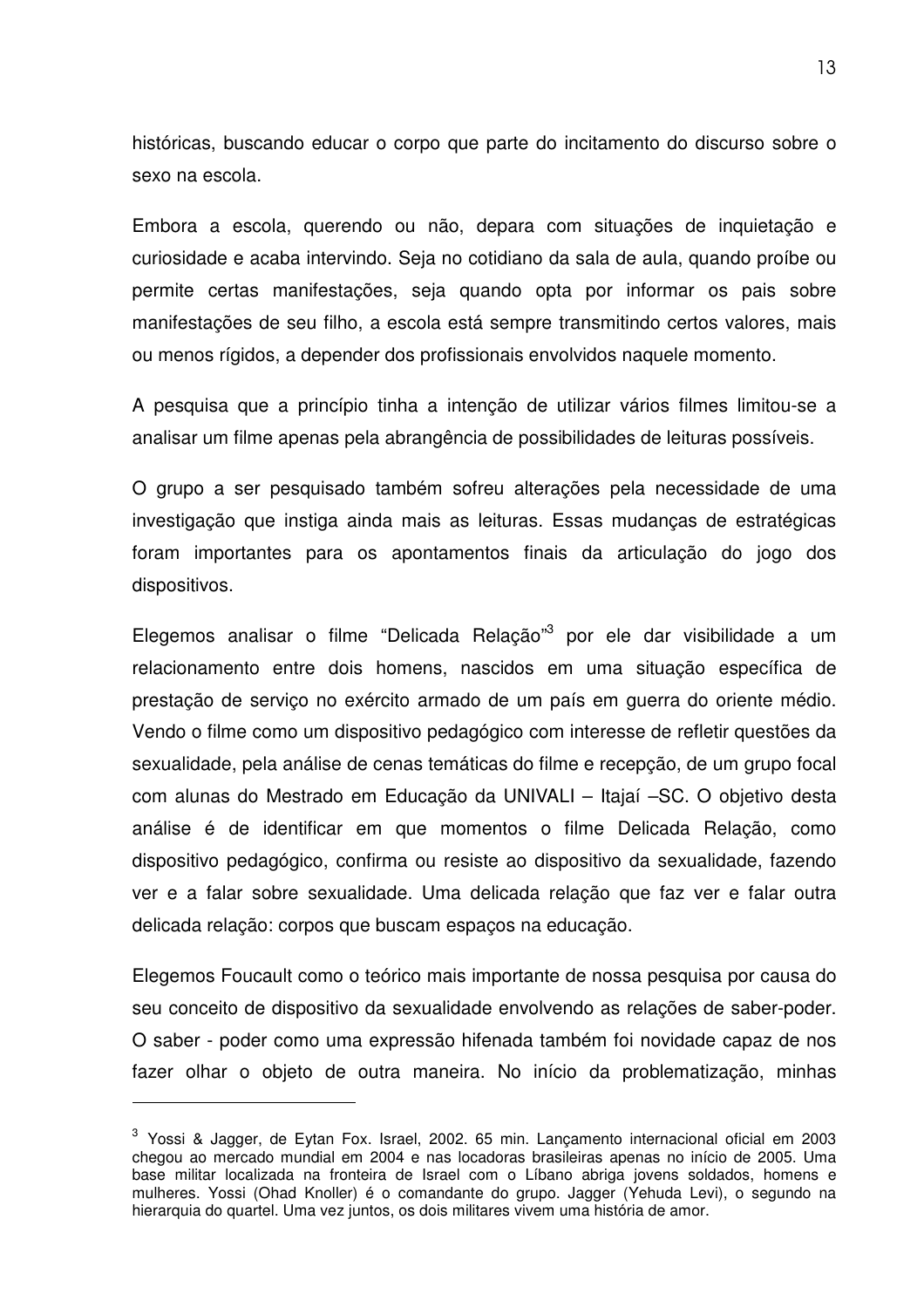posições ainda eram no sentido de confirmação da hipótese repressiva sobre a sexualidade. Aos poucos, os ensinamentos de Foucault revelaram-se produtivos para a análise do meu objeto. A nova problematização foi sendo construída a partir da leitura de Foucault.

A revisão da literatura foi confirmando a penetração do mesmo autor nas pesquisas mais recentes, tais como: Altmann (2001) Espindola (2005) Neto (2004), Braga, Garcia e Hypólito (2005), Sabat (2001, 2004), Siqueira (2004) e Marçal de Castro&Bessa (2005). O dispositivo da sexualidade, como conceito sociológico e histórico, não fica claro na maioria dos casos, notam-se partes dos elementos do conceito de dispositivo da sexualidade.

No caso da educação, as pesquisas revistas para esta dissertação como as de Sabat (2001, 2004) Altman (2001) ou Siqueira (2004) trazem o conceito com certo detalhamento. Mas em muitos casos, a hipótese repressiva é mais comum. Parker (p. 144) reporta a situação das pesquisas em nível internacional, nas quais há uma tendência de se analisarem as chamadas "culturas sexuais" com um direcionamento mais específico do que aquele empregado por Foucault em seu estudo dentro de uma economia política, como o caso do biopoder analisado pelo autor.

Encontramos também, na literatura brasileira, trabalhos dedicados a essas culturas sexuais, como por exemplo, Ferrari (2005) e Souza (1997); mas não as arrolamos entre as revistas no item da revisão de literatura porque elas não se relacionavam diretamente com a educação ou as análises fílmicas. Mas ao ler a cartografia desenvolvida por Parker (2001) sobre o estado da arte das pesquisas internacionais sobre sexualidade, tivemos melhor noção sobre as mencionadas 'culturas sexuais' porque já tínhamos nos deparado com as pesquisas brasileiras de Ferrari e Souza já referidas. Entretanto, nossa pesquisa não está voltada para nenhuma dessas "culturas sexuais", seja um bairro de homossexuais ou ruas-territórios de homossexuais ou mesmo movimentos sociais voltados à defesa de homossexuais.

A temática da pesquisa é abordada em etapas complementares. Na primeira etapa consta a fundamentação teórica que ampara o dispositivo da sexualidade e o dispositivo pedagógico. A institucionalização do dispositivo como suporte dos vários saberes que vão se gestando e direcionando a orientação da população em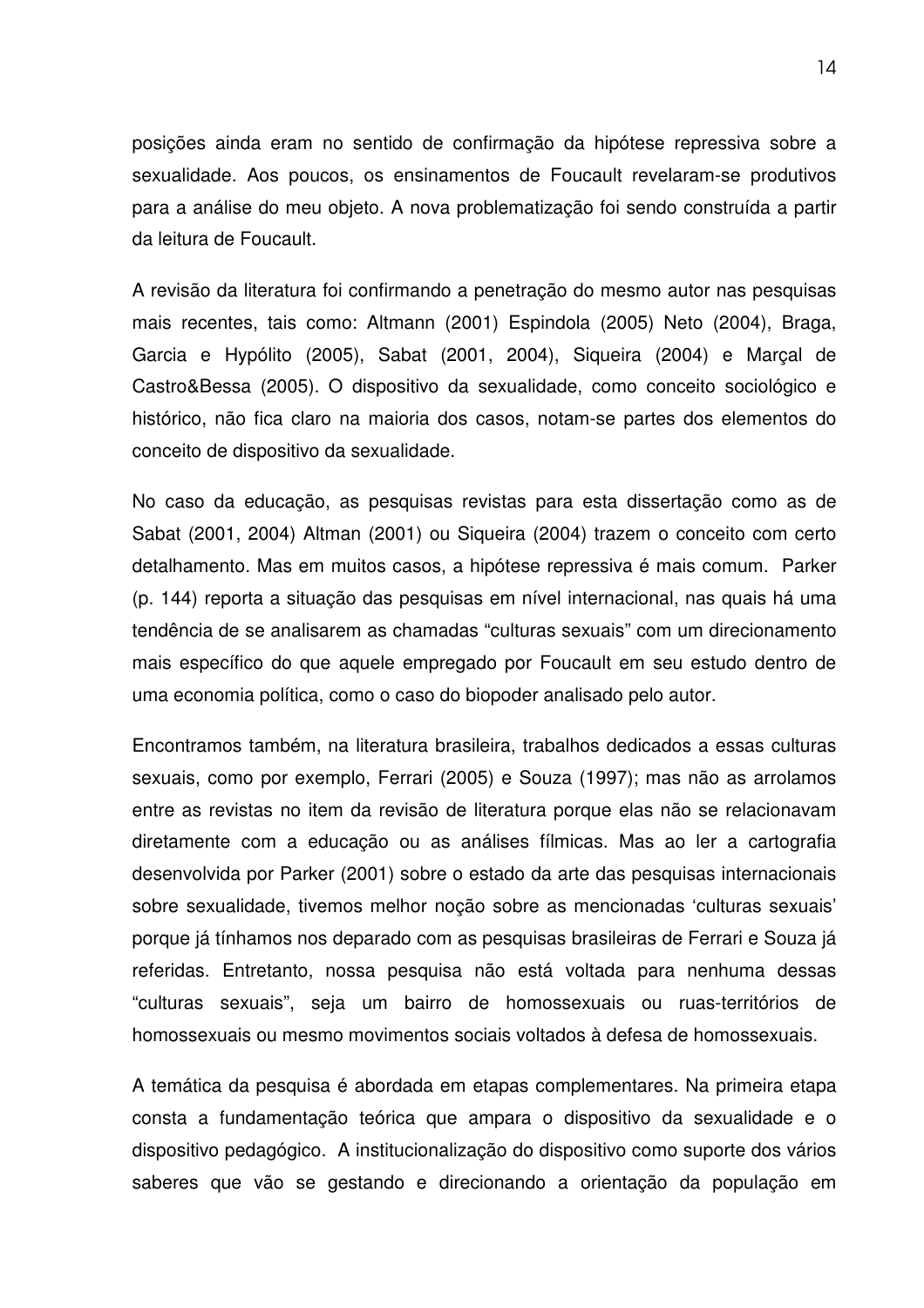manobras de controle. O dispositivo pedagógico como arte da existência, o "governo de si" nascido da idéia clássica grega de que o melhor será aquele que exercer maior poder sobre si mesmo, para assim ter sucesso no governo dos outros. Essa forma de pensar ampara o dispositivo da mídia de Fischer e o dispositivo pedagógico de Larrosa. E a idéia de "dispositivo pedagógico" baseado na noção de "dispositivo da sexualidade", aparato discursivo e ao mesmo tempo não-discursivo.

Na segunda parte, propomos uma revisão literária com pesquisas recentes evidenciando o tema do dispositivo da sexualidade em ambiente escolar, seja relacionado ao currículo das escolas e sua regulamentação, seja voltado às práticas escolares, bem como a discussão da orientação sexual nos parâmetros curriculares e os conceitos da sexualidade contextualizados nos currículos escolares. Consta ainda nesta parte uma revisão literária de pesquisas que relacionam filmes como focos de investigação, sobre normatização da sexualidade ou leituras direcionadas ao sujeito homossexual.

A terceira parte cabe a posturas metodológicas, análise das cenas temáticas do filme, do todo fílmico e relações com os dispositivos. Refletimos as cenas pelas contribuições teóricas de Deleuze, observando a arte fílmica da imagem, não em condição do enunciado ou da narrativa, mas de algo que é enunciável em si. A imagem percorrendo outras zonas de sentidos visibilizadas pelos três atos, no tratamento filosófico oferecido por Deleuze: enquadramento, decupagem e montagem. Constam ainda nesta parte as dinâmicas de análise do grupo focal, a conversação. O dispositivo pedagógico em relação com o dispositivo da sexualidade que faz ver e falar sobre a sexualidade e sua diversidade; os dispositivos emersos nas falas das mestrandas que se reuniram para assistirem ao filme "Delicada Relação" e posteriormente falar sobre o mesmo.

Na quarta e última parte, constam os apontamentos finais. A análise investigativa dos discursos pela observação e expressão da subjetividade, tanto das pesquisadas como da pesquisadora, ampliou a nossa percepção sobre a complexidade articulativa, isto é, as armadilhas dos dispositivos. O resultado é marcado pela subjetividade da pesquisadora sem intenção de traduzir realidades ou identificar verdades. Cabe-nos aqui mencionar que escavamos uma parte, com objetivos para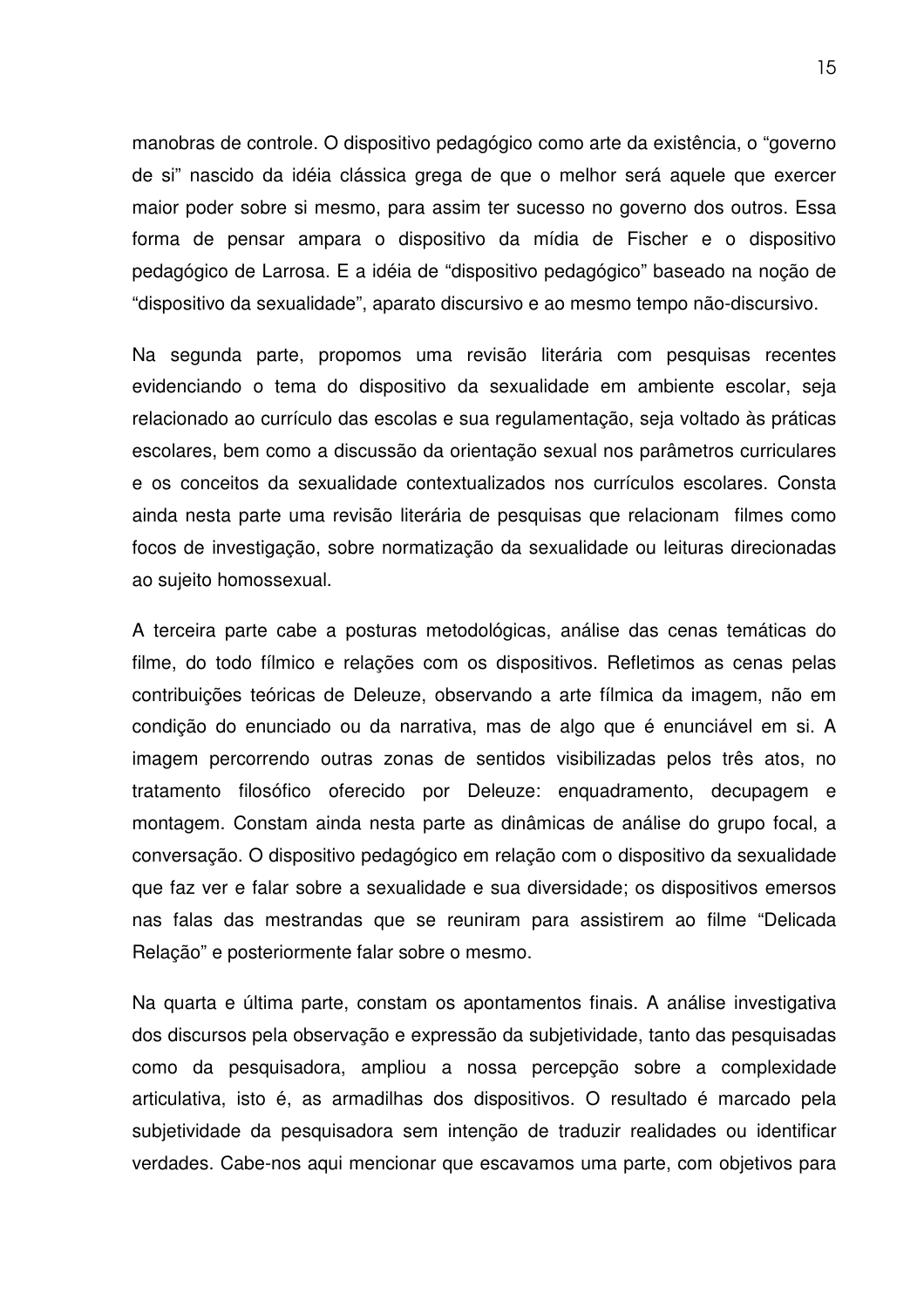um determinado momento; no entanto, isto não vem a concluir e sim abrir mais arestas para outras tantas possíveis escavações.

# **2 DISPOSITIVO PEDAGÓGICO & DISPOSITIVO DA SEXUALIDADE: UMA DELICADA RELAÇÃO**

### **2.1 O DISPOSITIVO DA SEXUALIDADE**

Com o intuito inicial de conceituar sexualidade, entre tantas formas de entendê-la, a que coloco em destaque nesta fundamentação é a desenvolvida por Foucault (1988) na sua hipótese sobre a sexualidade.

O autor entende que a sexualidade é um dispositivo histórico e contingente que reúne práticas sociais em torno do corpo, seus usos e prazeres. A Construção social da sexualidade como um dispositivo histórico implica que os modos como os sujeitos vivem seus desejos e prazeres corporais são escolhas que dizem respeito às identidades sexuais, o tempo todo em construção, portanto não são fixas.

Por outro lado a análise de Foucault sobre a história da sexualidade é mencionada por Parker (2001, p. 130) como "um trabalho academicamente legítimo e definitivo sobre a sexualidade", apesar das várias orientações das pesquisas sobre sexualidade no mundo globalizado; muitas dessas pesquisas contemporâneas sobre sexualidade das décadas de 80 e 90 em diante de alguma maneira atualizam as pesquisas desenvolvidas por Foucault, no sentido de ultrapassarem a economia política dos corpos que ele desenvolveu.

Traremos a análise de Foucault ao entender o dispositivo como um conjunto de estratégias de poder e saber que se liga a determinados discursos para que exerçam efeitos de verdade como um embasamento apropriado a nossa própria pesquisa.

A sexualidade foi instituída e inventada para promover o poder sobre a vida, o biopoder. Esse processo de instituir a sexualidade ocorreu "*pouco a pouco a partir do protestantismo, da contra reforma, da pedagogia do século XVIII e da medicina*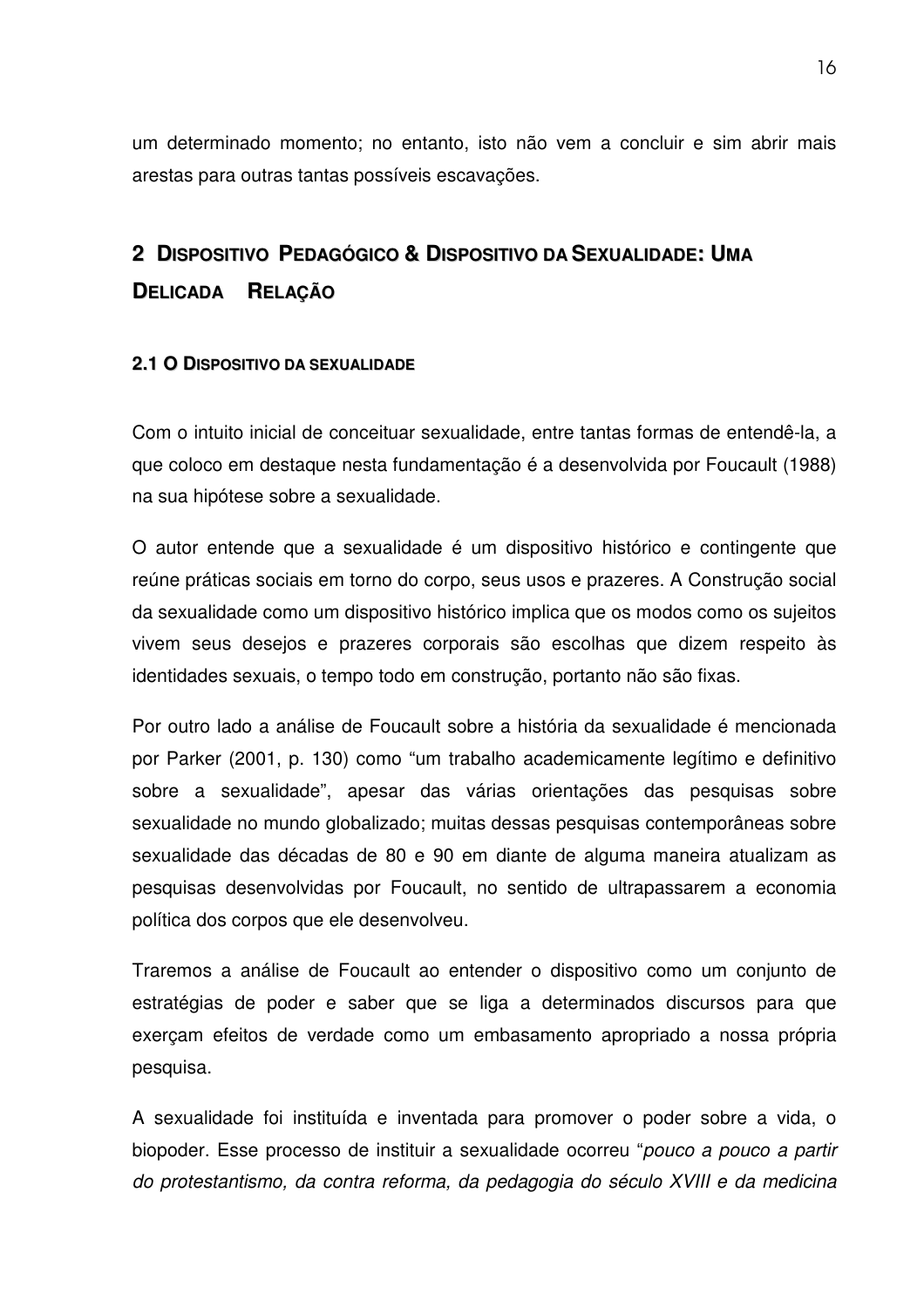*do século XIX"*, de uma sexualidade relativamente livre para ser vigiada e controlada. (FOUCAULT, 1988, p. 62).

Foucault apresenta dois procedimentos que produziram verdade sobre o sexo: a sociedade *ars erótica* do oriente, onde a verdade é extraída do próprio prazer, encarada como prática e recolhida como experiência; e a *scientia sexualis* do ocidente onde a verdade sobre o sexo é ordenada pelo poder-saber. Isto é, por um corpo de conhecimentos científicos sobre o sexo; esse saber científico acaba gerando efeitos de verdade pela relação estabelecida entre ciência e verdade.

Nestas relações ocorrem dois pólos de desenvolvimento interligados, o anátomopolítico do corpo humano, centrado no corpo como máquina, as disciplinas asseguradas pelo poder. O bio-político da população, centrado no corpo espécie, suporte dos processos biológicos. Portanto as disciplinas do corpo e as regulações da população foram os alicerces para a organização do poder sobre a vida. (FOUCAULT, 1988, p.131).

Um destaque da construção histórica da sexualidade é o poder na família patriarcal, ao qual Foucault (1988) em sua obra "História da sexualidade I: Vontade de saber" denomina de dispositivo de aliança. O autor distingue entre dispositivo de aliança e dispositivo de sexualidade. O primeiro é vivenciado pelas obrigações de uma sociedade pré-moderna, medieval, articulando obrigações religiosas e procriação com a mediação do casamento funcionando como transmissão de propriedade e laços de sangue. O segundo, o dispositivo da sexualidade, é instaurado no seio da sociedade disciplinar, dita moderna, onde a sexualidade invade o campo ordenado das leis de aliança. O poder da família (matrimônio, parentesco, transmissão de nomes e bens) aos poucos é invadido pelo poder da disciplina, inclusive com a colaboração do saber médico que desvincula sexo e aliança.

Tal separação entre sexo e aliança dá origem, para Foucault, ao dispositivo da sexualidade. E este vai instituindo-se e servindo de suporte aos vários saberes que vão se gestando na modernidade, como os saberes médicos, pedagógicos, clínicos ou de qualquer outra natureza que envolvam controle e orientação pública da população.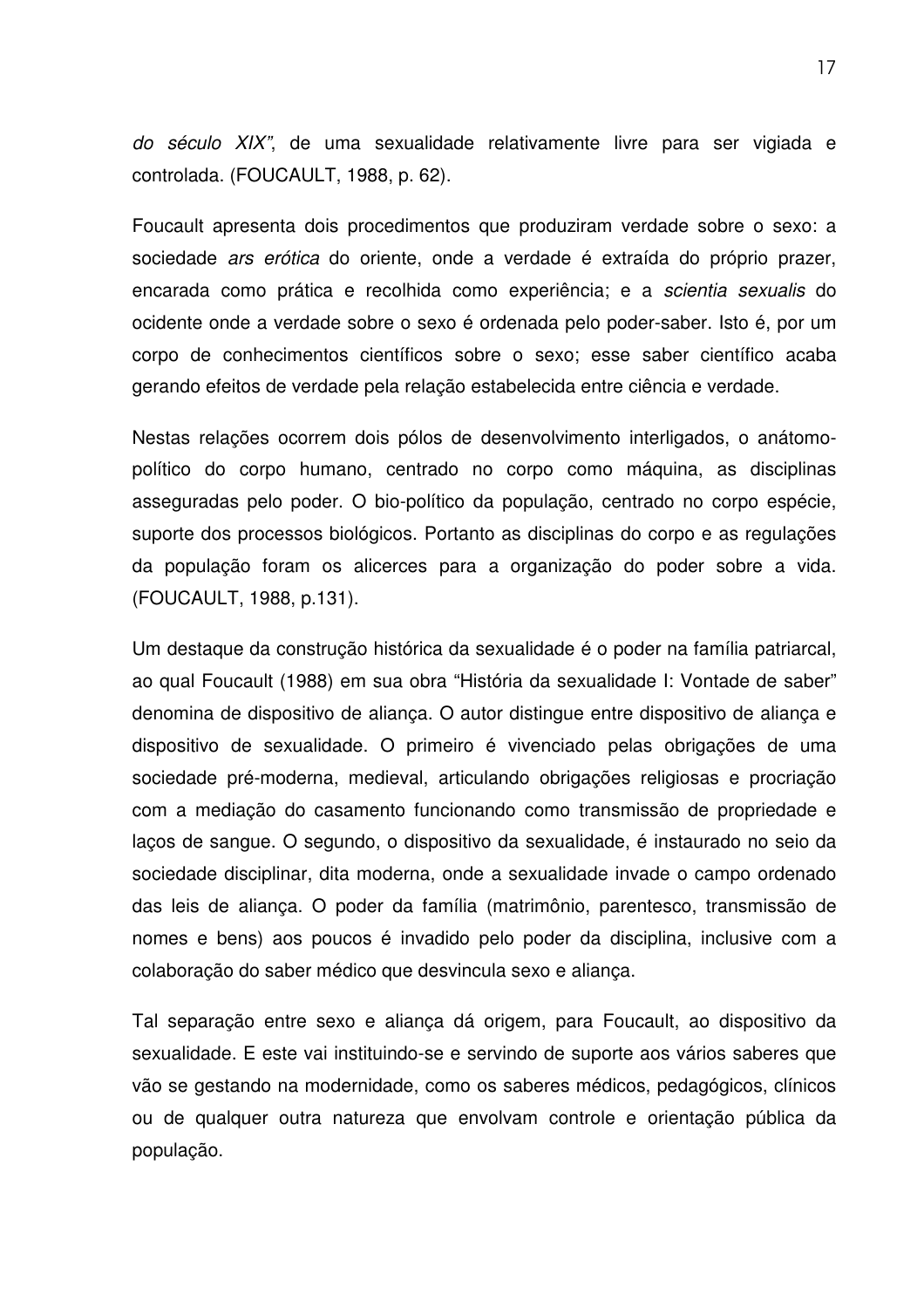#### **2.2 LEI OU NORMA?**

A mudança do dispositivo da aliança para o dispositivo da sexualidade ocorre na passagem do século XVIII para o XIX. Segundo o mesmo autor, há um modelo de poder essencialmente jurídico centrado no enunciado da lei (e por isso é jurídicodiscursivo) cercando o dispositivo de aliança. Enquanto o dispositivo de aliança funciona pela lei, o da sexualidade funciona pela norma e pela disciplina.

Esse processo, "jurídico-discursivo", assinalado por Foucault (1988, p.82) como representação comum do poder, é constituído pelos traços de relação negativa (rejeição, exclusão, recusa etc.), pela instância da regra (a lei dita o sexo, licito/ilícito permitido/proibido) e pelo ciclo da interdição (não toque, não fale sombra/segredo). Constitui a lógica da censura (mecanismos de censura, afirmar que não é permitido) e a unidade do dispositivo ("poder legislador, de um lado, e sujeito obediente do outro").

Nessa constituição discursiva citada acima, há um modelo de poder essencialmente jurídico centrado no enunciado da lei e na interdição. Uma máscara do poder sobre si mesmo para sustentar-se. Tem suas raízes no direito romano e foi reconstruído na Idade Média com a monarquia, o estado e seus aparelhos, pelos conflitos de posse de terras e armas, a servidão e a vassalagem. O poder confrontando-se com a lei: um meio de mecanismos de interdição e sanção.

Nota-se que as monarquias não detinham um poder absoluto, mas sim se edificavam como sistemas de direito, pelas teorias de direito, assim seus mecanismos de poder funcionavam como direito. A monarquia marca a representação do poder que subsistiu e ainda subsiste, não na pessoa do soberano, mas num ser coletivo.

A sexualidade é assim um instrumento de manobras. Essas manobras servem de apoio a articulação de variadas estratégias nas relações de poder entre homens e mulheres, jovens e velhos, pais e filhos, educadores e alunos, padres e leigos, administração e população. Os quatro grandes conjuntos estratégicos de domínios do poder e produtividade do saber descritos por Foucault são como que novos objetos ou novos saberes criados na modernidade como parte daquelas manobras: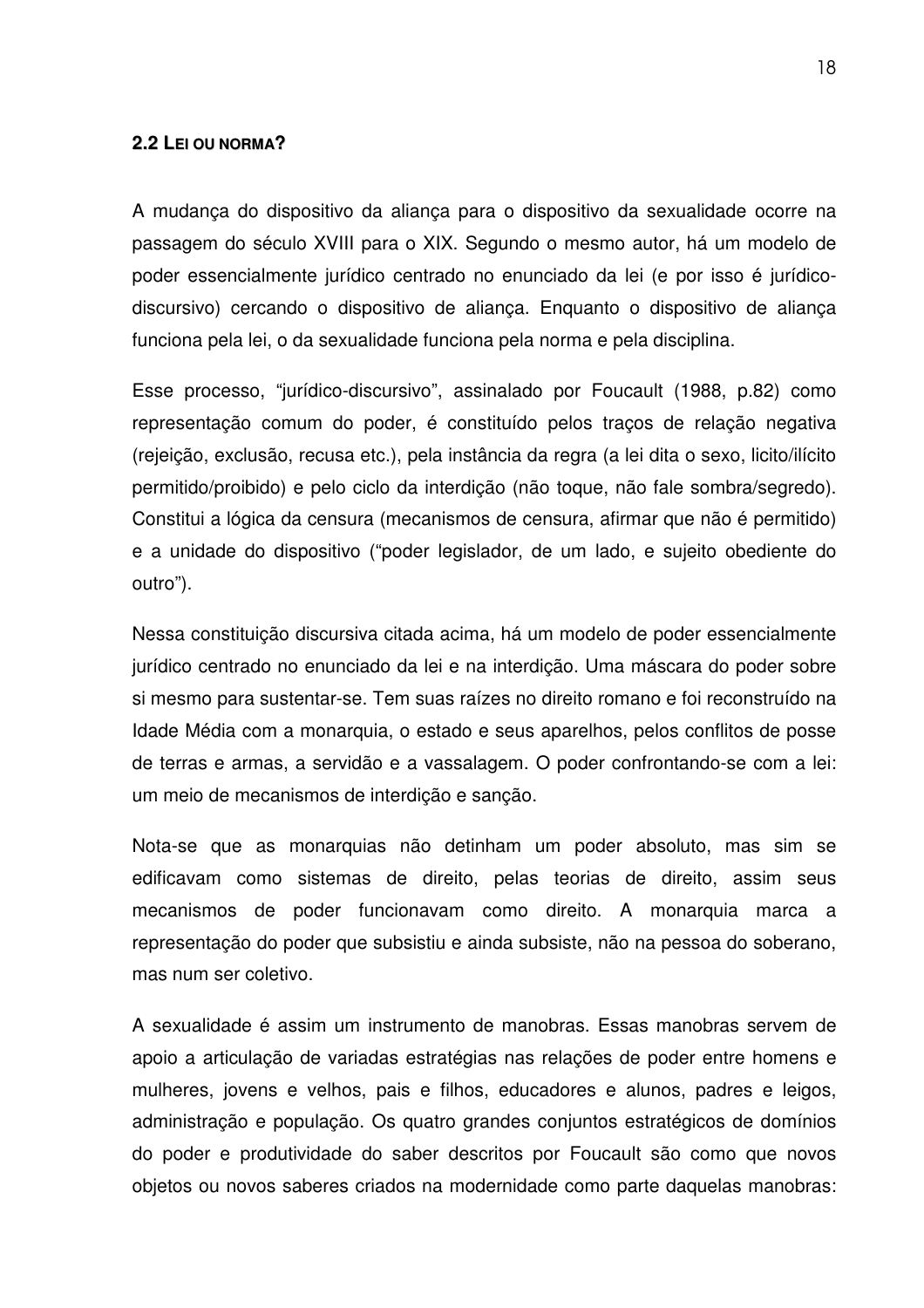o corpo das mulheres, o controle sobre o sexo das crianças, o controle de como os casais evitam filhos e a normalização das perversões.

O último conjunto de estratégias de poder e saber mencionado por Foucault nos interessa de perto: trata-se da psiquiatrização do prazer perverso**,** que foi uma espécie de normalização e psiquiatrização para as anomalias da sexualidade, onde o instinto sexual foi isolado como biológico e psíquico-autônomo. "Fez-se a análise clínica de todas as formas de anomalia que podem afetá-lo; atribui-se-lhe um papel de normalização e patologização de toda a conduta; enfim, procurou-se uma tecnologia corretiva para tais anomalias (FOUCAULT, 1988, p. 100).

Esta preocupação com o sexo, associada as quatro estratégias citadas acima vai aumentando ao longo do século XIX. Trata-se de utilizar o sexo das crianças, mulheres e homens como objetos-alvos privilegiados do saber. A pergunta levantada por Foucault: Se essas estratégias seriam lutas contra a sexualidade num esforço para assumir ou ocultar o seu controle, ou se seria uma produção da própria sexualidade?

O autor responde que não se trata de um poder que coloca a sexualidade em xeque e nem um saber que deseja desvelar. Mas um dispositivo, uma rede de estimulação dos corpos, intensificando prazeres e incitando discursos para um reforço e controle da sexualidade. (FOUCAULT, 1988, p.100).

Assim, pode-se admitir que o dispositivo da aliança institua o sexo na sociedade como um sistema de matrimônio, transmissão de nome e de bens. No entanto com o tempo este foi perdendo sua importância, quando os processos econômicos e as estruturas políticas, não encontraram mais nele um suporte suficiente para manter o controle da sexualidade. Surge então um novo dispositivo, o dispositivo da sexualidade, que também é articulado nas parcerias sexuais. Embora diferente, pois o dispositivo da aliança estrutura-se em sistemas de regras, o proibido, o permitido, o ilícito, o prescrito, a representação, enquanto que o da sexualidade funciona com técnicas móveis, "não o reproduzir, mas o proliferar, inovar, anexar, inventar, penetrar nos corpos de maneira cada vez mais detalhada e controlar as populações de modo cada vez mais global". (FOUCAULT, 1988, p. 101).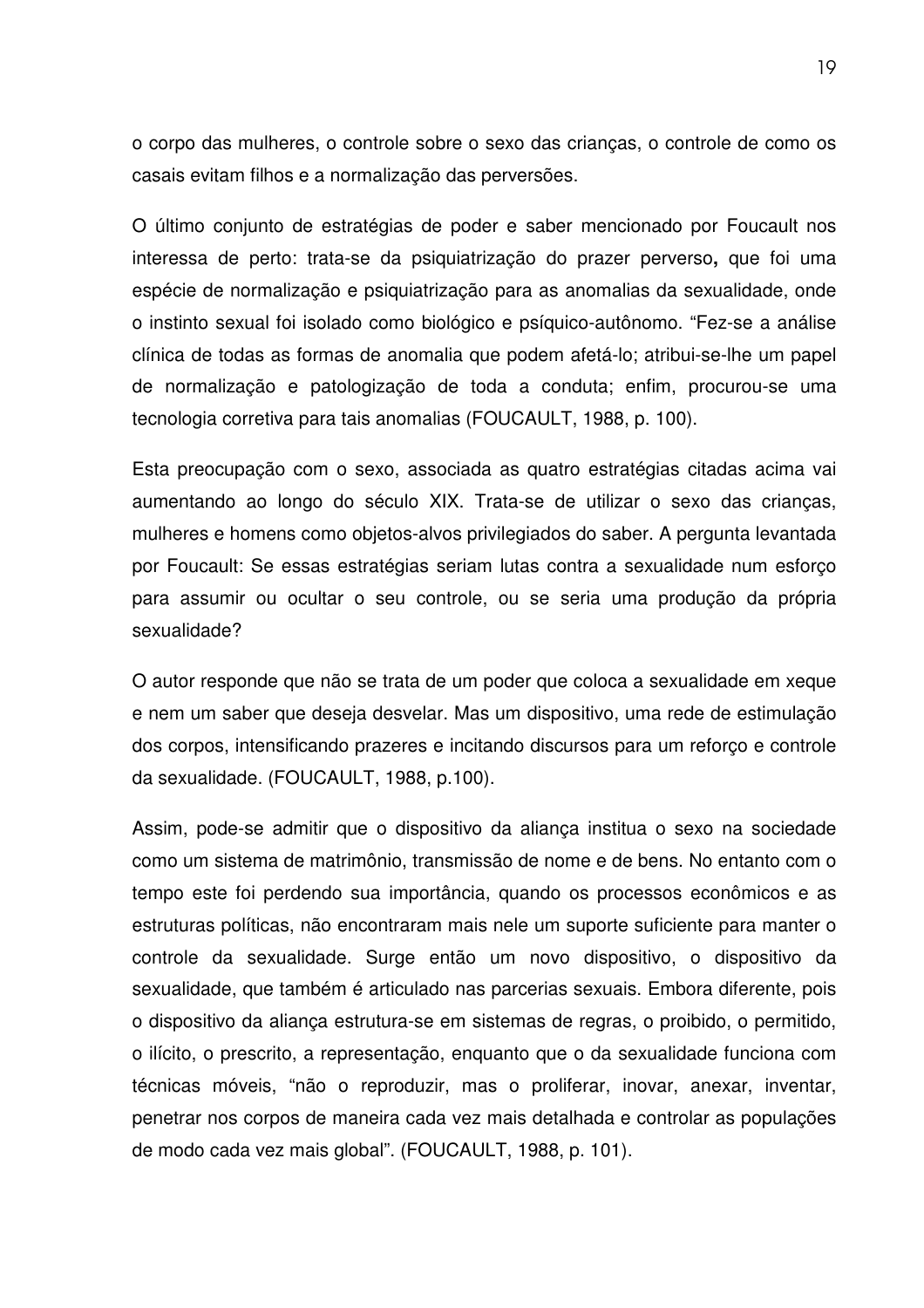#### **2.3 O DISPOSITIVO DA SEXUALIDADE E A FAMÍLIA**

Dizer que um dispositivo substitui o outro não seria exato comenta Foucault, mas olhando os fatos historicamente, foi em torno do dispositivo da aliança que o dispositivo da sexualidade se instalou. Ambos fixaram suportes para a constituição da família, tais como lugar obrigatório de afetos, de amor, sentimentos, sexualidade privilégio de eclosão a partir do século XVIII. (1988, p.102).

> [...] A família é o cristal no dispositivo da sexualidade: parece difundir uma sexualidade que de fato reflete e difrata. Por sua penetrabilidade e sua repercussão voltada para o exterior, ela é um dos elementos táticos mais preciosos para este dispositivo (FOUCAULT, 1988.p. 105).

Percebe-se o dispositivo da sexualidade como os primeiros passos dados nas margens das instituições familiares (espiritual, pedagogia), depois vai centrando-se pouco a pouco na família, o que se torna perigoso para o dispositivo da aliança. Os pais e cônjuges tornam-se os principais agentes de um dispositivo da sexualidade, apoiados exteriormente pelos médicos, pedagogos, psiquiatras, que vem psicologizar e psiquiatrizar as relações de aliança. Aparecem, assim, as mulheres nervosas, frígidas, a mãe indiferente, o marido sádico, perverso, a moça histérica, a criança precoce, o homossexual que recusa tanto o casamento quanto a mulher. Figuras da aliança desviada e da sexualidade anormal. (FOUCAULT, 1988, p.104).

Todavia, evidencia-se pelos dispositivos da aliança e da sexualidade que a política do sexo traz um aparato que produz a sexualidade e não propriamente sustenta ou induz a uma repressão do sexo.

Para Foucault, o dispositivo da sexualidade estava centrado nas famílias burguesas, enquanto que o dispositivo da aliança centrava-se nas famílias das camadas populares. No entanto, com as campanhas de moralização e o controle judiciário e médico das perversões em nome de uma proteção geral, o dispositivo da sexualidade elaborado pela burguesia difundiu-se em todas as classes sociais. Porém, com papéis diferentes, pois não houve um ciclo repressivo com um inicio e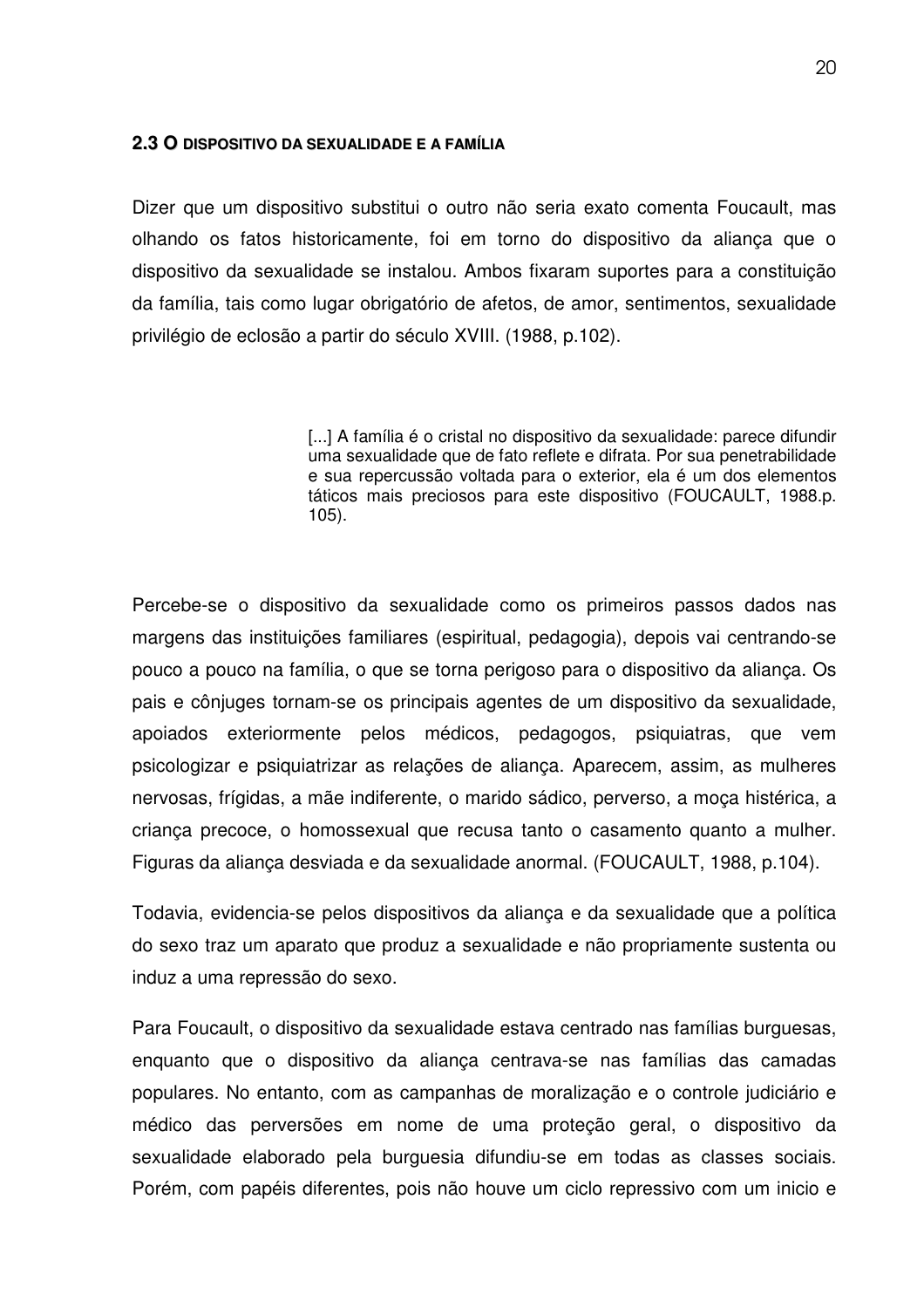um fim, nem mesmo uma homogeneidade ou uma política sexual unitária. (FOUCAULT, 1988, p. 115).

O dispositivo da sexualidade instaurado nas classes dirigentes, não parece tratar-se de uma renuncia ao prazer ou desqualificação da carne, mas sim de técnicas de intensificação do corpo e problematização da saúde maximizando a vida ao invés de reprimir o sexo. Um discurso de verdades e dos poderes pela auto-afirmação de uma classe (burguesia) e não a sujeição de outra (popular).

A organização do dispositivo da sexualidade garantia à burguesia, afirmação, hegemonia e diferença pela afirmação do corpo, convertendo o "sangue azul dos nobres em organismos são e uma sexualidade sadia". (FOUCAULT, 1988, p. 119).

A difusão do dispositivo da sexualidade dotou o corpo social com um corpo sexual, portanto a burguesia retoma, traça uma linha demarcando, protegendo seu corpo em face da aproximação dos outros. Essa linha instaura a barreira da diferença, a interdição, origem da repressão.

A teoria da repressão, que pouco a pouco vai recobrir todo o dispositivo da sexualidade dando-lhe o sentido de uma interdição generalizada, tem ai seu ponto de origem. Ela é historicamente ligada à difusão do dispositivo da sexualidade. (FOUCAULT, 1988, p.120).

O que vemos então, por um lado, a sexualidade como submissão a uma lei, sem lei não tenho sexualidade; por outro, a repressão compensando a difusão do dispositivo da sexualidade pela analise do jogo diferencial das interdições. A diferenciação se intensificando pela repressão e não pela qualidade sexual do corpo. (FOUCAULT, 1988, p.121).

Assim foi inserido o domínio dos discursos de rotulação, classificação e domínio da sexualidade, pelas diversas estratégias dos saberes e poderes, constituindo verdades sobre o sexo que interagem para criar uma teoria da sexualidade, mantendo corpos apreendidos e direitos sobre a vida.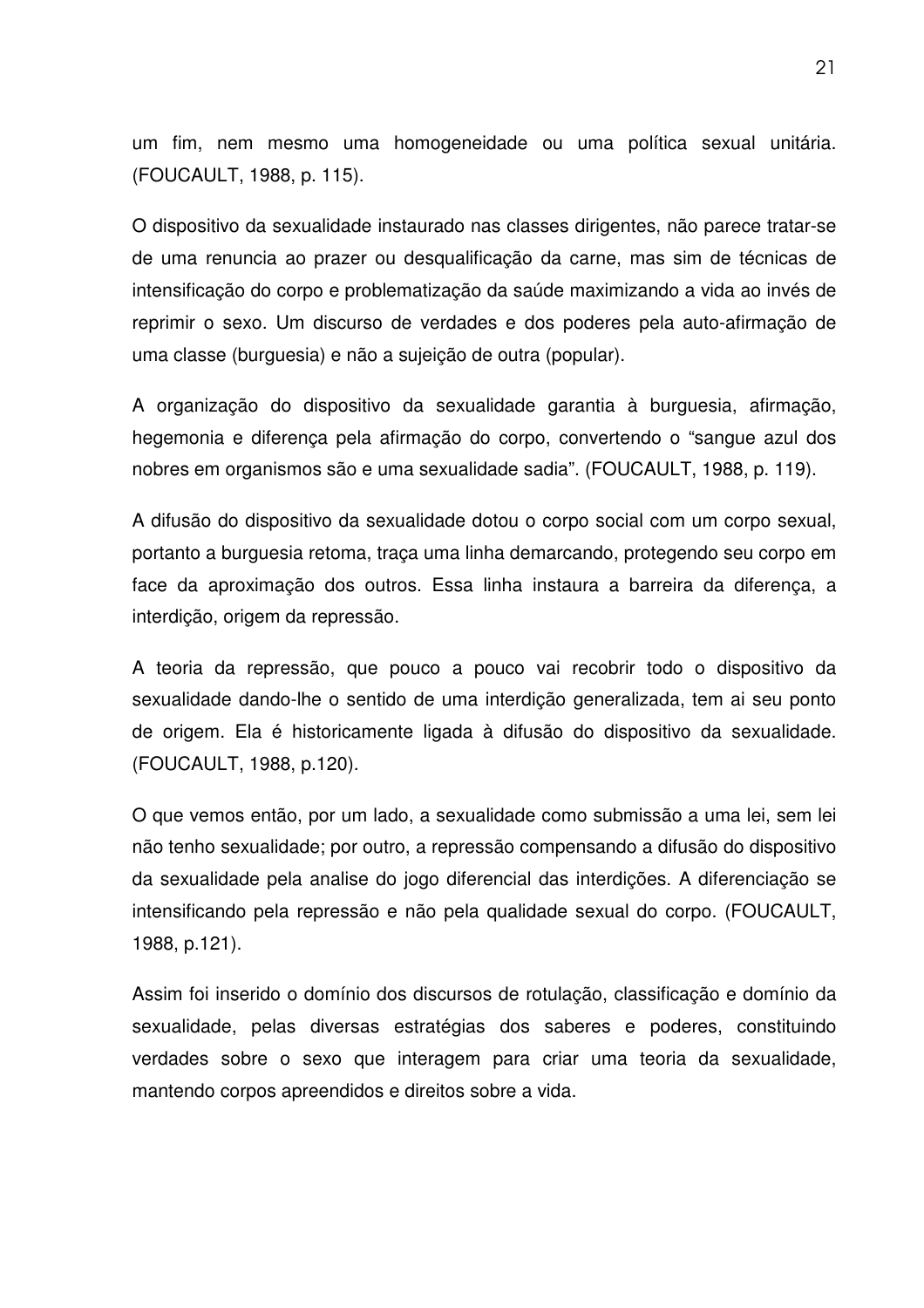### **2.4 O DISPOSITIVO DA SEXUALIDADE E O ESTADO**

A articulação do poder através do dispositivo da sexualidade disciplina o corpo regulando as populações para a organização do poder sobre a vida pela tecnologia anatômica e biológica.

A função do biopoder é investir sobre a vida. O biopoder é o poder sobre a vida, o que se obtém com a sujeição dos corpos e o controle das populações, portanto é uma questão de Estado. É a ordem do saber e poder na vida humana, no campo das técnicas políticas. A normalização da sociedade *"é efeito histórico de uma tecnologia de poder centrada na vida*". (FOUCAULT, 1988, p.135).

Vê-se, assim, o sexo como foco de disputa política de moralização e responsabilidade, índice de força de uma sociedade, energia política e vigor biológico. O dispositivo da sexualidade suscitando muito mais que reprimindo, pelo "desejo do sexo, desejo de tê-lo, de ascender a ele, de descobri-lo, liberá-lo, articulálo em discurso, formulá-lo em verdade". (FOUCAULT, 1988, p. 146).

### **2.5 O DISPOSITIVO DA SEXUALIDADE E A HOMOSSEXUALIDADE**

Percebe-se o dispositivo da sexualidade com primeiros passos nas margens das instituições familiares onde pais e cônjuges tornam-se os principais agentes de um dispositivo da sexualidade, apoiados exteriormente pelos médicos, pedagogos, psiquiatras, que vem psicologizar e psiquiatrizar as relações amparadas em padrões heterossexuais. Ao recusar o casamento padrão, os homossexuais aparecem como figuras da aliança desviada e da sexualidade anormal**.** (FOUCAULT, 1988, p.104).

Portanto a igreja, principalmente a católica, expõe publicamente os homossexuais a penitências e interrogatórios, através da confissão de perversões sexuais, desviados da aliança e da sexualidade anormal. Assim, as identidades dos perseguidos, neste caso os homossexuais, são analisadas e hierarquizadas. O sexo passa a ser assunto quase que obrigatório nos confessionários católicos e consultórios dos psicólogos como controle da vida sexual dos fiéis. A confissão, estímulo do poder para produzir o discurso do saber, a verdade a respeito da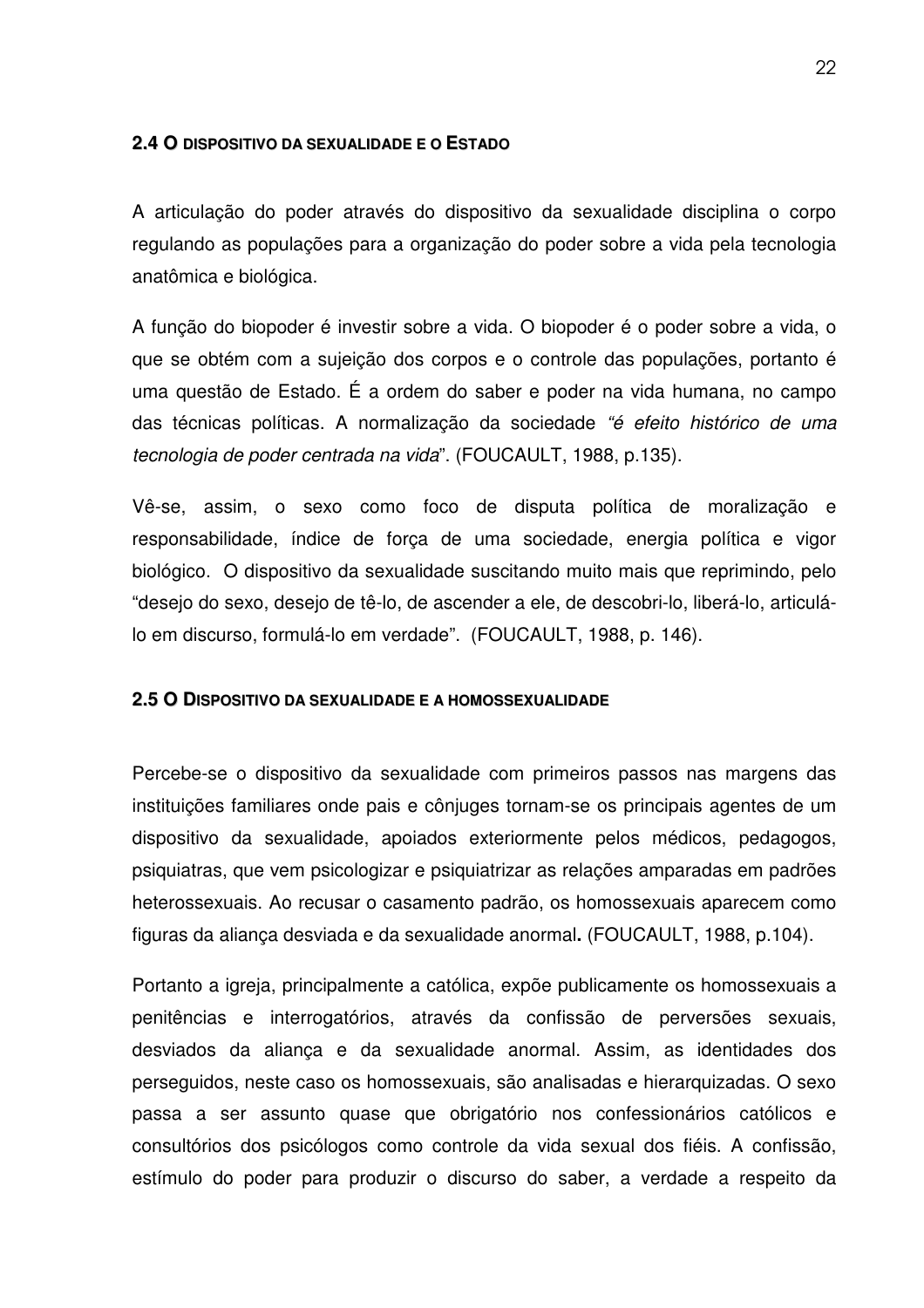sexualidade com efeitos no próprio sujeito. E a invenção do "desvio" tornou pública uma variedade de saberes controlados pelo poder, tais como a pobreza, a vadiagem, a loucura, a homossexualidade.

Se de fato, as relações de poder são intencionais, "não há poder que se exerça sem uma série de miras e objetivos" (FOUCAULT, 1988, p.90). E onde há poder há resistência, ou melhor, uma multiplicidade de pontos de resistência, não como revolta, ou como recusa, mas sim resistências móveis e transitórias.

Todavia, reduzir todo o sexo a uma única estratégia global, válida para toda a sociedade, ou seja, a sua função reprodutiva, a forma heterossexual e legitimidade matrimonial, não explica os múltiplos e inúmeros meios de ação nas políticas sexuais no que concernem às diferenças (sexo, idade, classes, etnias).

Uma pergunta que cabe formular é se a normatividade poderia ser produzida e/ou conduzida a partir da afirmação da heterossexualidade como princípio da sexualidade, a partir do modo como o sujeito homossexual se relaciona entre si e com o sujeito heterossexual. A pergunta procede porque de acordo com os estudiosos de gênero, em especial Butler (2003), há como que uma heterossexualidade obrigatória. Ela afirma que o gênero é uma construção social de corpo e sexo. Para tanto desenvolve a teoria da performatividade do gênero como efeito discursivo das identidades de gênero, portanto impõe a heterossexualidade obrigatória, onde gênero é entendido como algo que se faz e não algo que se é.

Neste sentido, Guacira Louro (2004, p.16) enfatiza que as questões de gênero não escapam à cultura: "no interior da cultura que as características físicas podem ser constituídas como mais ou menos importantes e como mais ou menos pertinentes para a definição de uma identidade de gênero ou sexual."

Assim, podemos dizer que gênero, sexualidade e corpo são construtos históricos culturais, portanto constituídos pelas relações de poder. Nesta perspectiva, a exclusão de corpos é determinada pela heterossexualidade de forma sutil, onde não há uma regulação anterior ou autônoma, mas sim uma regulação pela própria sujeição dos sujeitos.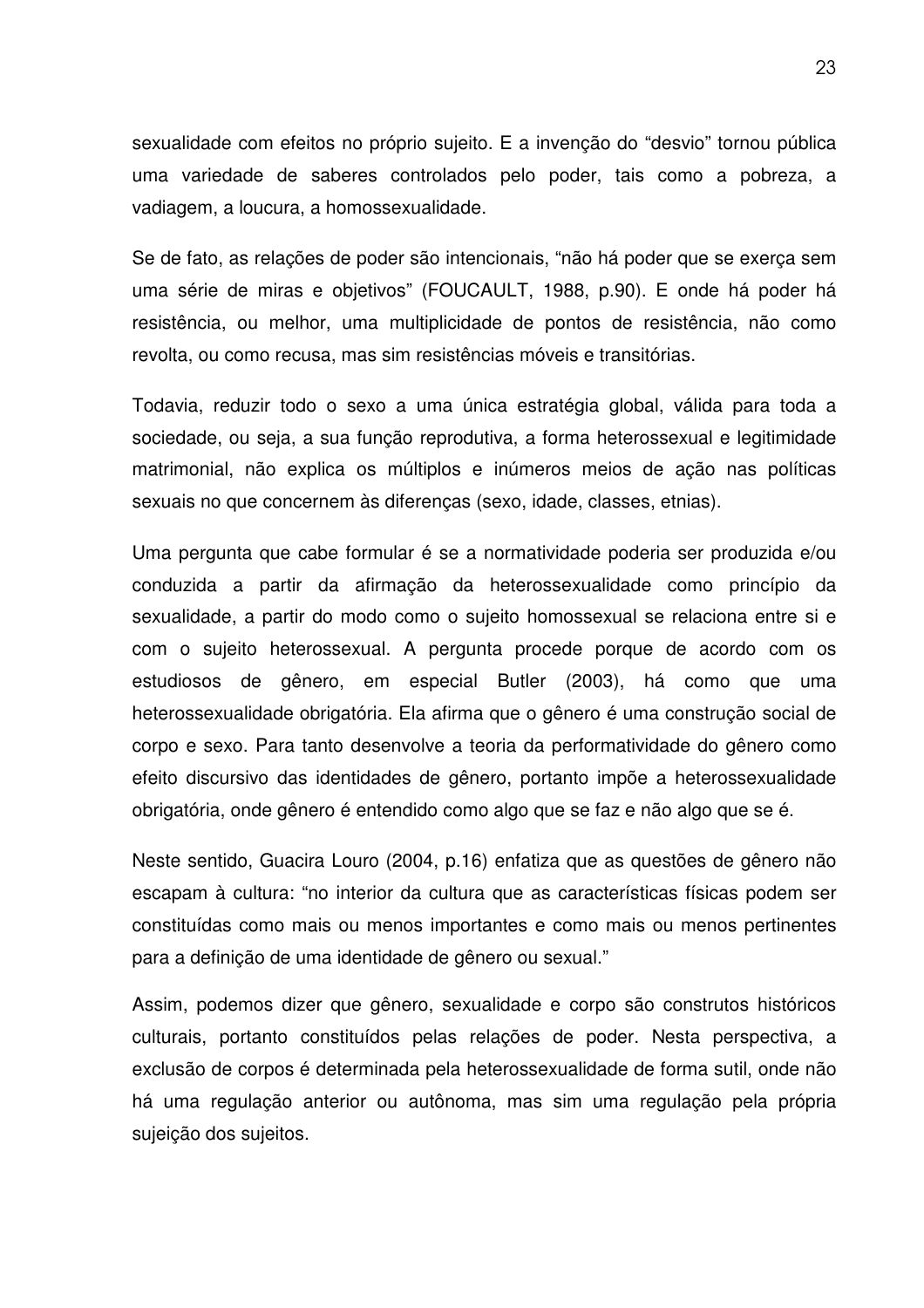### **2.6. O DISPOSITIVO PEDAGÓGICO: ARTE DA EXISTÊNCIA, CUIDADO DE SI**

Os estudos de Foucault sobre a história da sexualidade e o cuidado de si nos fazem pensar sobre uma existência, um modo de vida, como uma arte de cada um. Com a subjetivação se produzem modos de existência, estilos de vida próprios que escapam do cotidiano que lhes é instituído dentro ou fora da instituição. A prática e o cuidado de si buscam garantir a correlação entre o que o indivíduo é e o que acredita ser.

A moral subjacente sob a perspectiva foucaultiana do cuidado de si, mostra possibilidades de recriarmos trajetórias que acarretam transformações através de um novo modo de existir. Decisões éticas e estéticas moldando vidas pelos critérios próprios, técnicas da subjetivação.

Analisando as concepções de Foucault a respeito do cuidado de si, embora se tratando de um período longínquo, o autor traz perspectivas que tiveram apreciável importância em nossas sociedades. O filósofo mostra uma relação não instituída do indivíduo consigo mesmo. O cuidado de si apresenta formas de subjetividade que se apresentam como decisões estéticas e éticas do próprio indivíduo, o qual formula determinados modos de existência que deseja construir para si.

Essa relação, quando associada ao prazer sexual como substância ética, mantémse pela ordem da força contra a qual o sujeito precisa lutar para assegurar sua dominação.

> [...] A moral sexual exige ainda e sempre, que o indivíduo se sujeite a uma certa arte de viver que define os critérios estéticos e éticos da existência; mas essa arte se refere cada vez mais a princípios universais da natureza ou da razão, os quais todos devem curvar-se e da mesma maneira, qualquer que seja seu status (FOUCAULT, 2007, p. 72).

Pode-se dizer que a arte da existência matrimonial organiza-se em torno de um vínculo conjugal, uma doutrina de monopólio sexual, uma estética de prazeres compartilhados. A relação pessoal entre os dois esposos se define mais por vínculos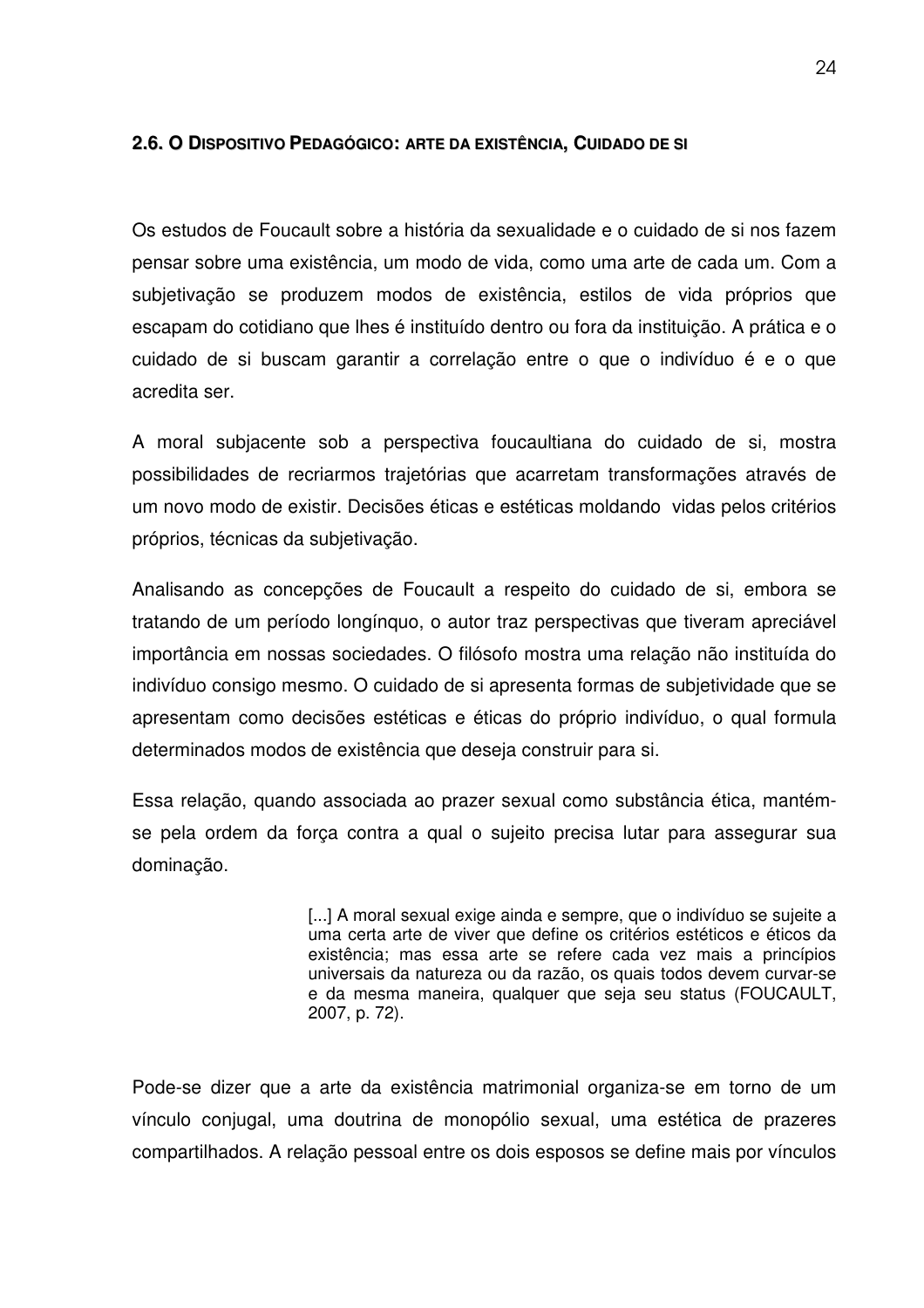individuais do que técnicas de governo. Pois uma gestão matrimonial surge pelos preceitos tradicionais da existência a dois. (FOUCAULT, 2007, p. 150-15).

Foi com os estóicos, séculos II e I a.C, que a técnica de si passou a ganhar relevância e o cuidado de si tornou-se uma obrigação de todos, um princípio universal, deixando de ser, exclusivamente, uma preparação para a vida política. Dessa maneira, o cuidado de si passou a englobar a todos e por toda a vida; *ele* saiu de uma perspectiva pedagógica (preparar-se para a vida adulta, para a vida política) e se converteu em cuidado médico. Os estóicos compartilhavam com os gregos a mesma substância ética, ou seja, eram os atos ligados ao prazer e ao desejo que deviam ser alvo de cuidado. (FOUCAULT, 2007, p. 46).

Entretanto, o cuidado si como concebido pelos gregos, tem sido a estratégia onde a ética é tematizada e conseqüentemente se possibilita a prática da liberdade. Para Foucault, quando os gregos preconizam o cuidado de si, na verdade se referem ao cuidado da alma como espaço para o pensamento, para a reflexão, o diálogo, o encontro com o semelhante. (2007, p. 51).

Observamos que a ética, a partir dos gregos, é entendida, como a "prática da liberdade, a prática reflexiva da liberdade" (Foucault, 2004a). No entanto, esta liberdade não esta em conexão com o cuidado de si como perspectiva egoísta, interesse individual, aperfeiçoamento pessoal, superação dos desejos e paixões que possam dominar-nos.

Embora ocorra uma inversão na tradição cristã onde o conhecimento de si passa a ofuscar o cuidado de si, é preciso conhecer-se para renunciar a si mesmo. "Cuidar de si" não guarda relações com o estar preocupado em si mesmo, ter fascínio por si, mas é uma estratégia que requer uma atitude de trabalhar ou de estar aflito consigo mesmo. Atitude esta que implica saber, técnica e atenção sobre si enquanto prática constante. Notamos que as tradições cristãs e greco-romanas, embora apresentem diferenças no cuidado de si, ambas apresentam cuidados nas distintas formas de pensar o "eu".

É nesse contexto que se produz a ética dos prazeres, de um lado uma atenção à prática sexual, efeitos sobre o organismo, casamento e o papel que ele exerce, por outro a desconfiança, o controle, as problematizações, a vigilância.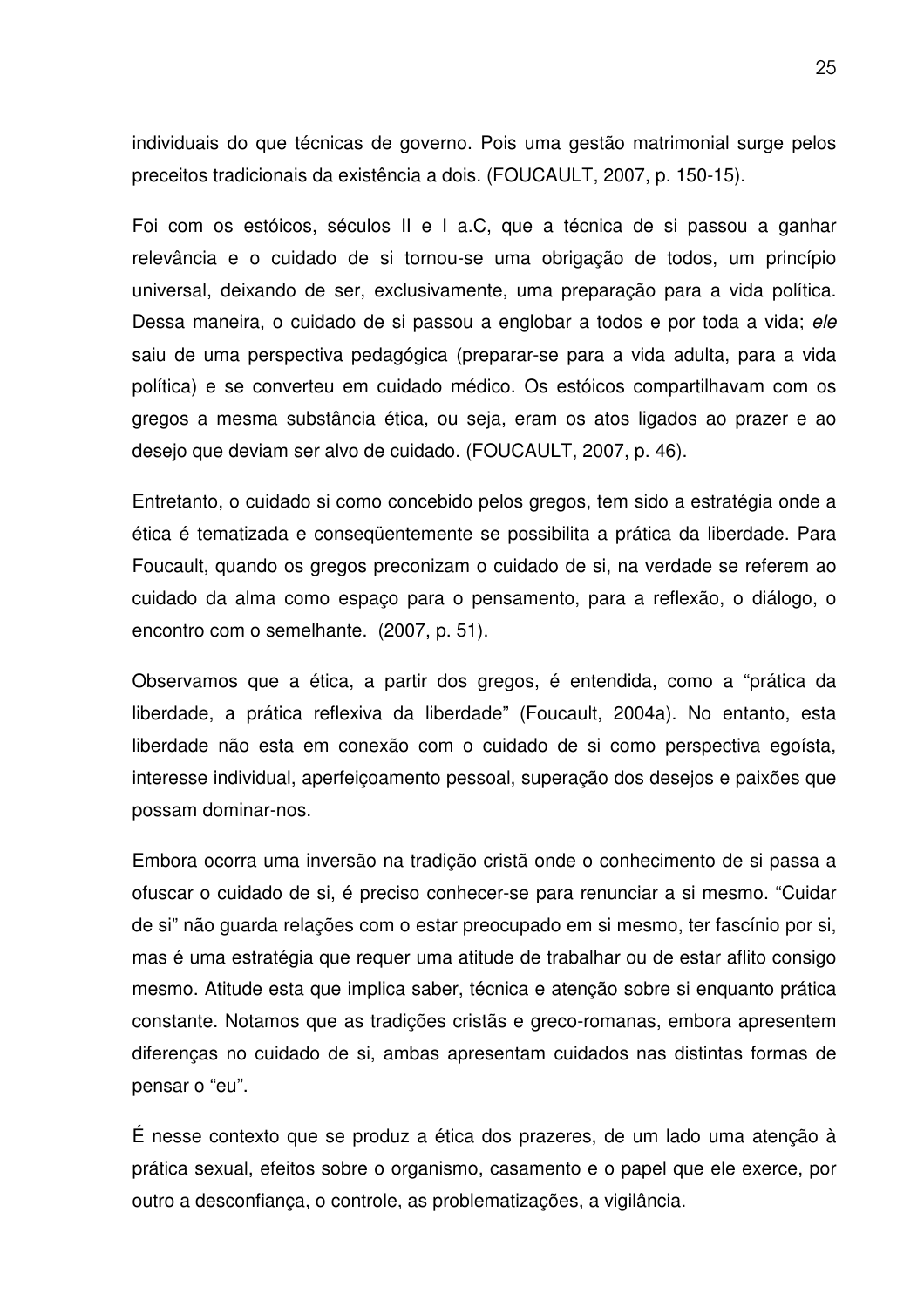A moral que recai sobre a atividade sexual e seus prazeres é marcada através dos séculos pela inquietação e recomendação (abstenção) dos médicos e a condenação dos filósofos às relações fora do casamento, recaindo sobre o amor dos rapazes certa desqualificação, onde a abstinência não é percebida, "como uma maneira de dar, às formas de amor, os mais altos valores espirituais e cada vez mais como signo de uma imperfeição que lhe é própria". (FOUCAULT, 2007, p. 231- 234).

A arte de uma existência dominada pelo cuidado de si já não incide sobre os outros, ela sublima a fragilidade do indivíduo submetendo-o a uma forma universal a todos os humanos.

Ora, cabe então, não ser escravo de si nem dos outros, ou seja, daqueles que governam. A governabilidade de si ou do outro deve ser como liberdade essencial, a ética. Ser livre de si mesmo e dos outros. (FOUCAULT, 2007, p. 234). Ora, governar a si e ao outro é um ato pedagógico, isto é, implica uma pedagogia. Assim, colocase o dispositivo pedagógico como derivado do dispositivo da sexualidade, no qual Larrosa identifica "[...] práticas pedagógicas nas quais se estabelecem, se regulam e se modificam o sujeito consigo mesmo e nas quais se constitui a experiência de si. (1994, p. 44).

### **3 REVISÃO DA LITERATURA: PESQUISAS ATUAIS**

### **3.1 A SEXUALIDADE NO COTIDIANO ESCOLAR**

O tema do dispositivo da sexualidade tem tido seu lugar também no ambiente escolar, seja relacionado ao currículo das escolas e sua regulamentação, seja voltado às práticas escolares.

A orientação sexual nos Parâmetros Curriculares Nacionais nos pareceu ser algo emergente nas discussões que envolvem o dispositivo da sexualidade nas instituições escolares. Evidencia-se saber, como este dispositivo é amparado nas esferas educacionais, como são mencionados, mascarados, aprisionados, ou diluídos. Indagamos se o tema de Orientação Sexual é tido ou desvia o interesse para outros focos?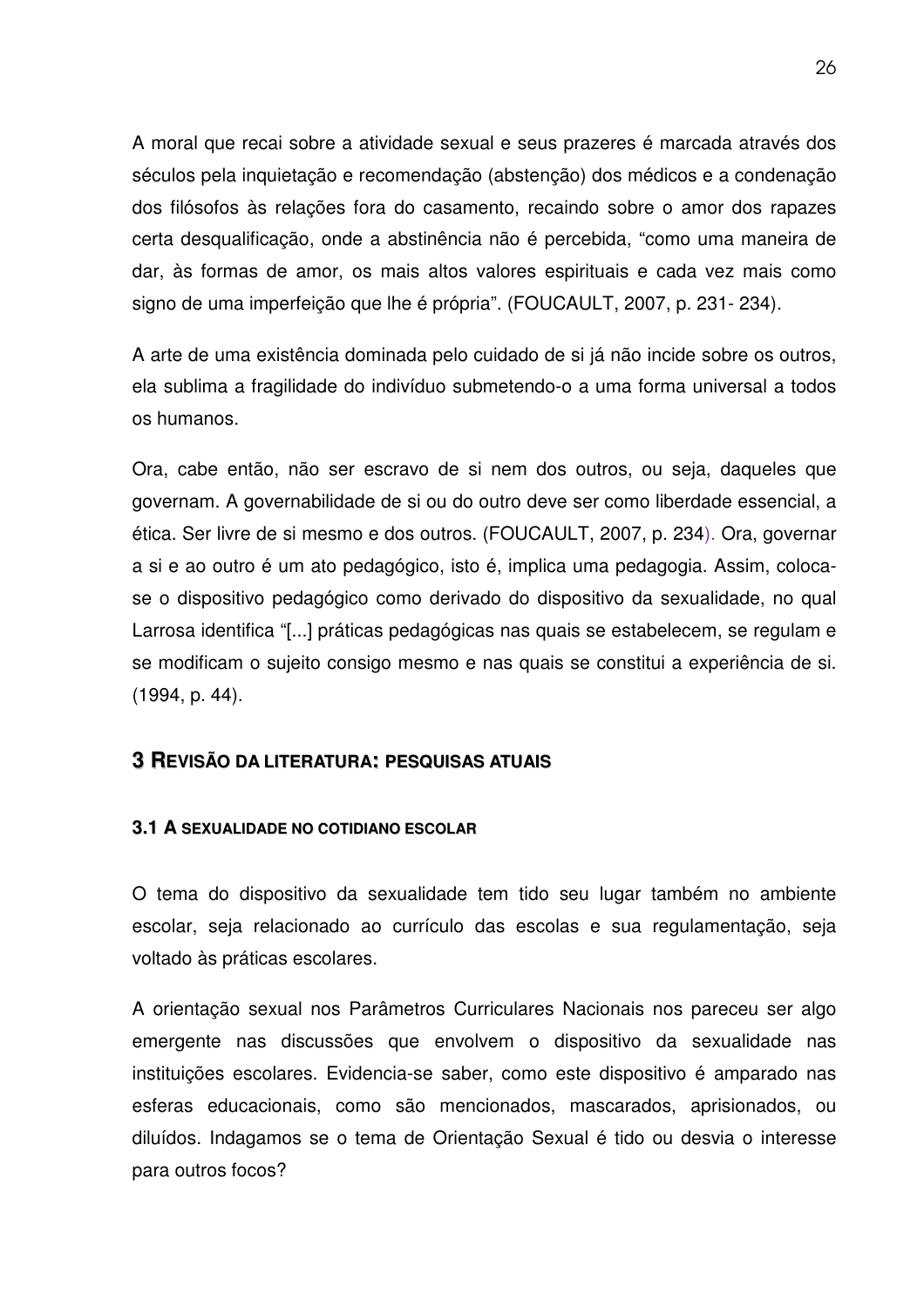Nos trabalhos que continham análise da orientação sexual dos PCNs, encontramos alguns conceitos da sexualidade, inserção do tema orientação sexual nos currículos escolares e contextualização do tema nas demandas atuais.

O relato de Neto (2004), ainda em processo, buscou entender como a homossexualidade, enquanto prática se produz e reproduz no ambiente escolar. Teve o autor como foco investigativo primordial apurar a intensidade do fenômeno do ponto de vista de quem o vivencia diariamente. Para tanto, deu voz aos alunos homossexuais para apreender o modo como o preconceito se exerce na prática, as marcas, as estratégias de ocultamento e as resistências. Neto (idem) faz um recorte para ressaltar a ótica de gênero, verificando na prática escolar a presença e ação dos modelos masculinos e femininos dominantes.

Fundamenta suas análises com autores de relevância, tais como Scott (1990), Foucault (1979), Bourdieu (1982), Louro (1995), Costa (1992), entre outros.

Conclui Neto (2004) que na escola é comum encarar o aluno e a aluna, que não se coadunam com procedimentos modelos e normas que são válidas para todos, como constituindo um desvio. Esse desvio se revelou uma palavra forte demais. E foi substituída pelo termo politicamente correto, ou seja, problema. O que seria um estudante problemático senão aquele que não alcança o que todos os outros conseguem realizar. (NETO, 2004, p. 10).

Assim, completa o autor, a identidade é vista como algo fixo, pois tudo que diverge, gera preocupação ou motivo de uma ação corretora, visando um retorno ao trilho seguido pela maioria.

Outro trabalho com preocupações com a homossexualidade no espaço escolar foi o de Oliveira e Morgado (2004). Esta abordagem procurou conhecer mais sobre os saberes, valores, sentidos e significados construídos pelos jovens homossexuais em sua passagem pela escola, observando como este processo poderia ajudar na relação professor e aluno e na apropriação, por alunos e professores, dos saberes escolares. Para tanto, dialogam os autores com Abramovay (2004) Barbero (2003) e Souza (1995).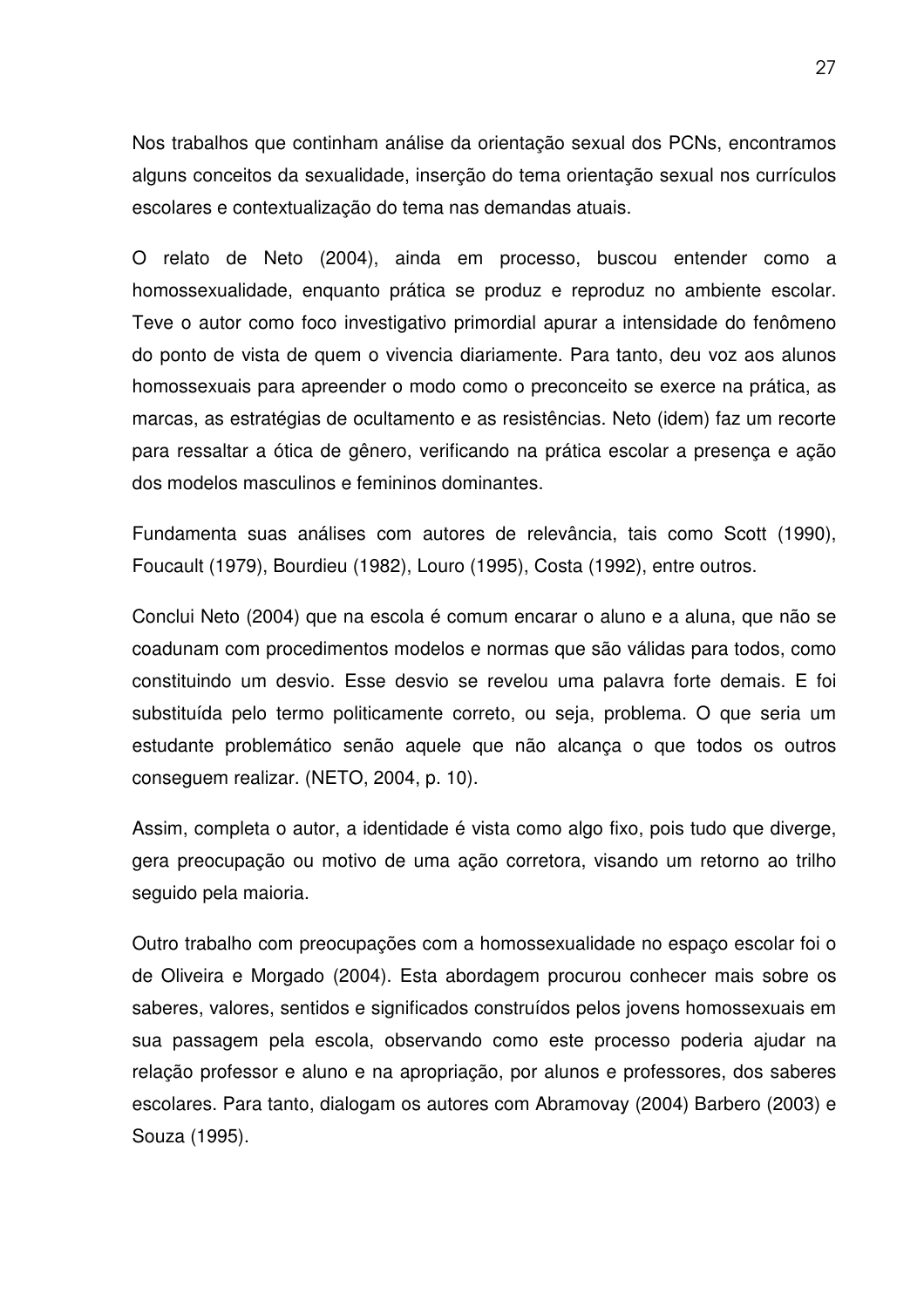Um fator relevante para os estudos das autoras Oliveira e Morgado (2004) foi a dificuldade de convivência, socialização e angústia, enfim, a homofobia de professores e alunos em relação a um aluno homossexual pertencente ao espaço escolar pesquisado. Assim, comentam as autoras: "se for consenso que a educação é a melhor forma para combater o preconceito e a discriminação, o que acontece quando a própria escola não sabe como - ou não quer - lidar com a questão?" (p.2).

Mediante seus estudos, estas concluem que a escola tem avançado na discussão de alguns temas, tais como, discriminação racial, gravidez na adolescência ou portadores do vírus HIV. A respeito da homossexualidade, fica evidente que professores alunos, pais, orientadores ainda não se encontram preparados para lidar com o tema.

Na mesma pesquisa, porém sobre a percepção dos professores quanto aos valores sociais, Oliveira e Morgado (2004), constataram que os professores tendem a defender condutas que condizem com comportamentos considerados aceitáveis pela sociedade. Os professores concordam com a introdução de temas como prevenção às drogas ou saúde reprodutiva; mencionando a homossexualidade como doença, perversão ou deformação moral.

Outra questão que passa pelas conclusões das autoras é a falta de conhecimento dos alunos a respeito da homossexualidade, bem como a dificuldade de falar sobre elas tanto na escola quanto na família.

Voltamos nosso olhar agora para os estudos de Altmann (2001), quando analisa o dispositivo da sexualidade nos Parâmetros Curriculares Nacionais, buscando identificar a concepção de sexualidade ali presente, a singularidade histórica desta proposta e seus possíveis efeitos na escola, em especial na Educação Física.

Para Altmann (2001), é visível que em todos os espaços escolares, há uma explosão discursiva da sexualidade que se estende pelas conversas, brincadeiras, dança, música, bem como nas campanhas publicitárias e estas por sua vez interferem na sexualidade. Assim, cabe à escola a interferência, proteção e a orientação da saúde das crianças e adolescentes.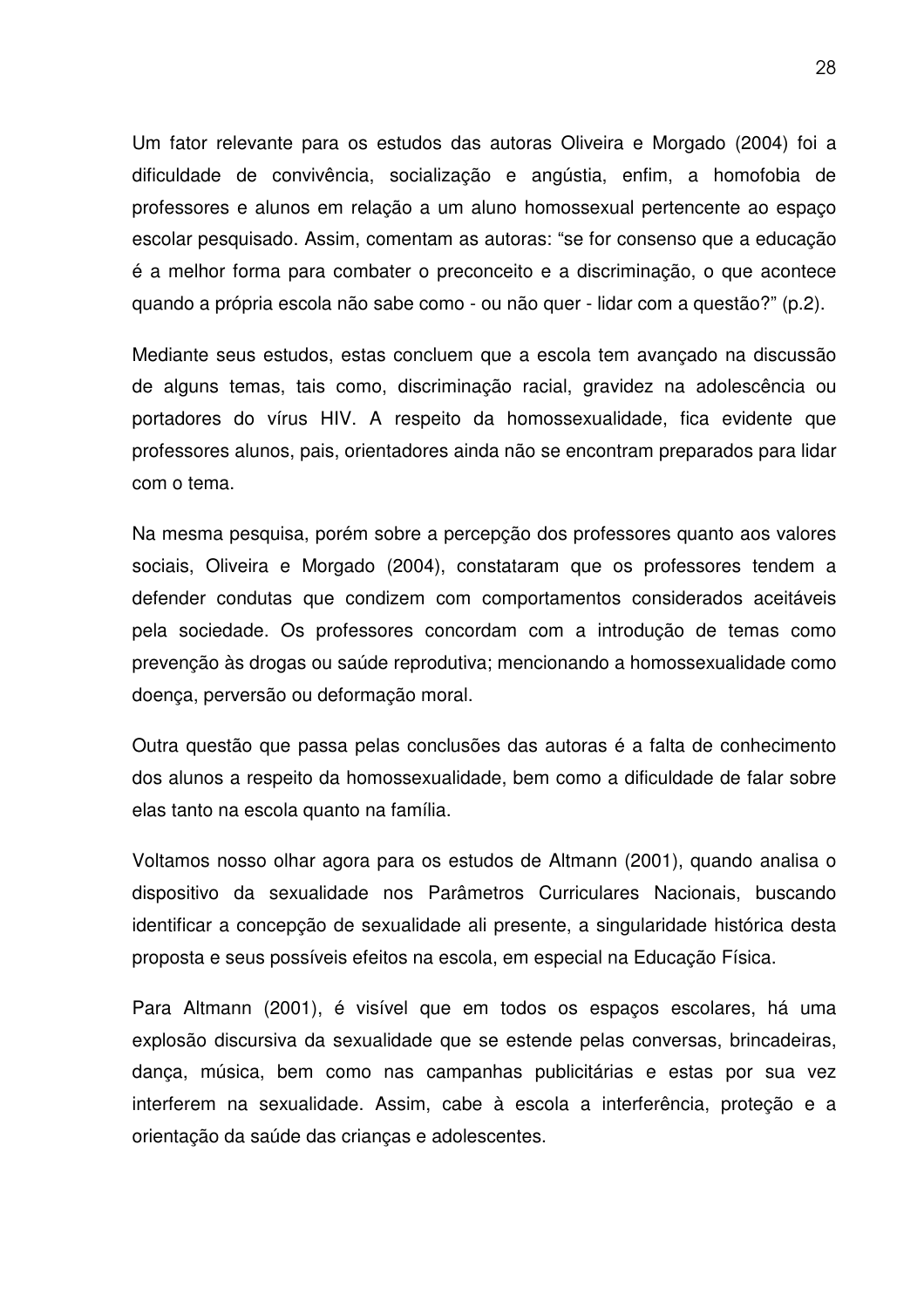Neste sentido, a autora questiona o porquê desta explosão discursiva sobre o sexo na escola. A quem beneficiaria o controle do corpo e da sexualidade? Por que o estado busca constituir políticas, para esta questão? Quer entender como a sexualidade se constitui um importante foco de investimento político e excepcional instrumento de tecnologia de governo.

Para a autora, sexualidade é um tema que interessa a todos. "*A sexualidade, portanto, é uma via de acesso tanto a aspectos privados quando públicos. Ela suscita mecanismos heterogêneos de controle que se complementam, instituindo o indivíduo e a população como objetos de poder e saber*". (ALTMANN, 2001. p. 2).

Para contextualizar este saber e poder, Altmann (2001) o relaciona a Foucault, quando põe em choque a produção de discursos sobre o sexo, pela técnica da confissão. A confissão seria uma ponte para a constituição do sexo como objeto de verdade.

Portanto, Altmann (2001) considera que o dispositivo da sexualidade é instalado nas escolas através das tecnologias do sexo, onde corpos podem ser controlados e administrados. E o currículo traz formulas de melhor organizar experiências de conhecimento dirigidas à produção de formas particularidades de subjetividade.

Conclui a autora que um dos principais objetivos da orientação sexual apontados nos PCNs é o autocuidado em preparar sujeitos autodisciplinados, que incorporem a mentalidade preventiva para viver sua sexualidade. E a Educação Física aparece como um espaço que pode propiciar experiências de aprendizagens que mobilizam aspectos afetivos, sociais, éticos e de sexualidade.

Altmann (2001) considera em sua analise que o tema Orientação Sexual não tem apenas caráter informativo, como sugerido nos PCNs, mas age sob efeito de intervenção nas instituições escolares.

Outra pesquisa que nos interessa ver é a de Espindola (2005), cuja investigação foi no cotidiano da ação pedagógica com professores e alunos do Curso de Magistério. Buscou saber como as temáticas da homossexualidade e da família homoparental são abordadas e como são vivenciadas nas relações com as crianças. Destaca o autor como campo principal de reflexão as falas de professores e alunos. O objetivo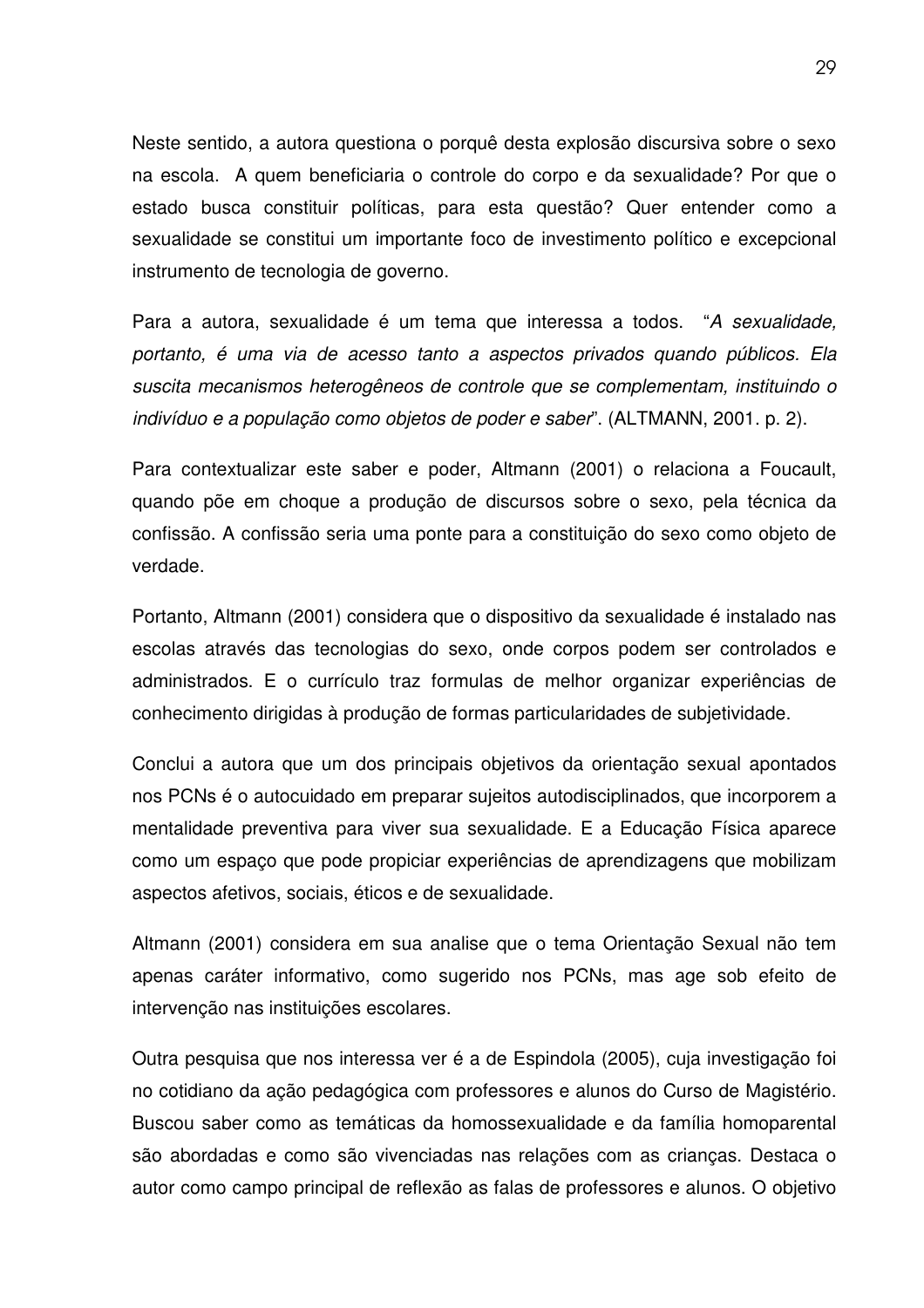de Espindola (idem) era problematizar os conceitos que envolviam a homossexualidade e a família homoparental. Para tanto, levantou dados em oficinas pedagógicas que envolviam o tema, onde constatou que a homossexualidade e família homoparental são temas que necessitam de uma formação continuada. O preconceito, os afetos, a ignorância, as atitudes e a violência foram características significativas nas ações pedagógicas. Espindola (idem), traz para sua análise teóricos como Foucault (1984), Louro (1999, 00, 01,04) e Silva (1995).

Sem aprofundar conclusões, o autor complementa qual a intenção da pesquisa, contribuir para ampliar debates que envolvem o tema sensibilizando olhares, questionando padrões e interferindo em nossas relações.

De encontro às preocupações conclusivas de Espindola (2005), citamos a pesquisa de Casagrande e Carvalho (2004), cujo objetivo foi analisar como ocorre a representação de gênero nos livros didáticos de matemática. Pois para as autoras, refletir sobre questões de gênero é fundamental, uma vez que nas escolas se encontram as diversidades e as multiplicidades de comportamentos relacionados à sexualidade. E para elas, o livro didático assume um papel importante no processo ensino-aprendizagem porque acompanha a criança e pode servir de modelo para elas, na construção e definição de suas identidades.

Casagrande e Carvalho (2004) analisaram livros destinados ao ensino da matemática de 5ª e 6º série do início da década de 90 e 2000. Sustentam suas analises com Pierrucci, Carvalho (2001) e Louro (2001).

As autoras consideraram os livros didáticos analisados como ferramentas incorporadoras e transformadoras das relações sociais, pois ambos apresentam pouca diferença na forma de representar os gêneros.

Finalizam as autoras dizendo que os livros deixam escapar oportunidades de abordar questões vinculadas à realidade dos alunos. E ao abordarem homens e mulheres de formas distintas, os livros didáticos estão contribuindo para a construção de imagens estereotipadas e pela manutenção das desigualdades de gênero e outras desigualdades sociais.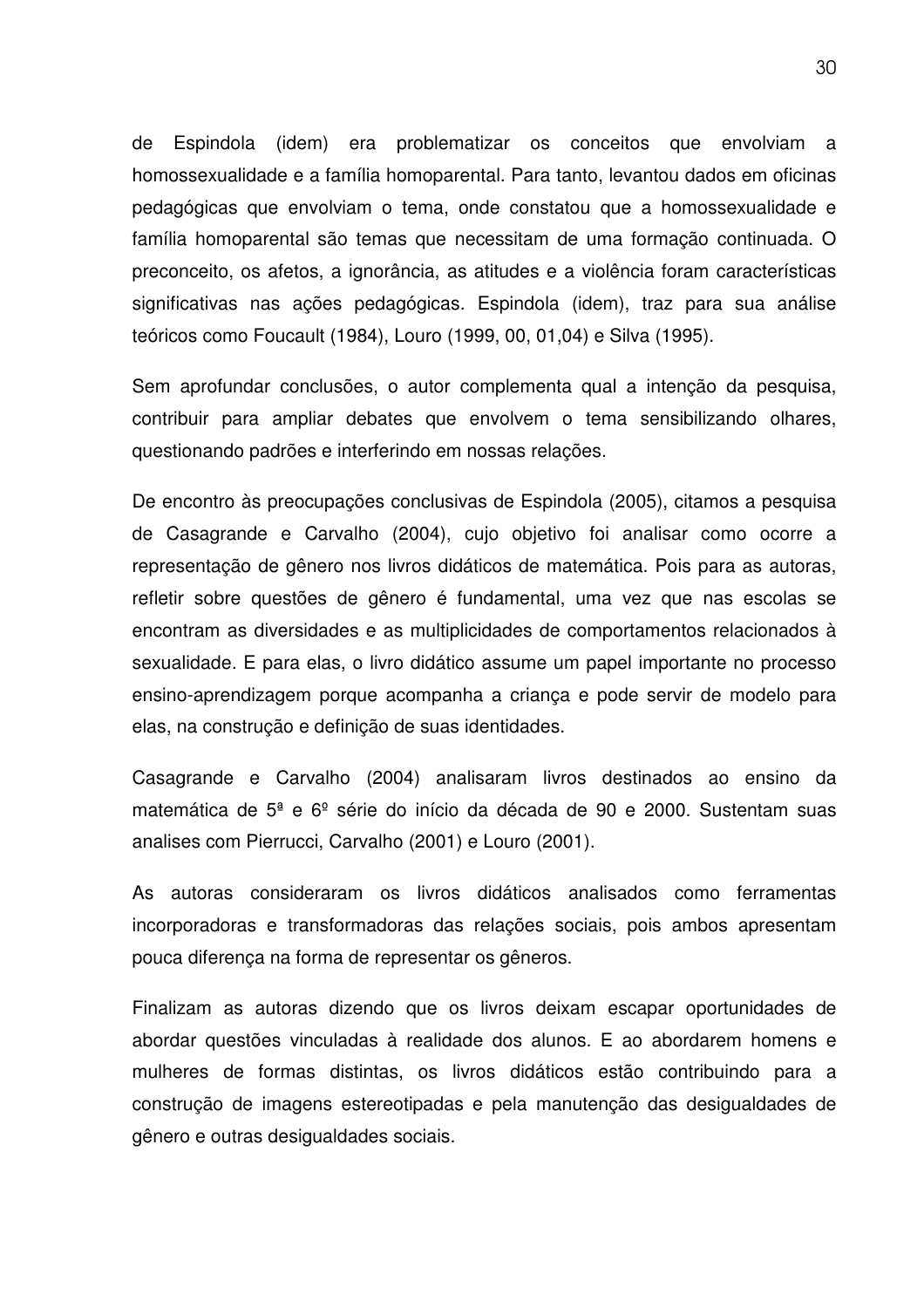Outro trabalho que pretendemos destacar nesta revisão literária é o de Braga, Garcia e Hypólito (2005), pois enfocam as articulações da instituição escolar nos moldes das identidades sexuais a partir da análise do discurso dos Temas Transversais, bloco Orientação Sexual com amparo teórico de Foucault (1988, 1993) Altmann (2001), Louro (2001) e Silva (1995).

Os autores problematizam o discurso do bloco orientação sexual, no sentido em que a padronização é produto da articulação das relações poder-saber do discurso dominante do modelo de currículo nacional, deixando de questionar as diferenças e a produção de identidades dos indivíduos.

Ao analisar o tema transversal Orientação sexual nos PCNS, Braga, Garcia e Hypólito (2005) chamam a atenção para o termo orientação. Acreditam que este já vem direcionar, conduzir, encaminhar para algo já aceito moralmente pela sociedade.

Enfim, os autores concluem em suas análises, que o dispositivo da sexualidade é alvo de normatizações, porém suas investigações não passaram pelos caminhos do cotidiano escolar. No entanto, os autores apontam a escola como um caminho posterior que deve ser investigado. Pois poderá contribuir para o desafio de educadores e educadoras provocando mudanças nos modelos curriculares oficiais e problematizando a forma pela qual são vividos os desejos.

Complementando tanto os comentários quanto as preocupações de Braga, Garcia e Hypólito (idem), apresentamos as discussões de Souza (2005). Trata-se de relatos com professores, programas e eventos com propostas para repensar os PCNs nos trabalhos docentes, nas questões de gênero, orientação sexual e pluralidade cultural.

Acrescenta Souza (idem), que o governo federal lançava o programa "Brasil sem homofobia", visando capacitar professores a respeito da homossexualidade. No entanto, em uma palestra realizada por ela no mesmo período com professores da rede municipal, constatou que nenhum deles havia tomado conhecimento da existência deste programa.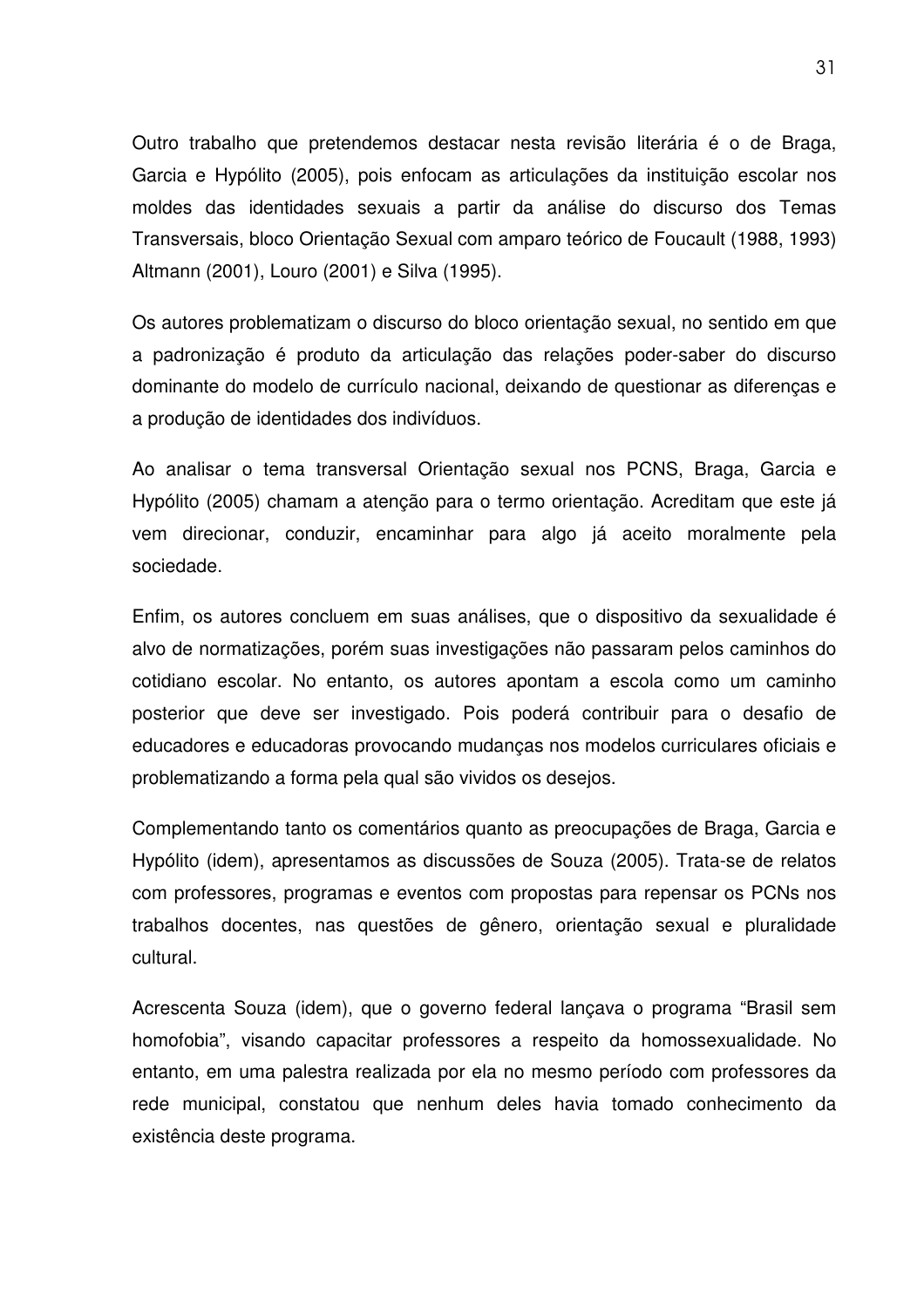Outra discussão apresentada por Souza (2005), refere-se a um mini-curso realizado na UNICAMP sobre Educação Sexual. Através de dinâmica, percebeu que as questões de gênero e sexualidade ainda se constituem como fantasmas para os educadores. Assim, a autora observa que é imprescindível que estas questões sejam trabalhadas no âmbito da educação.

Remete-nos também a uma pesquisa que realizou em uma 4ª série de uma escola pública em Campinas - SP, onde um garoto tinha sua sexualidade questionada pela turma por apresentar "comportamentos femininos". Percebeu Souza (2005) que este não era o único marcador no jogo da estigmatização, já que outro garoto apresentava comportamento tido como feminino. O que marcou o garoto foi sua baixa posição social.

Finaliza a autora dizendo:

[...] Na prática, sexo, gênero e sexualidade se deslocam e formam outros arranjos que transcendem as associações homem-masculino- heterossexual e mulher-femininaheterossexual, além de estarem intrinsecamente articulados com outros marcadores sociais como classe, raça (SOUZA, 2005, p.04).

Enfim, observamos que a sexualidade tornou-se uma preocupação pública, conseqüentemente este discurso propaga-se nas instituições escolares, codificando e vinculando modelos de sexualidade que objetivam a construção padronizada de identidades. Portanto, quem foge a este padrão, busca certamente refúgio em grupos que se isolam para afirmar suas identidades.

### **3.2 FILMES: UMA POSSIBILIDADE DE CONSTRUIR SENTIDOS**

Anunciamos agora alguns princípios analisados sobre possibilidades de atribuir sentido aos filmes como um dispositivo pedagógico. Pesquisas que relacionam filmes como focos de investigação sobre normatização da sexualidade, bem como leituras direcionadas ao sujeito homossexual.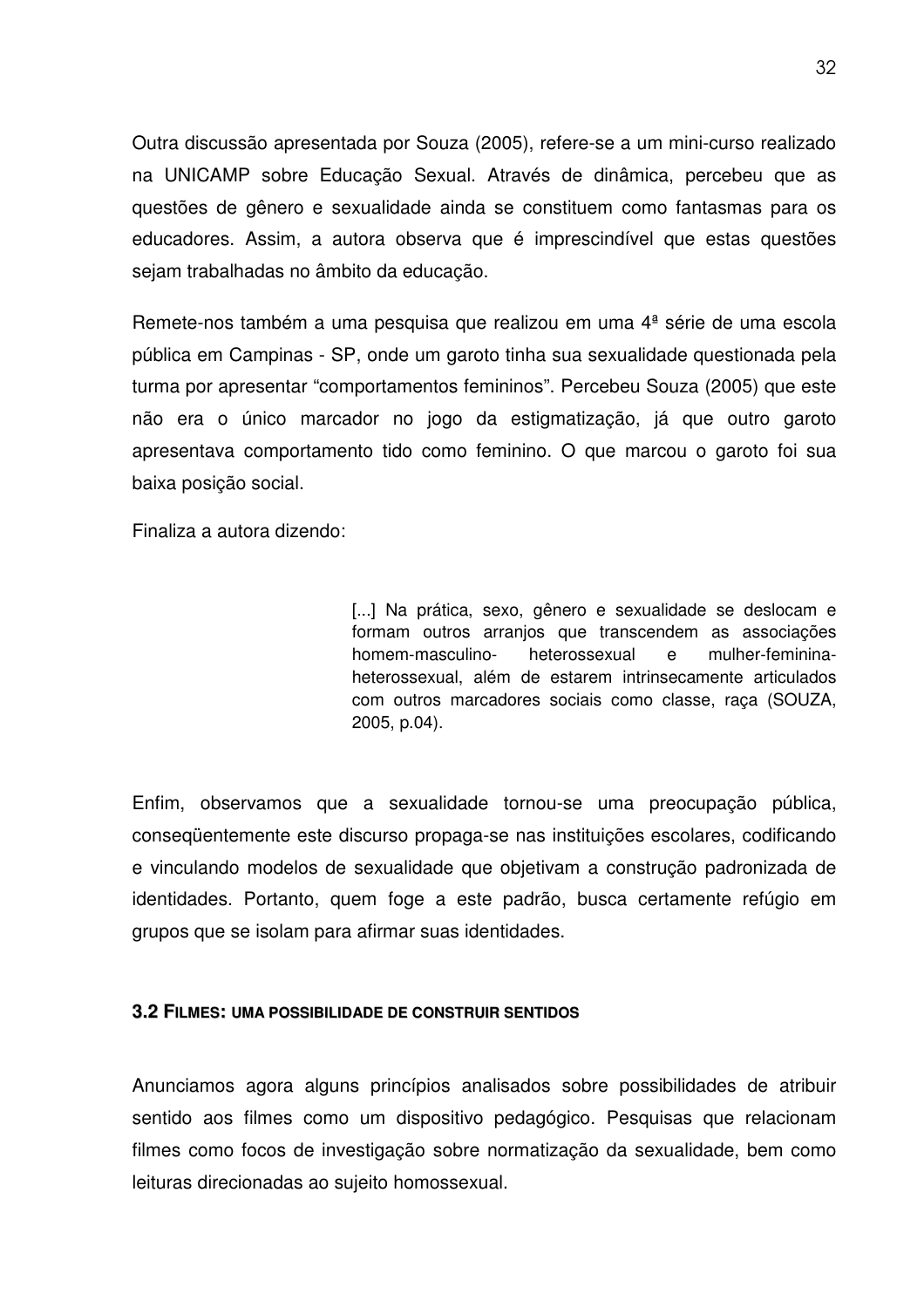Entre a literatura de filmes, identificamos Sabat (2001, 2004), Siqueira (2004) e Marçal de Castro & Bessa (2005) Moreno (2001) e Rosa (2004) tratando do tema da homossexualidade.

Sabat (2004) problematiza a leitura dos filmes de animação "A bela e a fera", "Mulan", "A pequena sereia" e o "Rei leão", destacando os mecanismos que contribuem para a tal normalização da sexualidade. Investigou também a importância que estes artefatos culturais ocupam na educação das crianças.

Para tanto, Sabat (2004) justifica que a escolha de filmes infantis como corpus de análise se dá por entender que os filmes também funcionam como mecanismos de normalização de uma sexualidade específica.

A autora foi além quando investiga as possibilidades de aprender-se com filmes infantis, destacando que as crianças os assistem inúmeras vezes e são influenciados pela música, gestos, falas. Estas manifestações se fazem presentes na constituição da infância.

Aponta a autora, que no filme a "Bela e a Fera", quando Bela é pedida em casamento, recusa tal proposta, mas não explica o que realmente deseja; o filme dá algumas pistas ao publico, pela música que canta no início do filme. "*Eu quero mais que a vida no interior".* Nos personagens dos filmes da Disney, as mocinhas se apresentam quase sempre com comportamentos rebeldes ou a frente de seu tempo. Vemos isso também nos filmes, "Mulan" e "A pequena sereia". (SABAT, 2004, p. 7)

Constata Sabat (2004) que as animações infantis podem invocar produções de sujeitos, pois não estamos apenas diante de mecanismos de diversão. Mas sim de artefatos que contribuem para a constituição da identidade de gênero e sexuais. Pois estas são as qualidades atribuídas aos heróis e heroínas.

Se voltarmos às leituras do filme Mulan, pela análise de Sabat (2001) podemos constatar que a permanente reiteração performativa em função da construção da masculinidade para "salvar" a honra da família, fica evidente desde o início do filme. Há uma concentração na representação de gênero, marcando diferenças entre o feminino e masculino de sujeitos que estão do mesmo lado, lutando pelo império chinês.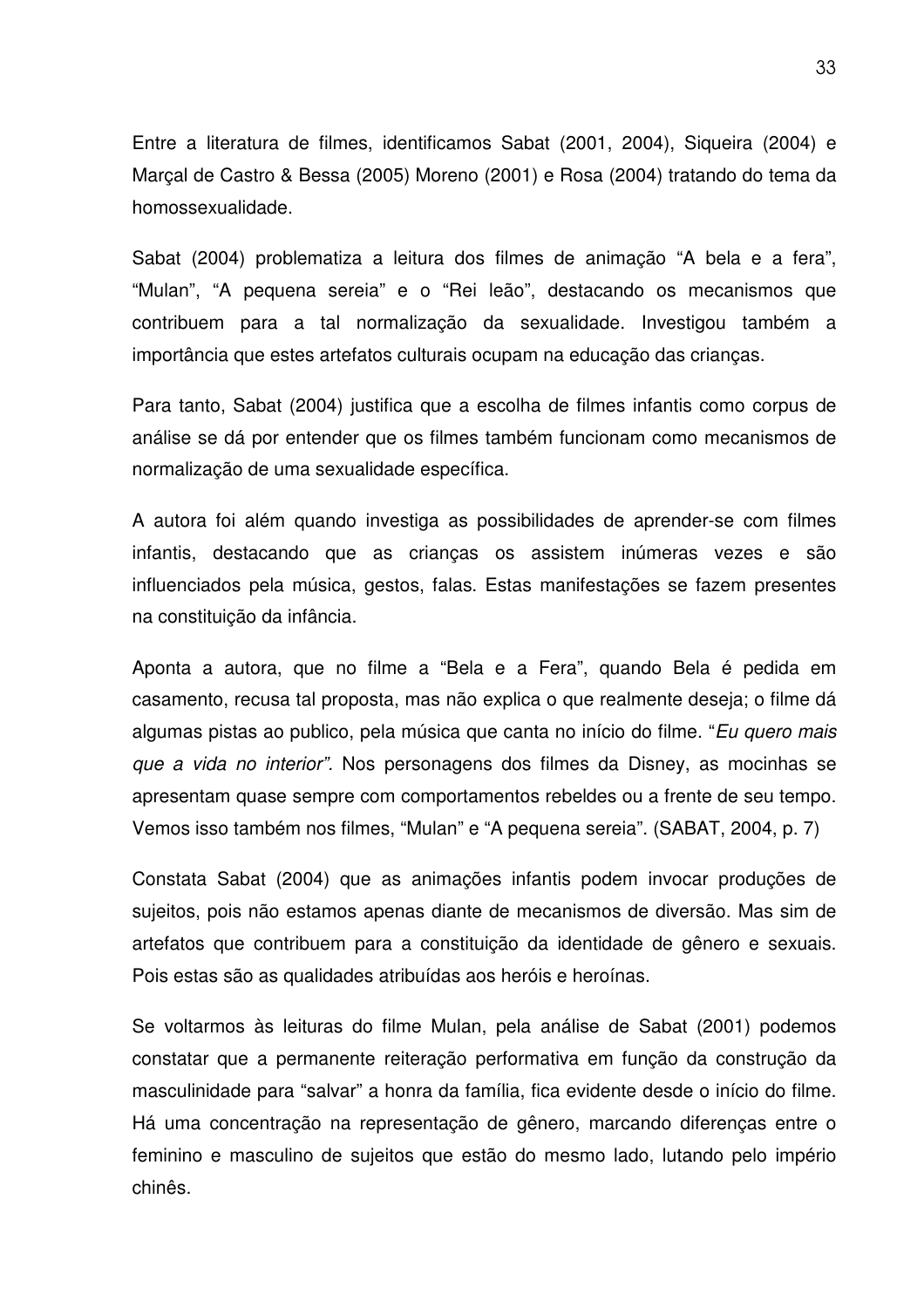Completa Sabat (2001) que o filme Mulan oscila constantemente buscando subverter e reiterar o sujeito a partir de seu sexo, pois quando é descoberto que Mulan é uma mulher e não um homem, ela confessa que fez tudo aquilo por ela mesma e não por seu pai. Diz isso, para referenciar ser dona de si, justificando seu fracasso inicial.

Em suas conclusões, Sabat (2004) identifica os enunciados dos filmes como sentidos capazes de reiterar a heterossexualidade como norma padrão. Para tal, traz em discussão posicionamentos de Judith Butler e Jonh Austin, cujas teorias envolvem a "performatividade do gênero e da sexualidade".

Trazendo este posicionamento para os filmes, recorta uma cena do filme Mulan, em que a personagem Mulan decide vestir-se de homem para lutar no exército. E uma de suas ancestrais a censura: [...] *sua bisneta tinha que ser transformista*! [...] é a instalação do estranho que traz a possibilidade do risco, da desordem, da incerteza. Para evitar a incerteza e diminuir o risco é preciso identificar, nomear, classificar, organizar as diferenças. (SABAT, 2004, p. 5).

Dando prosseguimento ao item filmes, uma possibilidade de construir sentidos traz a pesquisa de Castro & Bessa (2005) norteada por um princípio ético que as autoras anunciam como sendo situação pendular que vai desde a abnegação total da homossexualidade e suas implicações até a aceitação e convivência "civilizada entre os personagens" (CASTRO & BESSA, 2005, p.4).

As análises dos filmes realizadas por Castro & Bessa (2005) estão baseadas mais em enredo e temáticas abordadas do que propriamente em algum referencial teórico; entretanto, as referências bibliográficas no final do texto apontam autores importantes das ciências sociais como o próprio Foucault, Geertz ou Chartier. E pela formação acadêmica das pesquisadoras oriundas da área de História, compreendese a presença de importantes autores da história cultural.

Apesar da discussão levada pelas autoras Castro & Bessa (2005) não conter, neste texto, diálogo com os autores consultados da bibliografia, a pesquisa acredita que os filmes, em sua essência, contribuem para a inteligibilidade dos fenômenos históricos e para difusão dos conhecimentos sobre a história, área e origem das pesquisadoras.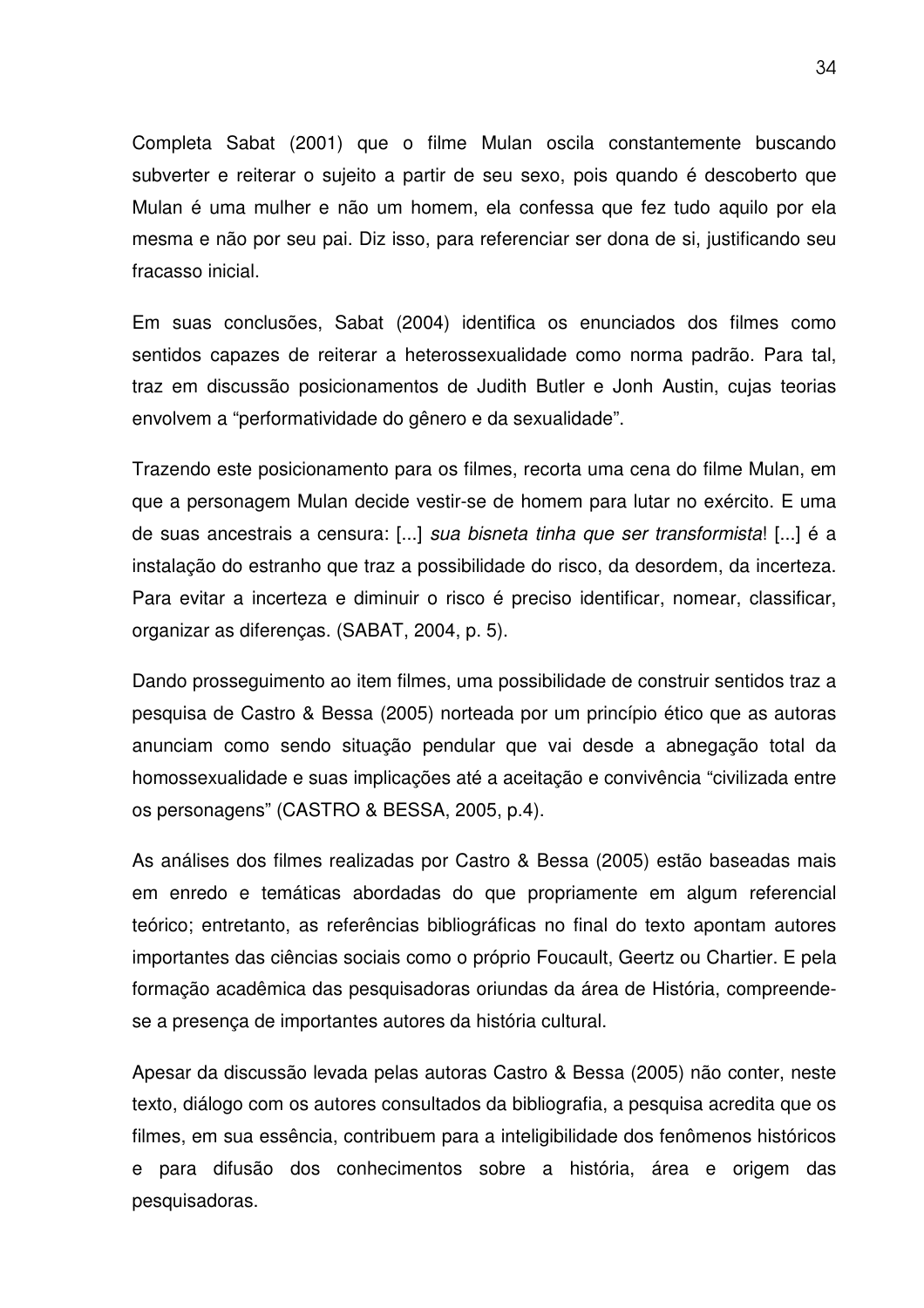Siqueira (2004), por sua vez, busca uma aproximação entre mídia e gênero. Para tanto, investiga as relações de sexualidade e gênero nas interações de mulheres educadoras com a imagem cinematográfica na construção de significados apreendidos pela análise de sua narrativa. Os filmes escolhidos pelas participantes foram Tomates verdes fritos, de Jon Avnet, 1991, A Lei do desejo de Pedro Almadovar, 1987 e The Wall, de Allan Parker, 1982. Os roteiros fílmicos contêm narrativas que buscam romper com as dicotomias de gênero.

Fundamenta-se a pesquisa de Siqueira (2004) nos estudos culturais, em noções pós - estruturalistas, apontando autores importantes como, Foucault, Barthes, Eco e Barbero.

Na seqüência destacamos a pesquisa de Rosa (2004), que buscou saber como as representações sociais dos estudantes do curso graduação em educação física são constituídas em relação à homossexualidade. Para tanto, foram realizadas entrevistas semi-estruturadas e coletivas, acompanhadas da exposição do filme Delicada Atração, de Hettie McDonald, 1996.

Relata o pesquisador que apesar de tratar-se de um tema já difundido nos estudos da masculinidade e teoria *queer* não encontrou trabalhos específicos na área de educação física. Embora, estudos revelam que, entre as décadas de 80 e 90, foram encontrados trabalhos relacionados a questões de gênero como sinônimo do masculino e feminino, não levantando ou levando em conta outras discussões.

Verificamos que muito pouco ainda se explorou sobre estudos homossexuais no cinema. Tanto nas instituições educacionais como fora delas, isto se evidência nas considerações de Moreno (2001), ao analisar filmes sobre a representação do homossexual no cinema nacional, no período de 1920 -1994. Para ele, as questões da homossexualidade representadas nos filmes nacionais consolidam-se como "*um modelo de personagem homossexual".* Ou seja, homossexuais apresentados como indivíduos doentes e patogênicos ligados ao crime, à prostituição e o vício. Paralelamente, apresentados de forma jocosa como indivíduos portadores de uma gestualidade excessiva e adeptos do uso de vestuários extravagantes, assim ratificando a sua condição de palhaço e objeto de chacota.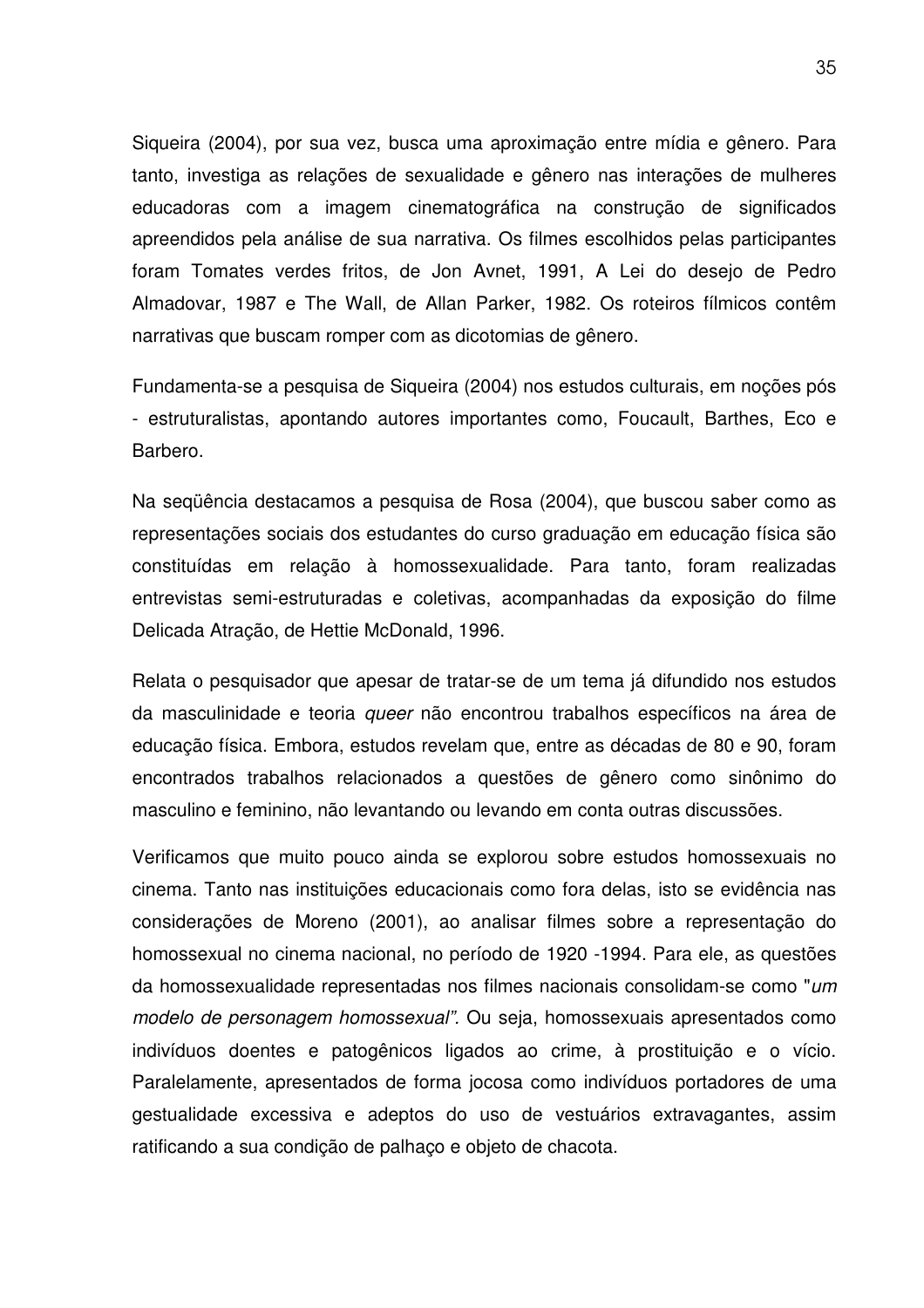Enfim, nossa construção de revisão literária levanta indícios de que o cinema pode exercer um grande poder sobre o pensamento das pessoas reconstruindo sentidos diferentes pelos atravessamentos das imagens em movimento.

Vêem-se, desta forma, possibilidades no sentido de que considerar um filme como um dispositivo pedagógico pode abrir espaços para leituras possíveis. Esse fato nos instiga a prosseguir problematizando as questões da sexualidade em leituras fílmicas, pois a revisão da literatura demonstra que as pesquisas sobre homossexualidade e cinema ainda não são em número suficiente quando considerada a importância do tema na constituição do sujeito contemporâneo, o que motiva analisar o filme Delicada Relação, a seguir.

### **4 POSTURAS METODOLÓGICAS**

### **4.1 ANÁLISE FILMICA**

O projeto se destina a refinar e dar consistência teórica, ou, mais especificamente, metodológica, ao procedimento de análise fílmica, levando em conta as especificidades da linguagem cinematográfica articulada pelos três atos: enquadramento, decupagem e montagem, na visão de Deleuze. Trata-se do fluxo e aspectos de análise dos elementos técnicos e sua composição para além dos elementos sígnicos, ou seja, o conjunto da técnica e dos signos voltados para a produção dos sentidos, os afectos e perceptos.

No trabalho de análise entre as imagens e abordagens teóricas, houve uma necessidade de se fazer uma leitura analítica do monumento fílmico, indagando o que é e o que não é revelado, priorizando pistas que estão ali para serem vistas sem perder a perspectiva do contexto, das partes e do todo do filme.

Trata-se de projeto dotado dos aspectos de análise de quatro cenas do filme "Delicada Relação", onde foram examinadas e pontuadas cenas que podem resistir ou não ao dispositivo da sexualidade e se o filme pode ser considerado ou não um dispositivo pedagógico.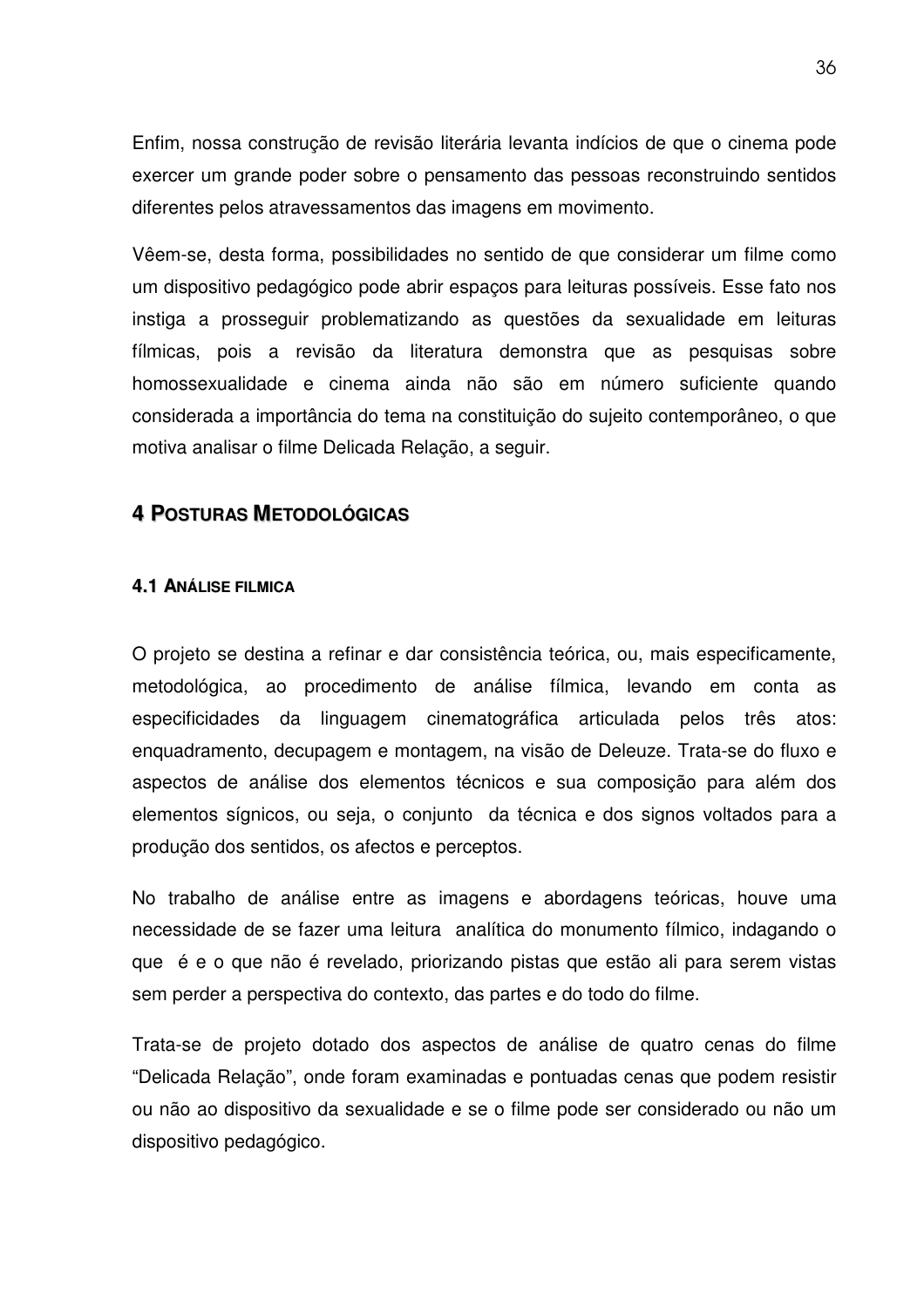Mesmo que se diga que a questão da imagem fílmica não representa uma prova da verdade, tudo pode ser igualmente montado, todas as cenas podem conter verdades e inverdades. Existe, naturalmente, para cada cena, uma e muitas possibilidades de conhecê-las. Embora toda imagem desvela uma realidade preexistente capturada pela câmara, manifesta também a presença de um pensamento, de uma subjetividade (que se manifesta por meio do enquadramento, decupagem e montagem de um campo e um fora de campo).

O ideal de uma verdade que procura fazer crer ao espectador que é possível conseguir uma suposta transparência da representação, pressupondo a transparência do mundo, coloca o espectador na situação de "testemunho", como se a simples presença do sujeito ante um acontecimento determinado bastasse para compreendê-lo e pretendesse a instauração de uma confiança absoluta na tecnologia. Em um filme não é necessário falar ou comentar as imagens registradas pela câmara. A realidade se mostra e se enuncia. Já não é necessário transformar o mundo, basta vê-lo, observá-lo.

Propõe-se uma metodologia que busque utilizar o filme como recurso pedagógicocrítico, um dispositivo pedagógico em relação com o dispositivo da sexualidade que faz ver e falar sobre a sexualidade e sua diversidade.

A investigação proposta caracteriza-se metodologicamente pela seleção aleatória e análise de cenas temáticas do filme "Delicada Relação", permitindo ao pesquisador agregar novas pistas aliadas a teoria em direção a um novo olhar.

## **4.2 GRUPO DE DISCUSSÃO OU GRUPO FOCAL**

A técnica do grupo de discussão ou focal, consiste na formação de pequenos grupos envolvendo de 6 a 12 participantes que se pretende investigar. Um conjunto de pessoas selecionadas e reunidas para discutir e comentar um tema que é objeto de pesquisa. Um grupo que envolve algum tipo de atividade coletiva, como assistir a um filme e conversar sobre ele. (GATTI, 2005, p. 7).

O estudo que se apresenta não tem como característica o embasamento de seus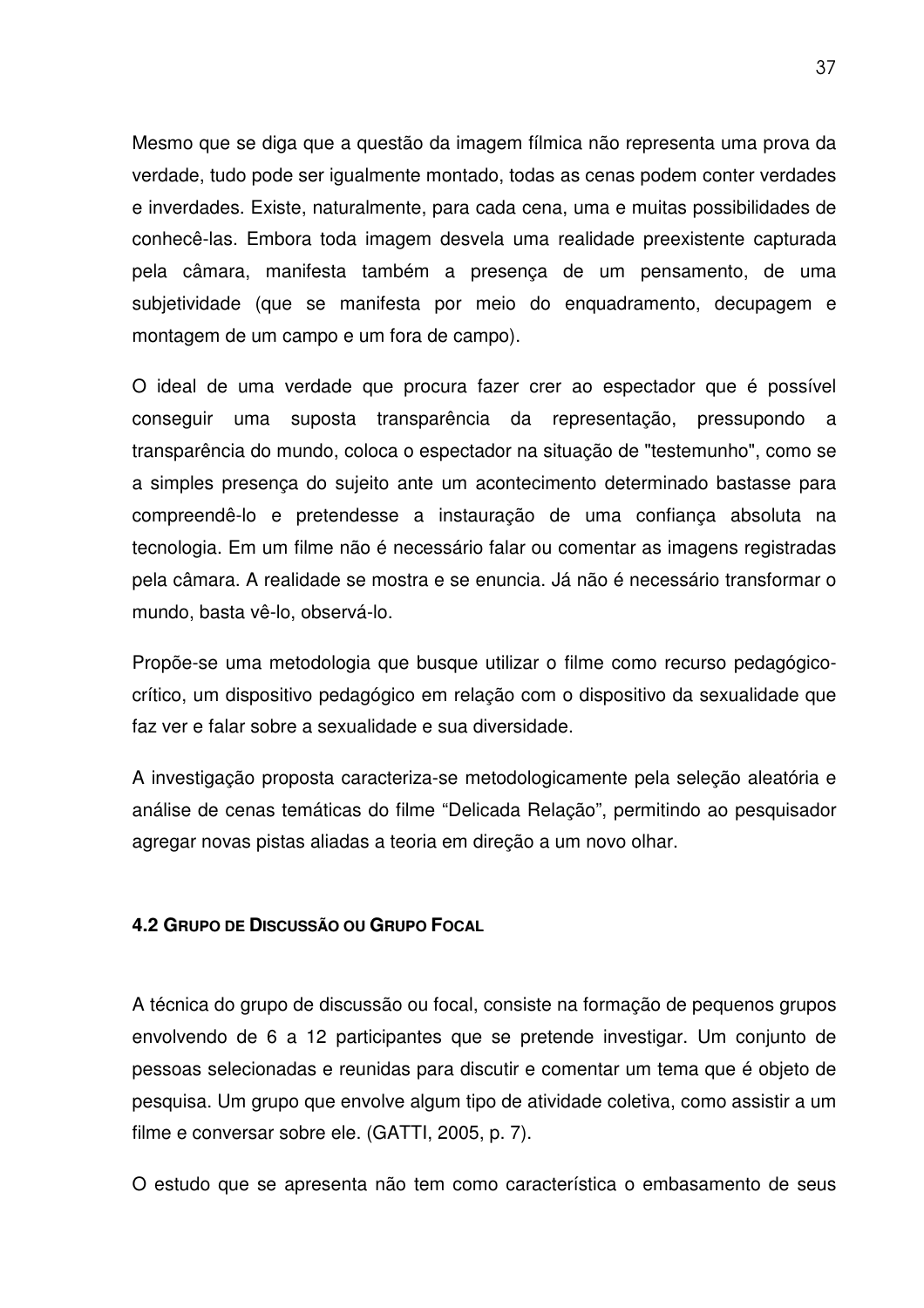dados de maneira quantitativa. A opção pela pesquisa qualitativa em profundidade se deu através da proposta do trabalho, que é explorar dados subjetivos e posicionamentos diante da leitura de um filme, e as conversações depois da sessão fílmica.

Partimos da hipótese de que um filme pode ser considerado um dispositivo pedagógico que faz ver e falar sobre a sexualidade. Uma coleta de dados quantitativa tornar-se-ia insuficiente para apontar dados com resultados para esta investigação. Pois não esta realizando-se uma entrevista com o grupo, mas criando condições para que este se situe, explicite, crie pontos de vista, critique, abra perspectivas diante da problemática. (GATTI, 2005, p. 9). Assim optamos pela técnica denominada de grupo de discussão ou focal.

O universo selecionado foram alunas (os) de mestrado em educação da UNIVALI – Universidade do Vale de Itajaí que freqüentam os grupos de estudos. Pretende-se verificar o desenvolvimento no ato da recepção, o relacionamento e a construção e transformação de idéias nas discussões.

O processo foi elaborado e estruturado pelo pesquisador através da construção de um pré-roteiro que contempla os objetivos do estudo. Os participantes são incentivados a troca de experiências e pontos de vista entre si.

A formação dos grupos foi uma grande preocupação para a obtenção de um material que fosse confiável aos princípios da técnica. Inicialmente projetamos como sujeitos da pesquisa, alunas do curso de pedagogia da UNIVALI. Para tal, convidamos alunas dos períodos  $(6^{\circ}, 7^{\circ} \text{ e } 8^{\circ})$  e entregamos às mesmas o filme "Delicada Relação" para que visualizassem em suas residências, e alguns dias depois os grupos se reuniriam para participar da conversação.

A organização dos grupos apontou várias dificuldades entre elas, horário de encontros, alunas que não compareciam ou que não conseguiam ver o filme, pois não tinham DVD e nem computador em casa. Outras antecipadamente anunciaram que não participariam da pesquisa, sem apresentar justificativas. Consideramos disponibilidade de algumas e resistências de outras. Esta experiência piloto veio fortalecer ainda mais nossa intenção de pesquisa, bem como fortalecer os objetivos da mesma no sentido da problematização.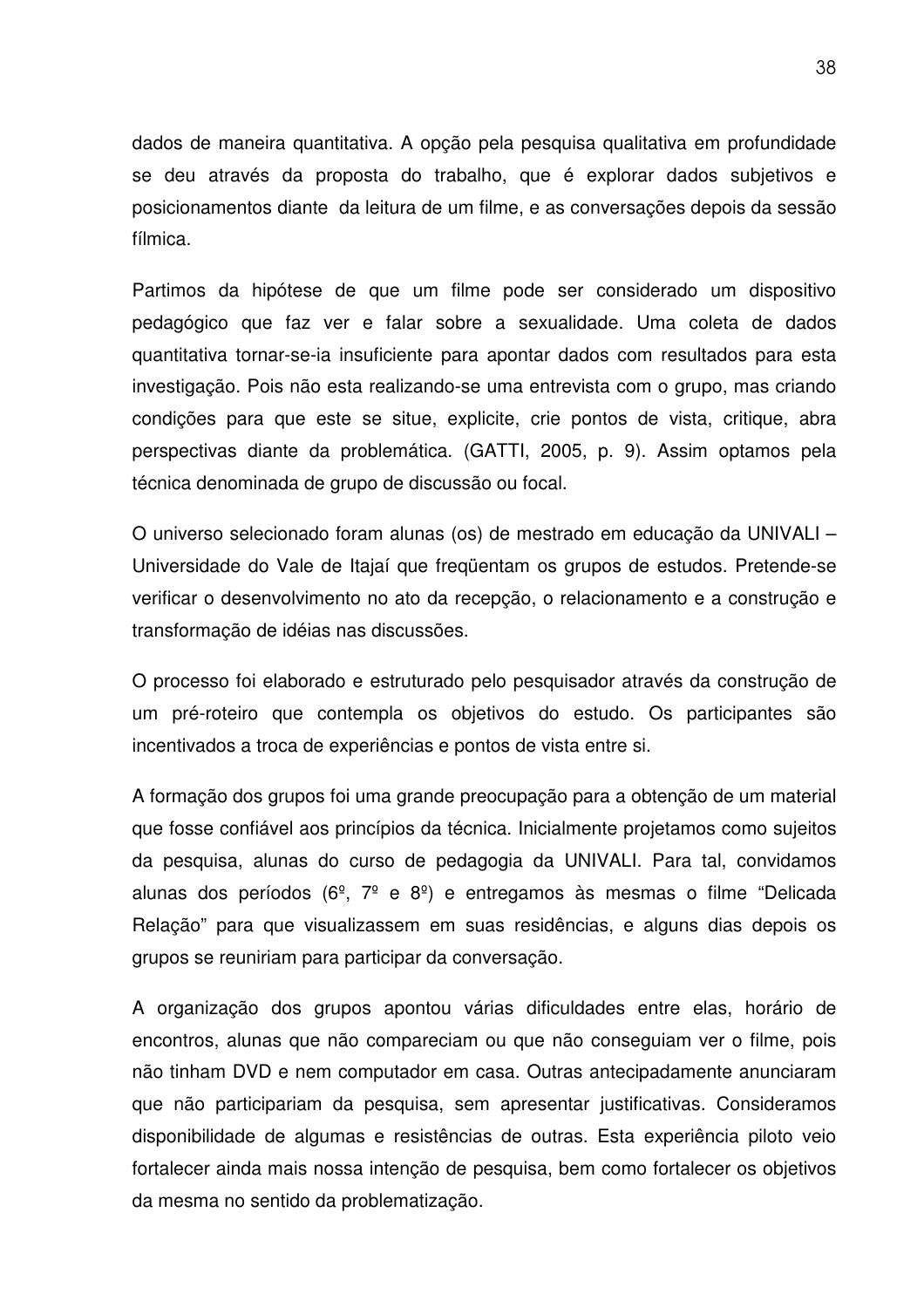Assim, considerando esta experiência, pensamos ser conveniente buscar esta leitura mais adiante, ou seja, na pós – graduação, no Mestrado em Educação, uma vez que este campo investigativo nos ofereceria professores de áreas distintas. Este interesse surgiu de alguns contatos que obtivemos durante encontros com colegas no mestrado em educação. Encontros estes onde ocorreram apontamentos problematizando o tema da sexualidade e filmes. Estes despertaram nossa curiosidade em saber o que pensam e falam as mestrandas em educação sobre filmes que envolvem o tema da sexualidade.

O convite foi feito pessoalmente em uma aula do grupo de estudos mídia e conhecimento. As mestrandas foram convidadas para assistir o filme "Delicada Relação" para após a sessão participar de uma conversa informal. Posteriormente, este convite foi reforçado e estendido através de contato eletrônico (e-mail) a todos os demais grupos de estudo do mestrado em educação da UNIVALI de Itajaí. O convite continha uma sinopse do filme e mencionava tratar-se de uma pesquisa de mestrado em educação.

Participaram da sessão oito mestrandas em educação vindas de áreas diversas como pedagogia, saúde, administração, informática e direito. O filme foi assistido em conjunto e logo após houve um debate sobre o mesmo. Assim, a escolha para assistir ao filme e também para participar da conversa foi aleatória. O convite foi estendido a todos, no entanto participaram da sessão e da conversa final oito mestrandas.

As conversações foram conduzidas pelo pesquisador de forma que não houvesse interferência nas colocações, para que as falas fluíssem de acordo com as opiniões do grupo. As discussões duraram aproximadamente uma hora, que é o um tempo máximo viável para esta técnica e os tópicos da discussão foram elencados em formato semi-estruturado.

O registro das conversações foi feito em MP4 e cassete de áudio, anotações por escrito e observações das expressões e linguagem corporal. A utilização das imagens pelo videogravador foi descartada, uma vez que este procedimento poderia inibir e constranger as participantes.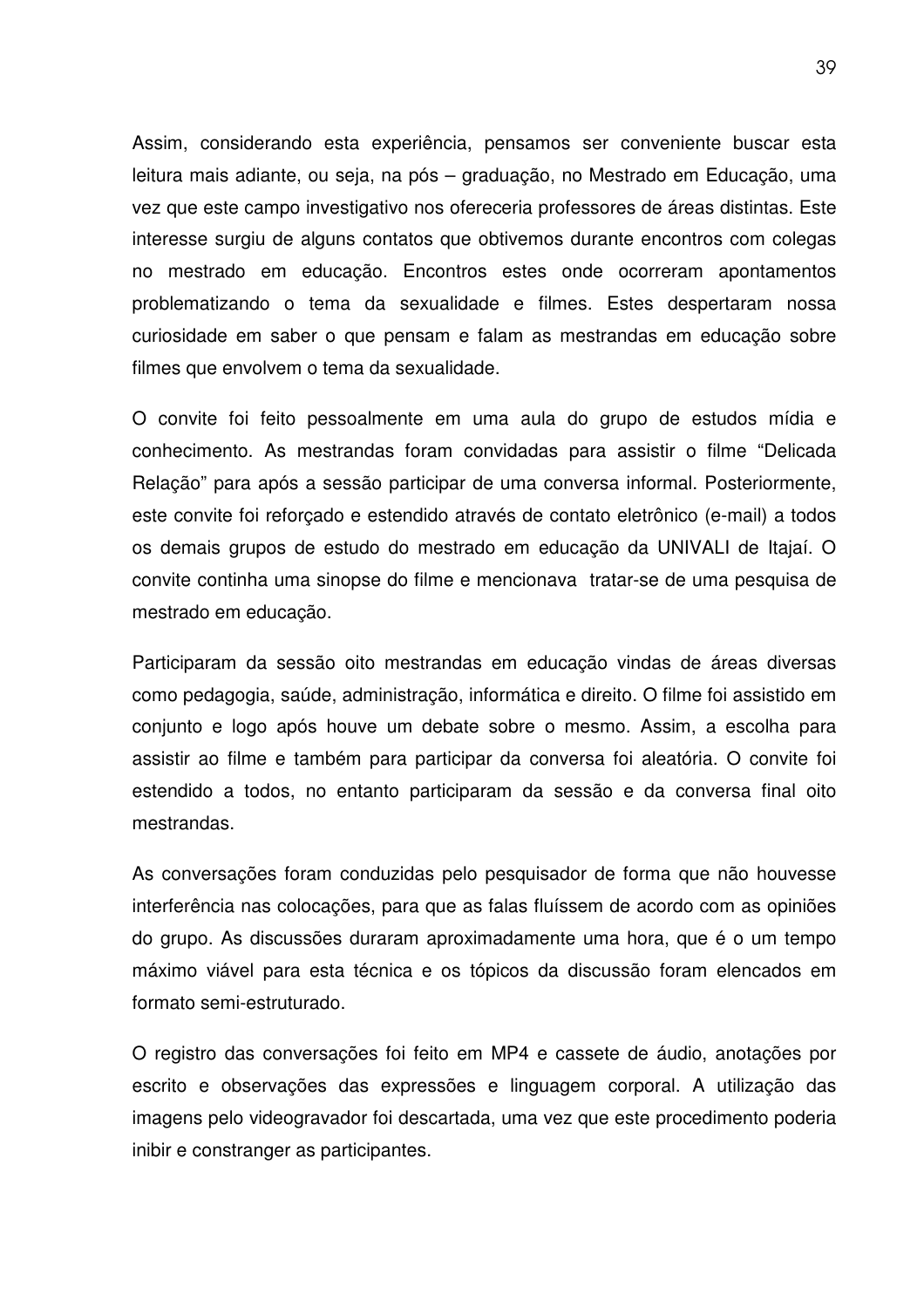Embora o dispositivo pedagógico pode evidenciar-se em qualquer espaço onde há reuniões ou encontros de pessoas, nossa escolha pelo local, sala de aula e alunas no mestrado correspondeu ao direcionamento da pesquisa na área de educação.

A pesquisa tem aspectos qualitativos e, como se trata também de observar um grupo focal, apresenta-se também em forma de observador participativo. Qualitativo pela subjetividade singular da observação refletida nas análises, tanto do filme, objeto de pesquisa, como na construção discursiva das participantes do grupo focal. "A análise é um processo de elaboração, de procura de caminhos, em meio ao volume das informações levantadas". Não existe um modelo único de análise de dados. (GATTI, 2005, p.44-46).

Foram observadas a interação, a mudança de opiniões e como as idéias da sexualidade vão construindo-se. Em que momentos o filme e a fala das alunas confirmam o dispositivo da sexualidade e em que momentos resistem a este dispositivo.

A proposta de discussão abordou questões gerais sobre:

- a) Importância do filme, do tema e da pesquisa na educação;
- b) É importante tratar da sexualidade nas escolas (sim, não, por quê?);
- c) Este filme pode ser usado na formação continuada de professores?;
- d) Cenas que mais chamaram mais sua atenção? Por quê?;
- e) O filme "Delicada Relação" leva você a pensar sobre...?

## **4.3 OBJETO DE PESQUISA: O FILME "DELICADA RELAÇÃO"**

A escolha de um único filme para este estudo decorreu-se de um processo de várias seleções. A princípio selecionou-se um corpus de 58 filmes a grande maioria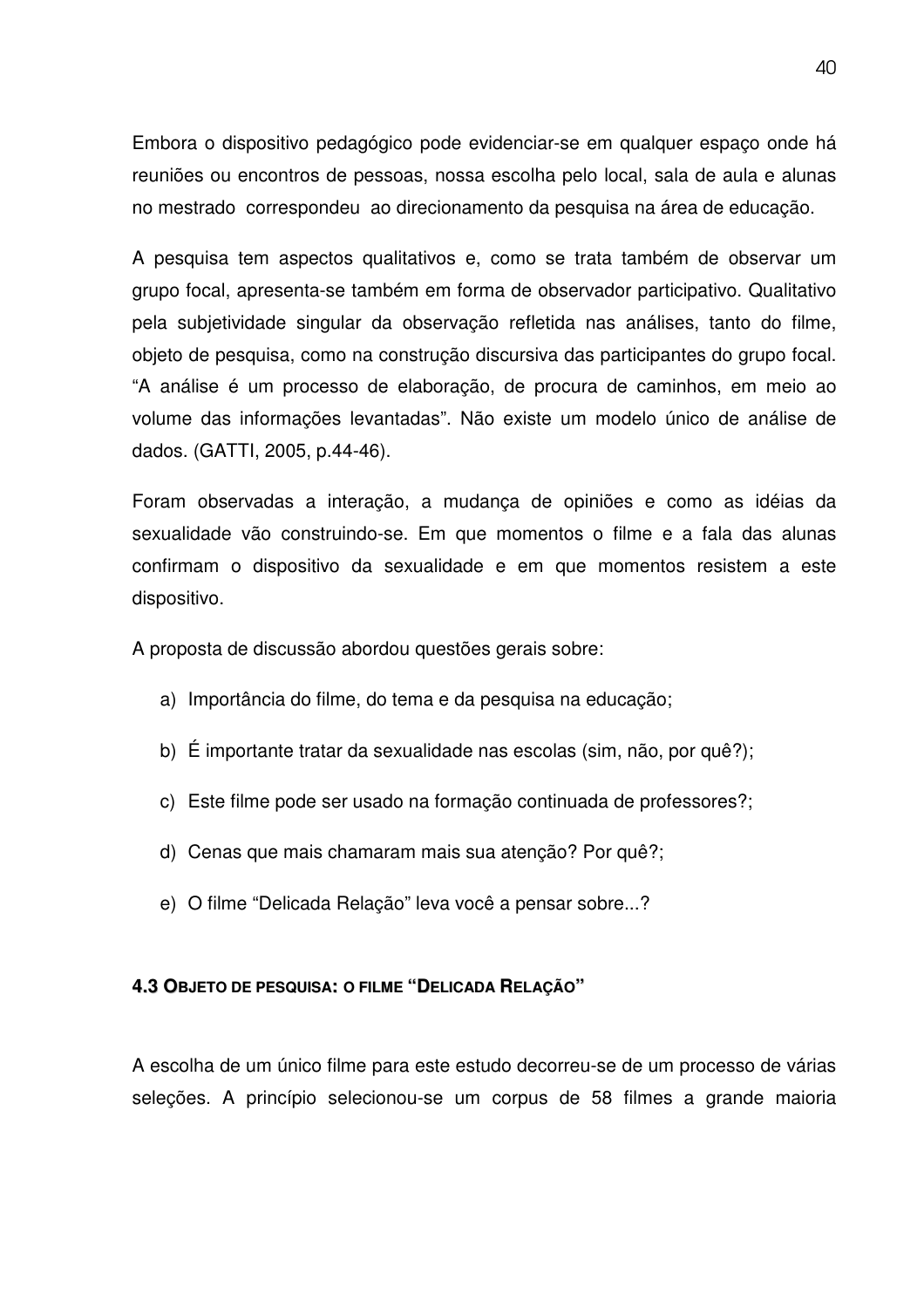premiados<sup>4</sup> na categoria gay, indicados por cinéfilos em contatos virtuais e pessoais. Destes, assistimos e analisamos 48 filmes de épocas diferenciadas, sentindo como o tema da sexualidade, a homossexualidade se revelava, ou seja, como se evidenciava a temática, onde descartamos as comédias e aqueles que acentuavam o preconceito, estereotipando ou caricaturando.

Com este critério alcançamos as pré-seleções, até um corpus de sete filmes, dois épicos e cinco contemporâneos de produções diferentes, com possibilidades de leituras diversas, de gays, lésbicas, bissexuais, travestis e heterossexuais. Os filmes pré-selecionados foram: Benhur (USA – 1959), Alexandre (EUA- 2004), O Padre (Inglaterra- 1994), Desejos Proibidos (USA – 2000), Delicada Relação (Israel- 2002), Todas as Cores do Amor (Irlanda – 2003) e Segredo de Brokeback Mountain, (USA  $-2005$ ).

Após a investigação dos sete filmes, constatamos uma nova possibilidade para uma leitura que reportasse a temática contemporânea. Para tanto, selecionaram-se três filmes de países diferentes: Todas as Cores do Amor (Irlanda - 1994), Delicada Relação (Israel- 2002) e O Segredo de Brokeback Mountain (USA- 2005).

Esta última seleção nos abre a oportunidade de perceber que a leitura de um único filme contemplaria nossos objetivos. Assim, optamos pela seleção de "Delicada Relação", por ser este um filme de duração inferior aos demais, sessenta e cinco minutos, tempo que facilita o uso do mesmo em período de aulas, bem como por tratar-se de um filme com relevância pessoal da pesquisadora, uma vez que fez parte e marcou momentos de minha vida. Outro fator que contribuiu para a escolha foi o não acentuado preconceito ao tratar da relação homossexual.

Um filme, uma música, uma palavra marcam momentos que dividimos com pessoas que amamos. "Delicada Relação", um filme que vi pela primeira vez há muito tempo, uma indicação de um amigo homossexual muito especial, com o qual divido troco constantemente informações sobre arte fílmica. Um filme que moveu muitas

<sup>4</sup> Disponível em: http://www.mnemocine.com.br/cinema/crit/filmesglbt.htm acesso em 13/08/06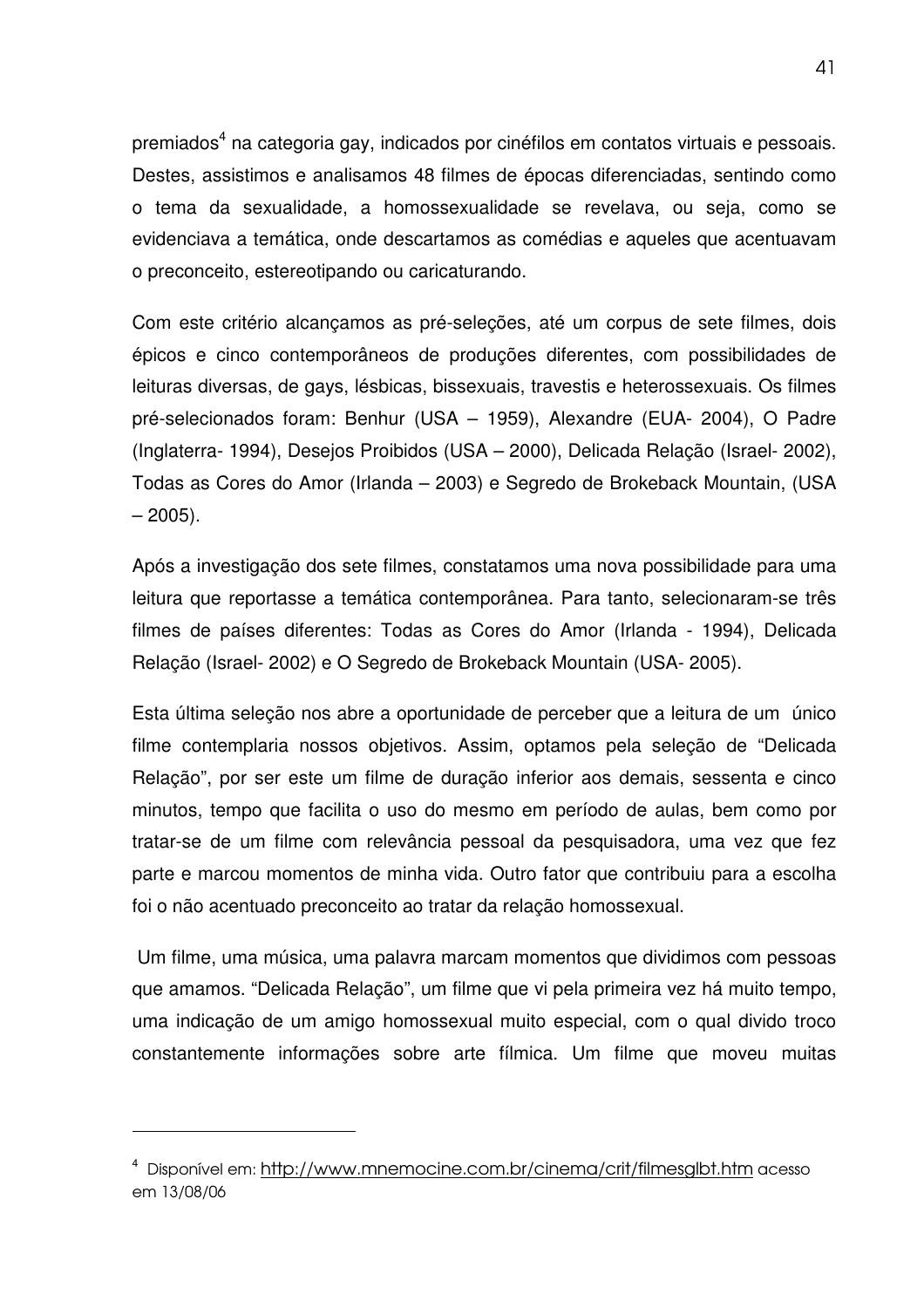catarses, encontros, desencontros e superações de muitos amigos, homossexuais e heterossexuais.

Este mundo cinematográfico já nos proporcionou momentos de criação, desconstrução, transformação, entre muitas formas de pensar. Assistindo e falando sobre filmes participei e participo ativamente do mundo homossexual há muitos anos, dividindo sensibilidade e formas diferentes de amar. Inclusive esta pesquisa foi inspirada nesta vivência.

## **5 O FILME "DELICADA RELAÇÃO"**

*Sinopse:* Uma base militar localizada na fronteira de Israel com o Líbano abriga jovens soldados, homens e mulheres. Yossi (Ohad Knoller) é o comandante do grupo, um homem duro que mantém a todo custo sua postura rígida e a fama de mau. Jagger (Yehuda Levi), o segundo na hierarquia do quartel, tem uma personalidade mais sensível, apesar de também encarar seu trabalho com seriedade. Uma vez juntos, os dois militares vivem uma história de amor que tentam esconder dos demais membros da tropa. No entanto este esforço fica ameaçado quando a recruta Yaeli (Aya Steinovitz) se declara apaixonada por Jagger. Numa das operações militares de treinamento, Jagger morre e o filme termina com a cena do velório do soldado na casa de sua família.

Destacaremos quatro cenas do filme para análise: cena 01: do gelo; cena 02: discórdia do casal; cena 03: morte; e cena 04: o enterro. Nosso objetivo é analisar onde as cenas confirmam ou resistem ao dispositivo da sexualidade, observando o filme como um dispositivo pedagógico nas relações das imagens – movimento, os atos cinematográficos (enquadramento, decupagem, montagem). Busca-se identificar as contribuições dos dispositivos na construção ou rompimento de padrões da sexualidade através da análise fílmica.

O que somos e o modo como nos interpretamos pode ser posto em uma perspectiva histórica e/ou antropológica, como faz Foucault (*apud* LAROSSA, 1994, p. 43) ao analisar a experiência de si, onde não são os comportamentos ou as idéias que interessam na análise, mas "as problematizações através das quais o ser se dá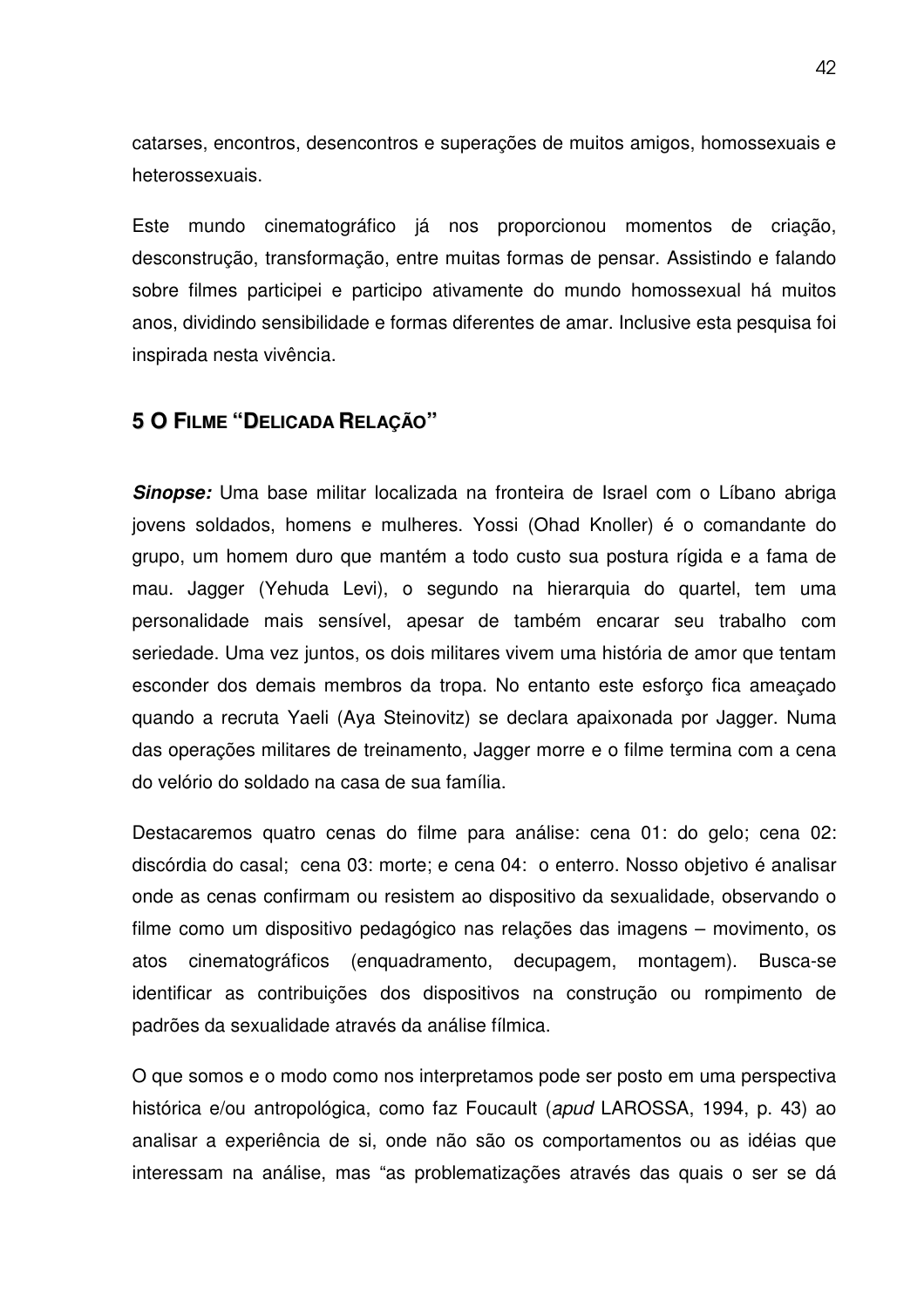como podendo e devendo ser pensado, e as práticas a partir das quais essas problematizações se formam".

Alertamos que entre uma cena e a outra e entre as cenas, há sinais, signos expressando algo e prolongando estes sinais. O sentido vai surgindo do movimento da imagem em todo o filme, diferenciando-se continuamente entre os objetos e as cenas.

Assim, ao analisarmos o filme "Delicada Relação", não é o enredo com seus personagens que interessam, mas o campo de problematização que a experiência vivida no filme permite pensar através dos atos cinematográficos.

A proposta é gerar debate sobre o filme e fazendo isso, questionam-se valores e produz-se conhecimento e saberes em torno da temática homossexualidade. O filme em si provoca um discurso sobre o sexo, uma estratégia do dispositivo da sexualidade que procura estabelecer relações de poder-saber sobre o sexo. Diante desta articulação observar-se-á o filme como um dispositivo pedagógico, já que a educação deve estar voltada para as mídias, "no sentido de produzi-las, mas também compreendendo os vários olhares presentes neste processo de produção". Pois, a mídia, neste caso os filmes, são passíveis de análise investigativa na sua produção de que sentido essas imagens estão liberando? (MOSTAFA, 2006, p.13)

A pós-modernidade desafia a escola na produção de outros signos que não apenas os lingüísticos; é preciso então ler e escrever a mídia, isto é, ler e escrever com som, imagem e movimento numa espécie de alfabetização visual; importa, então, desenvolver métodos de ensino e aprendizagem para a escrita da mídia visual, pois como todo grafismo, o grafismo audiovisual também tem suas regras e formas próprias de significar. (idem, p. 14).

Ao vermos e falarmos sobre o filme "Delicada Relação", deparamo-nos com a delicada relação dos dispositivos da sexualidade e pedagógico, na produção de novos olhares. A presença dos atos cinematográficos na articulação das imagens levou-nos a constatar as muitas possibilidades de construir/reconstruir novas leituras de filmes no processo educativo.

### **5.1 CENAS TEMÁTICAS DO FILME "DELICADA RELAÇÃO"**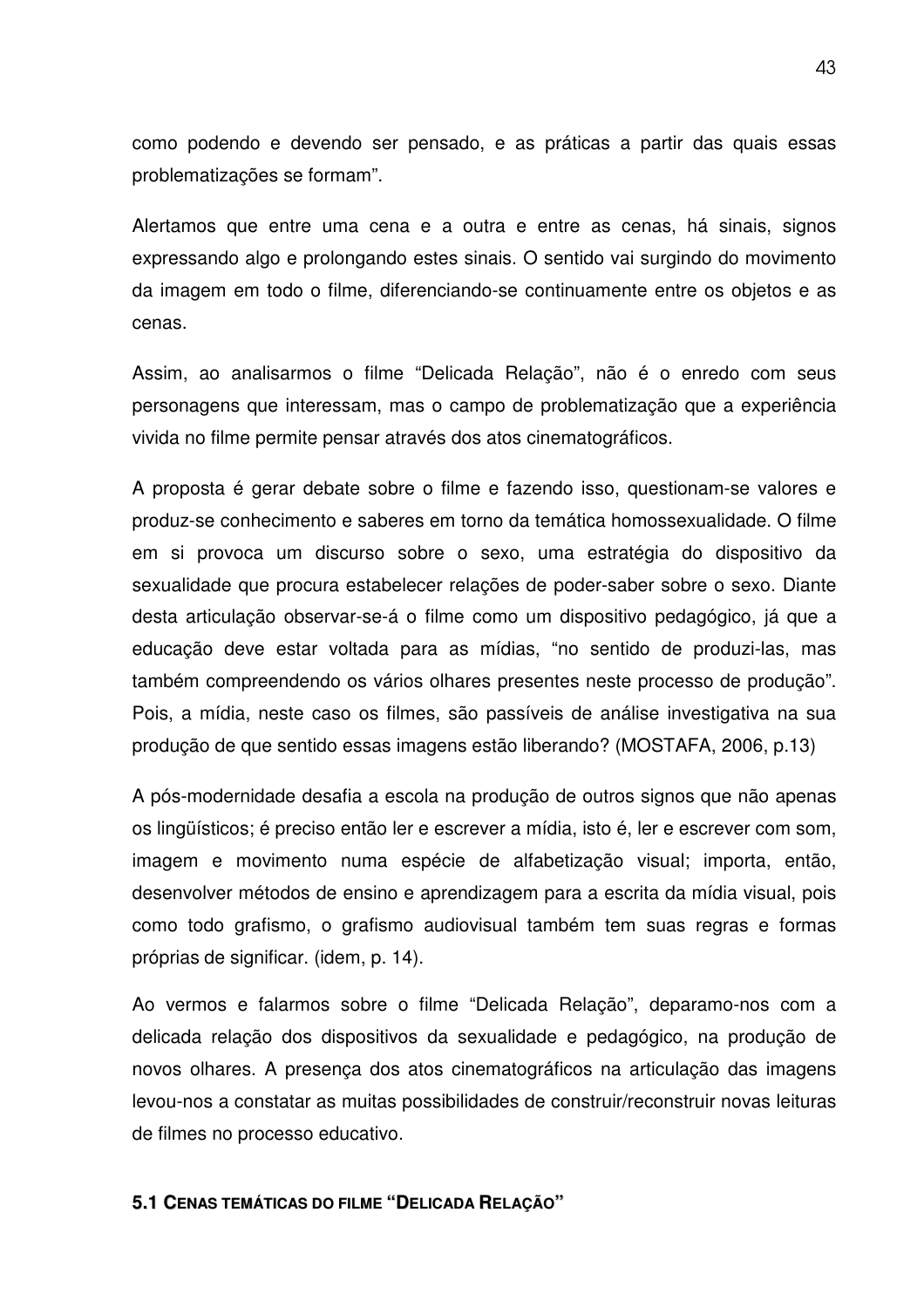**5.1.1 CENA DO GELO (ALEGRIA, DESTERRITORIALIZAÇÃO, ESPAÇO LISO – CUIDADO DE SI, MODOS DE EXISTÊNCIA).**

O comandante (Yossi) decide afastar-se do acampamento em companhia do seu subordinado (Jagger); um terceiro soldado (Ophir) demonstra vontade de acompanhar o comandante nesta operação.

*Yossi:* Lior e eu precisamos sair por uma hora. *Jagger:* Aonde? *Yossi:* Temos de controlar a zona para o treino de amanhã*. Soldado Ophir:* Não o controlaram já na semana passada? *Yossi:* Ainda faltam alguns postos de observação. Voltaremos dentro de uma hora. Fica para a próxima, não fiques tão triste. *Jagger***:** Vamos, Lior. *Jagger***:** Vamos!

Beijo, close, primeiríssimo plano e super close, olhos e bocas. Ao sair mostram-se os objetos e troca de cena.

A cena apresenta uma fusão de vários planos. Inicia-se a cena com plano aberto, fechando-se em zoom, a lente vai distanciando-se e aproximando-se em horizontal e vertical. Ao relacionar os planos para criar um todo no processo de montagem, de imediato nota-se o papel do Estado no controle da zona. Segundo Deleuze & Guattari *"Uma das tarefas fundamentais do Estado é estriar o espaço liso como meio de comunicação a serviço do espaço estriado."* (MP vol. 5 p. 59); os soldados vão controlar postos de observação, mas nota-se que a argumentação não passa de uma estratégia para o afastamento dos soldados no anseio de encontrar outro espaço. O segredo, o silêncio, o não dito, o interdito são estratégias para viabilizar o encontro.

Chegando ao lugar, um novo espaço se abre entre eles, para eles, com eles. É um novo território, um momento de desterritorialização, ou seja, ambos buscam outra dimensão onde a multiplicidade se transforma mudando de natureza. Os soldados como que constroem um espaço tanto quanto são construídos por ele. *"Para o nômade, ao* contrário, é a desterritorialização que constitui sua relação com a terra,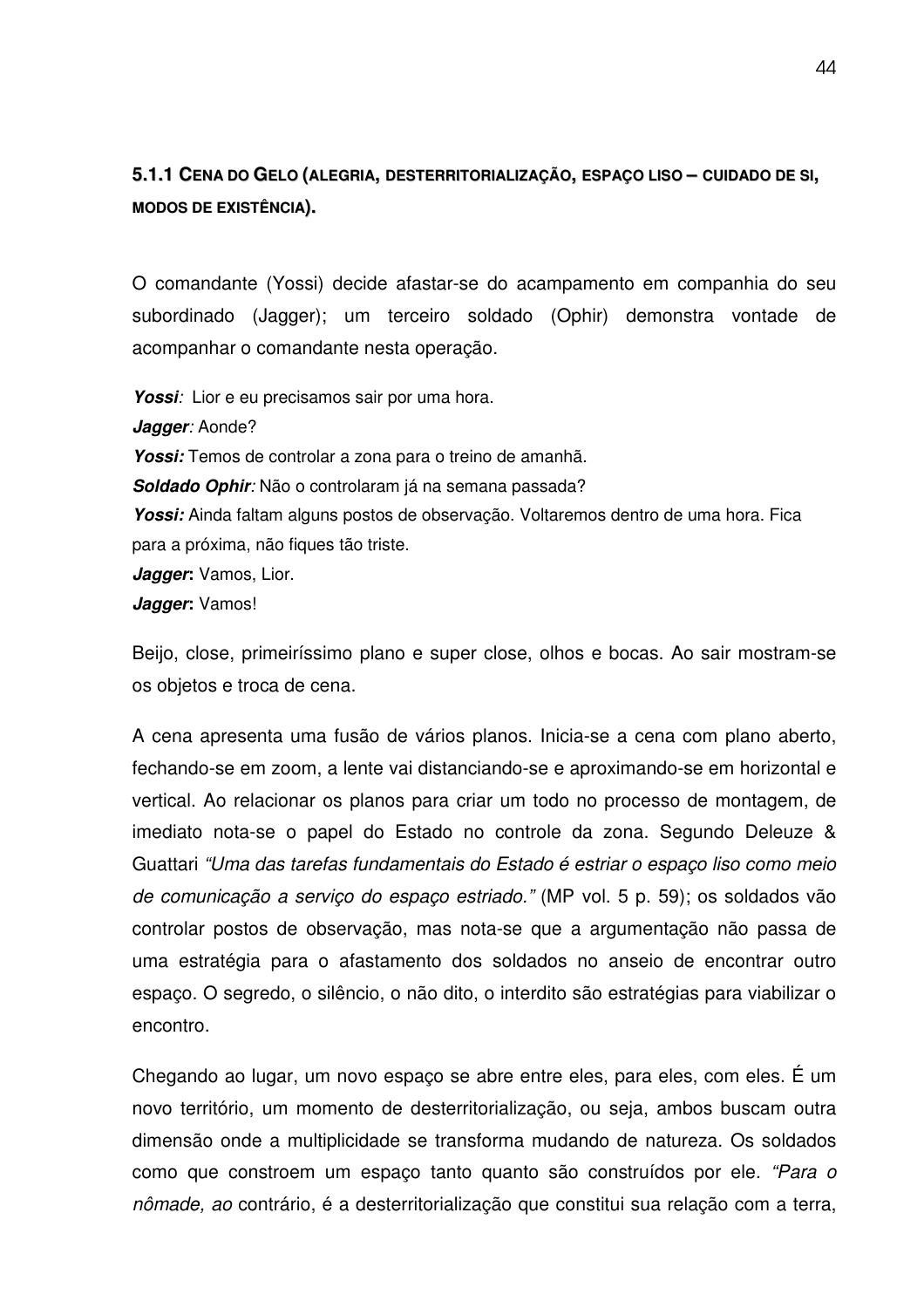por isso ele se reterritorializa na própria desterritorialização". Segundo os autores, é a terra que se desterritorializa ela mesma de modo que o nômade encontra aí um território. "A terra deixa de ser terra, e tende a tornar-se simples solo ou suporte [...] a terra se desterritorializa "[...] em lugares precisos, ali mesmo onde a floresta recua, e onde a estepe e o deserto se propagam" *(MP vol. 5 p.53).*

Os atos cinematográficos que dão sentido ás imagens são de um encontro amoroso entre eles. A câmera em zoom capta os movimentos dos rostos em planos de close e em super close esboçando beijos e deixa ver os corpos deitados lado a lado, em seus uniformes desabotoados no solo gelado do campo de observação, agora tornado um espaço liso. Temos a sensação, por vezes, de estarmos em um espaço aberto demais. Deleuze & Guattari descrevem esses desertos de areia e de gelo em que se constituem os espaços lisos como espaços sem linhas de separação entre a terra e o céu; [...] não há distância intermediária, perspectiva, nem contorno, a visibilidade é restrita; e, no entanto, há uma topologia extraordinariamente fina, que não repousa sobre pontos ou objetos, mas sobre *hecceidades*". *Hecceidades* que são como paisagens tácteis, "ventos, ondulações da neve ou da areia, canto da areia ou estalidos do gelo, qualidades tácteis de ambos" ( MP vol. 5 p. 54).

Um coelho passa na cena e Jagger nota. Só saberemos no final do filme que o coelho é como um signo da sua infância. Para Yossi o coelho é um par de olhos intrusos na cena amorosa. Deleuze & Guattari assinalam que o espaço liso "[...] é um espaço táctil, ou antes, "háptico" e um espaço sonoro muito mais do que visual" (p. 54). No entanto para Jagger este coelho é o signo do devir – criança, não uma semelhança nem uma identificação e sim uma produção dele próprio no real que ele está tornando-se simultaneamente, sem que esse outro seja real. "Um devir não tem sujeito distinto de si mesmo; mas também como ele não tem termo, porque seu termo por sua vez só existe tomado num outro devir do qual ele é o sujeito, e que coexiste, que faz bloco com o primeiro. (MP vol.4 p. 15)

Durante o encontro amoroso, ambos deitados no gelo, dialogam entre planos fechados diretamente nos personagens, no enquadramento da paisagem. A câmera abre e fecha o zoom no rosto de Jagger, focando a expressão, e a seguir abre para a cena onde ele desliza o corpo pela dança, cantarolando uma música. As cenas, os planos se abrem e fecham em sintonia com a música, dança e brincadeiras dos dois,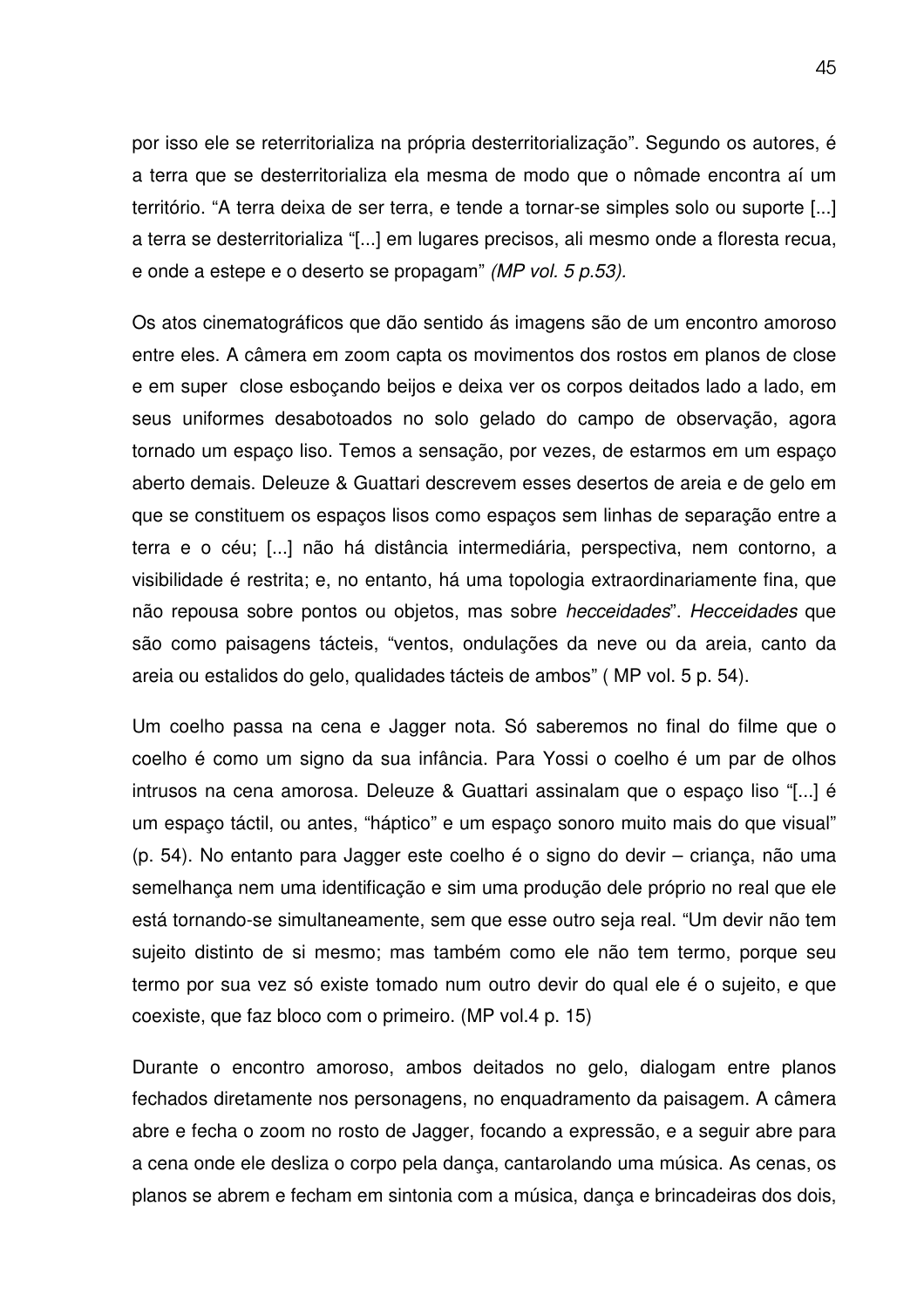com ênfase maior no super close do rosto de Yossi, confirmando sua alegria. Vemos o que vemos e a imagem nos olha, imagem-afecção, movimento de expressão. Para Deleuze a imagem-afecção é o grande plano, o rosto, a rostificação.

*Yossi:* Que é isso?

**Jagger:** Um rádio, um presente da minha mãe. Jagger sintoniza uma rádio e se ouve o som da música; Jagger acompanha a canção cantarolando a música, ao que Yossi lhe pergunta: Gostas mesmo desta música gay? Ao que Jagger ironiza: "Aqui é Rádio Hetero. Temos em linha Yossi, um duro, comandante de companhia, um gay de verdade que pede para ouvir Meir Ariel".

Yossi ri diante da criatividade do amigo. A companhia de Jagger arrasta Yossi para um sorriso e a alegria de sair do território minado da guerra. O gelo e solo coberto de neve dão a impressão de uma desterritorialização e do habitar um território novo, alegre, musical, onde o amor é possível. O devir – a criança se apresenta com a sonoridade da música, o imperceptível aparece como tal, um afecto em si mesmo. A pulsão em pessoa não representa nada, pulsa a alegria da criança. "Devir é um verbo tendo toda sua consistência; ele não se reduz, ele não nos conduz a "parecer", nem "ser", nem "equivaler", nem "produzir". Ele não imita algo ou alguém, identifica-se com ele. (DELEUZE & GUATTARI, 1995, MP vol. 4 p.16 - 55).

Música e afectos alegres fecham essa cena com o som da canção e da troca da letra que Jagger gostava de experimentar:

Sobe a música:

"Diz-me alguma coisa. sobre os teus momentos de medo, é simples larga-os para trás das costas. Vem, vem perder-te no nevoeiro. Vamos debaixo da luz e não debaixo das sombras. Até que continuemos... Normalmente só luto com lutadores. Desta vez direi:

A troca da letra cantada por Jagger: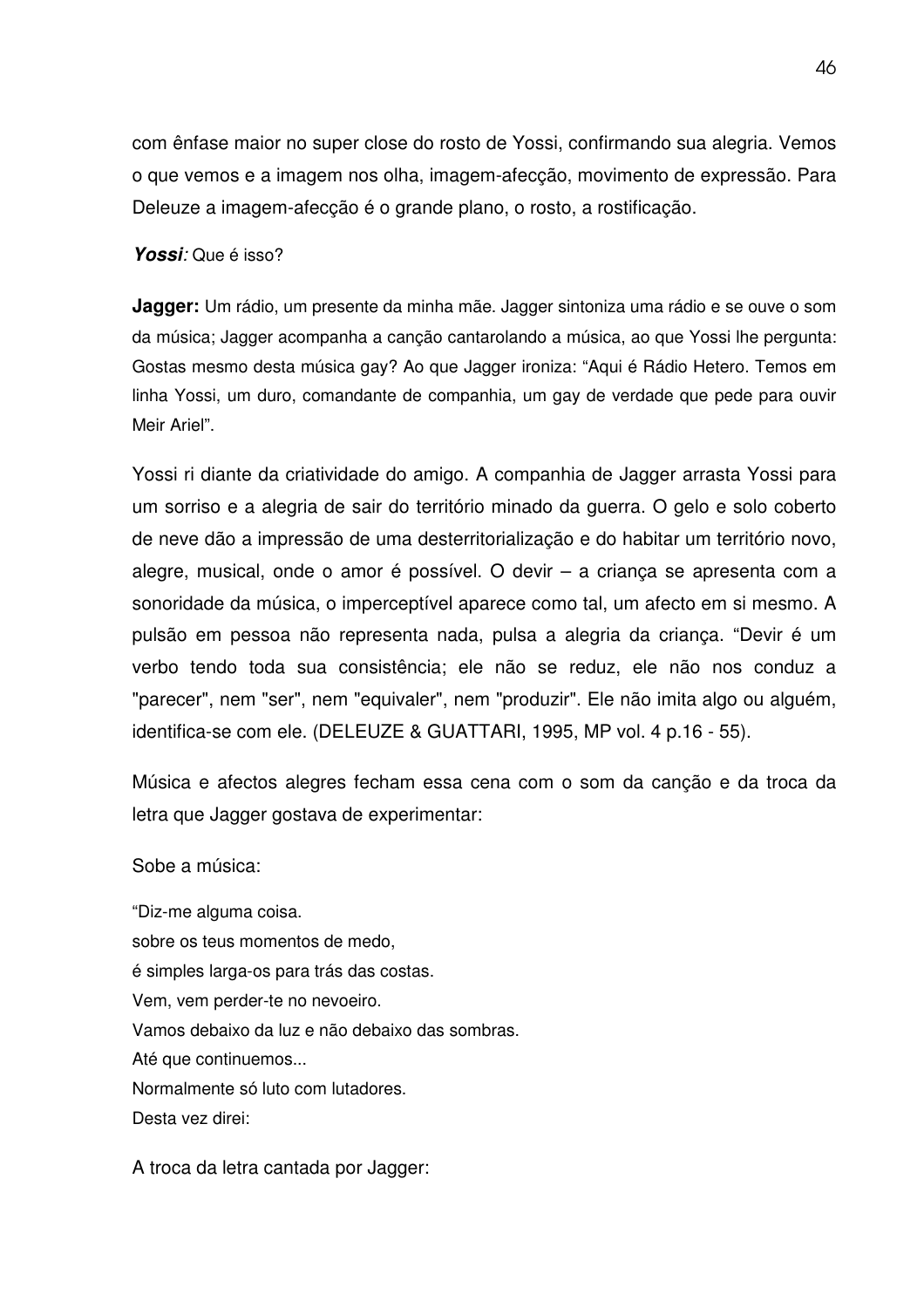"Fale-me dos momentos de medo. é muito mais fácil ficar na retaguarda quando o vento frio soprar lá fora. Eu incendiarei você por dentro. Um dia, você vai poder parar. De correr entre as sombras... Que há em sua alma".

Buscando uma relação consigo mesmo, com sua própria sexualidade, o personagem Jagger se encontra consigo mesmo sem levantar hipóteses ou explicações universais, mas apenas experimentando o seu devir-criança.

> [...] Cantar ou compor, pintar, escrever não têm talvez outro objetivo: desencadear esses devires. Sobretudo a música; todo um devirmulher, um devir-criança atravessam a música, não só no nível das vozes (a voz inglesa, a voz italiana, o contra-tenor, o *castrato),* mas no nível dos temas e dos motivos: o pequeno ritornelo, o rondô, as cenas de infância e as brincadeiras de criança. (DELEUZE & GUATTARI, MP vol. 4 p.55).

Os estudos de Foucault sobre a história da sexualidade e o cuidado de si nos fazem pensar sobre uma existência, um modo de vida como uma arte de cada um. Com a subjetivação se produzem modos de existência, estilos de vida próprios que escapam do cotidiano que lhes é instituído dentro ou fora da instituição. A prática e o cuidado de si buscam garantir a correlação entre o que o indivíduo é e o que acredita ser.

A letra, a música, as imagem, enfim todo o cenário agencia uma cadeia de sentidos, acontecimentos, a partir do desejo dos soldados, transformando e sendo transformado. O corpo, o pensamento emerge pela maestria das singularidades sustentando o desejo de existir, constituição de vida. Na cena seguinte veremos a discórdia do casal, em território novo.

# **5.1.2 CENA DA DISCÓRDIA DO CASAL (DISPOSITIVO DA ALIANÇA E DISPOSITIVO DA SEXUALIDADE).**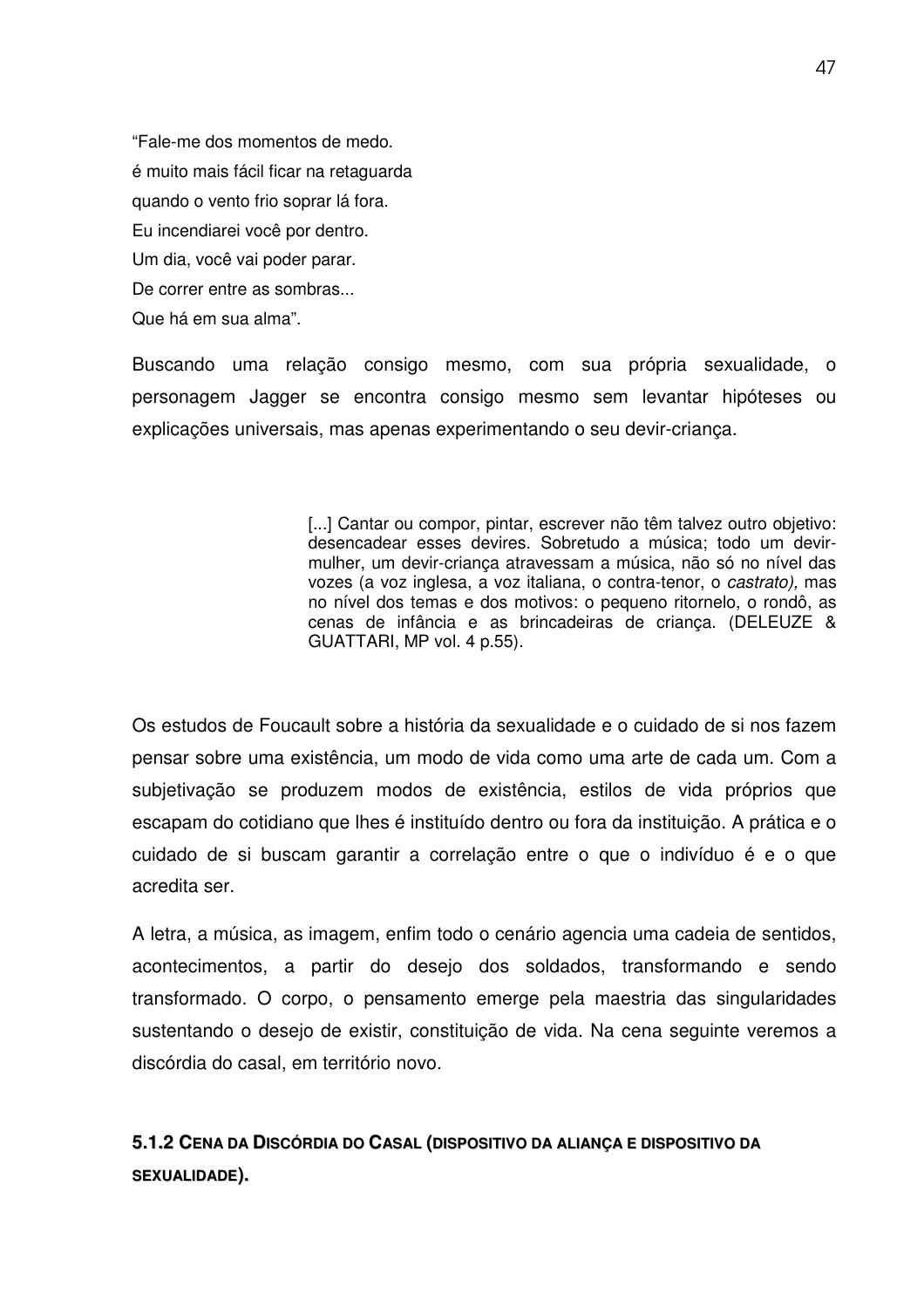Um close na parte central do violão. As cordas trazem um som produzido pelo toque de Jagger. O plano vai abrindo focando os dois personagens Jagger e Yossi sentados no sofá. Jagger arranha notas no violão. Yossi faz anotações, ambos apreensivos. A câmera aproxima um de cada vez para o enquadramento da cena, enquanto planos deslizam-se uns sobre os outros trazendo sentidos à cena e ao todo do filme. As imagens dos corpos se aproximam em primeiríssimo plano, no rosto e no olhar evocando sinais para o próximo plano, a partida, a emboscada. A cena produz tensões, sentidos da expressão do comandante Yossi, responsável por tão arriscada missão.

**Jagger:** Fica a que distância da estrada?

**Yossi:** Quer se concentrar?

**Jagger:** Repassamos isso cem vezes! Sabemos de cor. Diga, Yossi! Vai ficar comigo se eu perder uma perna?

**Yossi:** Poderia ser conveniente para certas posições*.*

**Jagger:** E se meu rosto ficar queimado, e só me restar um olho?

**Yossi:** Depende. Com ou sem cílios?

**Jagger:** Sem cílios, sem sobrancelhas. Estilo "Paciente Inglês".

**Yossi:** Não gosto quando fala assim.

**Jagger:** Sério o que é melhor? Ser ferido, ou morrer?

**Yossi:** Pare com isso!

**Jagger:** E se eu morrer? E ainda não tiver dito que me ama?

**Yossi***:* E se eu morrer, porque em vez de agir quer pentelhar? (irritado, concentrado nas estratégias de comandante para o grupo)

**Jagger***:* Desculpe (retira-se e volta-se para o violão, inicia uma música e canta) fale-me dos momentos de medo (ambos riem) E muito mais fácil ficar na retaguarda. (Yossi irrita-se).

Articulam-se nesta cena entre palavras, silêncio, foco, luz, no olhar e na música, um jogo de forças do poder confirmando o dispositivo da sexualidade pelas expressões de Jagger quando propõe uma conjugalidade, um casamento nos padrões normativos da heterossexualidade. Enquanto que Yossi não pretende sair do armário para buscar um lugar de inserção no laço social nas instâncias institucionais da aliança, do matrimônio, do parentesco.

**Yossi:** *Lior pare, pode entrar alguém!*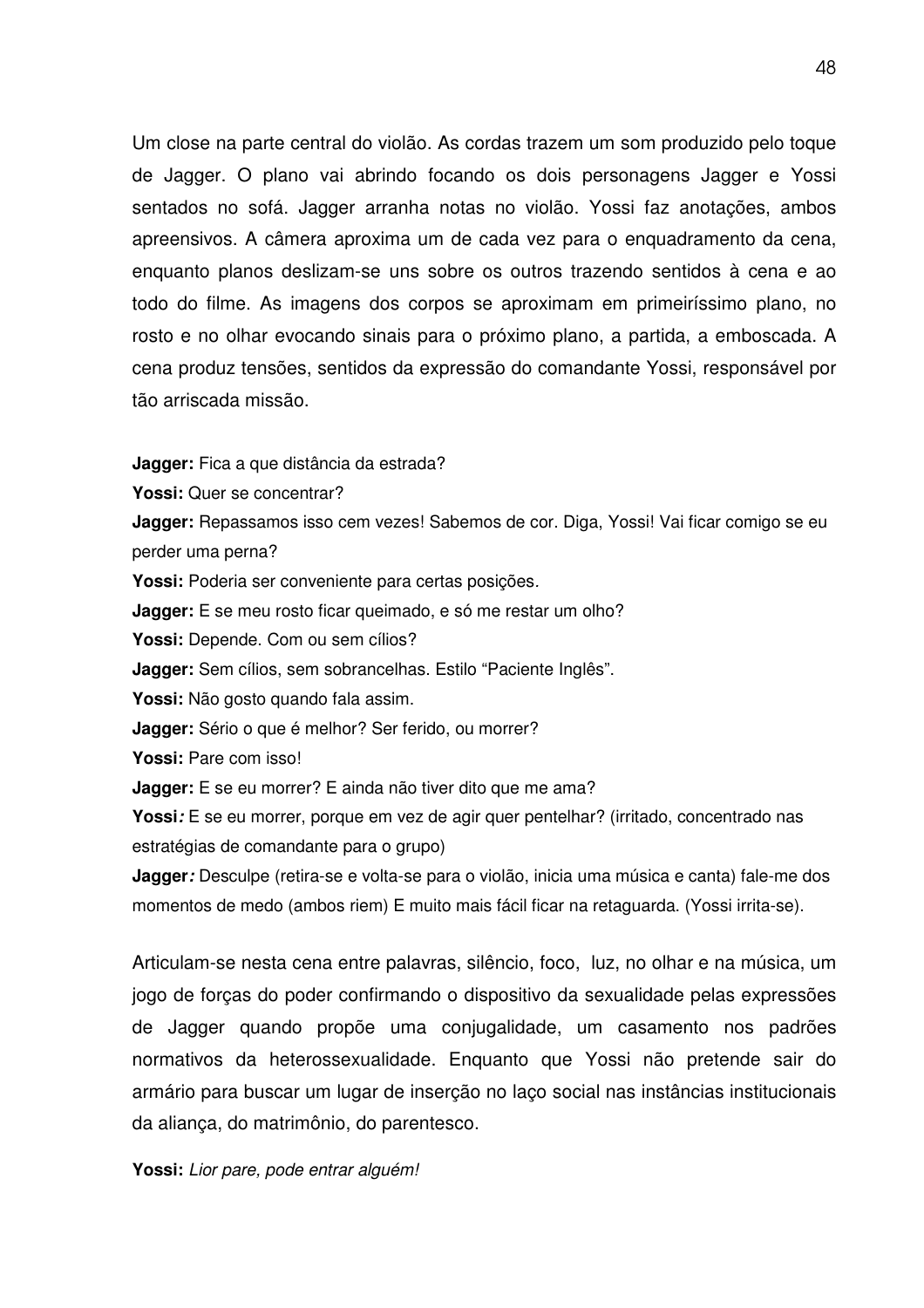**Jagger:** Há, esqueci, Gay demais para você ...Vamos procurar algo mais viril. Estou chupando cana de novo...

**Yossi:** *(*Irritado e nervoso): Porque você não cresce? O que queres de mim? Desculpa mas não é fácil pra mim. Se não lhe dou um anel. Desculpe não se trata de um filme americano!

O fluxo das imagens do enquadramento, uma parte do quarto e suas composições se misturam pelo movimento de aproximação e afastamento da câmera em direção aos personagens, que expressam sentidos.

Yossi entra no jogo do poder ao dar visibilidade a sua sexualidade "desregrada", mas não entra no jogo para propor uma ruptura com a norma. Ao contrário, é um desejo de norma que o impulsiona. Enquanto que Jagger entra no jogo de poder através de uma resistência. Ao se deparar com a impossibilidade de reconhecimento na norma, ele tenta instaurar um movimento de ruptura aos discursos dominantes. "Por um lado, uma ameaça de homossexualização do vínculo social, e por outro, pensa-se numa dissolução da homossexualidade".( PAIVA, 2007).

O discurso não reflete a realidade, ele se articula em estratégias diversas do poder e saber pela prescrição descrita por Foucault de "regra da polivalência tática do discurso". (FOUCAULT, 1988, p.95). O dispositivo da sexualidade de um lado incita prazeres e de outro resiste diante de reforços e controle da sexualidade, fatos identificáveis nas falas e na imagem apresentadas nas cenas.

#### **Yossi:** Agora me ouça.

**Jagger:** Não, ouça você. Vamos passar nossa férias em Eilat...e reservar um quarto no hotel. E pedir uma só cama, uma cama de casal. Cansei de juntar camas. Não quero mais juntar camas. Vou contar para minha mãe. Vai conhecer meus pais e meu cachorro. Porque eu cansei disso, ouviu? Eu estou cansado. É esta a situação!

**Yossi:** E lembre-se, nunca te prometi que seria diferente. Tem que conviver com isso, ou então partir. Não vai mudar tão cedo. (o silêncio de palavras se faz nesse instante, enquanto Yossi concentra-se em seu mapa, Jagger retira-se da sala).

Yossi resiste ao seu desejo homossexual singular, a homossexualidade, quando lembra a Jagger que nunca lhe prometeu nada. Portanto não quer mudar, assumir a relação da forma proposta por Jagger. O que Jagger propõe é uma conjugalidade nos padrões da heterossexualidade (cama de casal, conhecer os pais, etc). Assim Jagger pode estar resistindo ao dispositivo da sexualidade que não aceita a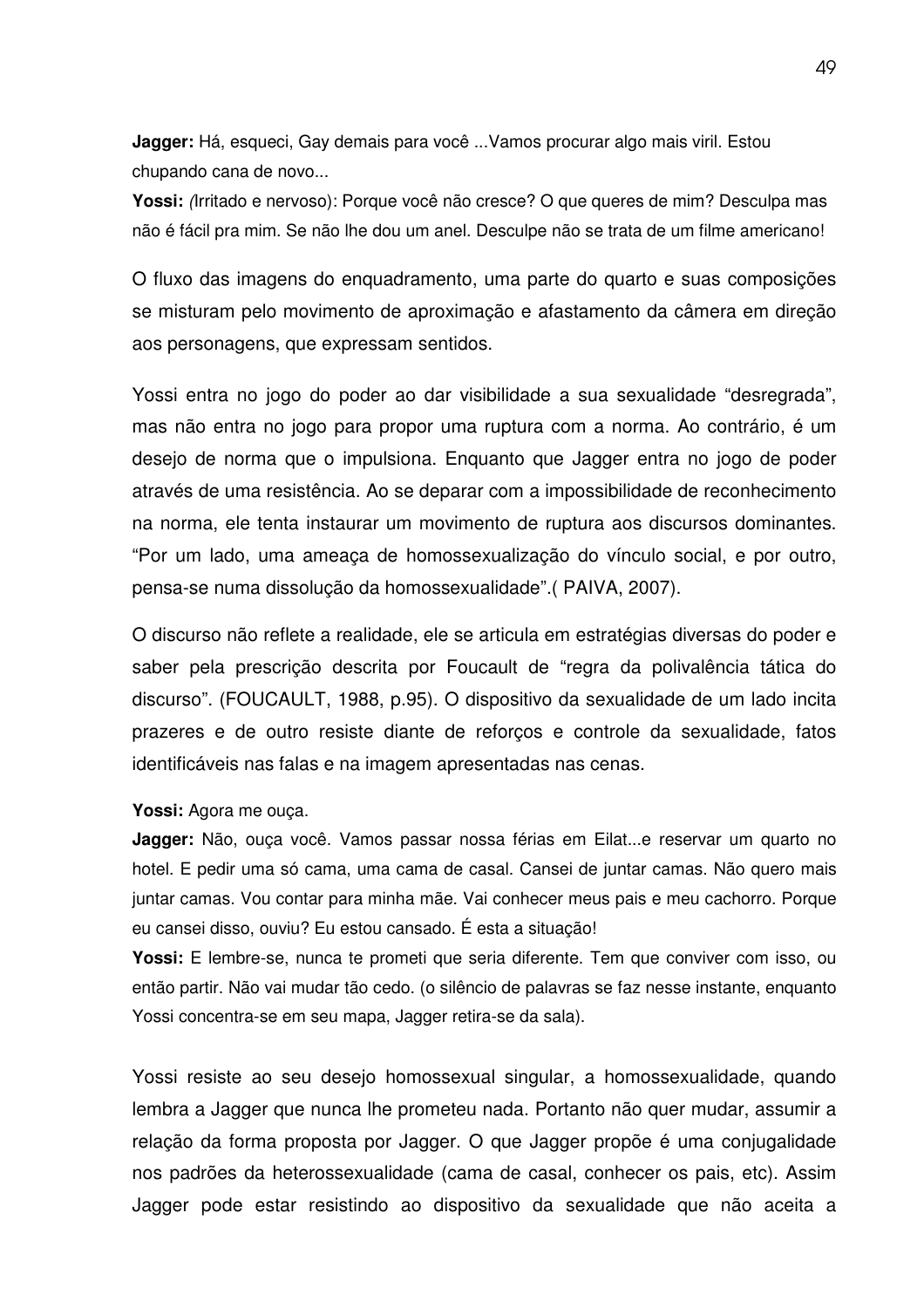homossexualidade e ao mesmo tempo confirma o dispositivo da sexualidade ao querer uma união normatizada pela heterossexualidade. Entretanto, o que ambos poderiam buscar é um devir criativo, novas formas de construção de relação, um "devir homossexual" que afete até mesmo os heterossexuais. Uma nova forma de vida gay, de subjetivação de novas formas de existência, "concentrada na libertação do desejo e na procura da própria identidade sexual, em favor do uso da homossexualidade para a criação de novas formas de existência". Uma nova forma de vida gay. (ORTEGA, 1999, p.166).

A intenção na mudança é o olhar do outro, é agradar o outro. Ou seja, para que possa existir, Jagger precisa construir a relação amorosa com o outro pela manutenção normatizante da heterossexualidade. A arte de viver se sujeita à moral sexual que define critérios éticos da existência aos quais estão ligados os princípios matrimoniais heterossexuais. Pode-se dizer que a arte da existência matrimonial se organiza em torno de um vínculo conjugal, uma doutrina de monopólio sexual, uma estética de prazeres compartilhados. Pois uma gestão matrimonial surge pelos preceitos tradicionais da existência a dois. (FOUCAULT, 2007).

Na cena o sexo em discurso, as relações de poder e saber, estratégias do dispositivo da sexualidade. A experiência da relação homossexual vista no filme em momentos parece resistir à norma heterossexual, mas permanece na ilegitimidade.

Nas próximas cenas o grupo de soldados se organiza para a prontidão, depois aguardam os movimentos inimigos na fronteira de guerra. Para estas cenas os movimentos são em sua maioria das imagens em primeiro plano. Valoriza-se o rosto, a expressão de cada soldado em intervalos de planos gerais, indicando a coletividade na noite de plantão, no gelo, nas trincheiras, preparados para o ataque. Ao amanhecer, o comandante Yossi os libera da posição através do seu amigo Jagger, seu mais próximo assistente:

**Yossi**: Em meia hora, o sol vai nascer. Lior, está ouvindo? **Jagger:** Estou. **Yossi:** Lamento se estava um pouco tenso. **Jagger:** Um pouco?

**Yossi:** Agora não importa. O importante é que todos estão bem. (tenta tocar levemente a mão de Jagger, mas este a retira rapidamente). Encerre a emboscada.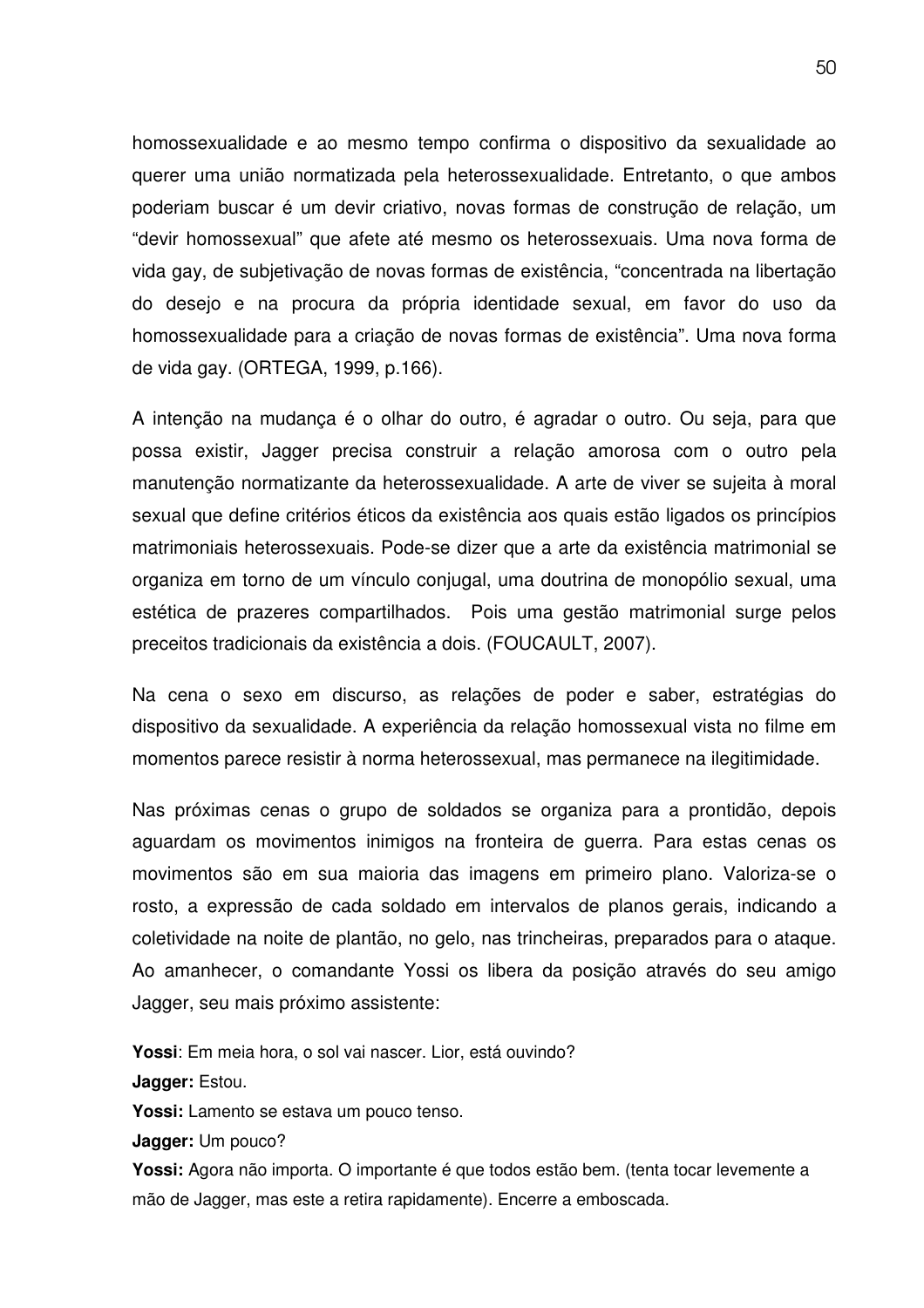Jagger transmite a ordem: Ponham os capacetes, vasculhem. Em linha... em linha! Cortes, outras cenas se complementam em close de primeiro plano para a inesperada explosão, em plano geral. Varias explosões misturam-se com os gritos dos soldados: Explosivo! Cessar fogo! Alguém viu alguma coisa? Continuem atirando nas árvores! Cessar fogo!

Aqui Zambia 64, ouvi uma explosão no ponto 65, que se passou? Sabes alguma coisa? 65 aqui Zâmbia. Repita por favor. Dispara um rocket. Recomeçar a contar. Recomece a contar. Um. Dois. Três. Cinco, o quatro está perdido. Começando. Yossi faz o chamamento pelos números aos quais identificou os soldados,

-Um.

-Dois.

-Três.

-Quem é o quatro?

Ele chama outra vez, faz-se silêncio. Quem é o quatro? Pergunta Yossi. Um soldado responde: É o Jagger, Senhor.

Esta aritmética autônoma e de pequenas quantidades é uma tecnologia que o Estado apropria da máquina de guerra nômade. Para Deleuze, a máquina de guerra dos nômades sempre operou com o número numerante, isto é, uma "organização aritmética autônoma". Segundo ele, o aparelho de Estado se apropria da máquina de guerra nômade:

> [...] é nos exércitos de Estado que se colocará o problema de um tratamento de grandes quantidades, em relação com outras matérias, mas a máquina de guerra opera com pequenas quantidades [...] O número torna-se sujeito [...], o número já não é um meio para contar, mas para deslocar (DELEUZE, GUATTARI, 1997 p. 65).

O deslocamento de Jagger de alguns passos o conduz à morte no campo minado do front de guerra. Neste campo minado os soldados passam a noite em vigília nas trincheiras geladas do front. Após a explosão, o espaço-front é usado para o pedido de socorro à base no recolhimento dos mortos.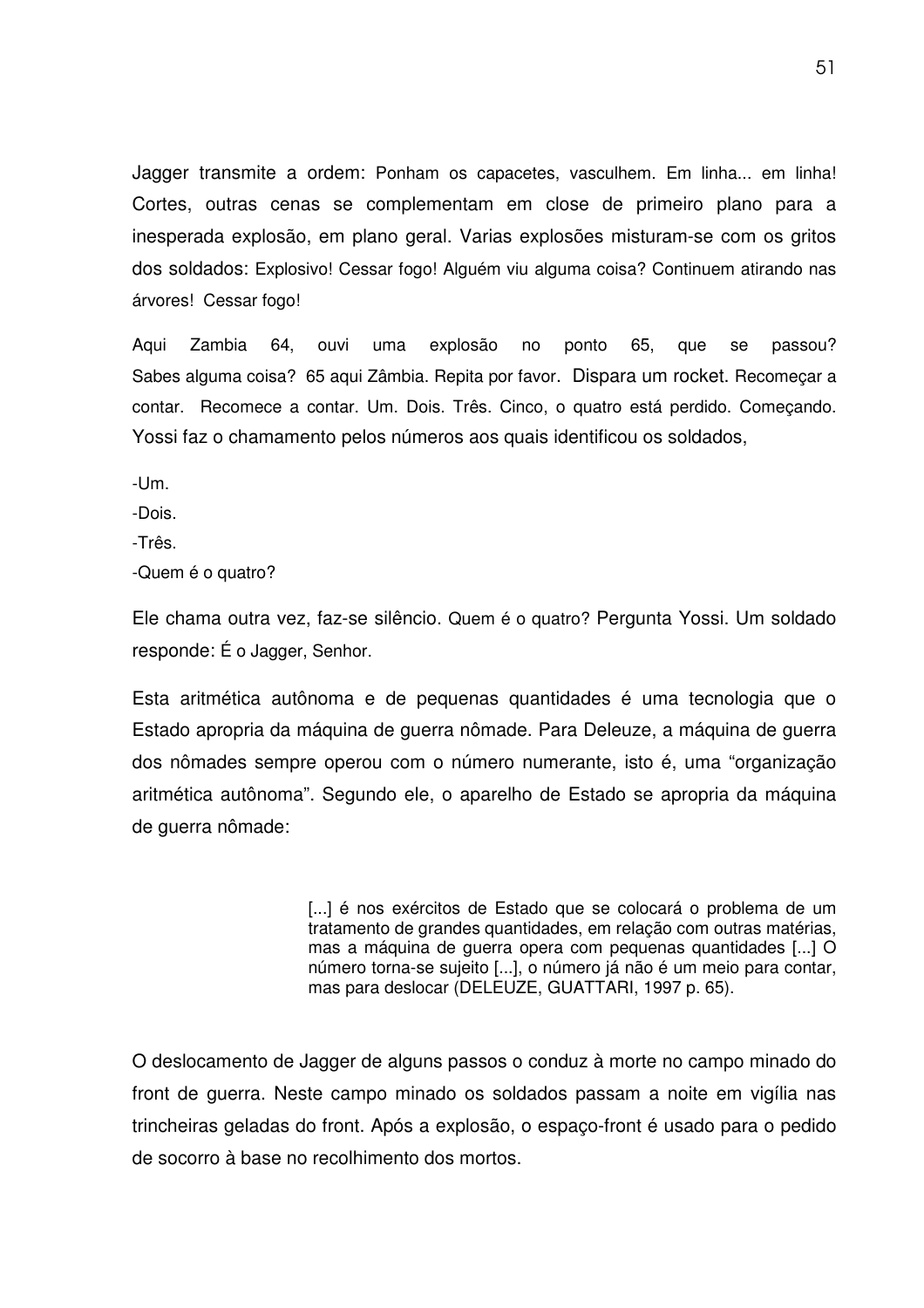Embora a expressão das palavras de Yossi tenha conotação agressiva, ríspida, pois se mistura com palavras de ordem, seu olhar se ajusta ao seu corpo e o movimento da imagem indica docemente e por instantes um despir-se da farda para buscar ansiosamente pelo soldado Jagger. Neste momento há certa contradição em Yossi, pois resiste ao dispositivo da sexualidade, ou seja, não reprime nem recusa sua homossexualidade, assume-a não com palavras, mas com movimentos da imagem que sinalizam as expressões do corpo.

As cenas se seguem em planos que revelam um silêncio contemplando as conseqüências da inesperada explosão, a cilada do inimigo e a espera, o chamamento de socorro e a ordem de retirada.

Enquanto o socorro não vem, ouve-se o diálogo entre Jagger, ferido mortalmente e o comandante Yossi na cena seguinte.

## **5.1. 3 CENA DA MORTE (IMPASSIVIDADE DA MORTE E CONFISSÃO).**

As imagens-movimento se compõem na cena pelos objetos e atos da realidade. A realidade fala por meio dos objetos. A imagem – movimento fala por si só. As cenas acontecem ali, elas são uma realidade ali naquela cena diante da confissão e da impassividade da morte. (DELEUZE, 1985).

**Yossi:** Lior? Está me ouvindo? Lior, você está bem? Fale comigo! Não vejo nada. Onde está ferido? Fale para eu poder ajudá-lo. Onde dói? **Jagger:** Abraça-me. **Yossi:** Descanse, não fale. **Jagger:** Você me ama? **Yossi:** Seu tonto, claro que eu o amo! **Jagger** (falando com dificuldade): É como num filme americano. Um maldito filme americano. **Yossi:** Lior não durma! Pense! Pense em coisas boas. Pense no Extremo Oriente. Eu vou com você. Pense em Eilat. Cama de casal. Prometo. Lior, acorde. **Yossi:** Lior? Amo você. Lior?

**Soldado Ophir :** Acho que está morto.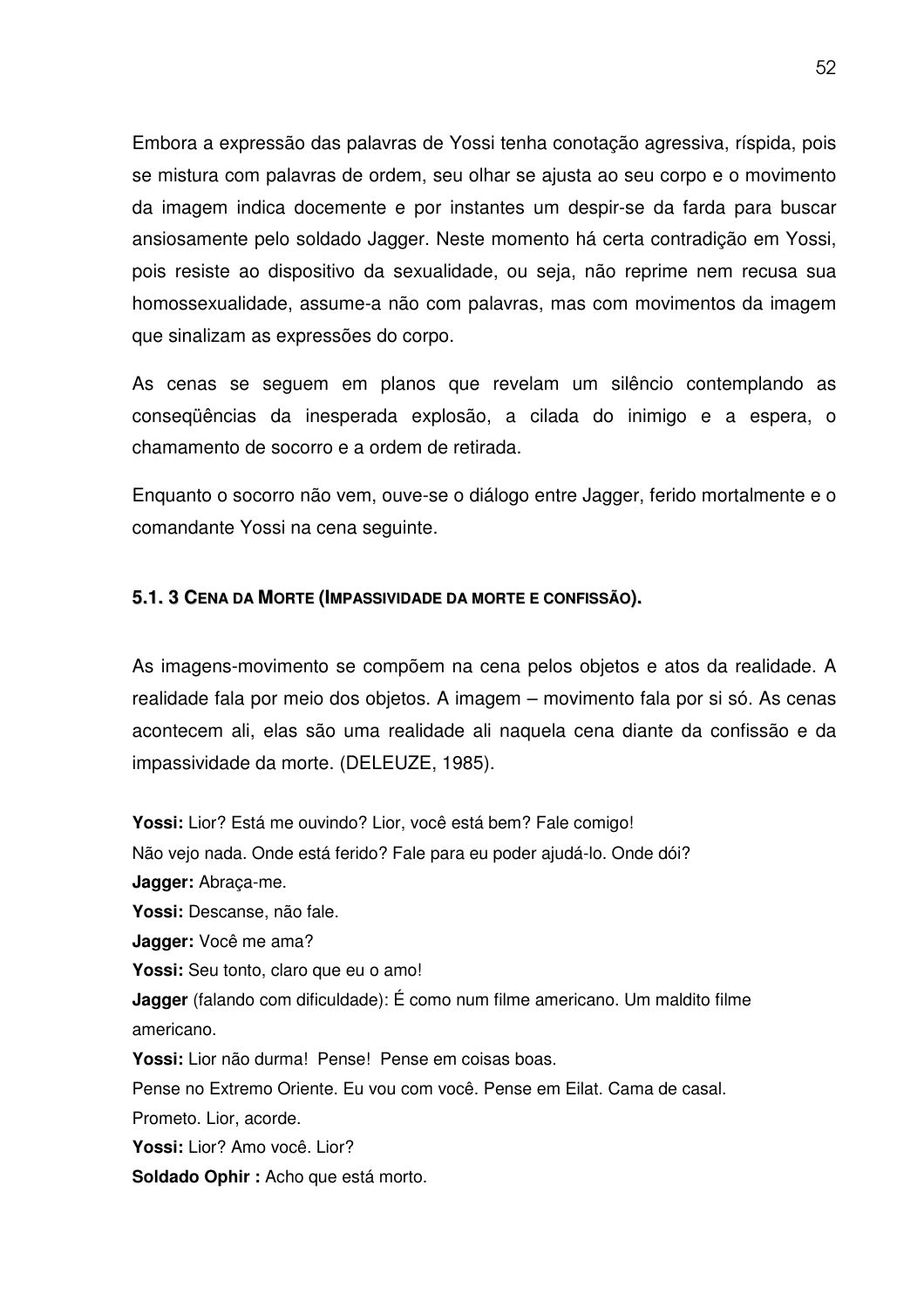Nas cenas anteriores a esta fala, o bombardeio, cenas de sofrimentos insondáveis, angústias profundas; no entanto, a imagem em movimento, a montagem traz em cena a aparente simplicidade das palavras de Yossi e Jagger no confronto com a morte. Aquilo que acreditávamos ser tortura ou contorção remete a outras posturas, a passividade, assumir seu amor, declarar-se sem medos.

Ao declarar-se Yossi joga seu universo no uno como princípio. O Ser é, aí, "ser", uma realidade de acordo com sua confissão, no momento em que declara seu amor. Mas, ao mesmo tempo, na cena atravessam outros agenciamentos, tais como o posicionamento de Yossi como comandante do grupo. Um homem duro que mantém a todo custo sua postura rígida e a fama de mau. Reserva-se neste ato o direito de "dispor" da vida e morte de seu companheiro Yossi para expor sua própria existência. "O direito de morte tenderá a se deslocar ou, pelo menos, a se apoiar nas exigências de um poder que gere a vida". (FOUCAULT, 1988, p.128).

A confissão nesta cena é concebida através dos corpos, dos prazeres e das sensações. Yossi gesticula, contrai-se, dispara olhares em todas as direções, produz um determinado tipo de relação consigo mesmo. Embora na presença do soldado Ophir, Yossi não se intimida, revela-se delicadamente ao confrontar-se com a morte de seu amor, embora deixe transparecer certa impassibilidade.

No momento em que Jagger diz: Lior, onde está ferido? Fale para eu poder ajudá-lo. Onde dói? E Jagger responde: Abraça-me. Transpõe o controle da carne, unem os corpos, os prazeres. O proibido, o permitido aliados pela relação, união de corpos. Poder e desejo se articulam um jogo de energias. O poder não surge, está presente em todas as partes e especialmente na relação entre um ponto e outro, são variações contínuas. Opressor/oprimido desaba entre os movimentos e fusões das imagens em close intensificando a expressão facial de cada personagem que atua na cena.

Na indagação de Jagger: Você me ama? E na confirmação de Yossi: claro que eu o amo! Há uma organização de sentidos, eixos e direções semelhantes, embora avancem e recuem em todas as direções, constroem planos e superfícies em outras dimensões. Não falam da mesma maneira, não se encontram no mesmo tempo. As noções, composições de agenciamentos, conjuntos de linhas mudam e a linguagem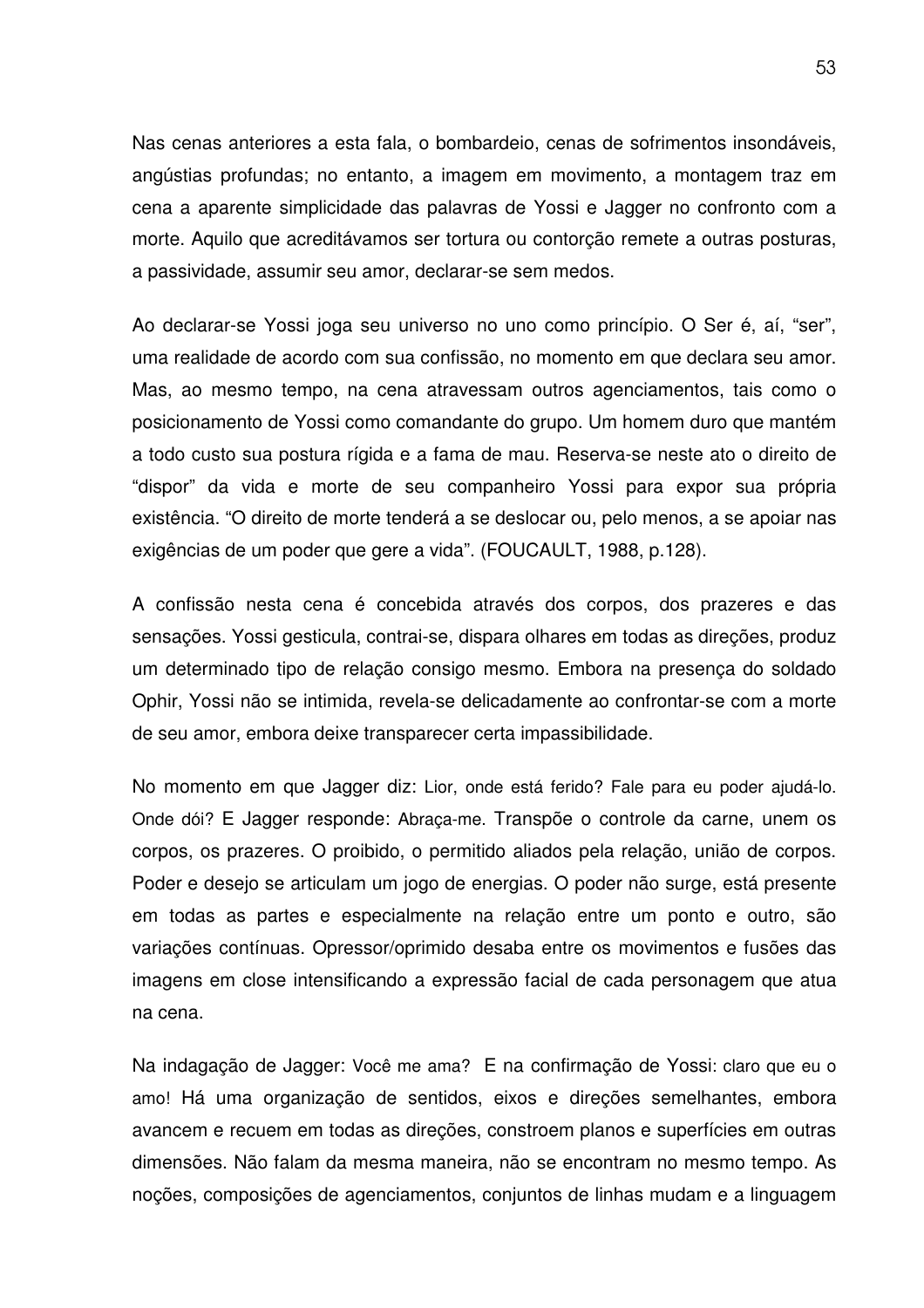muda também em rajadas de olhares. Pois Jagger traz a lembrança outra cena e diz: "É como num filme americano. Um maldito filme americano".

Estaria trazendo Jagger o imenso poder discursivo das leis americanas de seu império, do mundo hollywodiano? A fidelidade cultural ditadora do povo americano, impregnada na arte, principalmente na cinematográfica. Esta insinuação "filme americano" já foi alvo da cena do conflito do casal e se afirma nesta cena, a da morte.

Assume Yossi a postura rígida de comandante ao perceber que não há mais espaço para seu amor neste território e faz os chamamentos oficiais para que o corpo de Jagger seja transportado. Um novo enquadramento, planos de aproximação movimentam as imagens do corpo de Yossi para indicar uma nova desterritorialização, a da morte, para uma nova territorialização, a do enterro.

## **5.1.4 CENA DO ENTERRO (ALIANÇA (JURÍDICO) SEXUALIDADE (NORMA E DISCIPLINA).**

Na casa dos pais de Jagger se instala o ritual do enterro. Familiares e soldados em conversas paralelas e olhares divididos pelos silêncio. Yossi e Yaeli chegam juntos recebidos pelo pai de Jagger:

**Pai:** Vardaleh, este é Yossi, era o comandante de Lior.

**Mãe:** Obrigada por ter vindo.

**Pai:** Ele disse que Lior era o melhor oficial que ele tinha. Disse que todos o amavam. Todos os soldados o amavam.

**Yaeli:** É verdade, sabe? Todos gostavam do Jagger; Perdão, Lior; nós o chamava-mos de Jagger porque ele parecia... um astro de rock . Eu o amava. Tentei... dizer a ele no dia em que que tudo aconteceu. Acho que ele me amava, mas não teve a chance de dizer.

**Mãe:** É engraçado sabe? De repente,vejo que eu pouco sabia sobre ele. Todos estão sempre ocupados com seus afazeres. Quem imaginou que não haveria tempo? Não sei..ele nunca falava. Mesmo quando eu perguntava ele era sempre discreto. Eu tento pensar no meu filho, e não sei nada sobre ele.Eu não sabia que ele tinha namorada. Não sabia sobre você. Quando penso nisso agora, não sei nada mesmo sobre ele. Não sei qual era o filme predileto dele. Não sei qual era a música predileta dele.

**Yossi:** "Your Soul".

**Mãe:** O que você disse?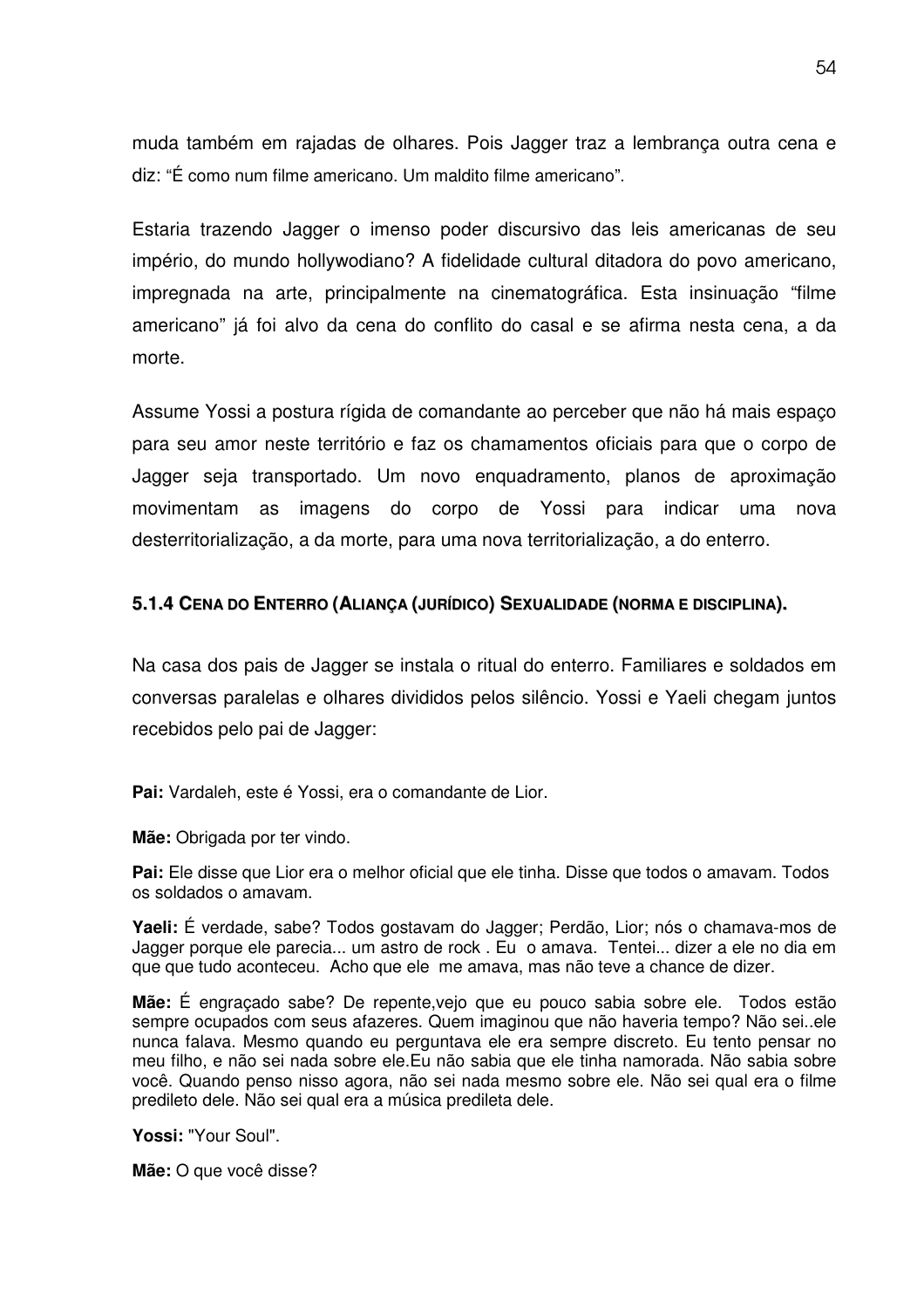**Yossi:** "Your Soul", uma música da Rita. Era a música predileta dele. Ele também gostava de mudar as letras. Sim "Your Soul", da Rita.

Entra a música...

O silêncio rodeia os atos cinematográficos. Gestos, olhares imagens em primeiro plano trazem em destaque o olhar misterioso de Yossi.

O segredo, o mistério no ar.Uma fala sem horizonte de expectativa. Fala que não chegou a nenhum lugar, fala sem espectador. É como se ele tivesse ocupado um lugar de fala sem legitimidade, o que tornou a sua revelação sem importância quase como se ele não tivesse falado nada. Que importância tinha para a mãe saber da música preferida do filho, sem que isso conectasse a outros enunciados ou outros maquinismos, sem que isso pudesse produzir algum efeito?

Produziu-se nestes diálogos entre a mãe de Jagger e Yaeli um sentido de efeito de verdade instituido pelo dispositivo da sexualidade, a norma a disciplina da sexualidade, confortável para ambas. Era confortável para a mãe conhecer a "namorada" e era confortável para a Yaeli reconhecer-se "namorada" de Jagger. Para ambas havia um sentido estabilizado e uma memória discursiva de namoros entre sujeitos homens e mulheres sustentados pelos saberes e as forças do poder sobre a vida sexual dos sujeitos.

A imagem do semblante de Yossi aparece no entremeio dos diálogos de ambas mulheres em momentos de silêncio para manter ou evidenciar o segredo, bem como marcar a presença dele na vida do soldado morto e ao mesmo tempo desmarcar. Nesta cena, em vários momentos Yossi silencia sobre sua relação com o soldado morto e quando fala não é ouvido. Pois a sua fala está fora do horizonte de expectativa das mulheres. O que ele tem para falar não importa. Porém, emite energias de todos os lados, enquanto folheia o album de fotografias de Jagger, sai da cena e vai às lembranças, a cena do gelo que é trazida até este momento pela fotografia de Jagger fantasiado de coelho. Yossi sorri, está em outro território. Enquanto mãe e namorada confirmam, afirmam a produção de verdades pela propagação discursiva em que o casal heterossexual coloca-se como norma. Percebe-se assim que o movimento de construção não é uma escolha mas sim uma condição de existência.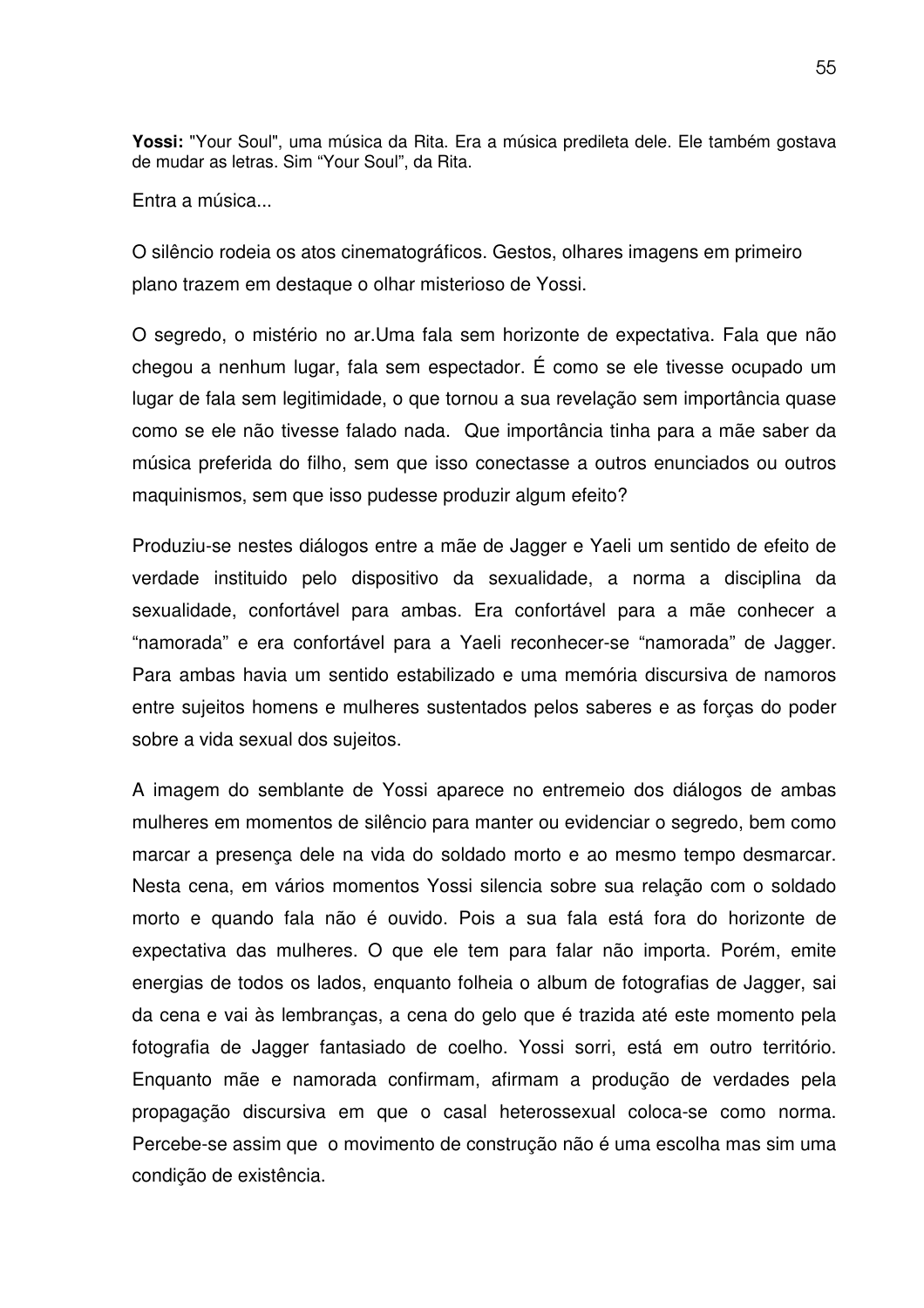Entendemos que a cena do velório de maneira geral é uma cena marcada pelo dispositivo da sexualidade tal como Foucault o descreve. É como se o dispositivo da sexualidade encontrasse dificuldades para fazer valer uma sexualidade homossexual no ambiente familiar:

> [...] A célula familiar, assim como foi valorizada durante o século XVIII, marido-mulher e o eixo pais-filhos – se desenvolvessem os principais elementos do dispositivo da sexualidade (o corpo feminino, a precocidade infantil, a regulação dos nascimentos e, em menor proporção, sem dúvida, a especificação dos perversos (FOUCAULT, 1988, p. 102).

Foucault esclarece ainda que não se deve entender a família, em sua forma contemporânea, como uma estrutura social, econômica e política de aliança. A família não exclue a sexualidade e nem a refreia. Mas seu papel, segundo Foucault, (Idem) é o de fixar a sexualidade e constituir seu suporte permanente. O dispositivo da sexualidade só dará visibilidade à homossexualidade no âmbito familiar, se puder controlá-la ou explicá-la de alguma forma justificacionista. O saber que desconhece da mãe sobre o filho é talvez a forma encontrada pelo dispositivo para invalidar uma sexualidade fora dos padrões que ele define.

O desejo de Jagger de tornar pública sua relação, não se concretiza, nem mesmo após sua morte, pois é Yaeli (soldada) que revela seu amor por Jagger. Nem mesmo Jagger, que deseja tornar pública sua relação, expressa por um lado uma ruptura com a heterossexualidade, e por outro uma conformidade com o padrão de relacionamento heterossexual consagrado socialmente: vida de casal, cama de casal, etc.

O movimento homossexual tem mais necessidade de uma arte de viver do que de um conhecimento científico sobre o que é a sexualidade. "A sexualidade faz parte de nossa conduta", de nossa liberdade. Ela é nossa própria criação, não algo secreto de nosso desejo. Com ela e por meio dela instauramos novas formas de se relacionar. "O sexo não é uma fatalidade; ele é uma possibilidade de acender a uma vida criativa". (FOUCAULT, 2004, p.261).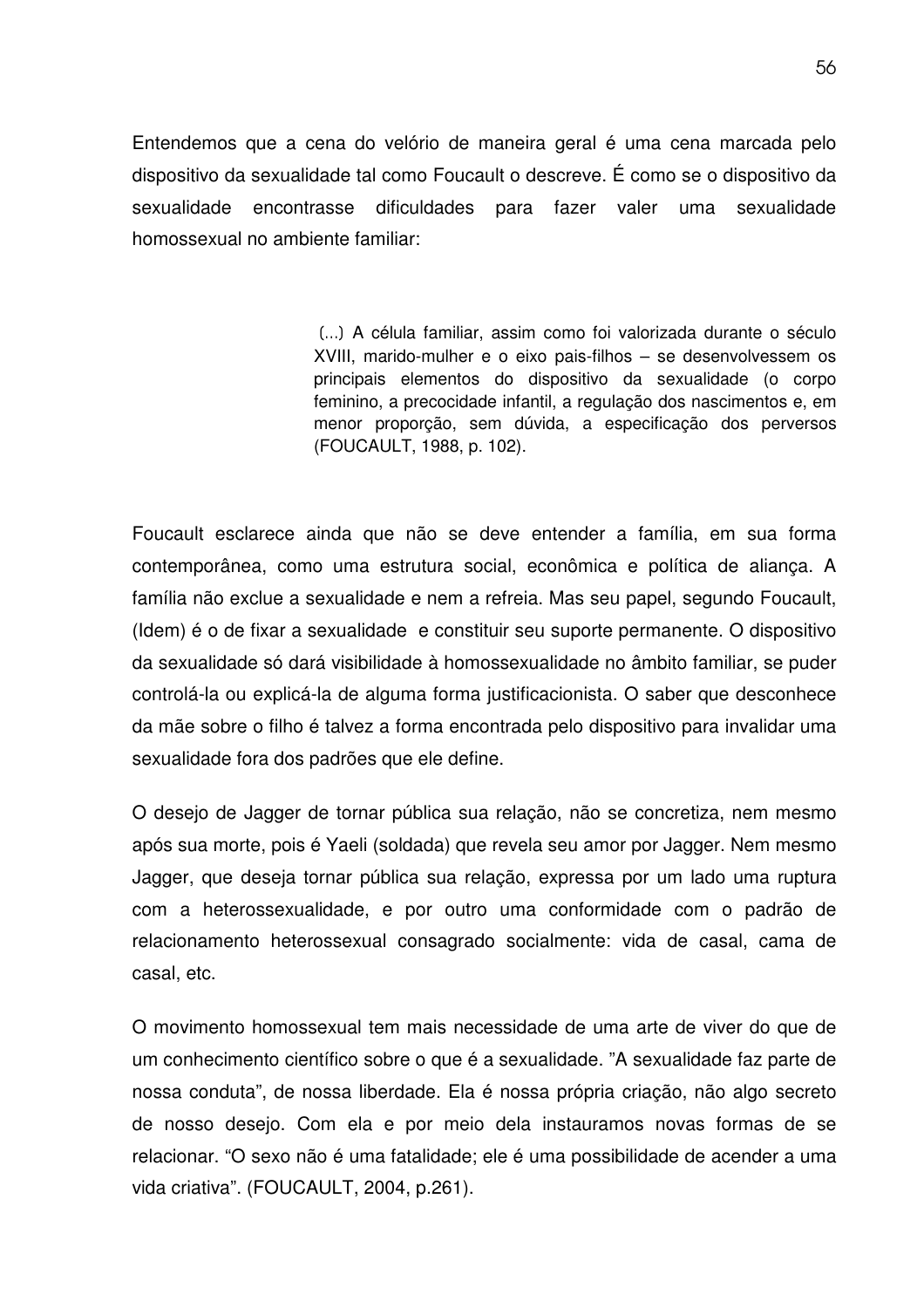Pensa Foucault que os homossexuais não devem descobrir-se homossexuais, mas criar um modo de vida gay. "Um tornar-se gay". Criar uma nova vida cultural pelas escolhas sexuais. (p.261).

Diante disso, a resistência é sinal de que há relações de poder e não simplesmente obediência. Pois a resistência é a força superior do processo e faz com que as relações de poder mudem. Há uma tensão entre o não fazer o que se quer e utilizarse das relações de poder; a resistência, palavra chave desta dinâmica. Um jogo de estratégias em busca de um prazer sexual ou físico.

### **5.1.5 O TODO DAS CENAS**

Embora selecionamos quatro cenas para esta análise, outras cenas aliadas a estas compõem o todo do filme. Este se estrutura pelas relações entre as imagens, os atos cinematográficos, o enquadramento, a decupagem e a montagem que dão sentido as imagens. A montagem, por sua vez, distribui as relações entre os planos para compor o todo do filme.

Deleuze assim define os três atos cinematográficos: "**Enquadramento** são os quadros cinematográficos no momento da gravação das cenas (tudo que está presente, cenários, personagens, acessórios) e o diretor é o executor dos planos que vão garantir as imagens e sons que fazem parte do enquadramento. A decupagem é que vai determinar o plano (movimento no quadro e entre quadros, cortes, passagens. Está entre o enquadramento do conjunto e a montagem do todo). A decupagem do roteiro vai dividir o texto em blocos de gravação e com a **montagem** determinam relações entre os planos na composição do todo do filme" (1985 p. 23-45).

A produção de imagens cinematográficas se constitui pela técnica, a captação da imagem através da câmera. O tratamento filosófico que Deleuze dá aos três atos cinematográficos permite perceber como o movimento e a montagem relacionam estas imagens e vão construindo um todo com relações de partes, tanto espirituais como mentais. Estas partes vão além das imagens, mudando conforme o filme passa.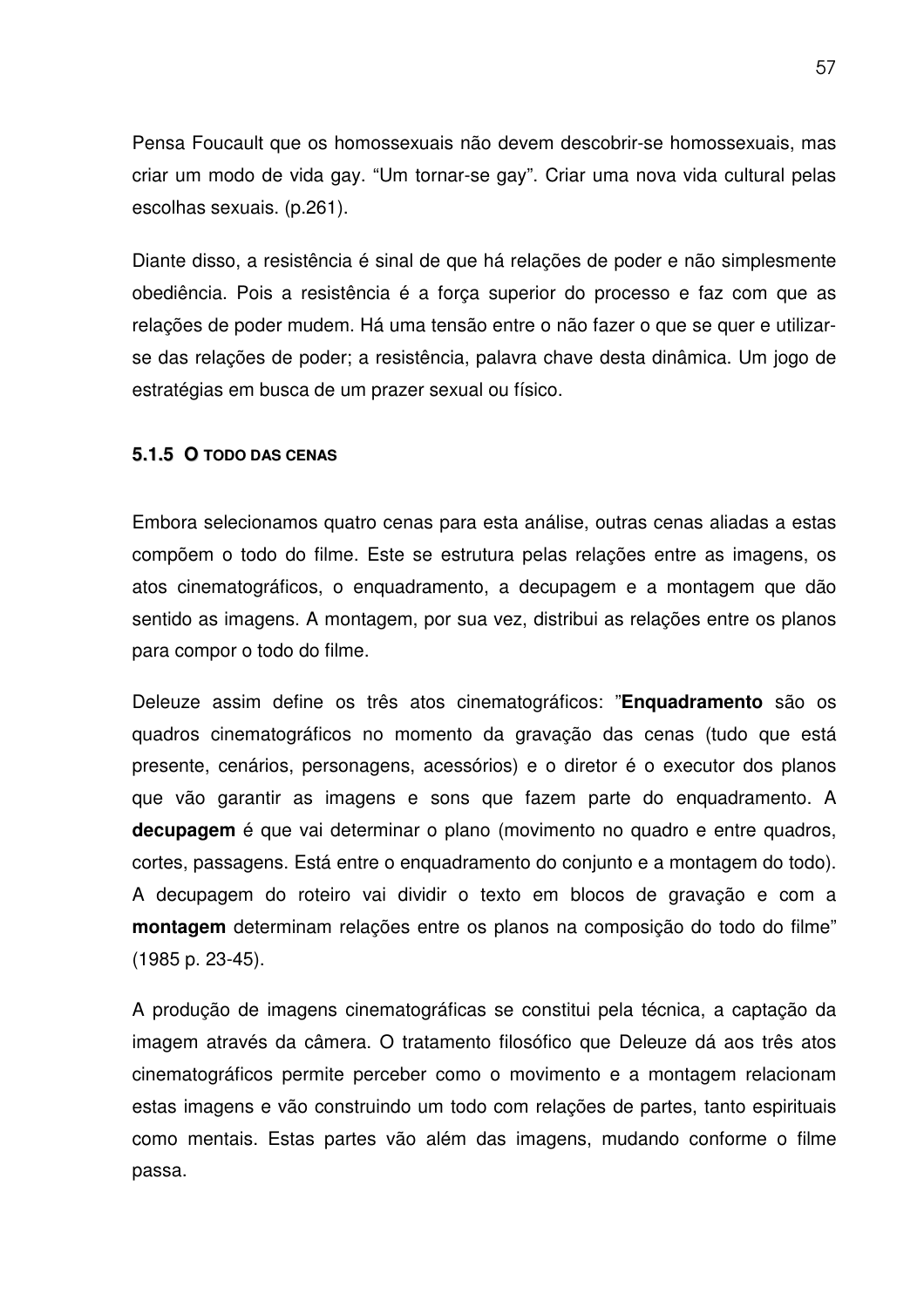A perspectiva foucaultiana do cuidado de si nos mostra possibilidades de recriarmos trajetórias que acarretam transformações através de novos modos de ver e existir. Decisões éticas e estéticas, criando, recriando técnicas da subjetivação própria de cada um.

Os estudos de Foucault sobre a história da sexualidade, o cuidado de si nos fazem pensar sobre uma existência, um modo de vida, como uma arte de cada um. Com a subjetivação são produzidos modos de existência, estilos de vida próprios que escapam do cotidiano que lhes é instituído, dentro ou fora da instituição.

O que podemos destacar nas cenas analisadas é a conexão, o fluxo de uma imagem a outra, da outra com o todo. Na cena do gelo, que é a primeira analisada, podemos ver e sentir que a necessidade de afastar-se para criar um novo espaço que se evidencia no silêncio, nos olhares, na música, nos objetos que fazem parte da cena.

Nas demais cenas, desentendimento do casal, da morte, e na cena final, a do enterro, o sentido, os signos que parecem ser os mesmos, vão recriando as cenas a cada novo olhar. Quando digo novo estou me referindo a outro olhar, em outro momento em nova atualização de saber. Pois mudamos, transformamos nosso olhar conforme vamos criando, recriando situações novas, um sentido para um único momento.

Separamos as cenas para análise, estas não estão separadas, elas se encontram na união das imagens, uma vez que cada imagem tem seu sentido, mas uma está ligada à outra e todas unidas ao todo do filme.

Mesmo tratando a subjetividade como um efeito derivado da experiência, a composição das cenas é direcionada pelo olhar externo e interno; assim construímos hábitos, espera, crença e certezas parciais. Uma espera a respeito de si mesmo, uma ponte conduzida pelas crenças pessoais sempre em busca de um novo existir.

Este cuidado de si no todo do filme apresenta formas de subjetividade como decisões estéticas e éticas do próprio indivíduo, modos de existência que deseja-se construir para si. Na tela e nas cenas há uma construção de si enquanto o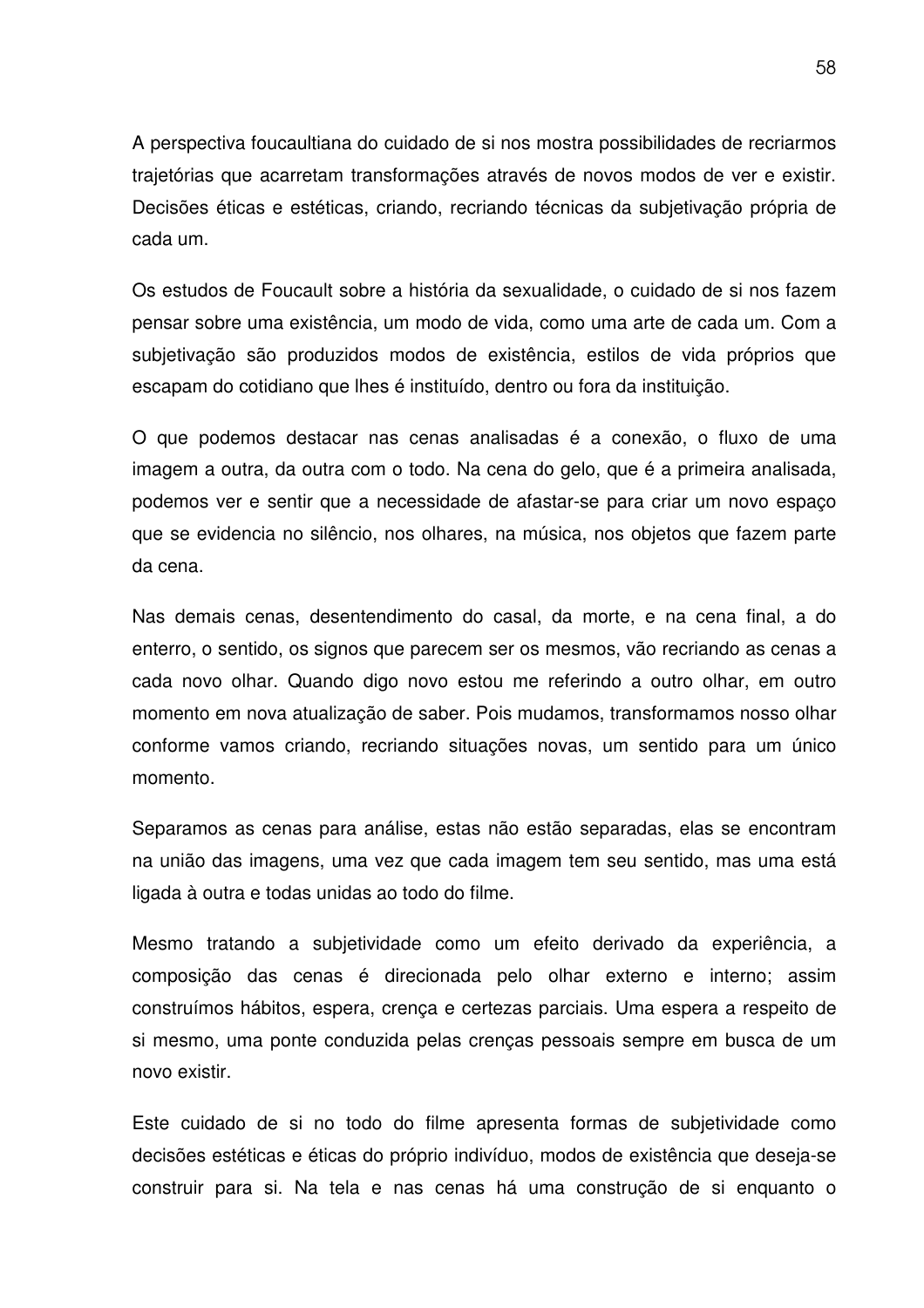espectador ou o analista procura a sua própria existência. Embora a moral sexual tem definido critérios estéticos e éticos da existência, o sujeito precisa lutar para assegurar a sua dominação e seu prazer sexual.

Na união das imagens, a arte da existência matrimonial se organiza em torno de um vínculo conjugal, uma doutrina de monopólio sexual, uma estética de prazeres compartilhados. Uma relação a dois, preceitos tradicionais, princípios de vida. (FOUCAULT, 2007, p. 150-15). Esse vínculo conjugal não esconde o relacionamento, mas procura livrá-lo de uma exposição desnecessária, mantendo uma atitude de descrição. Agenciamentos de conjugalidade de um cotidiano criado pelos cuidados de si, criações de uma gestão de intimidade relacional. (PAIVA, 2007, p.32).

O cuidado de si na prática que busca a liberdade pode ser vista no jogo de imagens entre planos circulares na presença marcante de Jagger, inclusive na cena final onde sua presença se faz pela presença dos outros, entre eles, Yossi. O cuidado de si, na verdade, refere-se ao cuidado da alma, como espaço para o pensamento, para a reflexão, o diálogo, o encontro com o semelhante. Uma liberdade em conexão com o cuidado de si, não como egoísmo, nem superação de desejos, mas sim um domínio de si mesmo. (FOUCAULT, 2007, p. 51).

A marca, a moral do amor dos rapazes, norteia-se pela desqualificação, uma imperfeição juntamente com as relações fora do casamento. Assim, a arte de uma existência sob o cuidado de si não incide sobre os outros, submete o indivíduo a sua própria fragilidade. Não ser escravo de si nem dos outros, ou seja, daqueles que governam. A governabilidade de si ou do outro deve ser como liberdade essencial, a ética. Ser livre de si mesmo e dos outros. (FOUCAULT, 2007, p. 234).

A liberdade de escolha para viver relações afetivas intensas entre rapazes resolvese, desde a Grécia antiga em um problema de amizade, de companheirismo mas que teve, através dos séculos, conotações diferenciadas. A Paidéia grega será transformada no cristianismo e será vista como perigosa; Foucault relata que um dos problemas das escolas secundárias da modernidade era impedir as relações sexuais entre os jovens e as amizades entre eles.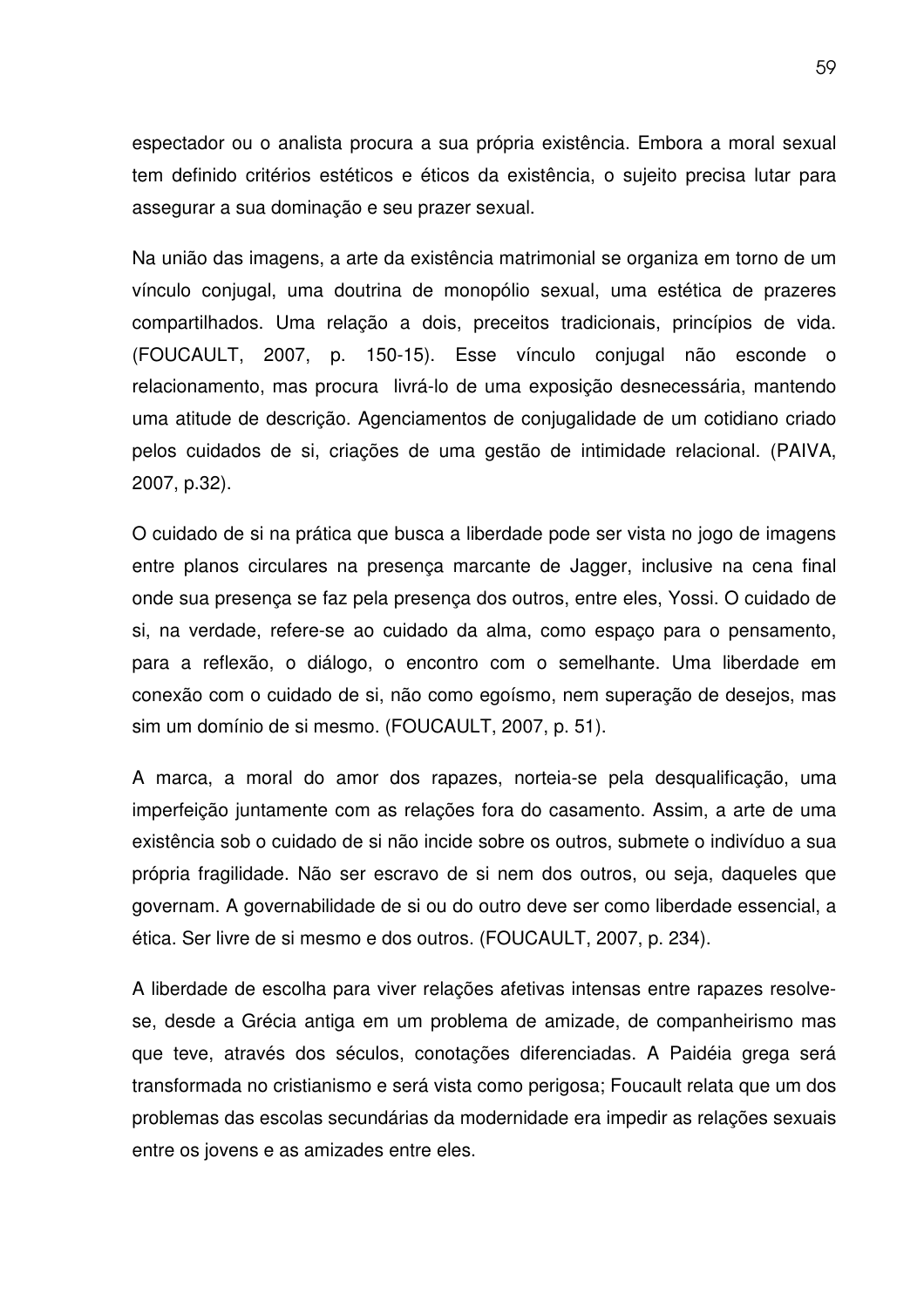A homossexualidade tornou-se um problema social a partir do século XIX, quando a amizade entre os homens foi desaparecendo. "Enquanto a amizade representou algo de importante, enquanto ela era socialmente aceita, não era importante que os homens mantivessem entre eles relações sexuais. (...) Uma vez desaparecida a amizade enquanto relação culturalmente aceita, a questão é colocada: "o que fazem, então, dois homens juntos?"(FOUCAULT, 2004).

Assim, as instituições da família tradicional não oferecem acesso aos homossexuais. Portanto, cabe-nos indagar como constituir estilos sociais para uma solução afetiva?

Contudo cabe aqui salientar que as cenas analisadas do filme "Delicada Relação" trazem leituras possíveis da imagem-movimento e de seus atos cinematográficos, pelo viés do dispositivo da sexualidade. Tenta-se também a compreensão do filme como um dispositivo pedagógico que propõe um "cuidado de si" pela contemplação de uma forma de existência estética, um estilo. Uma linha de pensamento baseada nas teorias de Foucault e Deleuze.

Sendo assim, ao refletirmos sobre o cinema na visão de Deleuze (1985), observamos a arte fílmica da imagem não em condição do enunciado ou da narrativa, mas de algo que é enunciável em si. Procurando a realidade da imagem marcada pela mutabilidade e dinamismo. Criando um mundo dentro do mundo e não um mundo duplo. Esta é a reflexão que nos guiou na análise do filme "Delicada Relação".

Com estas análises procuramos identificar possibilidades de indicar o filme "Delicada Relação" como um dispositivo pedagógico na definição de Larrosa, pois o sentido da educação, os modos de comportar-se, de construir-se, experienciar-se a si mesmo circulam entre uma série de valores e concepções. Onde o importante não é o aprender algo exterior, mas a elaboração, reelaboração consigo mesmo, nas quais as "pessoas produzem e transformam a experiência que tem de si mesmas". (LARROSA, 1994, p. 36).

Neste sentido, podemos observar que o filme, ao ser considerado um dispositivo pedagógico, pode ser um ponto de resistência na não aceitação dos modos de subjetividade impostos. Assim, oferece possibilidades de mudar as práticas tidas como 'intoleráveis'. Uma possibilidade de escolha de novas experiências de si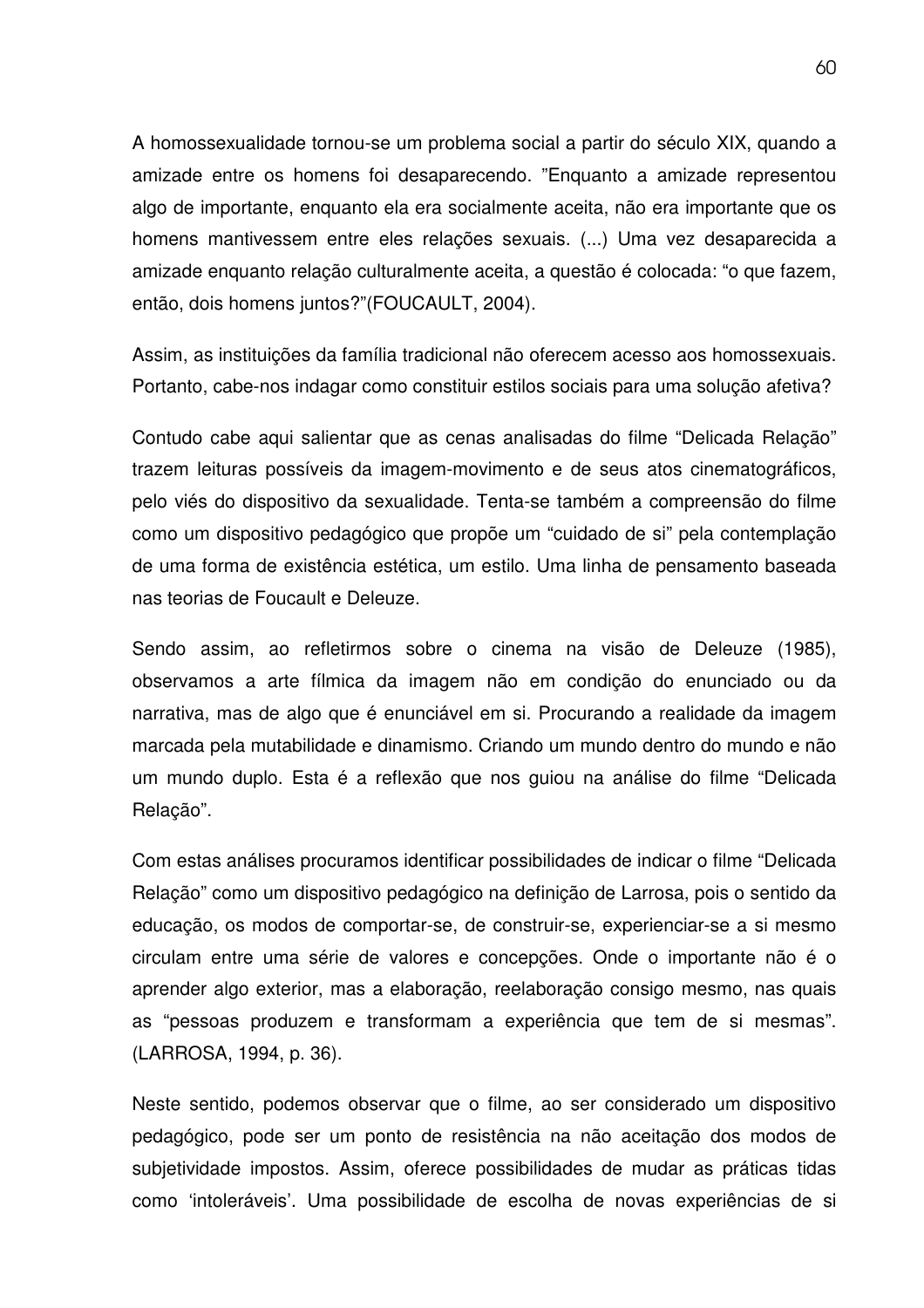mesmo. O "governo de si" onde o melhor será aquele que exercer maior poder sobre si mesmo. Uma resistência ao dispositivo da sexualidade, aparato discursivo, pelo qual os corpos são estimulados e pelo qual há uma incitação ao discurso sobre sexo determinados pelas estratégias de saber e poder.

O conjunto de imagens que aparecem no filme se confundem e se fundem em ações e reações de variações. Caminhos por onde passam em todos os sentidos as modificações. Um fluxo entre imagens, uma agindo e reagindo sobre a outra em todas as faces. Um prolongamento de sinais e signos, onde o sentido vem do movimento da imagem. As imagens são a própria realidade. O todo do filme que se diferencia continuamente entre os objetos e as cenas. (DELEUZE, 1985).

As cenas do filme se compõem de imagem movimento, objetos e atos da realidade. A realidade falando por meio de movimentos dos personagens e objetos. A imagem movimento falando por si só. As cenas acontecem ali, elas são uma realidade ali naquela cena. A narração para Deleuze é passar de uma imagem a outra e não de um enunciado a outro. Fazemos cinema o tempo todo com os olhos. (DELEUZE, 1985).

## **6 FILME E DISPOSITIVOS UMA "DELICADA RELAÇÃO"**

Elegemos analisar o filme "Delicada Relação" com a intenção de olhar de perto as articulações dos dispositivos pedagógico e da sexualidade, em uma relação ao qual consideramos delicada. Ao tomarmos o filme como objeto desta análise, entendemos que esta delicada relação, no seu todo, na sua existência, de alguma forma resiste ao dispositivo da sexualidade. O filme se apresenta como um movimento de resistência ao dispositivo da sexualidade, embora algumas cenas apontem para a confirmação do dispositivo. O filme um dispositivo que possibilita e coloca a homossexualidade em discurso, faz ver e falar, atribuindo sentidos pelos atos cinematográficos.

Há sempre um jogo entre os dispositivos, uma delicada relação articulando-se. Redes de saber e poder que disparam, amarram, resistem às forças discursivas que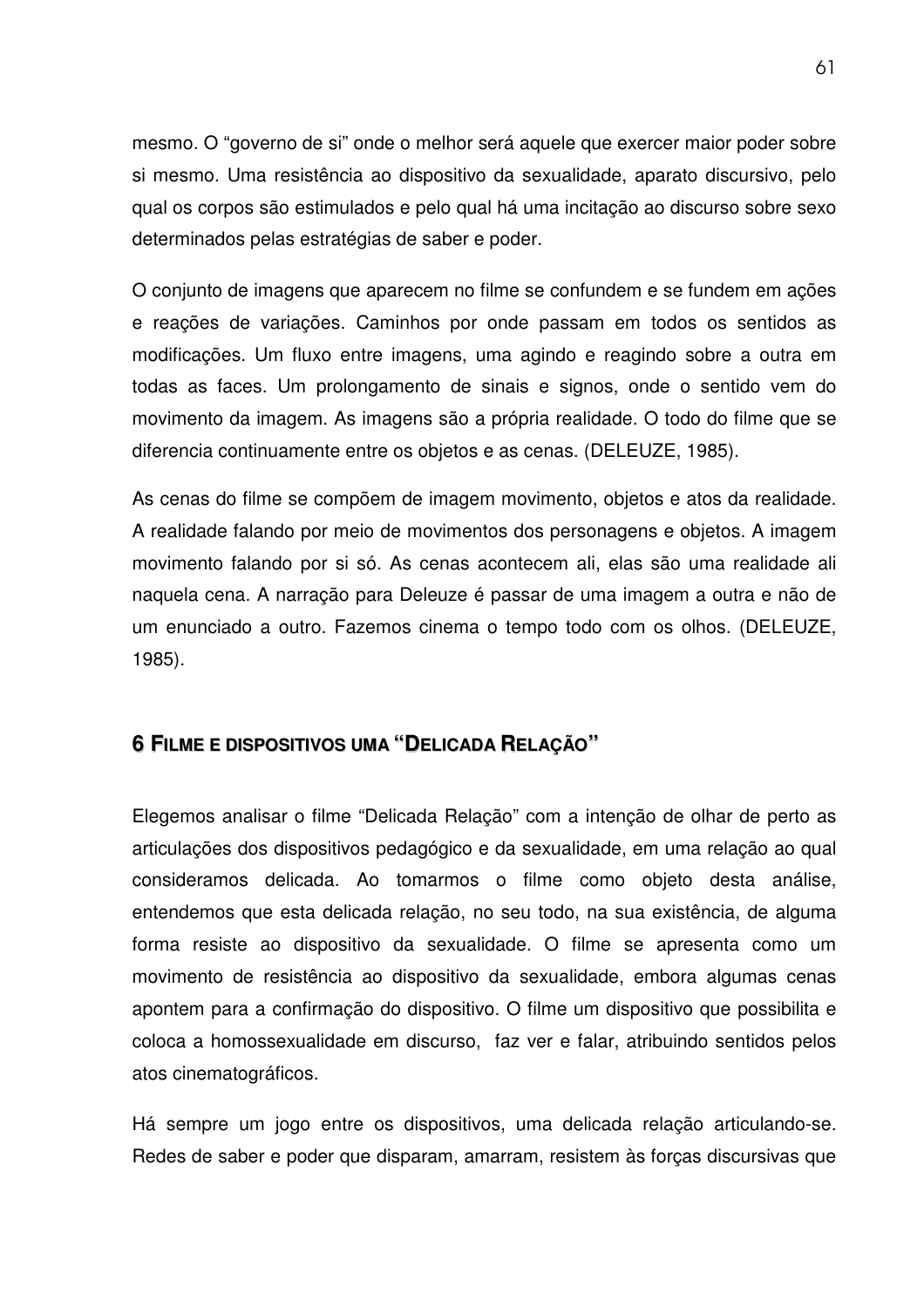consolidam verdades, ou abrem espaços para fugas de dominações, as quais procuramos identificar e teorizar nas cenas.

Na **Cena do gelo,** para teorizar sobre alegria, desterritorialização e espaço liso, cuidado de si, modos de existência. Nas **Cenas da discórdia do casal** e **do enterro**, para observar o jogo de forças do dispositivo da sexualidade (norma e disciplina) e da Aliança (jurídico). E na **Cena da morte**, a confissão de última hora, a impassividade, variações de poder e imanência.

Entre um espaço e outro, muitas outras cenas disparam discursos que trazem em pauta sinais de sentido para nossa investigação. As primeiras cenas nos deparam com imagens que cercam todo o campo militar, determinando espaço para sustentação das teias singulares e coletivas do grupo de soldados. Confrontos e resistências visíveis e invisíveis, apoiadas uma nas outras pelas forças do poder, pois, "*provém de todas as partes, em cada relação entre um ponto e outro. Essas relações são dinâmicas, móveis, e mantêm ou destroem grandes esquemas de dominação*". (FOUCAULT, 1988, p.91).

Os personagens principais Yossi e Jagger procuram experiência de estar no mundo, resistindo ou deixando-se levar pela manipulação estratégica do poder. Poder constituinte da homossexualidade, no contexto em que a classificação da sexualidade era policiada, determinada pelo discurso do poder da igreja e da medicina. A igreja ditando regras de controle pela confissão, casamento. E a medicina ditando regras de anomalia patológica, distúrbios sexuais a quem não se incluía na lista do real. Tudo girava em torno da não formatação do casamento cristão e monogâmico instaurado no século XIX, um modelo heterossexual.

Cabe-me aqui destacar que o mecanismo que incita o discurso médico, não é dito como repressivo, mas sim um novo mecanismo de poder que vai se instalando pelo e com o dispositivo da sexualidade, fazendo crer que homossexuais eram diferentes biologicamente e psicologicamente dos heterossexuais. Assim, o homossexual é constituído como contra - modelo, torna-se uma personagem com anatomia indiscreta e fisiologia misteriosa.

O personagem Yossi apresenta marcas no corpo deste discurso instalado ao longo dos anos, pois suas reações sustentam o dispositivo da sexualidade. Observa-se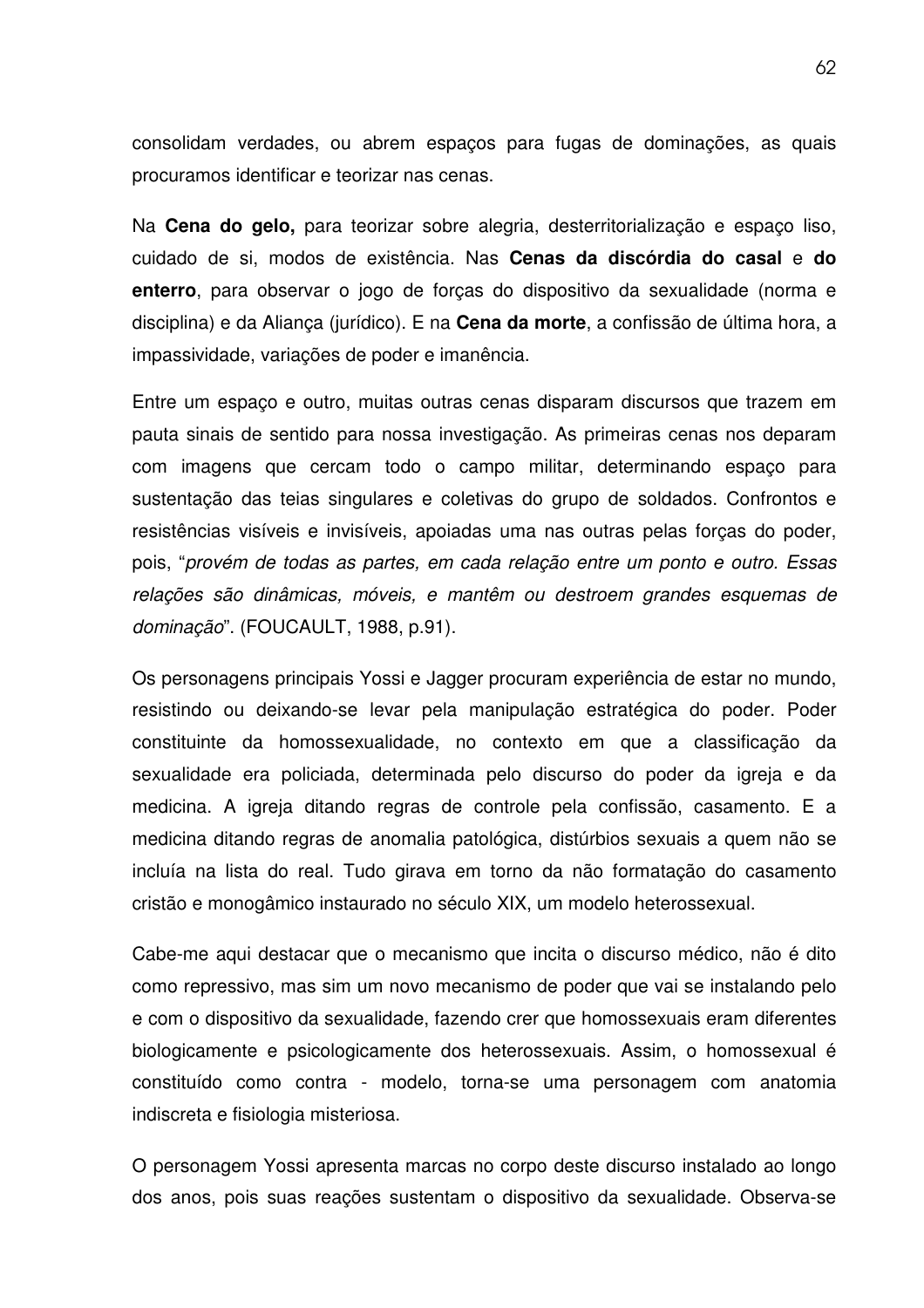isso na cena da "discórdia do casal", quando Jagger provoca uma mudança e Yossi responde*:* [...] nunca te prometi que seria diferente. Tem que conviver com isso ou partir. Não vai mudar tão cedo. Assim, Yossi contribui com o discurso heteronormativo, onde relações fora do casamento eram anomalias. O controle da sexualidade estava ligado à saúde das famílias pelo disciplinamento da sexualidade. Os médicos reinvidicando poder pela autoridade da fala, da verdade sobre a sexualidade. Este dispositivo transforma as práticas dos homossexuais de crime pecado para doença, portanto se crime constitui pecado, doença exige cura. (FOUCAULT, 1988). Assim, o poder de classificação era do saber da medicina, dividindo a sociedade em categorias, homossexuais ou heterossexuais.

Delicada Relação apresenta uma sucessão de cenas singulares de sentidos, ausentes ou não no discurso das imagens da música e do silêncio. Aparece para ser visto em cada cena, o que já está, o que pode ser visto e o que não pode ser visto no primeiro momento. A nudez da questão homossexual apresentada no filme é uma característica de tempo discreta e vem mostrada valorizando um cotidiano de uma comissão de soldados sem subterfúgios e por isso rompe com os clichês e nos faz pensar.

Na maioria das cenas, Yossi confirma o dispositivo da sexualidade demonstrando disciplina às normas da heterossexualidade, escondendo não reconhecendo a homossexualidade em si. Mantém sua postura de chefe rígido, embora se permita momentos de fuga para encontrar seu espaço liso; resiste não se declarando e não assumindo seu relacionamento amoroso com Jagger. Evidências que vão acumulando-se pelos jogos de saber e poder.

Não reconhecer a homossexualidade é uma peripécia da vontade da verdade. Esbarra-se a ela, mascarando-a, desviando-a quando induzidos a dizer o que somos.

Na cena do gelo Jagger pergunta a Yossi cantarolando: Por quanto tempo, vai continuar fugindo? Essa é uma música de gay mesmo. Esta é a voz dos heterossexuais, temos Yossi na linha. Homem durão, comandante de uma companhia e gay enfurecido.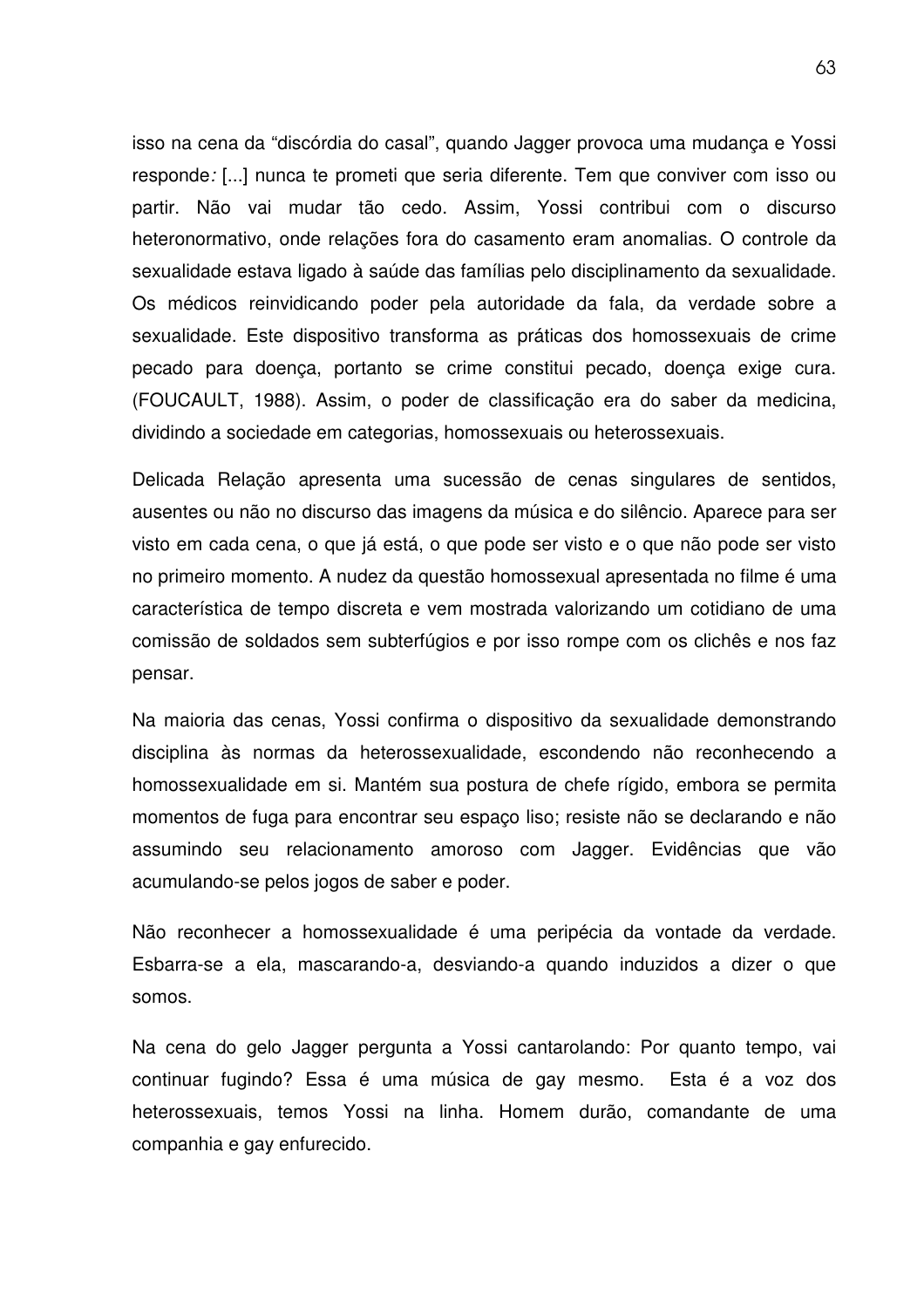Nesta cena, observa-se uma articulação do dispositivo da sexualidade, isto é, a institucionalização da heteronormatividade indicativos do poder e saber no discurso da homossexualidade*.* Yossi joga com seu companheiro os padrões da heteronormatividade, ou seja, brinca afirmando que ser comandante é ter poder até na relação afetiva.

> [...] Prazer e poder não se anulam; não se voltam um contra outro; seguem-se, entrelaçam-se e se relançam. Encadeiam-se através dos mecanismos complexos e positivos, da excitação e de incitação. (...) Diz-se que nenhuma sociedade teria sido tão recatada, que as instâncias de poder nunca teriam tido tanto cuidado em fingir ignorar o que interditavam, como se não quisessem ter nenhum ponto em comum com isso (FOUCAULT, 1988, p. 49).

Embora Jagger, desprovido de amarras e prestes a findar sua missão militar, instiga, proclama uma relação assumida, seu companheiro insiste em não concordar, mesmo que seja traído pela sua confirmação pela luz do olhar. Os sentidos que a imagem anuncia podem ser infindáveis.

Uma vida secreta não pode ser omitida, os fatos devem ser contados, pois aparentemente nada é para ter-se vergonha. Porém, ocultava-se o que do sexo se falava, ocultando-se na verdade insuportável e perigosa sobre ele. Sexo como matéria privilegiada da confissão por muito tempo, inclusive podemos dizer que ainda hoje.

A relação entre as imagens que o filme exibe nos tira do senso-comum; o comandante Yossi não chora diante e nem pela morte de seu companheiro e amor; sorri, através da lembrança do amado que vem em sua mente pela música, pela fotografia. Isso tudo nos faz pensar, estamos diante de um filme diferente! Um filme que faz parar, pensar, refletir. Dói ver uma morte do personagem; dói ver as ilusões da suposta namorada; dói ver a ignorância da mãe em relação ao filho; dói, por fim, ver o fim de uma relação de amor.

Uma rede de saberes proclamados pelo dispositivo da sexualidade se evidencia na pele que esfrega e roça, nos dedos que tremem, aquecem e machucam, nas palavras que nomeiam e revelam, nas emoções de duplo contato que libertam, alimentam , explodem, em um toque de si mesmo. Uma relação delicada, onde se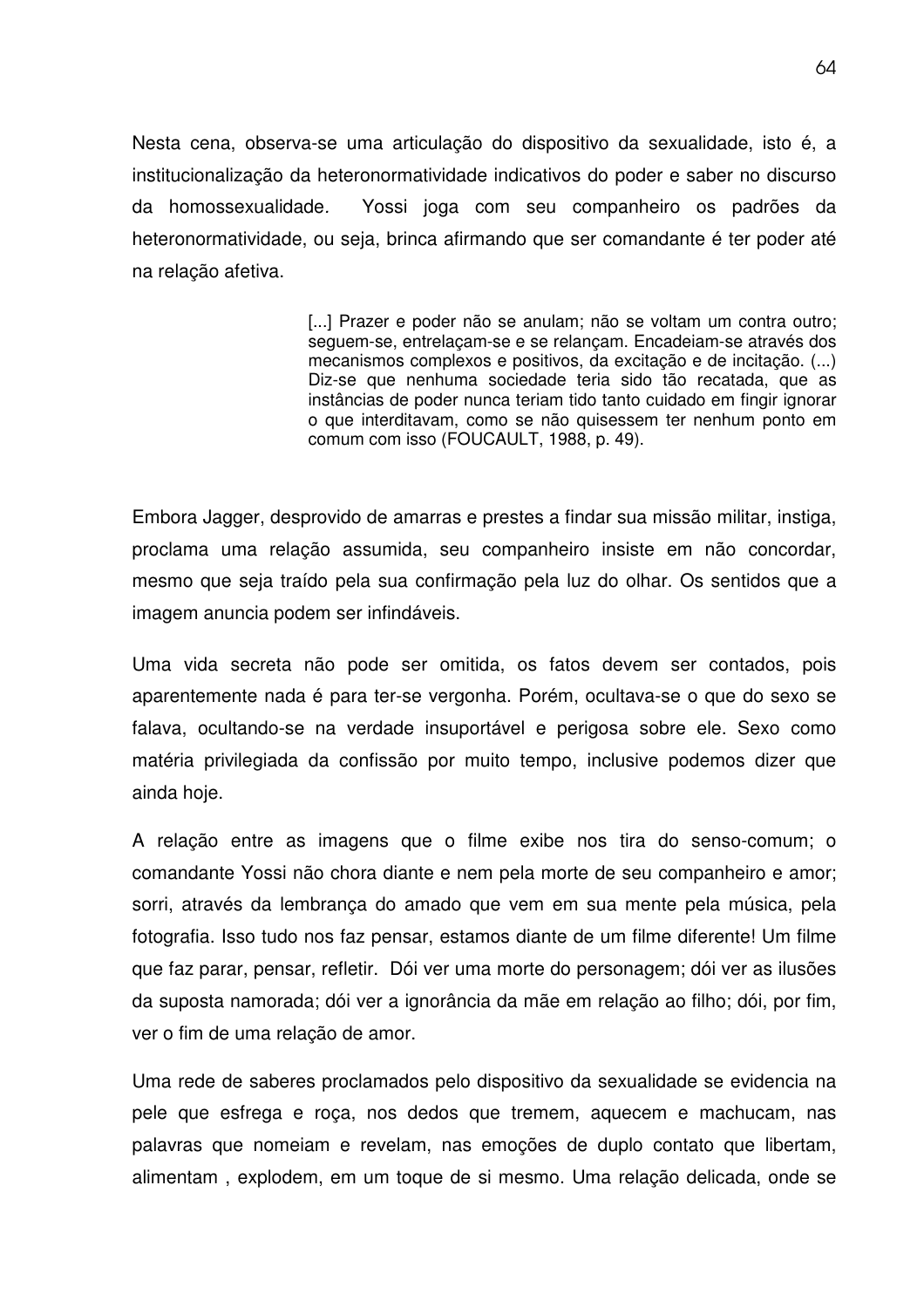prolongam ou se cortam comentários, no sentido de engendrar novos temposespaços para avaliar a capacidade de resistência ou a submissão e controle.

Os efeitos de verdade sobre a sexualidade, que foram construídos através dos tempos com repercussão no espaço escolar, foram observados nas discussões teóricas e confrontados com o filme "Delicada Relação", no cuidado de observar em que momentos o filme pode ser considerado um dispositivo pedagógico que vem confirmar ou resistir ao dispositivo da sexualidade.

O filme, como um dispositivo pedagógico permite pensar de outro modo, problematizando e construindo outras idéias, pois oferece opções de visibilidade de um relacionamento onde questões da sexualidade podem ser refletidas nas práticas pedagógicas. Um dispositivo que faz ver e falar sobre a arte cinematográfica, não como percepções e sim como perceptos e afectos porque está além de quem o produziu: "O que se conserva: a coisa ou a obra de arte é um bloco de sensações, isto é, um composto de "perceptos e afectos". Percepto " é o que dura, afecto é o devir, o que muda, o que passa de um a outro, de uma coisa a outra, de um estado a outro. O percepto faz durar e o afecto faz passar". (DELEUZE; GUATTARI, p. 213).

## **7 DINÂMICAS DE ANÁLISE DO GRUPO FOCAL**

### **7.1 O TODO DA CONVERSAÇÃO**

A coleta de material discursivo/expressivo ancorou-se em experiências emergentes na interação grupal de valores básicos que subsidiam opiniões reveladas pelo grupo de discussão, um grupo de mestrandas que foram convidadas e se dispuseram a participar da pesquisa, assistindo a um filme para discutir e comentar sobre o tema deste estudo.

O monitoramento foi oferecer um clima sem formalidades, criando condições para que todas pudessem explicitar seus pontos de vista, fazendo criticas, abrindo expectativas diante da problemática da pesquisa. A discussão seguiu um roteiro semi-estruturado. A ênfase observada foi à interação estabelecida e as trocas efetivadas. O interesse não foi somente verificar o que as mestrandas pensam, mas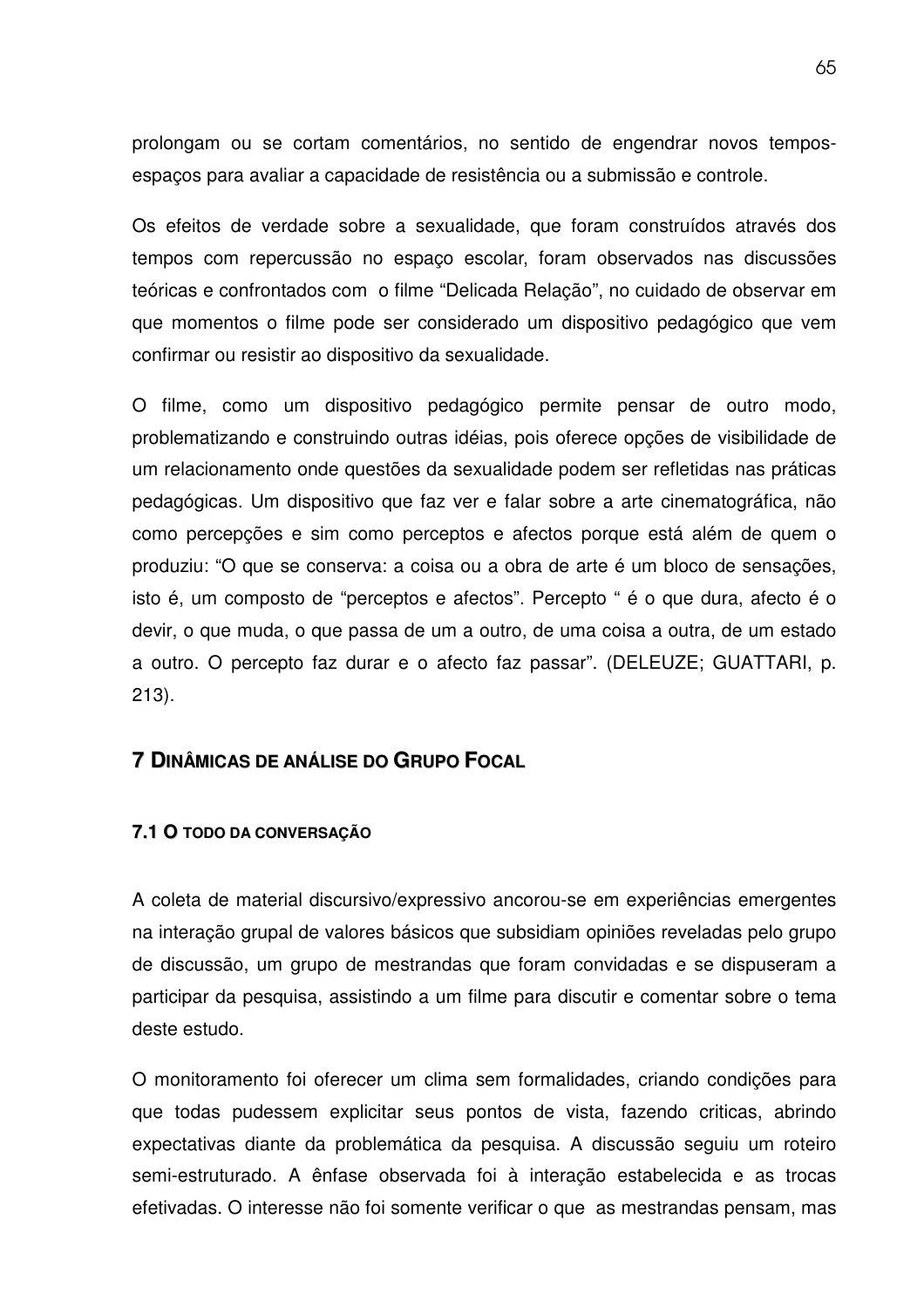porque pensam e o que pensam neste momento, pois se sabe que a todo instante mudamos nossas concepções. Tudo é questão de momento, portanto não há conclusões definitivas nem verdades únicas e sim várias formas de pensar e de construir subjetividades.

Semelhantes ao que ocorre com dados qualitativos nas pesquisas sociais, "não existe um modelo único e acabado de análise de dados para os grupos focais". (GATTI, 2005, p.46). De tal modo, construímos um plano de analise das falas, destacando semelhanças e diferenças de opiniões. Relatos que venham ao encontro dos objetivos deste trabalho. Levamos em consideração as entonações, as expressões e os gestos na análise dos sentidos a partir das falas. Procuramos ressaltar o que nos pareceu relevante no grupo, os consensos, dissensos, as rupturas, as descontinuidades, os silêncios.

Destacamos opiniões da maioria e também da minoria pela relevância das explorações para a composição e confronto com as teorizações. No entanto, a forma de estruturação foi flexível para provocar no grupo possibilidades de interações, a seqüência de trocas e condições contextuais nos processos de interação do grupo.

A opção de análise tem quebras, pois não priorizamos códigos de estruturas e sim "falas e seqüência de falas no contexto grupal e em sua dinâmica própria de trocas". (GATTI, 2005, p. 51).

As opiniões e idéias que emergiam na discussão foram evidenciadas e processadas num coletivo, com intuito de observar mudanças, influências, acordos e desacordos que eram produzidos e se alteravam ao longo da conversa. É possível que com a proximidade de um grupo de discussão se possam perceber as diferenças e proximidades existentes entre o que as pessoas dizem e o que elas fazem de fato. As articulações entre os entendimentos e sentidos revelados pelos participantes, inclusive quem monitora e analisa, podem ser vistos como qualidade e não como limitação, "porque podem emergir situações e discussões que ampliam o cabedal explicativo diante do problema em pauta" (GATTI, 2005, p.68, *Apud* MORGAN).

Os dados apontados sinalizam aspectos importantes da forma de ver e falar sobre o sentido que um filme pode provocar na prática educativa, ou seja, um dispositivo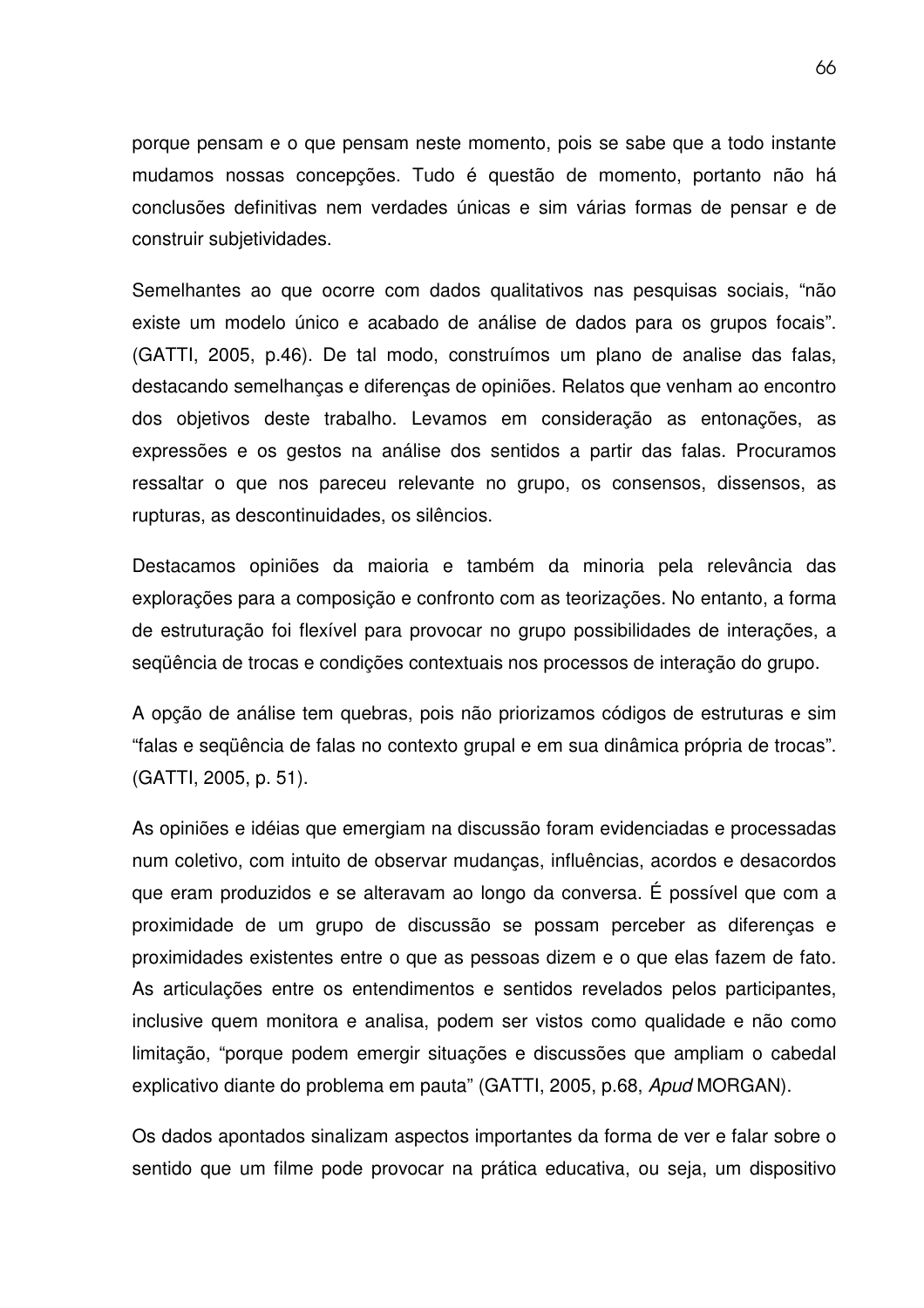possibilitador de modos de pensar, de agir, de ver, de sonhar, vontade de saber, de viver.

## **7.2 OS DISPOSITIVOS EMERSOS NAS FALAS**

No processo de análise, focalizo-me, sobretudo, no funcionamento dos dispositivos da sexualidade e pedagógico. A visibilidade, o ver, e a enunciabilidade, o falar são e constituem saberes de um dispositivo, produtores genuínos de enunciados (e, por sua vez, de discursos). São estas curvas e regimes que fazem ver e dizer a sexualidade, a homossexualidade nas falas, na discussão do grupo de mestrandas.

## **7.2.1 DISCURSOS SOBRE A SEXUALIDADE NA ESCOLA**

A delicada relação apresentada no relacionamento amoroso do casal protagonista do filme no seu todo, de alguma forma toca delicadamente provocando choques na recepção das mestrandas. Assim, visualizemos as respostas das perguntas de número 01 a 03 sobre a importância de se discutir sexualidade nas escolas e sobre a pertinência deste filme para realizar tal discussão:

**M-1:** É preciso falar sobre a sexualidade na escola, inclusive para se aproximar dos sentimentos, as pessoas não falam de sentimentos, não revelam o que sentem, não fazem o que gostam... A sexualidade faz parte da realização pessoal ela está precisando ser vista de forma clara explicitada e não de forma camuflada.

**M-2:** Deveria ser abordada a sexualidade, todos os tipos. Quando se aborda de uma forma geral na sala de aula ao falar sobre os cuidados do corpo que pode haver relação de homem com homem e mulher com mulher.

**M-3:** A questão de tratar o filme na escola vai depender da idade, mas vai chocar sim, mas é uma boa escolha para trabalhar principalmente com professores e não da mesma forma com os alunos.

**M-4:** Abordar um filme destes depende da idade pode não ser aceito, como já vimos outros filmes com outras abordagens na escola os pais não aceitam, não só a questão da homossexualidade, mas outras. Filmes de droga, sexualidade tem famílias que não aceitam e vão na escola reclamar. As famílias não aceitam a homossexualidade. É um filme maravilhoso, só que eu penso que tem que tomar o cuidado principalmente com a idade.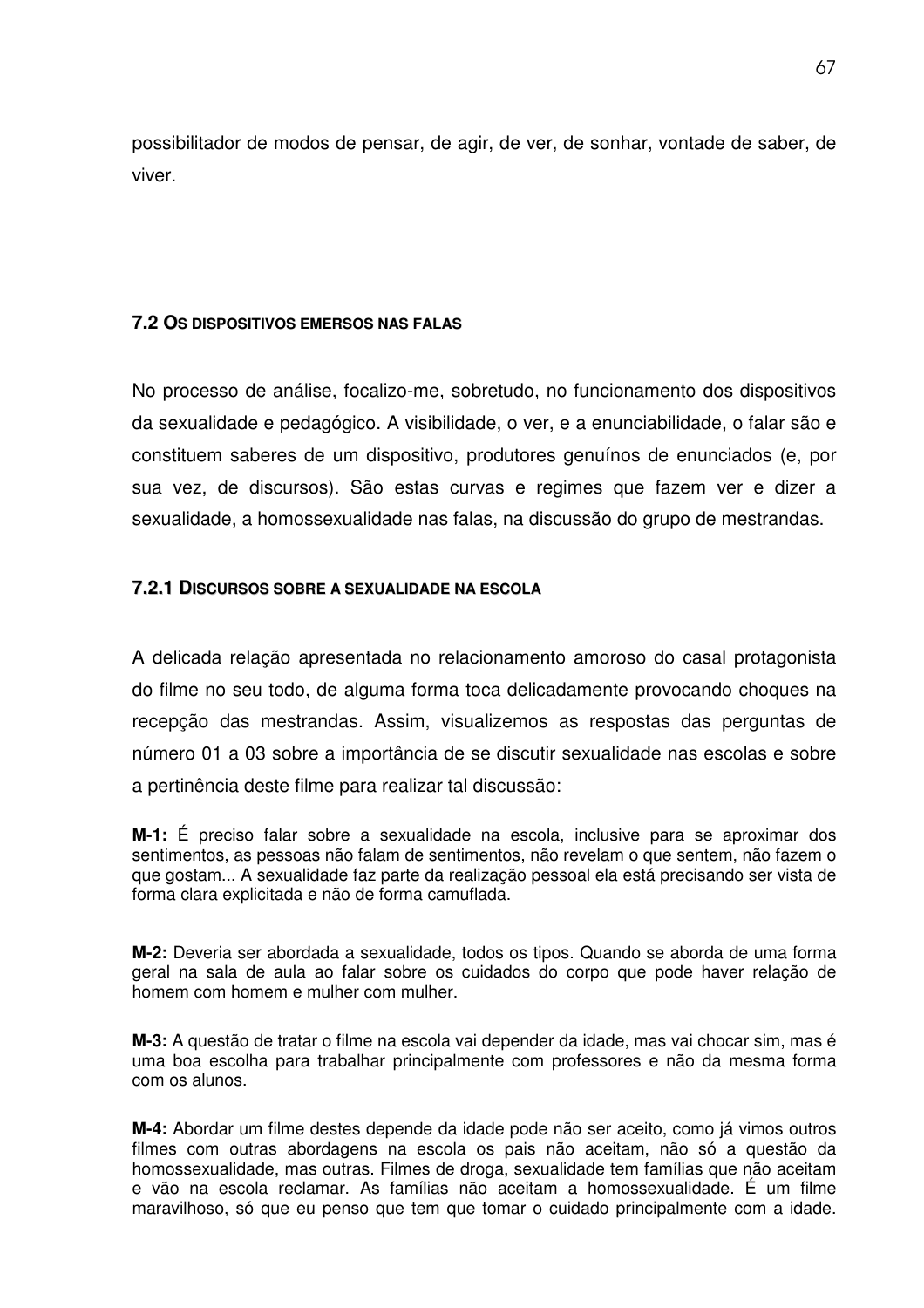Pois tem família que pode vir a achar que a gente ta induzindo, incentivando, embora seja mesmo normal. A ta tão normal assim que ela ta no bolo. Com os professores tranqüilo, pode ser trabalhado com o filme.

**M-5:** Não é o adulto que vai determinar qual é a sexualidade dele, milhões de adolescentes transam a primeira vez num sexo que não foram elas que escolheram. Sou menino vou transar com uma menina. Frustrações, anos para poder se assumir, quando já podia fazer isso dentro de casa.

**M-6:** Já se aceita a relação homossexual. Agora eu não sei enquanto professora se trabalharia isso com meus alunos, pois primeiro os professores deveriam saber sobre isso para depois resolver os assuntos que permeiam a sala de aula, trabalhar estas pessoas.

**M-8:** Os professores não querem falar sobre isso nas salas de aula. Eles têm uma visão bem diferente, eles nem imaginam que existe isso, a homossexualidade como tratada no filme.

Foucault entende que a história da sexualidade é a história dos discursos. E neste conjunto de discursos das mestrandas em educação, nota-se um certo cuidado que necessita de permissão para falar de sexo na escola, e esta fala deve ser cercada de cuidados: cuidados com idade, cuidados com a formação dos professores. Na formação há uma implicação clara com a competência de falar, de poder falar sobre tão delicada relação. As falas das mestrandas trazem à tona discursos semelhantes analisados por Foucault quando da construção do conceito teórico do dispositivo da sexualidade. Família e *scientia sexualis* são dois elementos históricos fortes na constituição do dispositivo.

A ponderação das mestrandas sobre o cuidado com as famílias das crianças, caso este filme fosse exibido na escola, demonstra o reaparecimento dos discursos em camadas estratificadas do presente, mas cuja escavação arqueológica permitiu a Foucault constatá-los presentes em séculos anteriores. A família como o cristal do dispositivo cumpre uma dupla função: reflete e difrata a sexualidade. A família tornou-se através dos séculos um lugar de afetos, de sentimentos, de amor. Ela é, segundo Foucault, um dos elementos táticos e arbitrários porque repercute em sua exterioridade exercícios do disciplinamento em relação a sexualidade. De fato, a escola é o lado de fora da família, da mesma maneira que a família é outra das instituições que podemos considerar o fora da escola. Fala-se muito em comunidade escolar e na participação da família na educação dos filhos. Mas institucionalmente,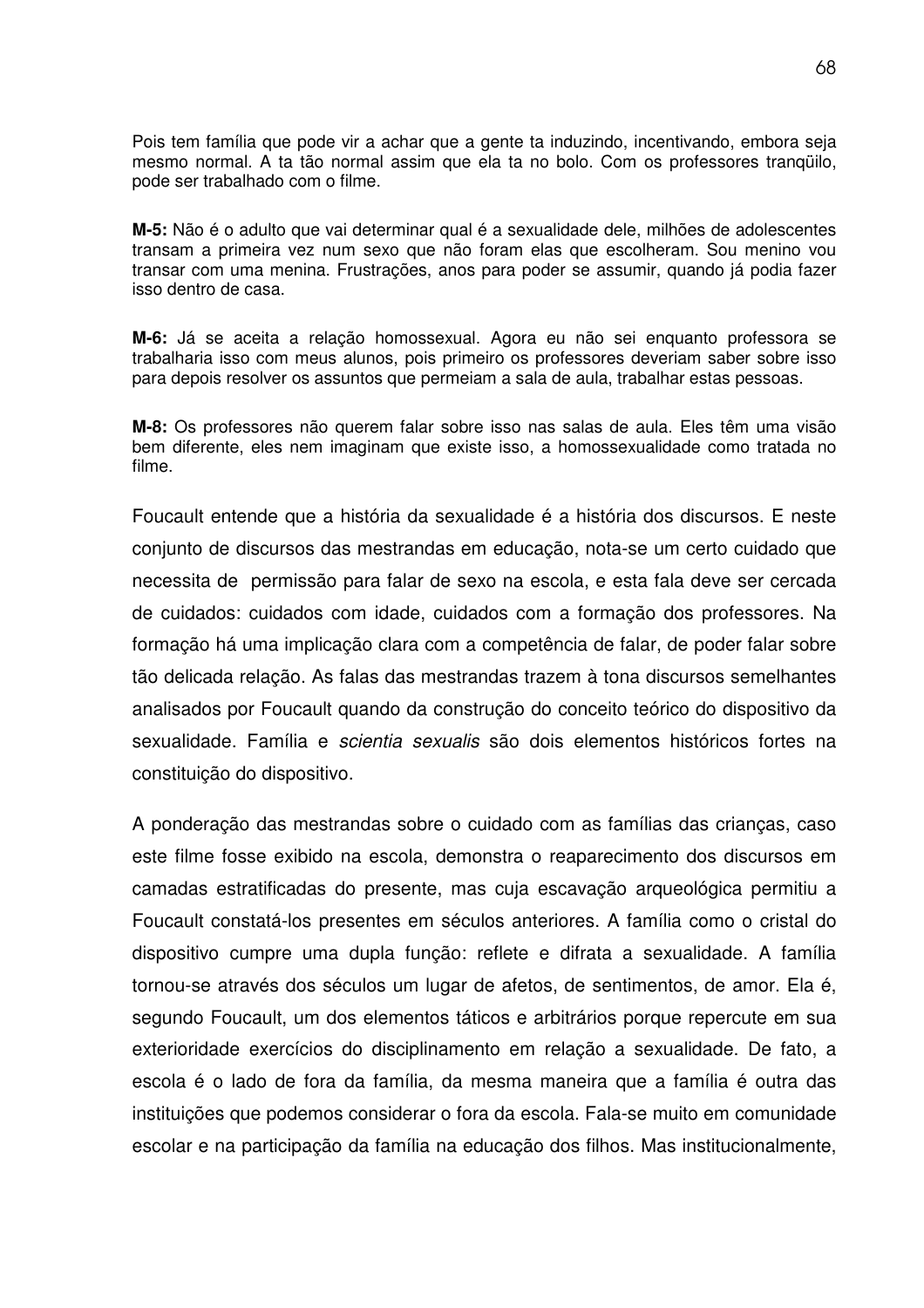família e escola são instituições paralelas que só se encontram através de muitas mediações, como associações de pais e mestres ou conselhos tutelares diversos.

Por isso encontramos fragmentos das falas sobre as famílias:

- Tem famílias que não aceitam e vão na escola reclamar (M-2 e M-4).

- As famílias não aceitam a homossexualidade (M-1 e M-4).

- Pois tem família que pode vir a achar que a gente ta induzindo, incentivando, embora seja mesmo normal, tão normal assim que ela ta no bolo (M-4).

Menciona Foucault que há cento e cinqüenta anos um complexo foi instalado para produzir verdades sobre o sexo. As falas destacadas das mestrandas em educação, consultadas nesta pesquisa, são um prolongamento desta historicidade. Tanto quanto a fala da pesquisadora, ao enunciar as perguntas para o grupo focal. Há em todas as nossas falas uma incitação para fazer falar o sexo e a sexualidade. Fomos capturados pelo dispositivo ao analisá-lo. Olhos atentos, ouvidos curiosos, palavras para saber e ser capaz de dizer. Uma demanda de saber que escapa e nos detêm em sombras. A "petição do saber" há centenas de anos.

Na análise histórica sobre a arte erótica grega e sua distinção com as práticas sexuais modernas, Foucault aponta a contigüidade da relação corpo-a-corpo na Grécia antiga como uma relação de aperfeiçoamento do espírito, isto é, relação de conhecimento: "Na Grécia a verdade e o e sexo se ligavam, na forma da pedagogia, pela transmissão corpo-a-corpo de um saber precioso; o sexo servia como suporte às iniciações do conhecimento" (FOUCAULT, 1988 p.61).

Já em nossas sociedades o sexo exprime-se pelo ritual da confissão tornada legítima pela sexologia ou *scientia sexualis* iniciada no século dezenove e pleno de direitos em nossa pós-modernidade. Ao seu redor acumulam-se discursos profissionais vindos de várias áreas científicas, inclusive das ciências humanas, como sociologia, psicologia, antropologia ou pedagogia.

Por isso, vemos enunciado do tipo:

- Com os professores tranqüilo, pode ser trabalhado com o filme (M-4 ).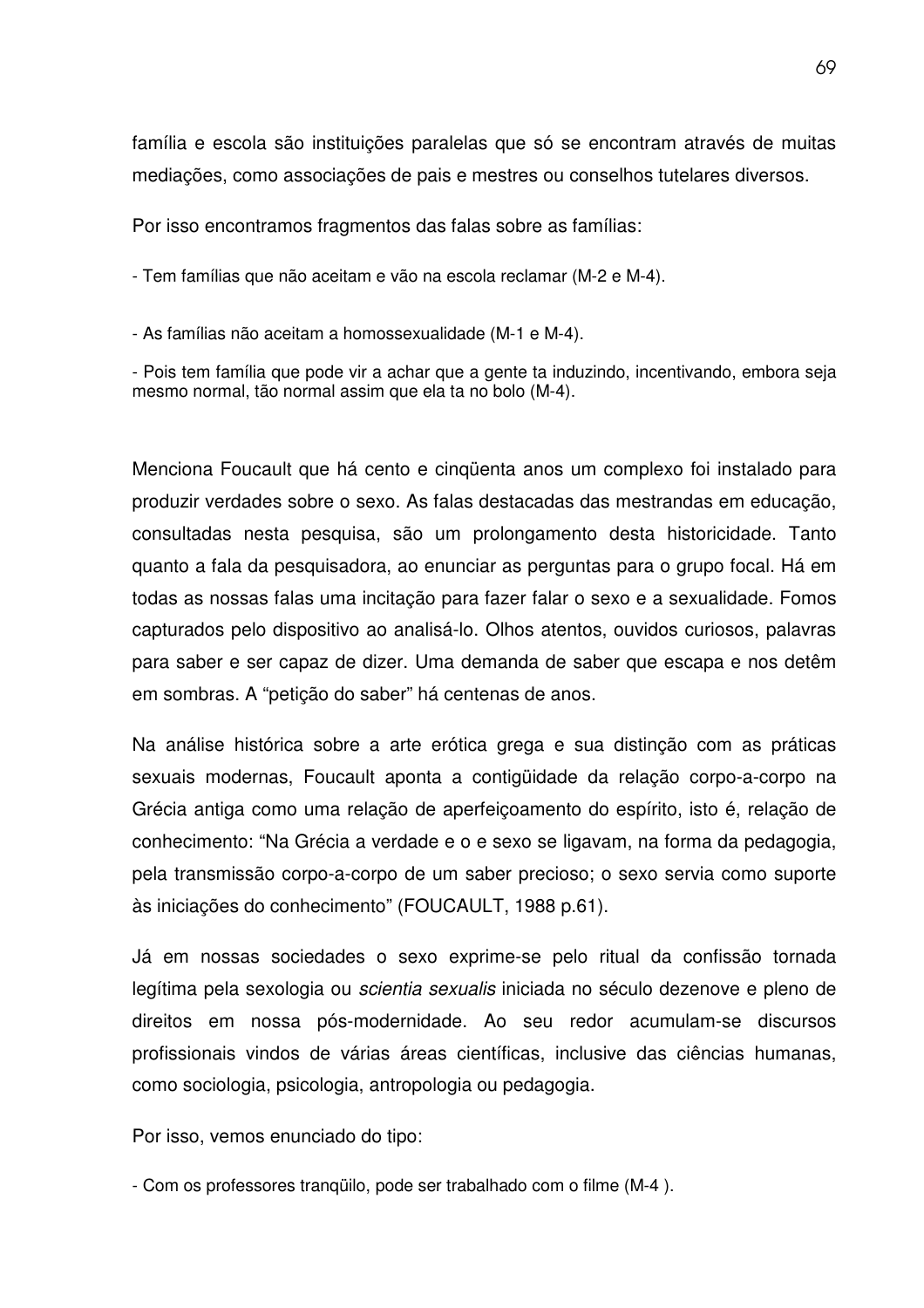- É uma boa escolha para trabalhar principalmente com professores e não da mesma forma com os alunos (M -3).

- Primeiro os professores deveriam saber sobre isso para depois resolver os assuntos que permeiam a sala de aula (M-7).

Foucault menciona médicos, pedagogos, psiquiatras, padres, pastores e todo tipo de especialista possível como profissionais de apoio à consolidação do dispositivo da sexualidade para compor a *scientia sexualis*.

Embora em alguns momentos houvesse manifestação de resistência ao dispositivo da sexualidade, em sua maioria se evidenciou a confirmação ao dispositivo, especialmente no momento em que relataram suas experiências pessoais em relação à sexualidade e suas opiniões sobre o filme.

**M-4** Um aluno chorou em meu colo, revelando-se homossexual, pois não pode falar sobre isso e sofre.

**M-2** Tenho amigos homossexuais, quando eles passam de mãos dadas, homens ou mulheres, isso choca, mas vai...

**M-3** O que aconteceu em minha casa com meu filho: (...) pegou a caneta azul e pintou a unha, chegou para mim e mostrou a unha, o que você acha? Mas eu vou tirar (...) eu não sou gay. (...) porque você filho ficou assim tão alerta? Eu não sou! Filho tudo bem, eu não to questionando com relação a isso.... Claro que a mamãe gostaria que você casasse com uma mulher e me desse netinhos, mas eu não sei, você só tem 12 anos.

Percebe-se nestas falas uma concentração de opiniões que parecem estar em fluxo harmônico, no entanto entrecruzam-se, pois há uma preocupação em falar, explicar, em o quê falar. No entanto, preserva-se uma questão fundamental: o "vigiar e punir o seu próprio corpo". Uma transparente insegurança, complementando-se, contradizendo-se ou até construindo novos posicionamentos. Há, entre uma fala e outra, muitas observações entre quem estava falando e quem estava ouvindo.

O saber especulativo intervindo no rigor dos conhecimentos estabelecidos, da instância teórica unitária que tem a pretensão de filtrar, hierarquizar, ordenar em nome de um conhecimento verdadeiro, de uma ciência com direitos para alguns. (FOUCAULT, 2000, p. 13).

Ao serem questionadas se trabalhariam ou não com filme em sala de aula, houve silêncio e ao mesmo tempo ansiedade para manifestar-se, falar, comentar, indagar.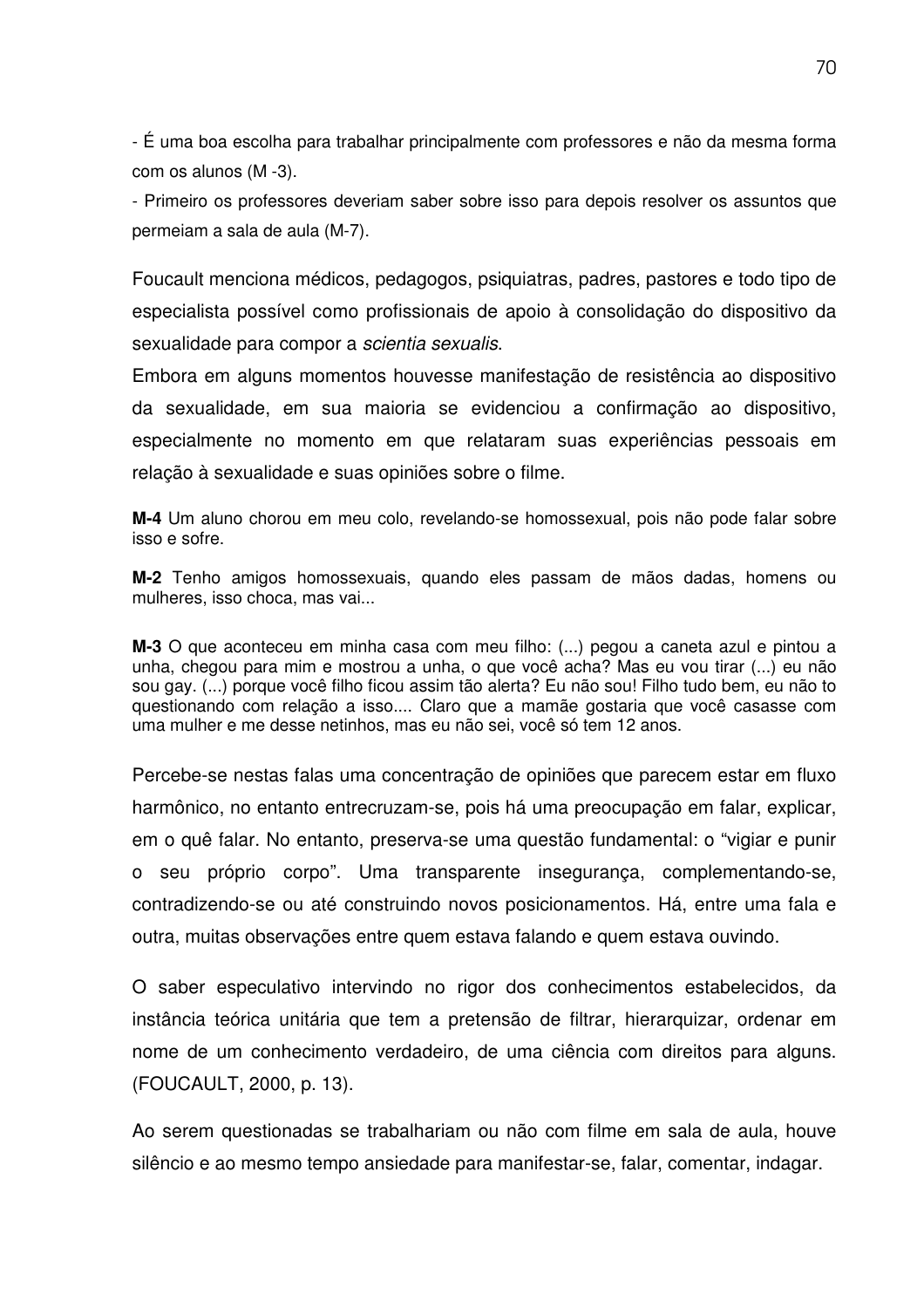As relações de forças do poder, o que pode e o que não pode, afirmam-se nas expressões e existe em ato. Neste sentido observamos o poder em estado de guerra, uma guerra continuada: ora é lícito falar de sexo na escola, ora é um problema que requer cuidados e consentimentos. "O poder político nesta hipótese teria como função reinserir perpetuamente essa relação de força, mediante uma espécie de guerra silenciosa que ocorre nas instituições, nas desigualdades, na linguagem e nos corpos". (FOUCAULT, 2000, p. 23).

Por outro lado, a M-7 afirma que trabalharia o filme sem dúvidas, mas comenta que para fazer isso exigiria certa competência, "inclui uma série de valores" e a questão da contradição do discurso com a prática. Também segundo a mestranda, a questão da homossexualidade é negada pela própria sexualidade do ser humano. "Ao construir a identidade do sujeito desde o jardim e pré a professora desconstrói, ou anula o pênis e a vagina. Então que sexualidade se constrói?"

Sobre esse comentário caracteriza-se a constituição do corpo social como funcionamento de um discurso verdadeiro. Como então se sujeitam os comportamentos destes corpos que são dirigidos, regidos nestes processos contínuos de produções de verdades? Na fala da mestranda M-7 a nossa sexualidade foi construída pela norma da heterosexualidade, "família, sociedade e educação determinam a forma da sexualidade. Nós enxergamos desta forma, nos foi construído este conceito sobre a sexualidade".

O conceito da sexualidade construído apresenta-se sob cobrança social, médica, jurídica e religiosa para a questão de um "gênero inteligível, que guarde coerência entre anatomia, identidade de gênero, desejo e prática sexual". (BUTLER, 1990, *Apud* PORCHAT, 2008, p. 46).

Cobra-se uma prática por meio de discurso de um sexo definido, estabelecido por uma verdade de gênero. Nesse sentido, Butler (idem, p. 48-49) aponta a violência da imposição das normas de gêneros circulando como verdades. Para ela a performatividade dos atos de fala criam realidades e consolidam o sujeito. Performamos variados atos cotidianamente, e, ao repeti-los, mantêm-se a visão binária dos gêneros.

#### **7.2.2 AS CENAS QUE MAIS CHAMARAM A ATENÇÃO**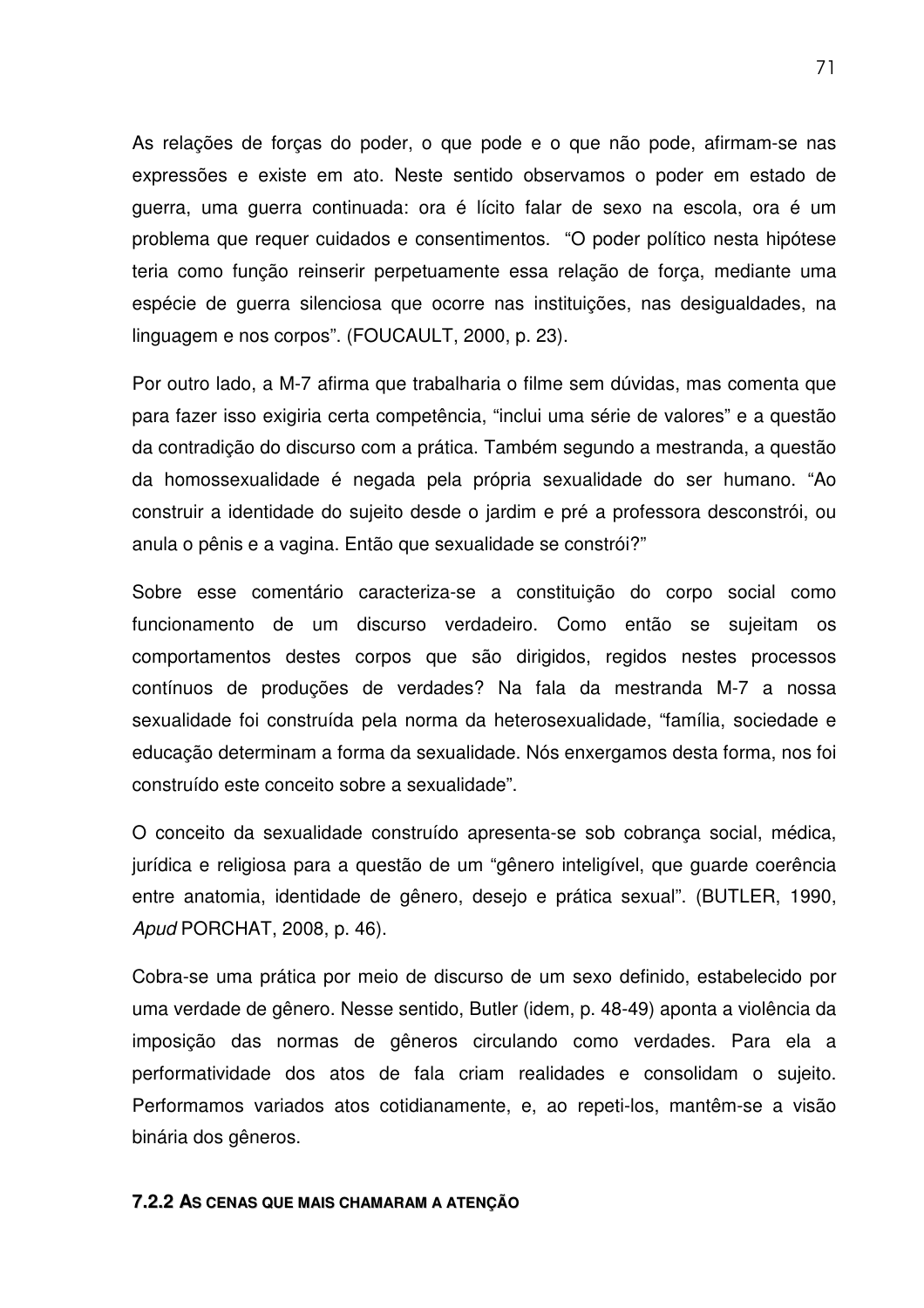Duas cenas destacam-se na conversação das mestrandas: a cena do velório (M-1, M-3) e a cena do beijo (M-2, M-3, M-6).

## **A) CENA DO VELÓRIO**

**M-1:** A importância da cena do velório, quando a mãe é questionada sobre o que ele gostava. A mãe não sabia nada sobre o filho, se nós levarmos isso para a educação é assim, quantas famílias estão distanciadas daquilo que realmente acontece, a escola distanciada, todo mundo coloca meio que uma venda nos olhos para ver o que realmente acontece ao seu redor com os filhos com os alunos.

**M-3:** Uma coisa no filme que me chamou a atenção foi justamente o que a colega comentou, sobre a mãe que em momento se vê que não sabe nada sobre o filho. E quando a mãe fala que não sabe a música preferida do filho e o soldado fala, não fica a certeza, mas há dúvidas da confirmação do namoro entre os soldados.

Há nesses fragmentos um apelo mais sentimental entre mãe e filho do que propriamente relacionado à disciplinarização dos corpos no dispositivo. Por outro lado, a fala da mestranda número 01 suscita a pergunta principal de Foucault na sua inspiração nietzchiana: por que a verdade, sempre a verdade? (Quantas famílias estão distanciadas daquilo que realmente acontece). Há um apelo para maior visibilidade nas instituições família e escola.

## **B) CENA DO BEIJO**

**M-2:** Cena que mais tocou foi a do beijo, ela choca no começo, mas depois vai amenizando, pois pensei que também beijo meu marido.

**M-3:** Eu acho importante neste sentido, da informação, mas é um filme que realmente choca no primeiro momento, então precisa ter cuidado com o público com as pessoas que você vai trabalhar.

**M-6:** Já se aceita a relação homossexual. Agora eu não sei enquanto professora trabalharia isso com meus alunos... A cena inicial choca no primeiro momento.

O choque da cena do beijo, o destaque da cena do beijo, a necessidade de falar sobre, de acentuar e amenizar este impacto revelando preocupação e cuidados como algo precioso. Talvez não o beijo em si, o toque, o carinho, mas o que o beijo entre dois homens faz pensar e neste sentido faz falar. O sexo que fala. "Do sexo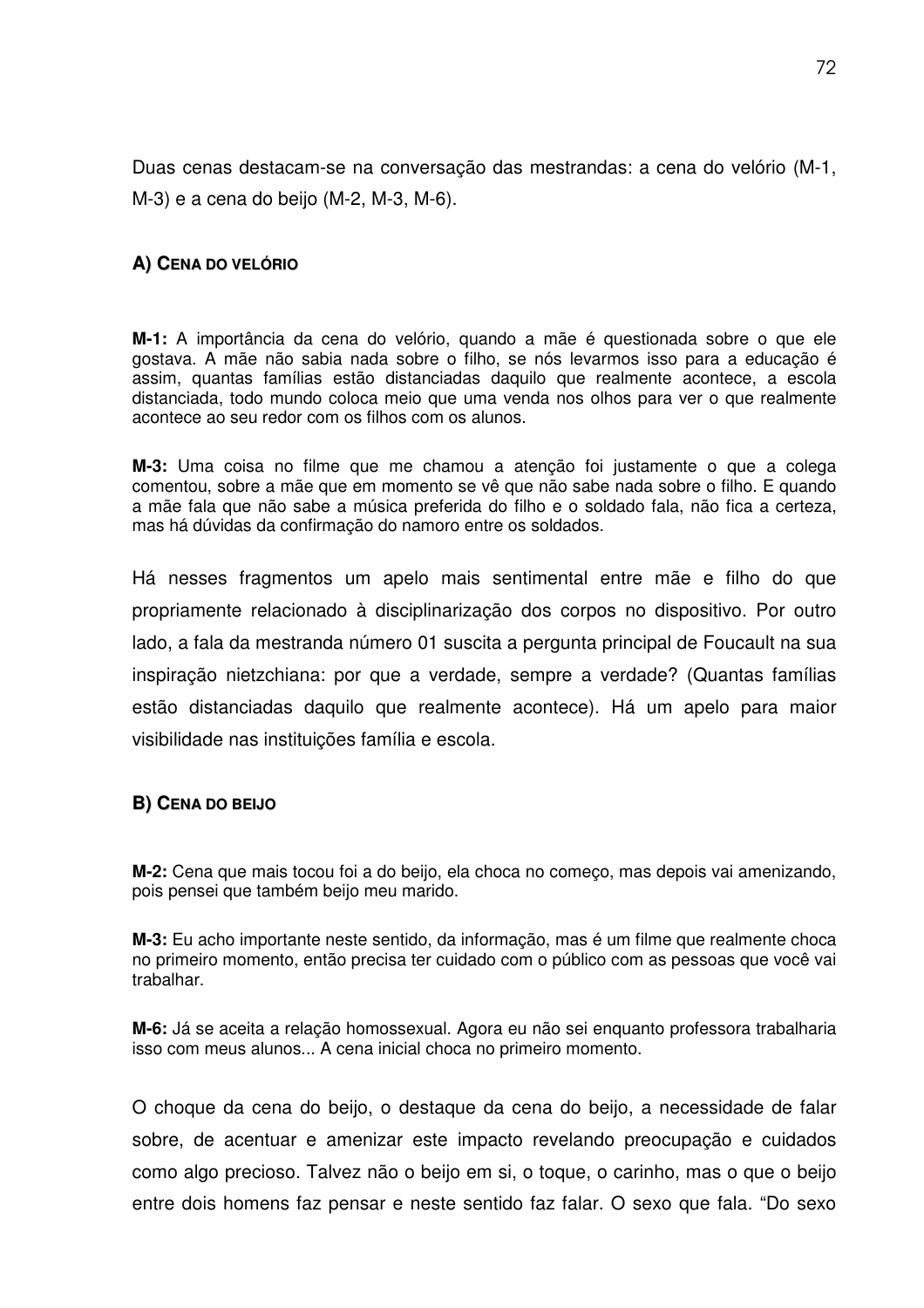que pode ser surpreendido e interrogado e que, contraído e volúvel, ao mesmo tempo, responde ininterruptamente". (FOUCAULT, 1988, p.75). Somos capturados pelo mecanismo do invisível, o dispositivo pedagógico, que faz um jogo de misturas entre prazer, consentimento e inquisição. Inventamos anéis mágicos para forçar sua descrição. Tentamos tirar fragmentos de responsabilidades, um saber do prazer, prazer de saber, preocupação com o prazer e com quem vai saber sobre este prazer. Um choque necessário, como diz a M-1 "a gente tem que mudar este conceito das pessoas, desafiando, fazendo ver, por isso tem que chocar".

A delicada relação do grupo de mestrandas que participaram da pesquisa, traz em suas falas a relação dos dispositivos e promovem a subjetividade singular e coletiva. O todo das falas das mestrandas sobre o filme, produz efeito de confirmação ao dispositivo da sexualidade, embora a delicada relação apresentada no filme, a relação dos dois soldados, é reconhecida pelas mestrandas como uma quebra de clichê pela maneira de se pensar a homossexualidade. Porém, esta quebra provoca discursos e faz falar e pensar a sexualidade. Há confirmação do dispositivo da sexualidade, nas falas das mestrandas, nas cenas do filme, na proposta da pesquisa, mas isso não impede que entre essas falas se encontrem possibilidades de resistência ao mesmo.

A problematizarão de que os efeitos de verdade sobre a sexualidade foram construídos pelo dispositivo da sexualidade, repercutem nos espaços institucionais ou não como uma bomba sempre prestes a explodir.

O filme "Delicada Relação" foi mencionado pelas mestrandas como um "mecanismo" que pode provocar discussões ainda perigosas para a educação, embora se trate de um filme interessante, porém necessita da confirmação, isto é, precisa passar pelo "exame" da direção e responsáveis pela instituição para que o filme seja rodado e levado à mesa de discussões escolares.

A repressão ainda é um argumento mais próximo para falar sobre o sexo, colocando a evidência histórica da repressão do sexo. Interdição, censura e negação, manifestações do poder em geral. Policiar palavras, formular interdições e permissões, afirmar sua importância, onde falar, como falar, colocar o sexo em discurso, conforme explica Foucault (1999 p.15-16).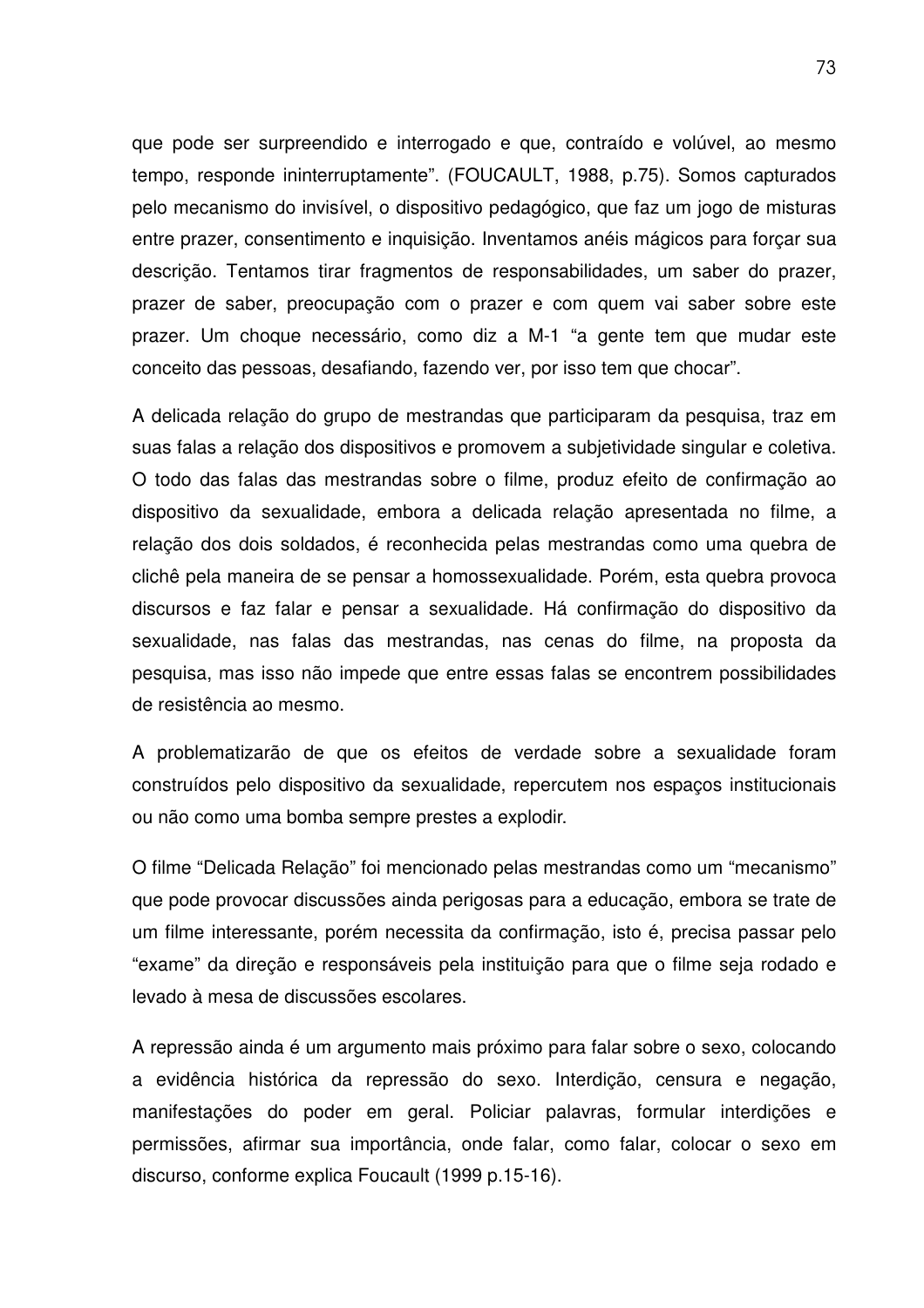[...] Não se deve fazer divisão binária entre o que se diz e o que não se diz; é preciso tentar determinar as diferentes maneiras de não dizer, como são distribuídos os que podem e os que não podem falar, que tipo de discurso é autorizado ou que forma de descrição é exigida a uns e a outros. Não existe um só, mas muitos silêncios e são parte integrante das estratégias que apóiam e atravessam discursos (FOUCAULT, 1999, p. 30).

Falar sobre sexualidade nas instituições escolares exige consentimento, aprovação da família, professores e psicólogos, edificadores de conselhos e recomendações. Entretanto, fala-se em todos os cantos e a toda hora, "pela minha experiência, com envolvimento na escola e na família a gente ainda vê isso muito velado. Percebe-se isso nos momentos de pátio na fala de professores, nas crianças em forma de piadinha" (M-7).

Neste espaço, um saber fala e impõe conhecimentos. Um saber que Foucault (2000, p. 12) designa por "saberes sujeitados", isto é, saberes elaborados, ingênuos, de baixo conhecimento, ou seja, o "saber das pessoas", não um saber comum, mas saberes locais, particulares, que compõe a genealogia do conhecimento que escapa e protege.

> [...] Chamemos, se quiserem de "genealogia" o acoplamento dos conhecimentos eruditos e das memórias locais, acoplamento que permite a constituição de um saber histórico das lutas e a utilização desse saber nas táticas atuais (FOUCAULT, 2000, p. 13).

Cabe-nos aqui enfatizar que o dispositivo pedagógico, o filme, pode provocar saberes sujeitados que compõem a genealogia do conhecimento, preservando particularidades e construindo coletividades que são acionadas pelo dispositivo da sexualidade em sua maioria. No entanto, é possível que entre estes saberes se instalem espaços para resistir ao dispositivo da sexualidade abrindo espaços para o dispositivo pedagógico, o filme, abrir focos do cuidar, criar o si.

## **7.2.3 FORMAÇÃO DE PROFESSORES**

O tema da formação de professores desponta como importante na conversa dos sujeitos da pesquisa. Assim, ouçamos a conversa: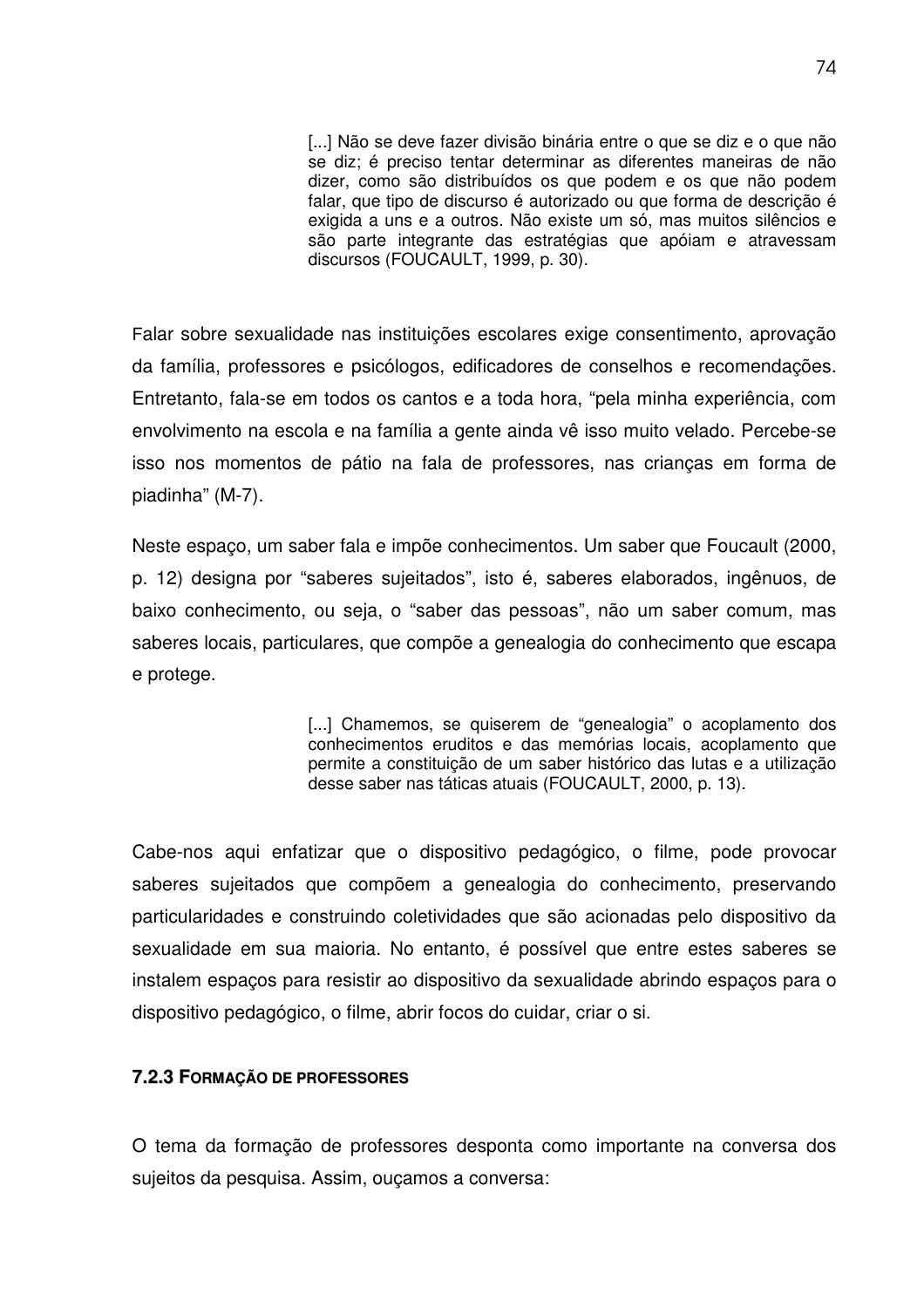**M-3:** Quem trabalha, teria que estar preparado para falar. É passado muito rápido, por cima. Então tanto professor como aluno devem estar preparados. Choque.

**M-4:** E a formação do professor sobre isso?

**M-5:** É muito complicada o pessoal não sabe como lidar.

**M-3:** A questão de tratar o filme na escola vai depender da idade, mas vai chocar sim, mas é uma boa escolha para trabalhar principalmente com professores e não da mesma forma com os alunos.

**M-4:** Pois tem família que pode vir a achar que a gente ta induzindo, incentivando, embora seja mesmo normal, a ta tão normal assim que ela ta no bolo. Com os professores tranqüilos, pode ser trabalhado com o filme.

**M-1:** Tem que abordar sim, mas encontrar a forma correta de fazer isso, professores, reuniões, palestras, não tem como não fazer isso etc.

**M-7:** Eu trabalharia sem dúvida alguma com a questão da formação... Em relação aos alunos, este filme deveria ser trabalhado no ensino médio, alunos mais maduros, mais adultos. Os adolescentes ou crianças com outro tipo de abordagem. Sexualidade começa lá na vida intra uterina.

O conjunto desses discursos revela uma prática a ser desenvolvida na formação de professores. Tal qual aponta Espindola (2005), "a homossexualidade e família homoparental são temas que necessitam de uma formação continuada". Contudo, inúmeras iniciativas de formação do professor para as questões de gênero tem sido experimentadas, tanto no Brasil quanto fora, ligadas ou não a correntes dos chamados Estudos Culturais, muitos deles ligados aos estudos de mídia. Com certa participação específica para pesquisas da homossexualidade e homofobias, a exemplo de Tanno (2006). Argumenta-se que a sexualidade deve ser entendida dentro dos aspectos afetivos do ser humano e, neste sentido, o combate à homofobia é problematizado com vistas a promover uma educação para a sexualidade pautada na afetividade, no respeito e na tolerância. No Brasil, estes estudos constituem os GE, grupos de pesquisa em gênero, sexualidade e educação. Há uma ampla produção acadêmica enfatizando relações de gênero e sexualidade ao estudar questões sociais e educacionais. Estudos impulsionados nos campos da educação, história, direito, literatura, arte, saúde e outros. (MEYER, RIBEIRO, 2005).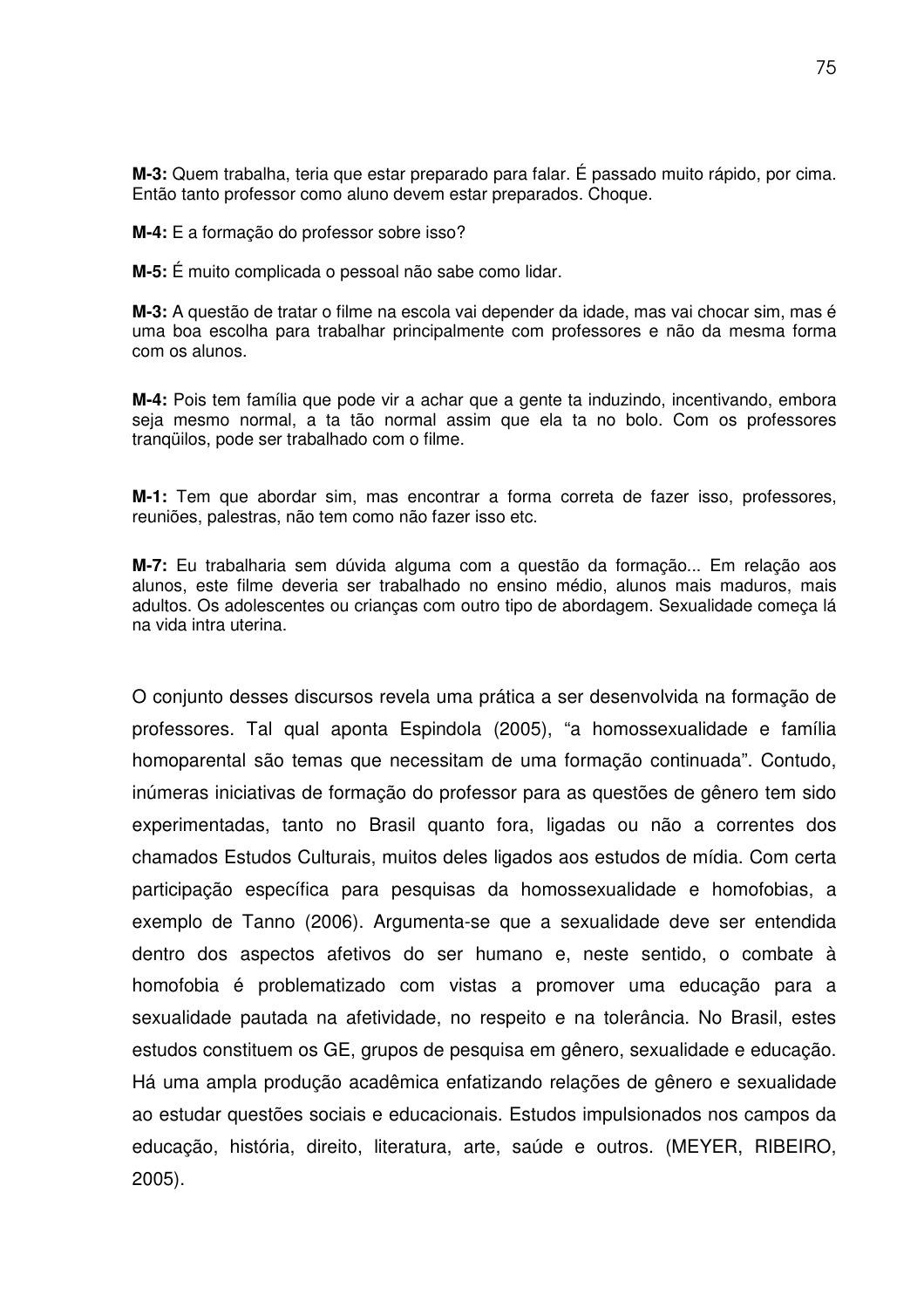Com a mesma surpresa com que nos percebemos de certa forma capturados pelas grades do dispositivo da sexualidade, também olhamos toda a movimentação de pesquisa na área, agora com olhares mais reticentes, principalmente no jogo entre o visível e o dizível, o ver e o falar. As teses de Foucault sobre a linguagem como espaço, abrem compreensão das relações entre as visibilidades e as enunciabilidades. Esclarece Deleuze (2005) que há em Foucault, especialmente na Arqueologia do Saber, um primado do enunciado sobre o visível, mas que isso não sugnificaria uma redução do mundo à linguagem. Movimentos sociais como as paradas gays são espaços de visibilidade que podem gerar e de fato geram enunciados de vários tipos.

Estamos pensando no exemplo da forma-prisão em Foucault cujo conteúdo 'presos' gera enunciados do tipo 'delinqüentes' ou 'delinqüência' pelo direito penal. Ver e falar como figuras do saber guardam, portanto, uma relação, remetendo-se reciprocamente, embora sejam campos distintos. Cursos de formação de professores na área da sexualidade são visibilidades e enunciabilidades que precisam ser problematizadas, tanto quanto as pesquisas que realizamos em nossos projetos educacionais.

#### **8. AS TECNOLOGIAS DE SI ESCAPAM AO DISPOSITIVO DA SEXUALIDADE**

Enfatizamos que um dos escapes das amarras do dispositivo da sexualidade, ou seja, a construção de uma identidade via sexualidade, é acionar as tecnologias de si. Isto é, criar as experiências de si mesmo, uma arte de seu viver, um cuidado de si, resistindo ao dispositivo da sexualidade e ao sexo-desejo.

Foucault, em sua ascese homossexual, recomenda que se deva construir uma nova forma de vida gay com bases na amizade, uma nova compreensão. Pois para ele a amizade é a forma de existência para se chegar a uma nova forma de existência mediante a sexualidade. Embora o foco de Foucault foi à cultura homossexual em busca de um estilo de vida gay, que possa ser estendido a outros grupos. Com as práticas de si é possível alcançar uma ascese homossexual, a invenção de um modo de vida ainda improvável. Decisões sexuais, dimensões existenciais podem ser transformadas pela criação de formas de existência em um devir homossexual.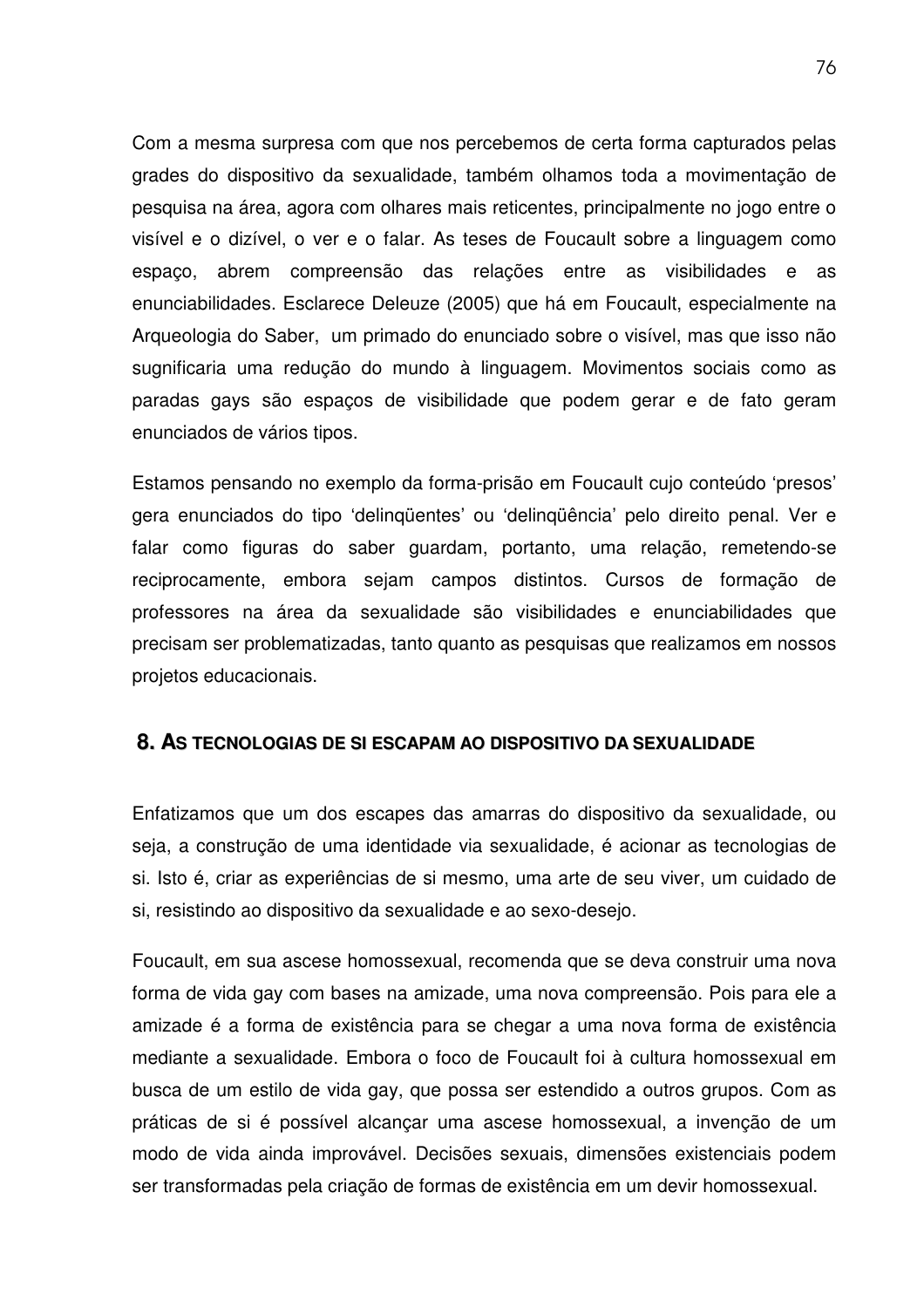O cuidado de si como concerne Foucault, é um ponto de resistência contra o poder político para encontrar novas formas de subjetividade com as mudanças sociais mediante as práticas de si, não como um sujeito dócil.

Constituir formas novas de sociedade é também possível para os heterossexuais pelos direitos relacionais; a minoria homossexual esta em busca de um devir criativo, novas formas de construção, de relação, um "devir homossexual" que afete até mesmo os heterossexuais. Um projeto de subjetivação de novas formas de existência social, uma ética de amizade.

> [...] Foucault compara as relações heterossexuais institucionalizadas com o caráter aberto das relações homossexuais, nas quais os homens encontram-se "uns em face dos outros sem armas nem palavras adequadas, sem algo que possa confirmar o sentido do movimento que os atrai mutuamente. Eles devem inventar uma relação do A ao Z que ainda não tem forma: a amizade. Os conceitos de forma de vida homossexual e de amizade permitem recuar toda a cultura homossexual concentrada na libertação do desejo e na procura da própria identidade sexual, em favor do uso da homossexualidade para a criação de novas formas de existência (ORTEGA, 1999, p.166).

Parece-nos apontar esta comparação como um meio que pode reconhecer as várias formas de relação que sejam intensas sem que para tal necessitem estar institucionalizadas. Um novo modo de vida, uma nova ética cultural, a amizade.

Na ética da amizade, as relações devem ter o mínimo de dominação no jogo do poder. Nesse jogo de poder há uma possibilidade de dirigir e mudar o comportamento do outro tornando a amizade fascinante e não um processo transparente e verdadeiro de comunicação e informação. "Desigualdades, hierarquia e rupturas são componentes importantes da amizade". Opõem-se a princípios de codificação, estão além dos direitos e leis, família e instâncias sociais. "Alguém é amigo antes de ser cidadão e às vezes apesar do status de cidadania. Daí advém sua radical função atônica e seu caráter anti-social". (ORTEGA, 1999, p.168-169).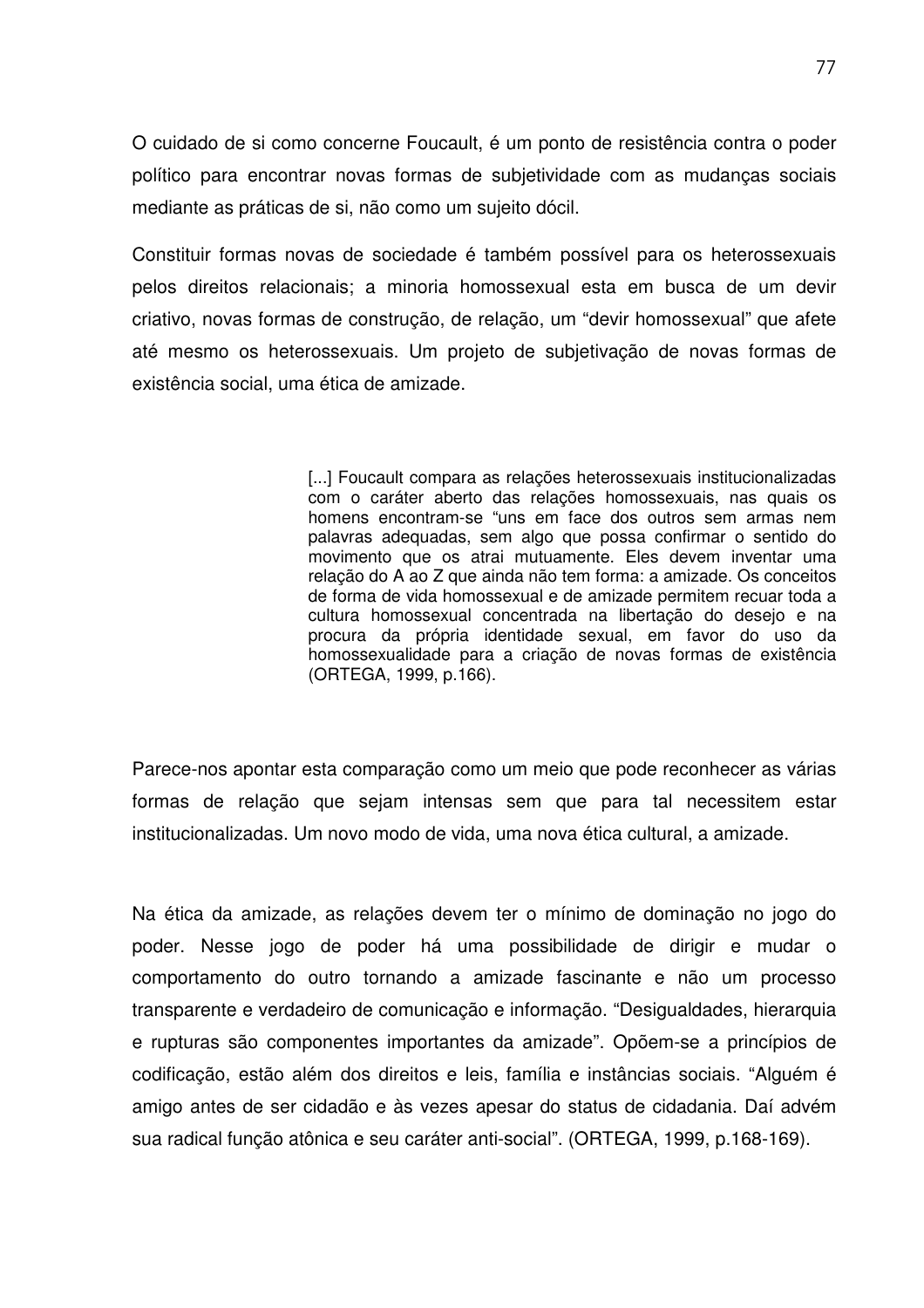Experimentar um devir homossexual à procura de alternativas novas para um direito relacional também pode ser conduzido pelos heterossexuais como formas possíveis de vida que não se esgotam na família ou no matrimônio. Estamos, sim, buscando a construção de existências produtoras de prazeres intensos e especiais, nas lutas contra a sujeição que esta análise faz pensar.

### **9 APONTAMENTOS FINAIS**

O título do filme informa tratar-se de uma relação delicada. Ao tomarmos o filme como objeto desta análise, entendemos que esta delicada relação, no seu todo, na sua existência, de alguma forma resiste ao dispositivo da sexualidade. O filme se apresenta como um movimento de resistência ao dispositivo da sexualidade, embora algumas cenas apontem para a confirmação do dispositivo. O filme não rompe definitivamente com o padrão da heteronormatividade, pois por um lado, se a experiência da relação homossexual é uma resistência à norma heterossexual, por outro ela permanece na clandestinidade. E o filme em si, a proposta da pesquisa, a analise das cenas e do grupo focal, já vem colocar a sexualidade em discurso. Assim, observamos o jogo da articulação discursiva do dispositivo como armadilhas, redes que possibilitam resistências e confirmações do dispositivo da sexualidade. Um discurso que parece estar sempre buscando a regulamentação do sexo em determinada sociedade.

O desejo de Jagger de tornar pública sua relação com Yossi não se concretiza nem mesmo depois de sua morte, pois quem assume o namoro é a soldada Yaeli. No entanto nem mesmo Jagger expressa uma ruptura à homossexualidade, pois se percebe que deseja um padrão de relacionamento heterossexual socialmente consagrado, uma possível conformidade. O jogo do dispositivo é envolvido pelo mito do silêncio que o reveste quando a categoria envolvida é a homossexual, pois o mito da anormalidade reforça este silêncio para que pareça impenetrável. Esta desmistificação é o que Foucault revela em sua "hipótese ", onde mostra que o sexo não é silenciado, as formas de discurso sobre ele se multiplicam pelos diversos meios. Neste jogo, há também um discurso do retorno, onde a homossexualidade reivindica a sua naturalidade com a mesma categoria e vocabulário que o desqualifica. (GUIMARÃES, 2004, p. 34-35-38).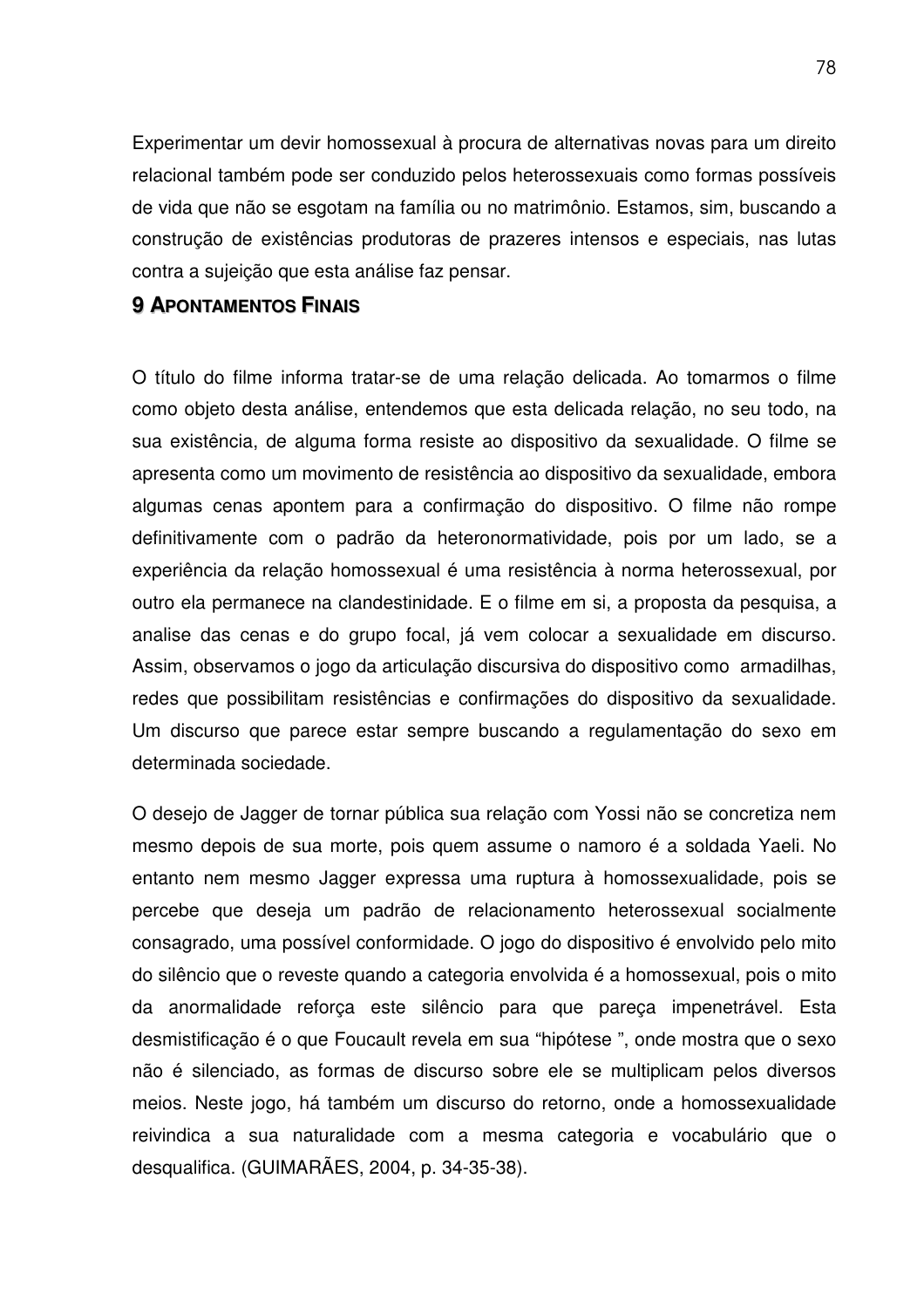No jogo do visível e dizível, o ver e o falar tanto da análise das cenas filmicas como da conversação das mestrandas, abrem-se espaços de compreensões das relações entre as visibilidades que geram enunciabilidades presas aos regimes de controle da sexualidade, à sujeição.

De acordo com Foucault, estamos envolvidos em três tipos de luta na contemporaneidade. As lutas contra a dominação política, as lutas contra a exploração econômica e, por fim, as lutas contra a sujeição. São essas últimas, as lutas contra a sujeição, os abstratos universais das autonomias controladas pelas áreas de saber, também áreas do poder, que a análise faz pensar.

Foucault (1988, p.130) acredita que podemos atingir esta autonomia fora do proclamado, da passagem do poder para o biopoder, "*de fazer morrer e deixa viver* (soberania)" o poder passa *"a fazer viver e deixar* morrer (biopoder/biopolítica). 5

O cuidado de si de que falava Larrosa no dispositivo pedagógico seria esse cuidado. O cuidado de afastar-se de certo poder cotidiano que classifica os indivíduos em categorias e que, nas palavras de Foucault (2004a, p.658), "designa-os por sua individualidade própria, prende-os a sua identidade, impõe-lhes uma lei de verdade que é preciso neles reconhecer".

A delicada relação exibida no filme traz esse cuidado de si e promove nova forma de subjetividade. O todo do filme produz este efeito de resistência ao dispositivo da sexualidade na medida em que uma relação delicada entre dois soldados se constitui numa quebra de clichê sobre a maneira como o dispositivo da sexualidade pensa a homossexualidade. E por outro, confirma o dispositivo porque busca uma prática de domínio da heterossexualidade.

Porém, a categoria da sexualidade e a homossexualidade não refletem uma prática, pois "fragmenta-se em múltiplas modalidades particulares, segundo os momentos e espaços distintos de uma mesma realidade histórica". E a questão da produção do

<sup>5</sup> **Poder**: disciplina- incide sobre os indivíduos – individualiza. **Biopoder**: incide sobre a populaçãomassifica- constrói subjetividade- auto-governo – governamental. Justifica-se pela manutenção da vida. **Bio-política**: centrado no corpo espécie, processos biológicos (regulação população). Alicerces para a organização do poder sobre a vida. (FOUCAULT).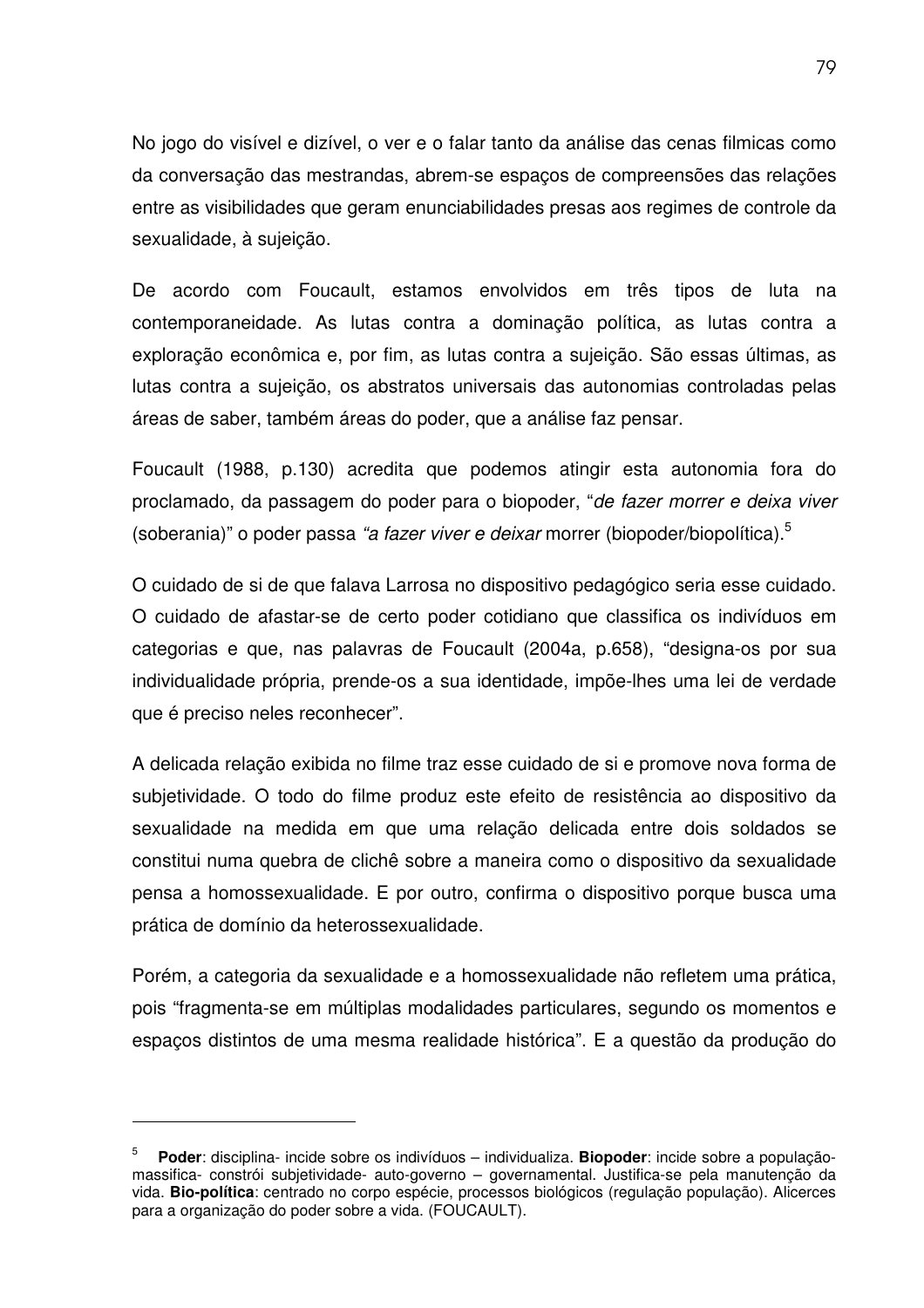masculino e feminino, pautado por papéis sexuais e de gênero, constituem-se em modelos ideais de comportamentos e atitudes. (GUIMARÃES, 2004, p.39-40).

O Dispositivo pedagógico, tal como pensado por Larrosa (1994) a partir do dispositivo da sexualidade, encontra no vocabulário pedagógico muitos termos para indicar a relação do sujeito consigo mesmo. E, de fato, as teorias pedagógicas do desenvolvimento humano, sejam as baseadas em Piaget, sejam as históricas culturais de Vygotsky, estarão sempre interessadas em esta relação do sujeito consigo mesmo, a fim de levá-lo a um estágio de autonomia e independência.

Larrosa (1994, p.38) lembra os termos autoconhecimento, auto-estima, autocontrole, autoconfiança, autonomia, auto-regulação e autodisciplina. Esclarece o autor que todos esses termos são antropologicamente relevantes para nos tornarmos humanos, para nos tornarmos pessoa, para sermos um sujeito ou um eu. Processos estudados em áreas como História ou Antropologia: "A História ou a Antropologia mostram, pois, a diversidade dessas interpretações" (idem, p. 41).

O que somos e o modo como nos interpretamos pode ser posto em uma perspectiva histórica e/ou antropológica.

> [...] analisar, não os comportamentos, nem as idéias, não as sociedades, nem suas "ideologias", mas a problematizações através das quais o ser se dá como podendo e devendo ser pensado, e as práticas a partir das quais essas problematizações se formam (FOUCAULT *Apud* LARROSA, 1994 p. 43).

Uma das observações de Larrosa nesta releitura que faço para a dissertação em minhas conclusões, é que as teorias da aprendizagem ou do desenvolvimento humano, bem como as práticas terapêuticas, se movimentam descritiva e normativamente. De tal maneira que elas "definem patologias e a forma de imaturidade no mesmo movimento no qual a natureza humana, o que é o homem, funciona como um critério do que deve ser a saúde ou a maturidade" (Idem).

Assim, essas práticas se apresentam como práticas de mediação onde a pessoa encontra recursos para o pleno desenvolvimento de sua autoconsciência. Como se estas práticas se colocassem como um tipo de restauração de uma relação distorcida consigo mesmo.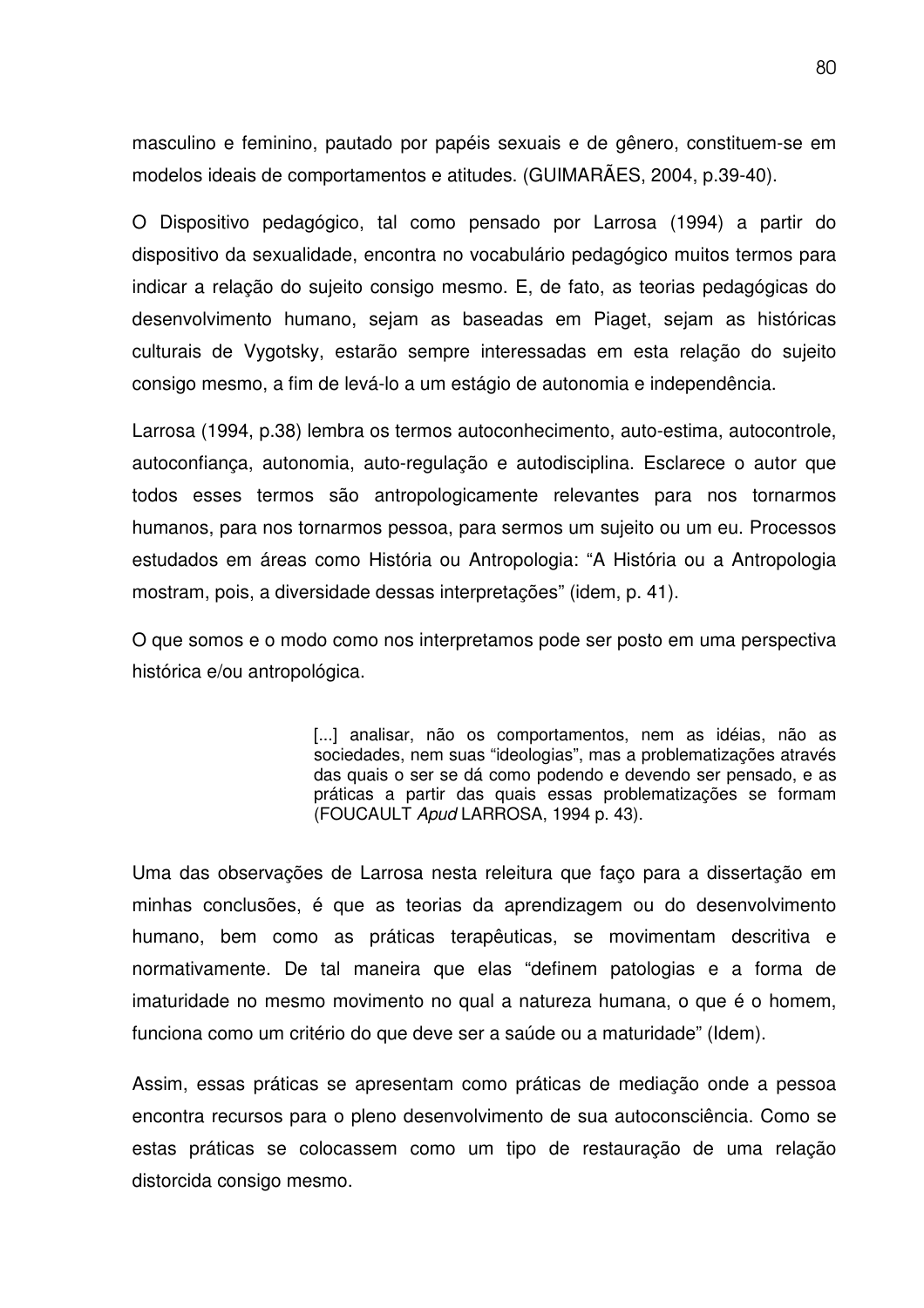Esclarece ainda Larrosa (1994) que o sentido comum dessas práticas produz um esvaziamento das práticas mesmas como lugares de constituição da subjetividade. Foucault inverte essa perspectiva por afastar-se dos universais antropológicos da natureza humana de certa forma implícita nas teorias da aprendizagem. Problematiza as condições históricas de sua formação na imanência de determinados campos de conhecimento. A sexualidade é um desses campos problematizados pelo autor com a expressão Dispositivo da Sexualidade.

Enfim, o que me interessou colocar em discussão neste estudo não se baseia em buscar uma realidade única e correta de ver e falar sobre as coisas. Mas sim analisar o que é possível conhecer, desconhecer, ignorar pelas dimensões do dispositivo da sexualidade e do dispositivo pedagógico o filme Delicada Relação. Trazendo questões da sexualidade, a homossexualidade como uma nova ética de si, uma relação delicada entre tantas relações, uma vez que somos a diferença, como apresenta Deleuze:

> [...] O diagnóstico assim entendido não estabelece a autenticação de nossa identidade pelo jogo das distinções. Ele estabelece que somos diferença, que nossa razão é a diferença dos discursos, nossa história a diferença dos tempos, nosso eu a diferença das máscaras (DELEUZE, 1997, p.161).

Nós, educadores, geralmente nos sentimos pouco à vontade quando somos confrontados com situações absolutamente imprevisíveis, algumas trágicas, outras fascinantes, quase todas inexplicáveis. Mais do que nunca nos percebemos vulneráveis, sem qualquer preparo para enfrentar os choques e os desafios que aparecem de toda parte. "O amor que é essencial, o sexo um acidente: Pode ser igual, pode ser diferente". (Fernando Pessoa<sup>6</sup>).

Podemos dizer que, de uma forma ou de outra, em alguma medida, todos nós temos um homossexual<sup>7</sup> com quem nos relacionamos, e ele está dentro de nós. Ou o assumimos, rejeitamos, ou convivemos, sem que ele nos transtorne, uma vez que é algo que está dentro de nós e não algo que possamos simplesmente dizimar da face

<sup>6</sup> Disponível em: http://www.secrel.com.br/jpoesia/fpessoa288.html. Acesso em 03 de nov. de 2004.

Homossexual, palavra usada pela primeira vez em 1896 pelo médico hungaro Karoly M. Benkert (masculino e feminino) sentido mais geral. (FRY, Peter. MACRAE Edward, 1983, p.62)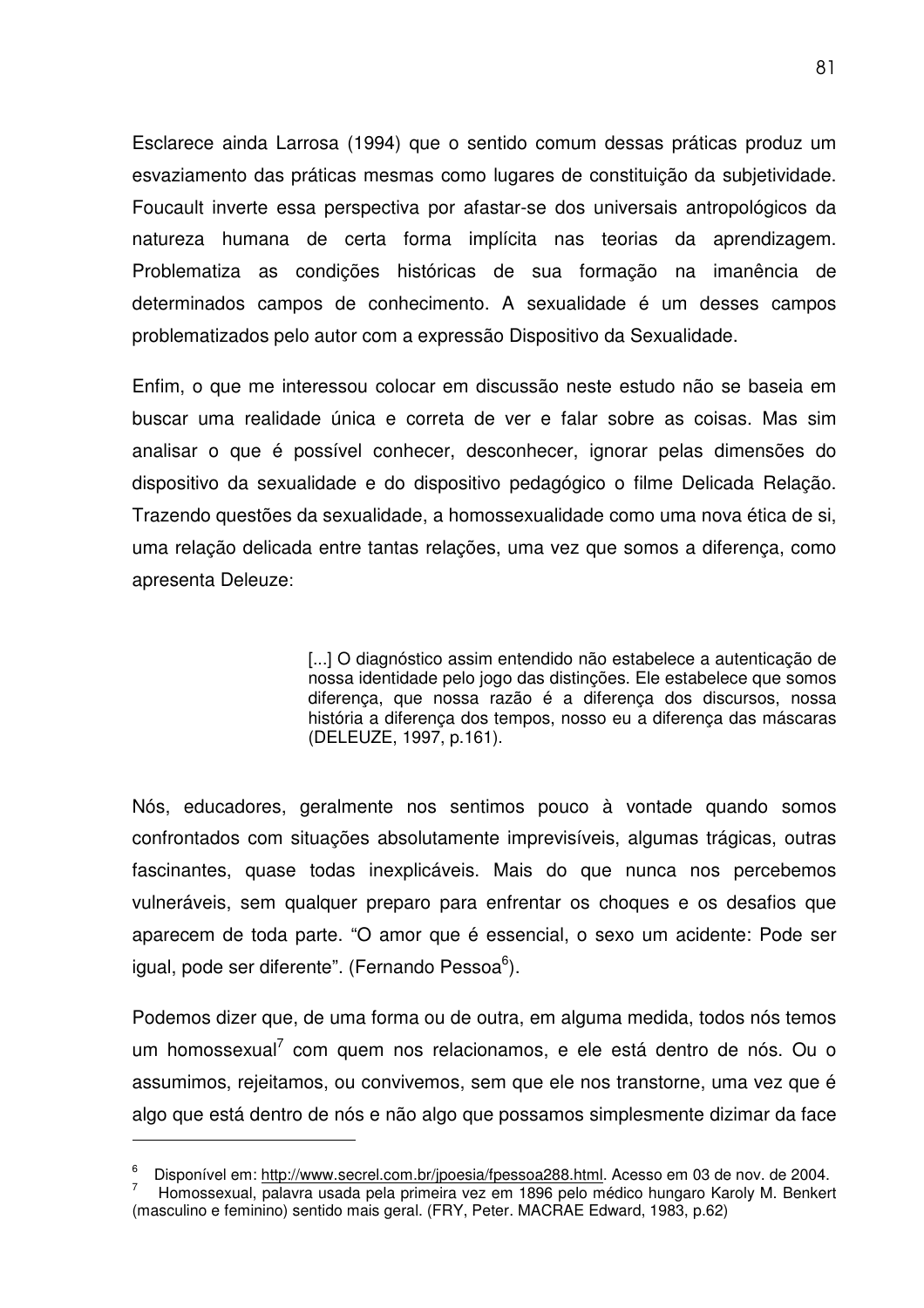da terra. A questão central é a construção dos alicerces do poder, onde masculinidade ou feminilidade não fossem ameaçados diante de seus padrões modelos de fertilidade. Então se o ser macho ou fêmea está sendo ameaçado, é porque estas categorias nunca foram assim tão cristalinamente definidas?.

Quando alguém se assume homossexual, isso perturba a sociedade e seus membros individualmente. Por que a perturbação? Se estivermos firmes nas categorias masculinas e femininas que culturalmente definimos, porque preocupa tanto ainda? Ou a questão é trabalhar com o homossexual que existe dentro de cada um de nós?

Embora Foucault não privilegie a abordagem jurídica institucional, seu foco se centraliza na forma com que o poder penetra nos corpos e produz subjetividades. Por esse motivo, suas investigações voltam- se fundamentalmente para as técnicas políticas e as tecnologias do "eu". E para esta vida, o que nos parece, não mais interessa o fazer viver ou morrer, mas a ética de sobreviver.

As lutas contra a sujeição que Foucault identifica como sendo as do nosso tempo e principalmente as relacionadas à homossexualidade não se resumem à reivindicação de igualdade jurídica ou à reivindicação da legitimidade por identidades verdadeiramente homossexuais, conforme esclarece Gros (*Apud* FOUCAULT, 2004a, p. 660). A verdadeira luta estaria em uma nova ética de práticas de si. Talvez na singularidade de uma relação delicada. Tocar olhar a educação onde os corpos fazem ver e fazem falar e pensar para além dos limites conhecidos, para além dos limites pensáveis. (LOURO, 2004, p. 23). A idéia de que a vida de alguém pode ser criada como uma "obra de arte" abre a possibilidades de escolha de novas formas de experiência de si mesmo.

O filme como um dispositivo pedagógico, a conexão de uma imagem a outra e entre as imagens para um todo, recriando novos espaços para o cuidado de si, mostranos possibilidades de recriarmos trajetórias em modos de ver e existir, a arte de cada um. Estilos do que se acredita ser.

O filme não é uma crítica ao dispositivo da sexualidade e nem mesmo à homossexualidade, é um convite a reencontrá-los, entre tantos gestos, movimentos possíveis, leituras imagéticas.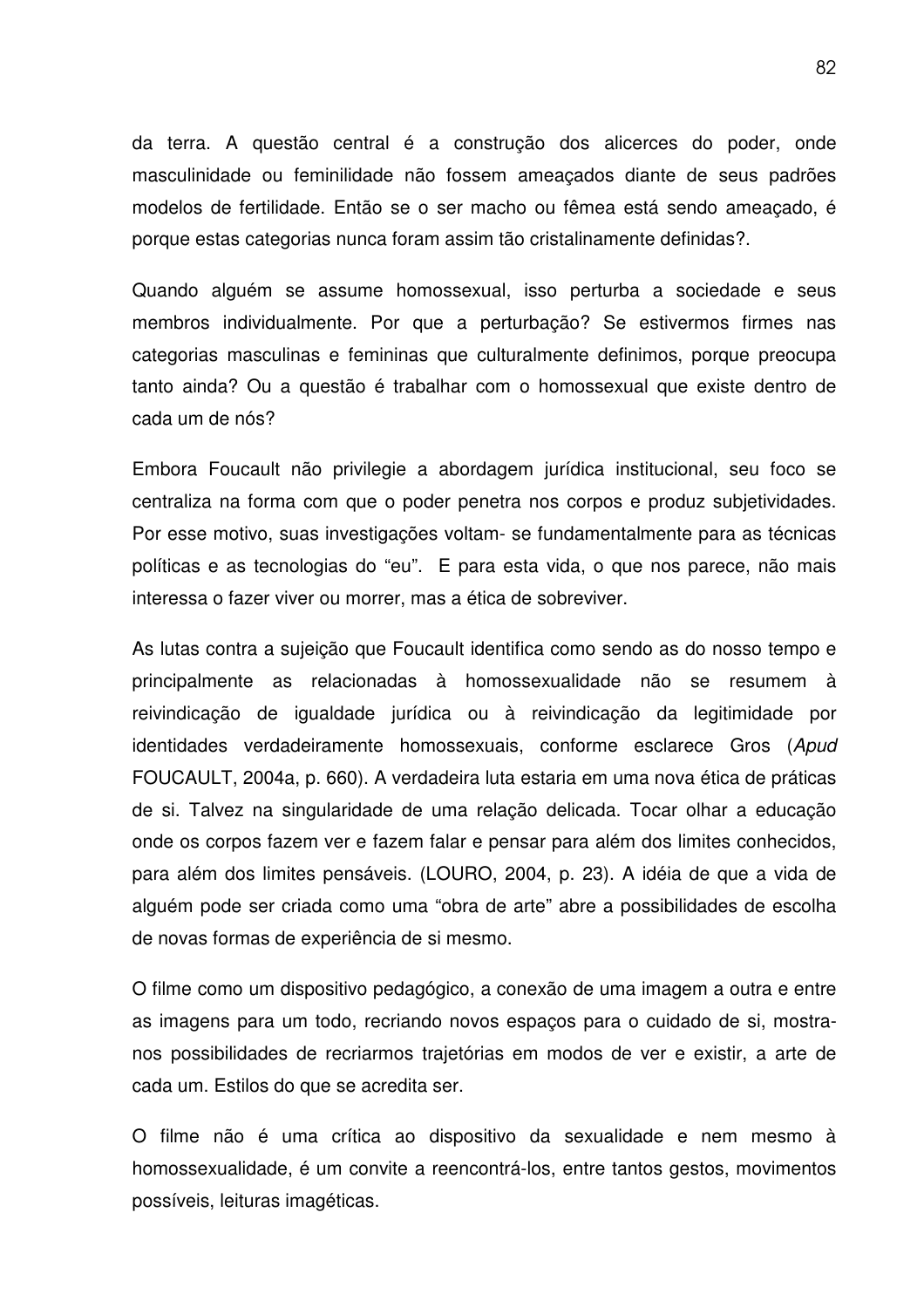O filme "Delicada Relação" é um dispositivo pedagógico porque pode ir ou não à escola, não como sugestão de tema para estudo, mas como uma oferta de arte, um recurso para despertar a sensibilidade estética, enquadrando sentidos dentro e fora de padrões, possibilidades diversas em seus múltiplos sentidos.

O que nos interessou na análise do filme, não foi a temática em si, mas o que esta arte pode nos oferecer através de novos formas de ver e sentir, novos olhares, uma vez que "temas de estudo a escola tem demais. (...) falta-nos deixarmos contaminar por outras formas de ver, sentir e ler a realidade" (ARROYO, 2003, p.127).

O filme trata com delicadeza e ternura a relação homossexual sem minorar a dimensão trágica, embora um precise morrer no final do filme, mas não e dramatizado, sensacionalizado, faz-se tudo no silêncio, na forma individualizada de pensar, de comportar-se diante da situação de dor. O ritual se faz no templo da subjetividade, a revelação de si para si mesmo, a celebração da vida na sua arte de viver.

Questões articuladoras de saber e poder são relevantes quando possibilidades novas, criadoras, problematizadoras são inseridas na educação para pensar-se o diferente, imanente, onde se podem reconhecer as soberanias, as disciplinas e a elas e com elas desenvolver, reconhecer a sua forma de viver e de ser.

Nesta pesquisa analisamos um filme entre tantos possíveis, no entanto percebemos que, com este único filme, muitas são as possibilidades de criar. Não compreendemos tudo, longe disso, mas sentimos um movimento de vida diferente concebido pelo nosso movimento de pensamento que nos força a pensar.

Assim, a possibilidade de um filme com esta temática na educação, pode emergir maneiras de pensar, abrir-se para a transposição de conceitos de tal maneira que possam absorver, falar sobre a vida de si e para si. Quem sabe até buscar um "novo" aprender e desaprender sentidos e construir e desconstruir pensamentos transformando quem fala e quem ouve para se chegar-se a um único instante, o momento.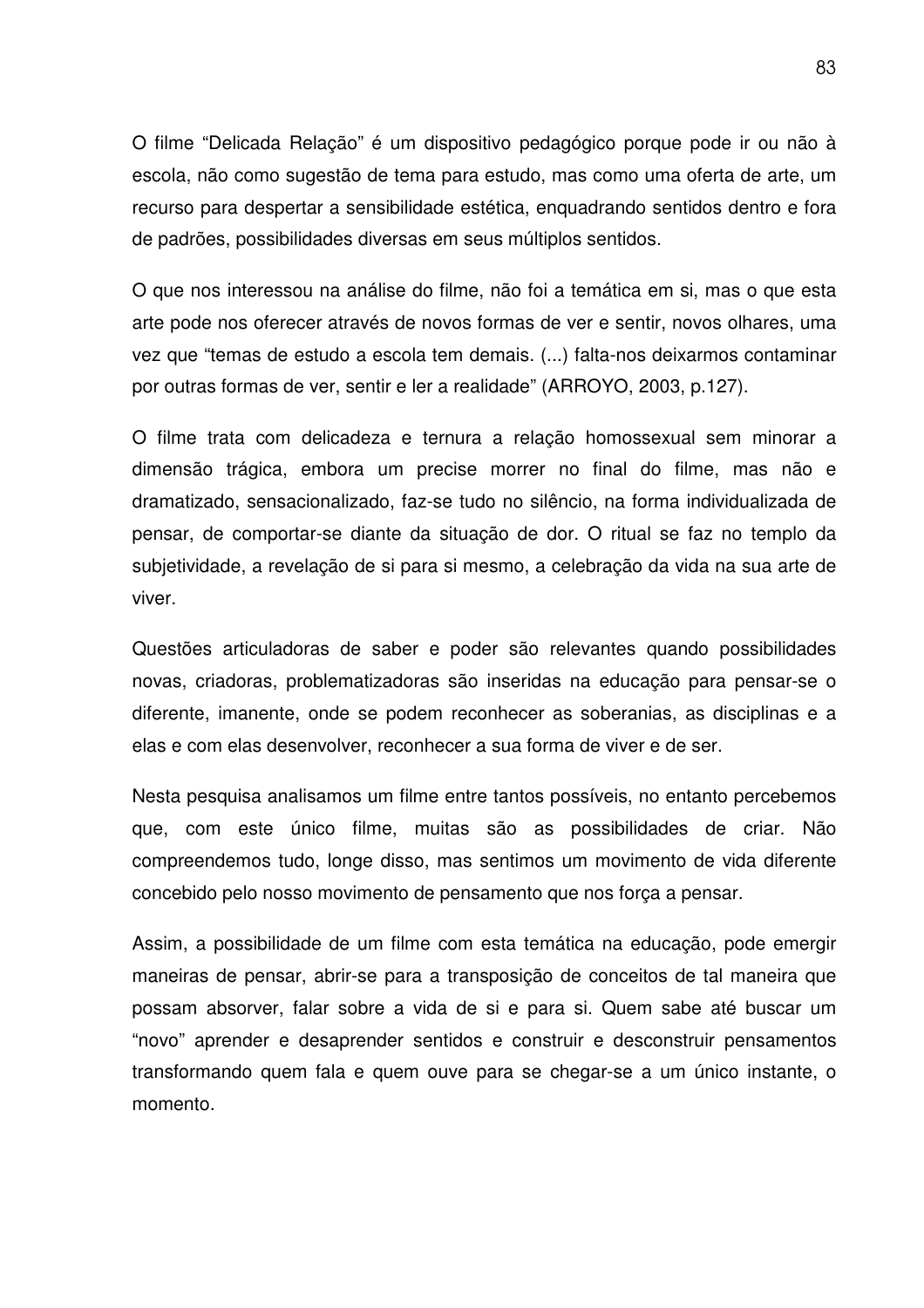# **10 REFERÊNCIAS**

ALEXANDRE, Marcos. **"48 filmes gays premiados"** Disponível em: http://www.mnemocine.com.br/cinema/crit/filmesglbt.htm. Acesso em 13/08/06.

ALTMANN, Helena. **Orientação sexual nos parâmetros curriculares nacionais**. Estudos feministas, ano 9, 2/2001 p. 575 a 585.

ARROYO, Miguel G. **Uma celebração da colheita**. *In:* TEIXEIRA, Inês Assunção de Castro. LOPES, José de Sousa Miguel. **A escola vai ao cinema**. Belo Horizonte: Autêntica, 2003.

BUTLER, Judith. **Corpos que pesam: sobre os limites discursivos do "sexo"**. In. LOURO, Guacira Lopes. O corpo educado: pedagogias da sexualidade. Belo Horizonte: Autêntica, 2001. p. 151- 174.

**\_\_\_\_\_\_\_\_\_\_\_\_\_. Problemas De Gênero – Feminismo E Subversão Da Identidade**. Rio De Janeiro: Civilização Brasileira, 2003.

BRAGA, Andrea V. GARCIA, Maria m. A. HYPÓLITO, Àlvaro Moreira. **A Identidade sexual em questão nos Parâmetros Curriculares Nacionais.** FAE/UFPEL. 2005.

CASAGRANDE, Lindamir S. CARVALHO, Marilia Gomes de. **Educando as novas gerações: Representações de gênero nos livros didáticos de matemática.** GT: Gênero, sexualidade e educação n.23. GeTec/PPGTE?UTFPR.

CASTRO, K.C. M.; BESSA, K. C. A. **Reflexões sobre a subjetividade na virada do século XX:** *O universo homossexual retratado em filmes e documentários***.** Revista eletrônica, 2005. Disponível em: http//Propp.ufu.br/revistaeletronica/edicao2005/humanas 2005/reflexões\_subjetividade> Acesso em 20.09.2007.

DELEUZE, Gilles. **Foucault.** Rio de Janeiro: Brasiliense, 2005.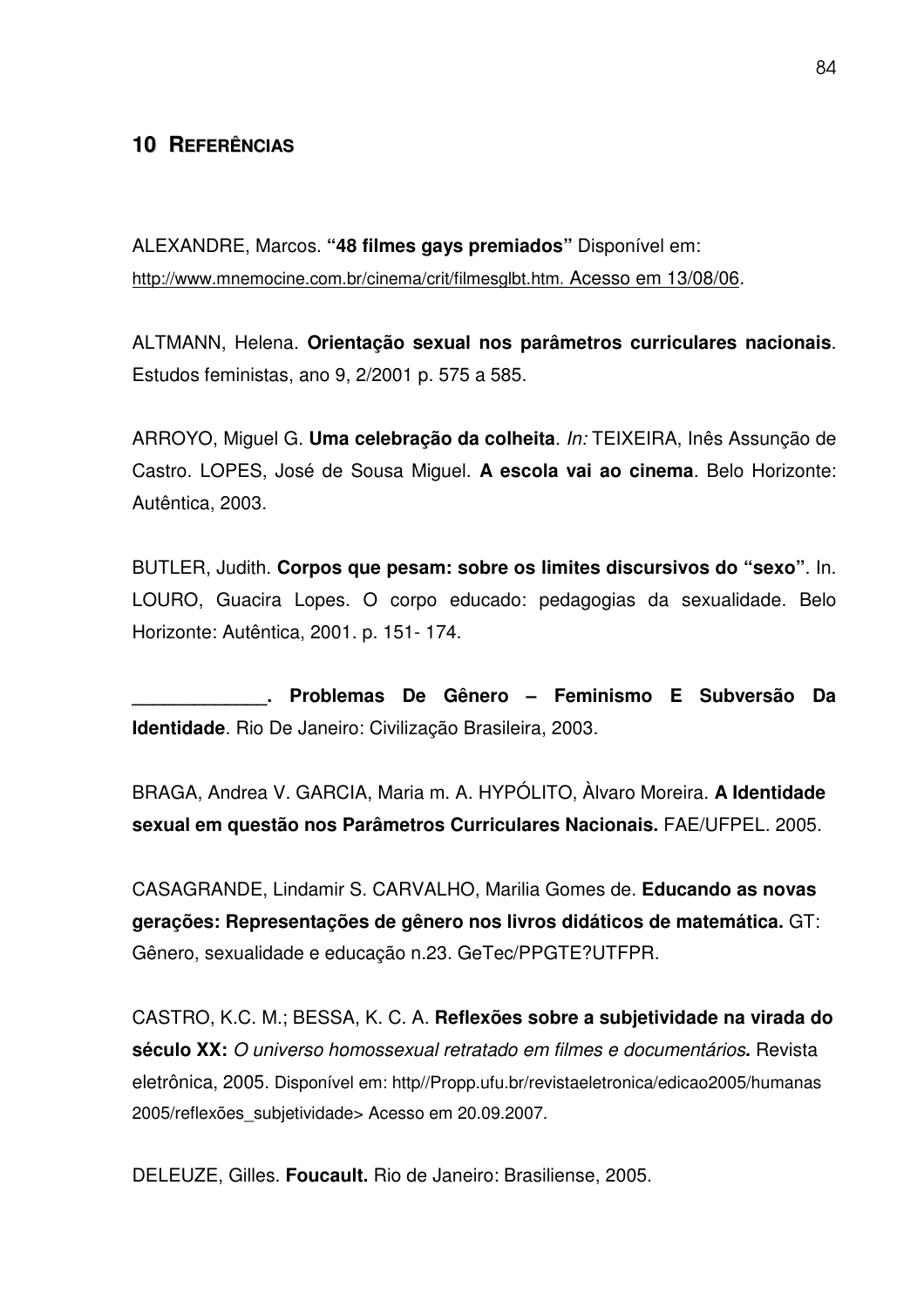DELEUZE, Gilles. GUATTARI, Félix. **Mil Platôs Capitalismo e Esquizofrenia.** Vol. 1. São Paulo, Ed. 34, 1997.

Deleuze, Gilles, GUATTARI, Felix. **Mil platôs - capitalismo e esquizofrenia**. Vol. 1. Rio de Janeiro: Ed. 34, 1925-1995. Tradução de Aurélio Guerra Neto e Célia Pinto Costa. . 94 p. (coleção trans). Eletrônica.

\_\_\_\_\_\_\_\_\_\_\_\_\_\_\_\_\_\_\_\_\_\_\_\_\_\_\_\_. **Mil Platôs Capitalismo e Esquizofrenia.** Vol. 5. São Paulo: Ed. 34, 1997.

\_\_\_\_\_\_\_\_\_\_\_\_\_\_\_\_\_\_\_\_\_\_\_\_\_\_\_\_. **Mil Platôs Capitalismo e Esquizofrenia.** Vol. 4. São Paulo: Ed. 34, 1997.

DELEUZE, Gilles. **Cinema a imagem – movimento**. São Paulo: Ed. Brasiliense, 1985.

\_\_\_\_\_\_\_\_\_\_\_\_\_\_**. ¿Qué es un dispositivo?** In: *Michel Foucault, filósofo*. Barcelona: Gedisa, 1990, pp. 155-161. Tradução de Wanderson Flor do Nascimento. Disponível em: http://www.unb.br/fe/tef/filoesco/foucault/art14.html. Acesso em 04 set. 2007.

**DELICADA, Relação**. Direção: *Eytan Fox* . Roteiro: *Avner Bernheimer* Produção: Amir Harel e Gal Uchovsky. *Distribuição:* Strand Releasing / Europa Filmes. Israel, 2002, (65 min).

Disponível em:http://www.interfilmes.com/filme\_18705\_As.Damas.de.Ferro- (Satree.lek).html. Acesso em 02 de julho 2008.

Disponível em: http://www.adorocinema.com/filmes/filmes\_a.asp. Acesso 03 de julho 2008.

Disponível em: http://www.secrel.com.br/jpoesia/fpessoa288.html. Acesso em 03 de nov. de 2004.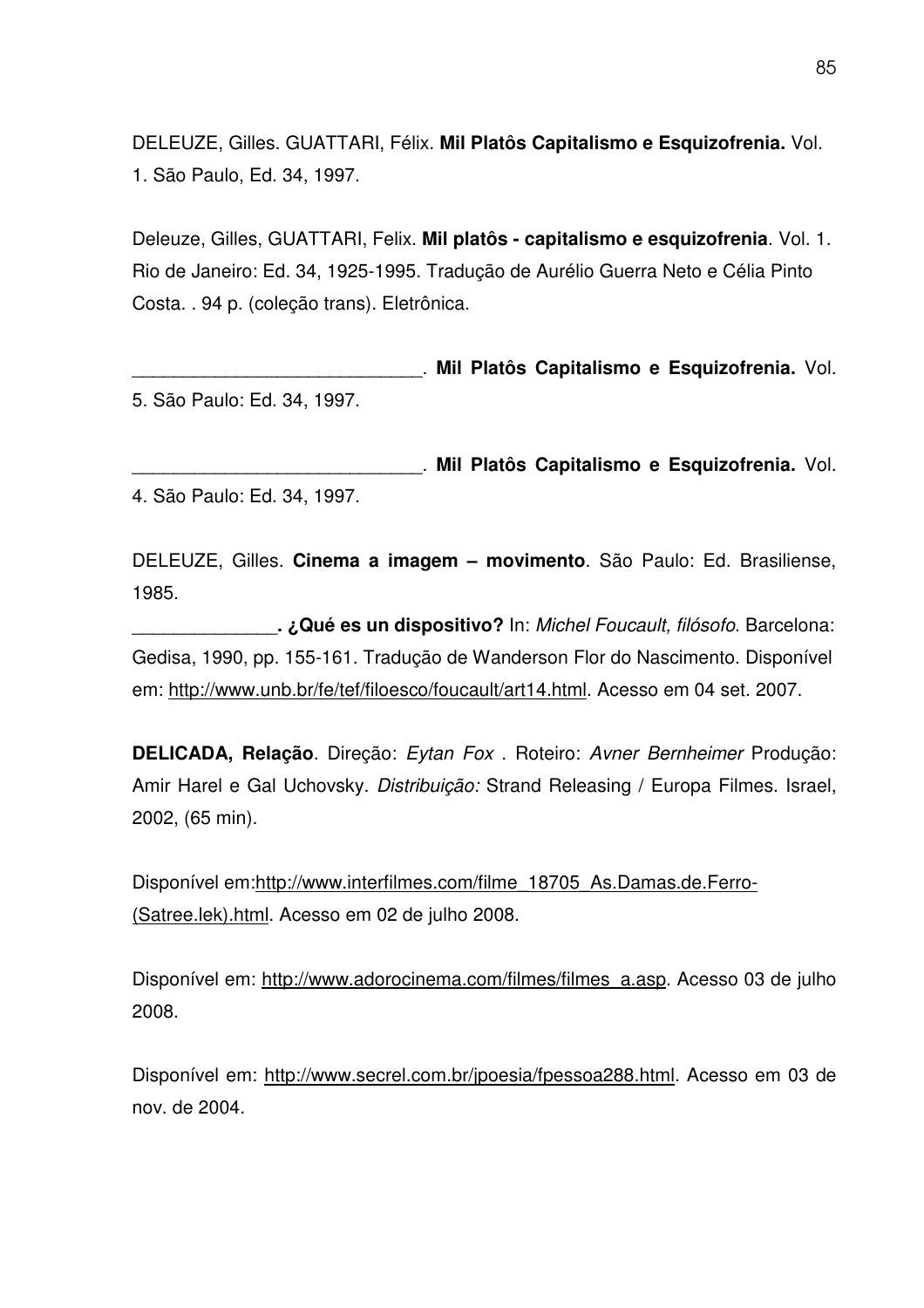ELLSWORTH, Elizabeth. **Modos de endereçamento***: uma coisa de cinema; uma coisa de educação também.* In: SILVA, Tomaz Tadeu (Org.). **Nunca fomos humanos nos rastros do sujeito**. Belo Horizonte: Autêntica, 2001.p. 9-76.

ESPINDOLA, Ramires. **Famílias homoparentais:** *(Pré) conceitos dos (as) alunos (as) professores (as) de educação infantil e séries iniciais do ensino fundamental.* 2005. 75 f. Dissertação (Mestrado em Educação) UNIVALI. 2005.

FERRARI, Anderson**. "Quem sou eu?Que lugar ocupo? Grupos gays, educação e a construção do sujeito homossexual.** UNICAMP. Tese doutorado. 2005.

FISCHER, Rosa Maria Bueno. **Mídia e educação:** *em cena, modos de existência jovem***.** Disponível em:http/calvados.c3sl.ufpr.br/ojs2/índex php/educar/article.Acesso em set. 2007.

\_\_\_\_\_\_\_\_\_\_\_\_\_\_\_\_\_\_\_\_\_\_\_\_. **O dispositivo pedagógico da mídia:** *modos de educar na (e pela) TV.* Educação e Pesquisa v.28 n.1 São Paulo jan./jun. 2002. Disponível em: http://www.scielo.br/scielo. Acesso set.2007.

FOUCAULT, Michel. **História da Sexualidade:** *O Uso dos Prazeres* (Vol. 2). Rio de Janeiro: 1984, Graal.

\_\_\_\_\_\_\_\_\_\_\_\_\_\_\_. **História da sexualidade I :** *A vontade do saber*, tradução de Maria Thereza da Costa Albuquerque e J. A. Guilhon Albuquerque. Rio de janeiro: Edições Graal, 1988.

\_\_\_\_\_\_\_\_\_\_\_\_\_\_\_. **História da sexualidade 3:** *O cuidado de si*. Tradução de Maria Thereza da Costa Albuquerque e J. A. Guilhon Albuquerque. 9 ed. São Paulo: Edições Graal, 2007.

\_\_\_\_\_\_\_\_\_\_\_\_\_\_\_. **A Hermenêutica do sujeito.** São Paulo: Martins Fontes, 2004a.

\_\_\_\_\_\_\_\_\_\_\_\_\_\_\_\_\_. **A arqueologia do saber**. Rio de Janeiro: Forense Universitária, 2004b.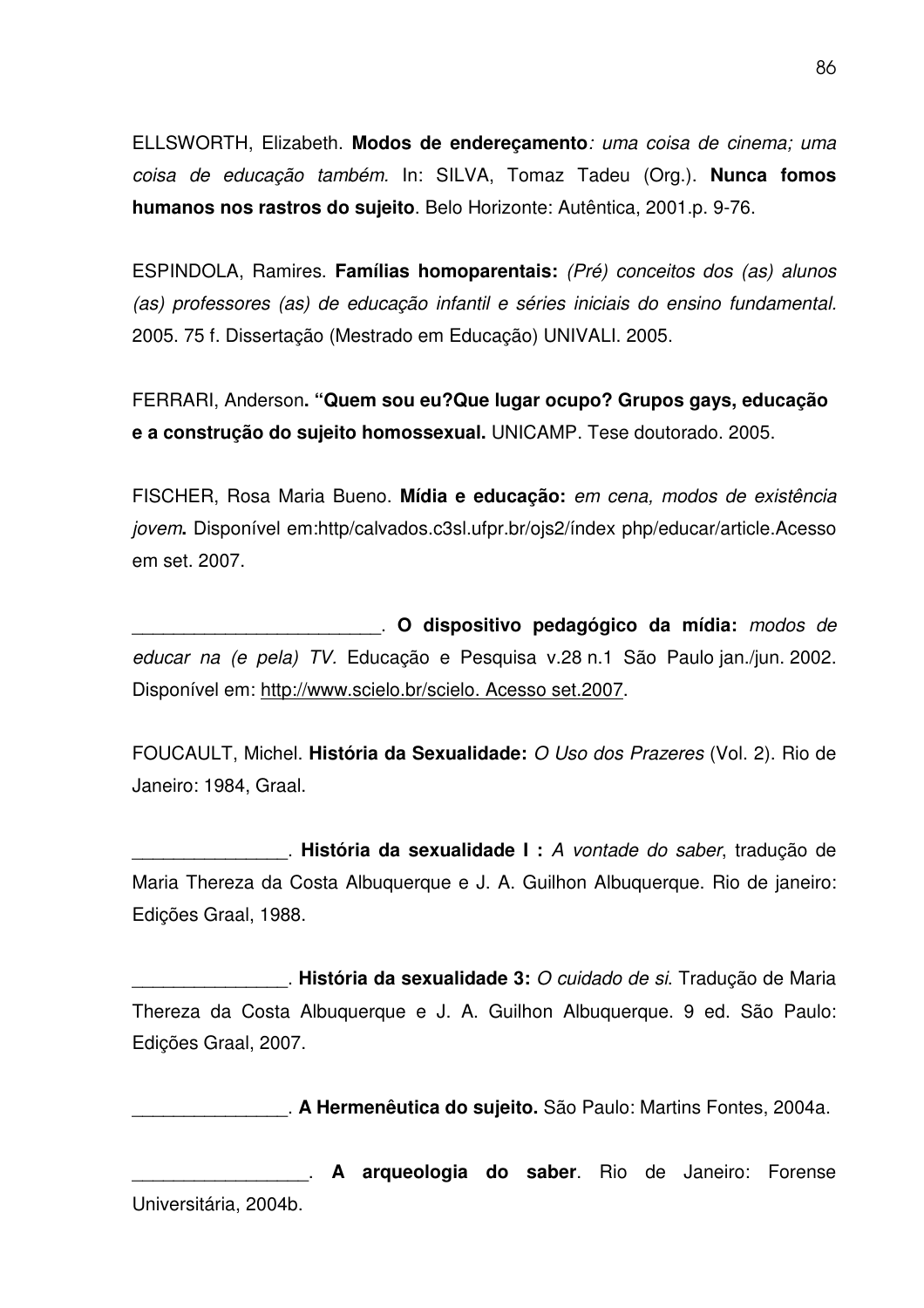\_\_\_\_\_\_\_\_\_\_\_\_\_\_\_\_\_. **História da sexualidade 3: O cuidado de si**. Tradução de Maria Thereza da Costa Albuquerque e J. A. Guilhon Albuquerque. 9 ed. São Paulo: Edições Graal, 2007.

\_\_\_\_\_\_\_\_\_\_\_\_\_\_\_\_\_. **Em defesa da sociedade**. São Paulo: Martins Fontes, 2000.

FRY, Peter. MACRAE, Edward. **O que é homossexualidade**. São Paulo: Barsiliense, 1983.

GASPAR, Nádea Regina. **Foucault nas visibilidades enunciativas.** In: BARBOSA, Pedro Navarro; SARGENTINI, Vanice (org.). **M. Foucault e os domínios da linguagem Discurso, poder, subjetividade**. São Paulo: Clara Luz, 2004. P. 231- 260.

GALLO, Sílvio. **Deleuze & a educação**. Belo Horizonte: Autêntica, 2003.

GATTI, Bernardete A. **Grupo Focal na Pesquisa em Ciências Sociais e Humanas**. Brasília: Lider Livro, 2005.

GIL, Antonio Carlos. **Como elaborar projetos de pesquisa**. São Paulo: Atlas, 1996.

GROS, Frédéric. **Resumo do curso**. IN: FOUCAULT, M. **A Hermenêutica do sujeito**. São Paulo: Martins Fontes, 2004. 680 p. 597-661.

GROSSI, Miriam. UZIEL, Anna Paula. MELLO, Luiz. **Conjugalidades, parentalidades e identidades lésbicas, gays e travestis.** Rio de Janeiro: Garamond, 2007.

GUIMARÃES, Dora Carmen. **O homossexual visto por entendidos**. Rio de Janeiro: Garamond, 2004.

LARROSA, Jorge. **Tecnologias do Eu e Educação**. In: SILVA, T. T. (Org.) **O sujeito da educação; estudos foucaultianos.** Petrópolis:: Vozes, 1994. p. 35-86.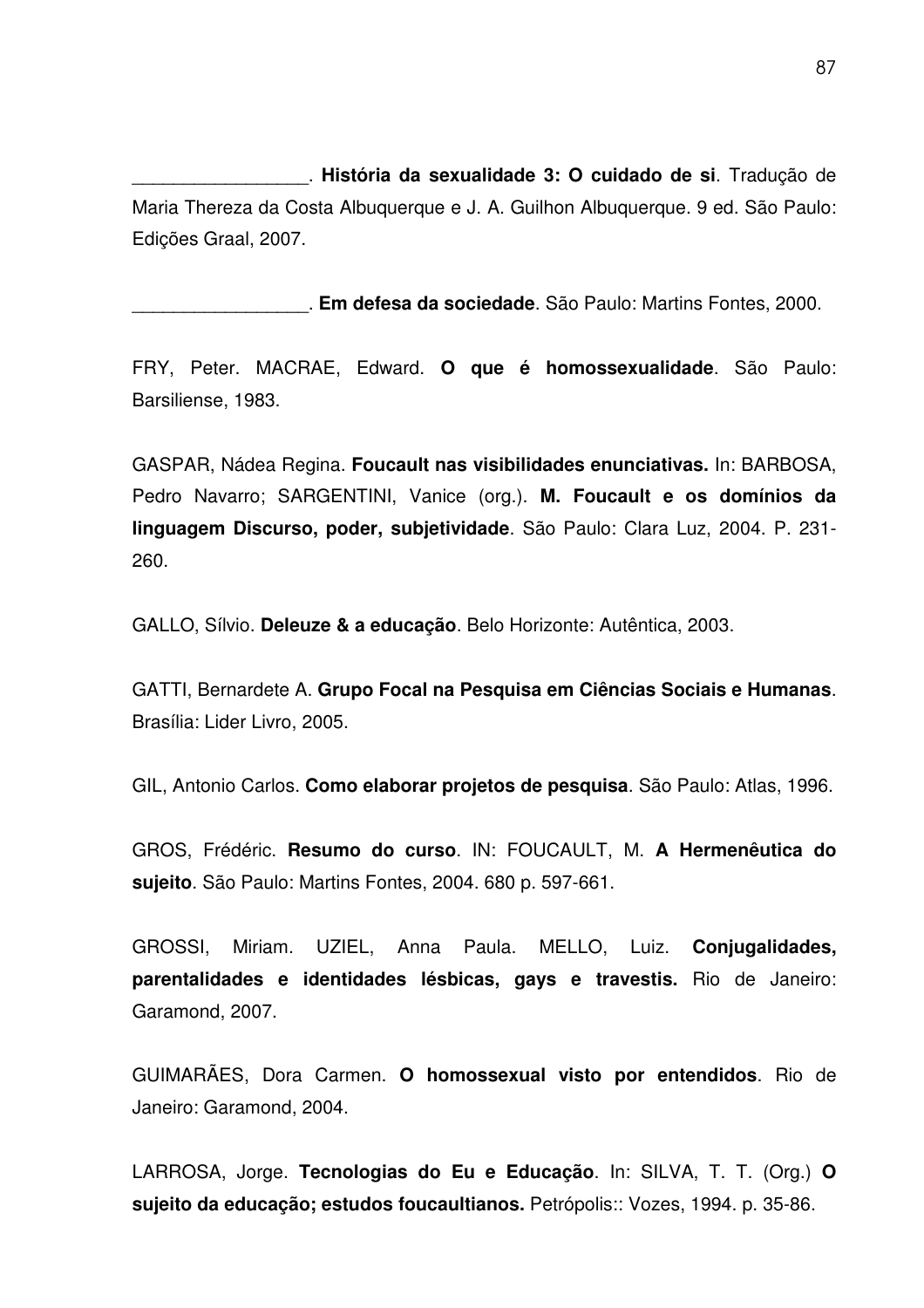LOURO, Guacira Lopes. **Gênero Sexualidade e Educação**. Petrópolis: Vozes, 1997.

\_\_\_\_\_\_\_\_\_\_\_\_\_\_\_\_\_\_\_. *Um Corpo Estranho: Ensaios Sobre Sexualidade e Teoria Queer***.** Belo Horizonte: Autêntica, 2004.

\_\_\_\_\_\_\_\_\_\_\_\_\_\_\_\_\_\_. **Corpo Gênero e sexualidade.** Petrópolis: Vozes, 2003.

\_\_\_\_\_\_\_\_\_\_\_\_\_\_\_\_\_\_. (org.) **O corpo Educado. Pedagogias da sexualidade.** Belo Horizonte: Autêntica, 2001.

\_\_\_\_\_\_\_\_\_\_\_\_\_\_\_\_\_\_. (Org.). **Pedagogias Da Sexualidade** In: LOURO, Guacira. **O Corpo Educado – Pedagogias Da Sexualidade.** 2ª Ed. Belo Horizonte: Autêntica, 2000.

MEYER, Dagmar E. Estermann, RIBEIRO, Claudia, RIBEIRO, Paulo R.M. **Gênero, sexualidade e educação. 'Olhares' sobre algumas das perspectivas teórico metodológicas que instituem um novo G.E.**

GEERGE/UFRGS1/GEISH/FE/UNICAMP/NUSEX/UNESP Araraquara, 2005.

MOREIRA, Caio R. B. **Catatau de Paulo Leminski: Occam versus Cortésio contra ditadura da razão**. Dissertação de mestrado. Universidade do Sul de Santa Catarina. 2006. Disponível em: http://busca.unisul.br/pdf/85041\_Caio.pdf. Acesso em outubro/2007.

MORENO, Antonio**. A personagem homossexual no cinema brasileiro**. Rio de Janeiro: EDUFF, 2001.

MORGADO, M. A. OLIVEIRA, M. R. dos A. **Jovens, sexualidade e educação:** *homossexualidade no espaço escolar.* GT: Gênero, sexualidade educação/n 23. UFMT. 2006.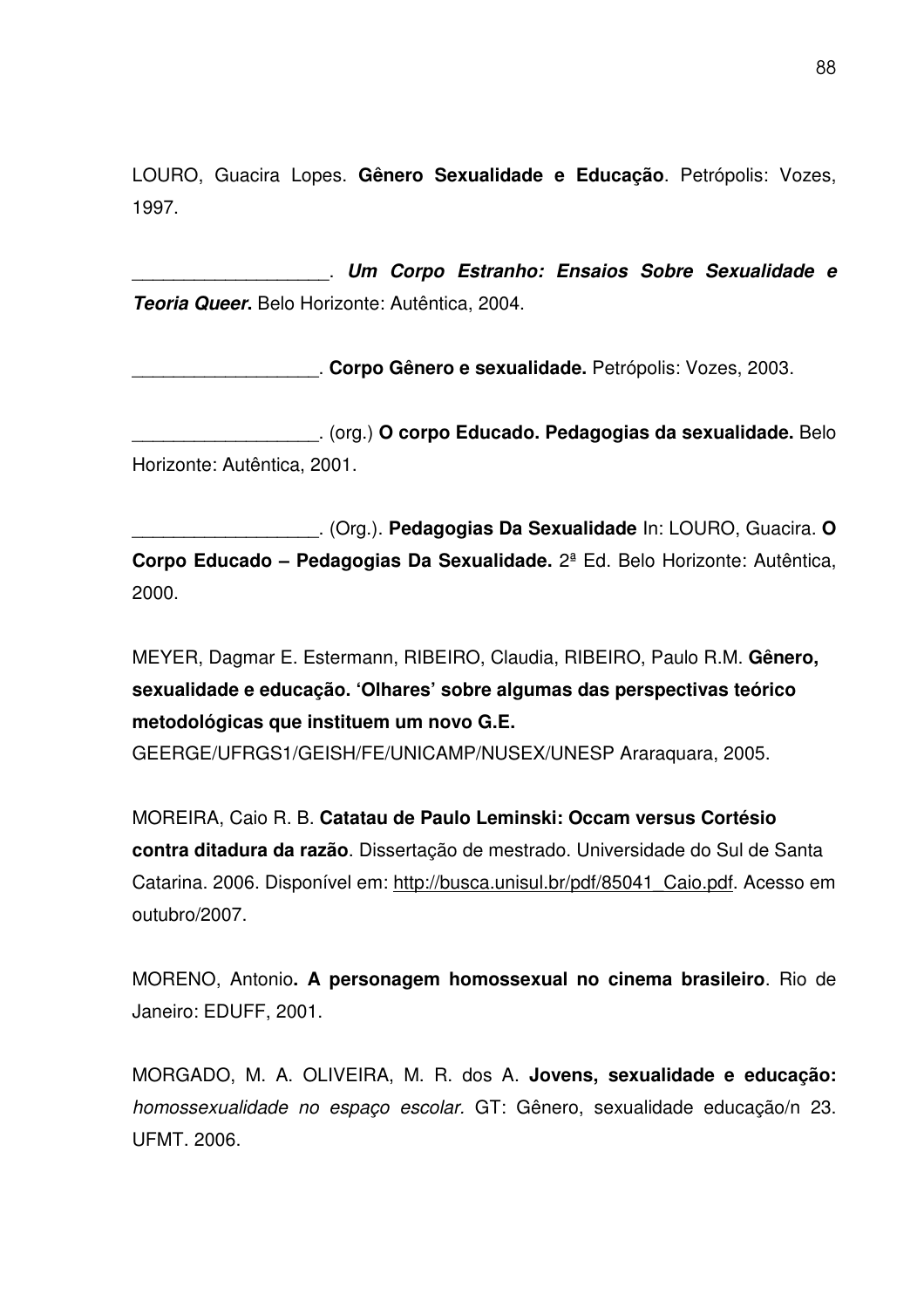MOSTAFA, Solange Puntel. CHRISTOFOLETTI, Rogério. **Mídia e conhecimento**: **Percursos transversais.** Itajaí: UNIVALI: Maria do Cais, 2006.

\_\_\_\_\_\_\_\_\_\_\_\_\_\_\_\_\_\_\_\_\_\_\_. **A interação dos atores no ambiente aprendiz**. *In*: MOSTAFA, Solange Puntel. CHRISTOFOLETTI, Rogério. **Mídia e conhecimento**: **Percursos transversais.** Itajaí: UNIVALI: Maria do Cais, 2006.

NETO, Luiz Ramires. **Um silêncio Desconcertante:** *A homossexualidade permanece invisível na escola*. GE: Gênero, sexualidade e educação/n23. 2004.

NETO, Veiga Alfredo. **Foucault & a Educação**. 2ª Ed. Belo Horizonte: Autêntica, 2004.

ORLANDI. Eni**. Análise de Discurso**: princípios e procedimentos. 3 ed. Campinas: Pontes, 2001.

\_\_\_\_\_\_\_\_\_\_\_\_\_\_\_\_\_\_. **As formas do silêncio No movimento dos sentidos**. São Paulo: Editora da UNICAMP, 1997.

ORTEGA, Francisco. **Amizade e estética da existência em Foucault**. Rio de Janeiro: Editora Graal, 1999.

PAIVA, Antonio Crístian Saraiva. **O poder das palavras:** *a homoconjugalidade como desafio à imaginação sociológica do sexual.* ST 23 "Parentalidades, amor e conjugalidades no Brasil contemporâneo". 31º. Encontro Anual da ANPOCS. 2007, Caxambu, MG.

**\_\_\_\_\_\_\_\_\_\_\_\_\_\_\_\_\_\_\_\_\_\_\_\_\_. Reserva e invisibilidade:** *a construção da homoconjugalidade numa perspectiva micropolítica. In:* GROSSI, Miriam. UZIEL, Anna Paula. MELLO, Luiz. **Conjugalidades, parentalidades e identidades lésbicas, gays e travestis.** Rio de Janeiro: Garamond, 2007.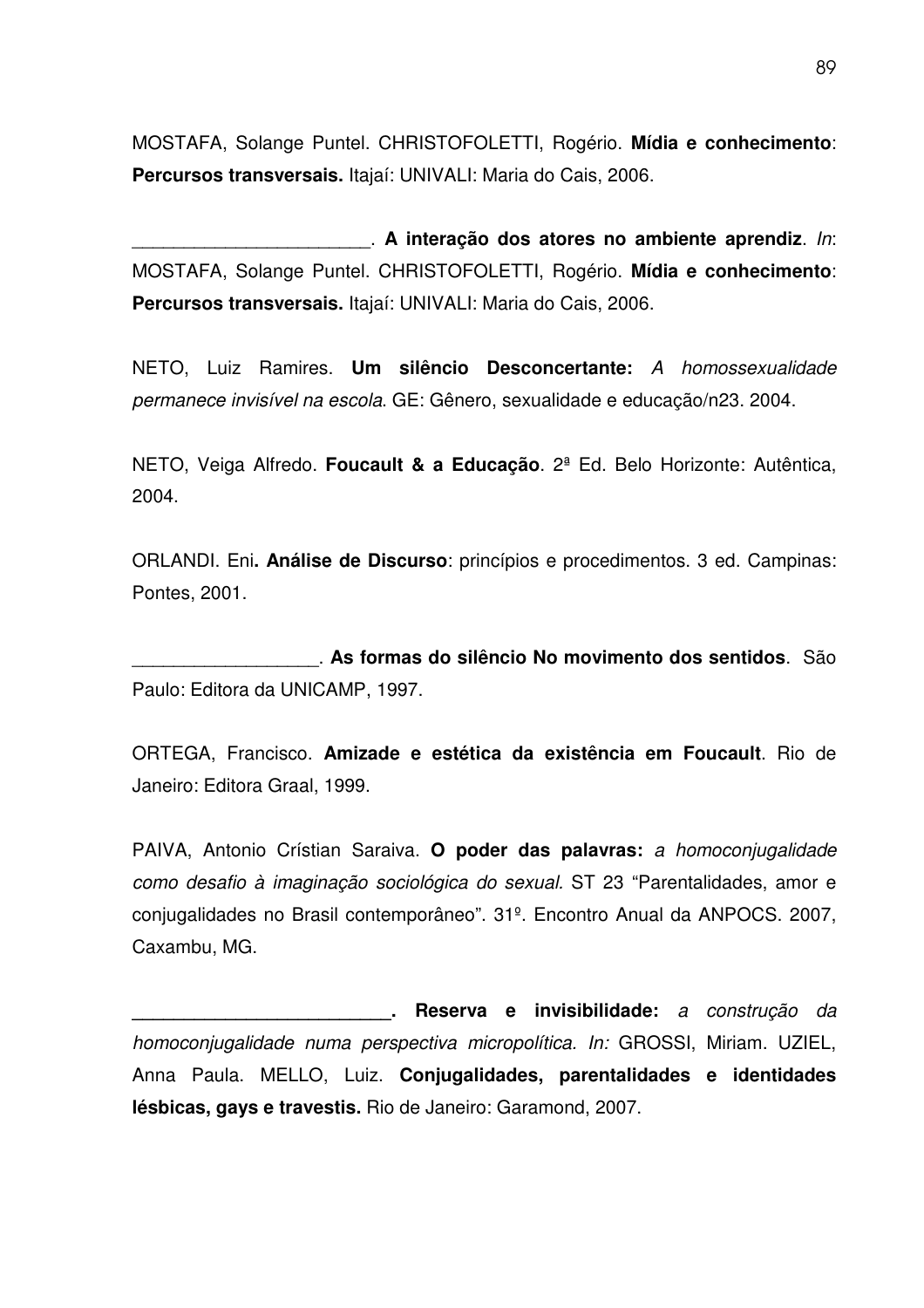PARKER, Richard. **Cultura, economia política e construção social da sexualidade**. In: LOURO. Guacira Lopes. **O corpo educado:** *Pedagogias da sexualidade.* Belo Horizonte: 2001. p. 125-150.

PORCHAT, Patrícia. **A dança dos gêneros**. São Paulo: Mente Cérebro, Ano xv, n 185, junho 2008, p. 44-49.

RASERA, Emerson F.; JAPUR, Marisa. **Grupo como construção social:** *Aproximações entre construcionismo social e terapia de grupo.* São Paulo: Editora Psico-pedagógica, 2007.

REGO, Alita S. **Cinema na Carne**. ECO/ UFRJ. 2002.Disponível em: http://www.eco.ufrj.br/pretexto/sociais/soc7.htm. Acesso em 04 mar.2008.

ROSA, Marcelo Victor da. **Educação física e homossexualidade:** *investigando as representações sociais dos estudantes do centro de desporto/UFSC*. 2004. Dissertação (Mestrado em Educação Física) – Universidade Federal de SC. Florianópolis – SC, 2004.

SABAT, Ruth. **Educar para a sexualidade normal**. In: Reunião Anual da Associação Nacional de Pós-Graduação e Pesquisa em Educação - ANPED, 2004, Caxambu (MG). Sociedade, democracia e educação: qual universidade?. Manaus (AM): Microservice tecnologia digital da Amazônia, 2004, p. 1-14.

\_\_\_\_\_\_\_\_\_\_. **Infância e gênero: o que se aprende nos filmes infantis**. In: 24a Reunião Anual da Associação Nacional de Pós-Graduação e Pesquisa em Educação ANPEd, 2001, Caxambu (MG). 24a Reunião Anual da Associação Nacional de Pós-Graduação e Pesquisa em Educação ANPEd, 2001. p. 1-15.

SALVIA, André Luis La. **Introdução ao estudo dos regimes de imagens nos livros cinema de Gilles Deleuze**. 2006. 91 f. Dissertação (Mestrado filosofia) - Universidade Estadual de Campinas, São Paulo, 2006.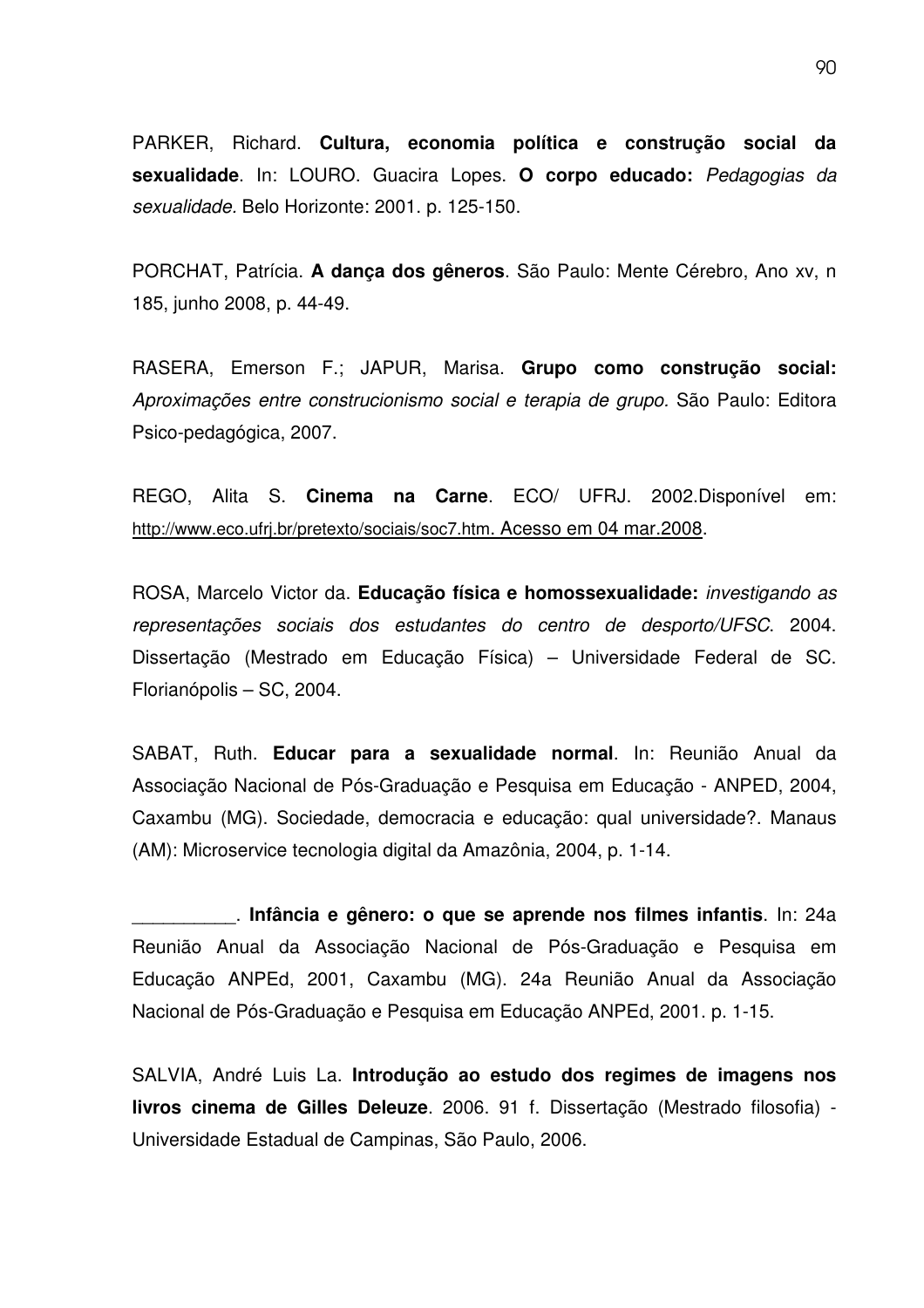SANTOS, Éderson Costa dos. **Gênero e sexualidade nas práticas escolares**. ST7 Universidade Federal do Rio Grande do Sul. **Parâmetros "Corporais" Nacionais Representações de corpos nos PCNs: análise cultural.**

SILVA, T. T. (Org.) **O sujeito da educação:** *estudos foucaultianos.* Petrópolis: Vozes, 1994.

SIQUEIRA, V. H. F. **Sexualidade e gênero:** *mediações do cinema na construção de identidades.* In: 27a ANPED, 2004, Caxambu. Anais da 27a ANPED Sociedade democrática e educação: qual universidade, 2004. v. I. p. 01-19.

SOUZA, Érica Renata de. **Gênero e sexualidade nas práticas escolares** – **Gênero orientação sexual e pluralidade cultural:** *repensando os PCNs e o trabalho docente.* PUC- Campinas e DIS-GEISH/UNICAMP. 2005.

SOUZA, Pedro. **Confidências da carne:** *O público e o privado na enunciação da sexualidade.* Campinas SP: Ed. UNICAMP, 1997.

TANNO, Maria Ângela dos Reis Silva. **Projeto Educativo**: *O Combate a Homofobia no Curso de Formação de Professores e a promoção da educação Afetivo Sexual no Ensino Fundamental.* Enciclopédia Biosfera, N.03, Janeiro – junho 2007 ISSN 1809- 0583. Brasilia –DF: 2006.

VASCONCELOS, Jorge. **Deleuze e o Cinema**. Rio de Janeiro: Ciência Moderna, 2006.

WEEKS, Jeffrey. **O corpo e a sexualidade**. In. LOURO, Guacira Lopes. **O corpo educado:** *Pedagogias da sexualidade*. Belo Horizonte, 2001. p. 35-86.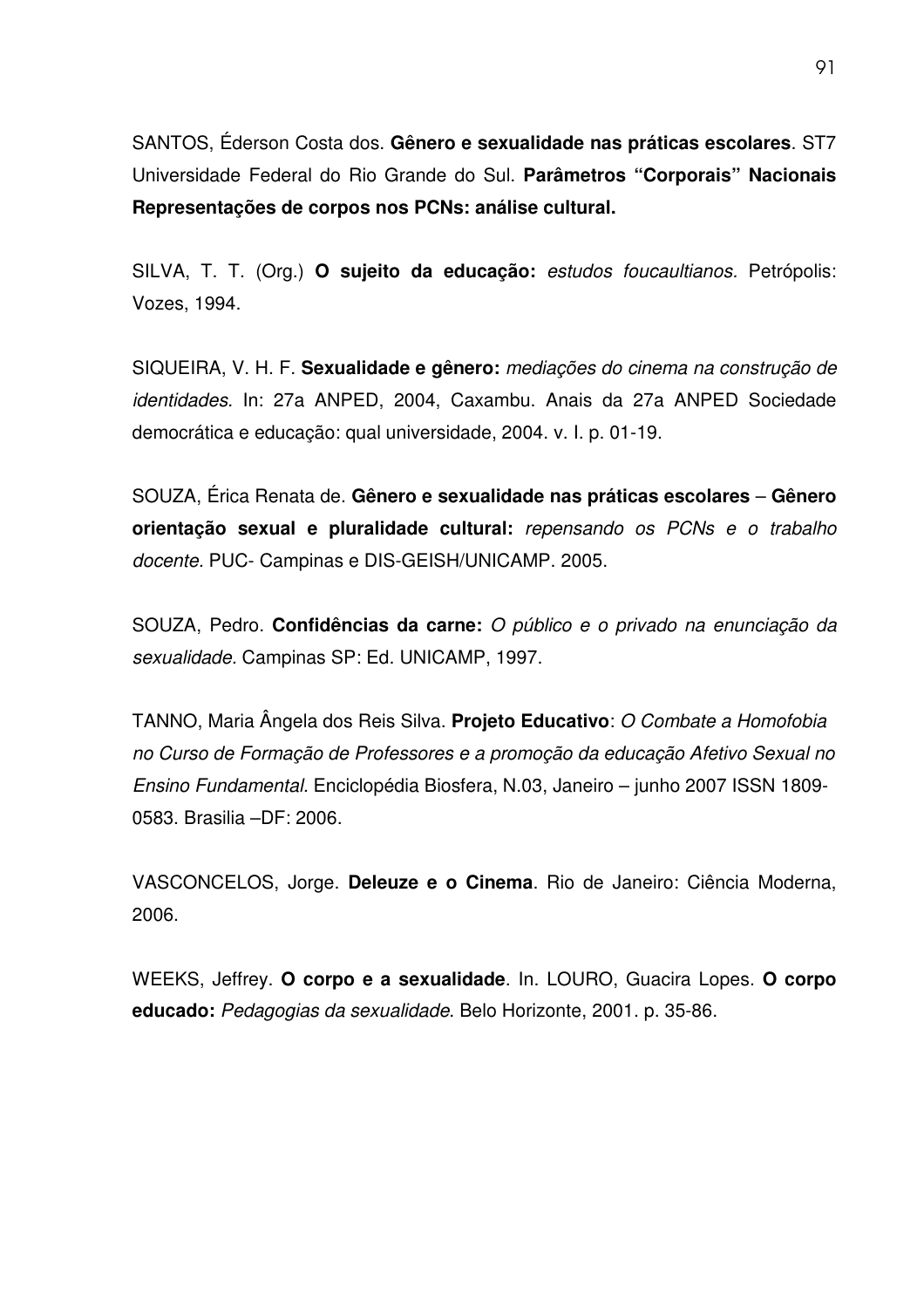# **1 A N E X O S**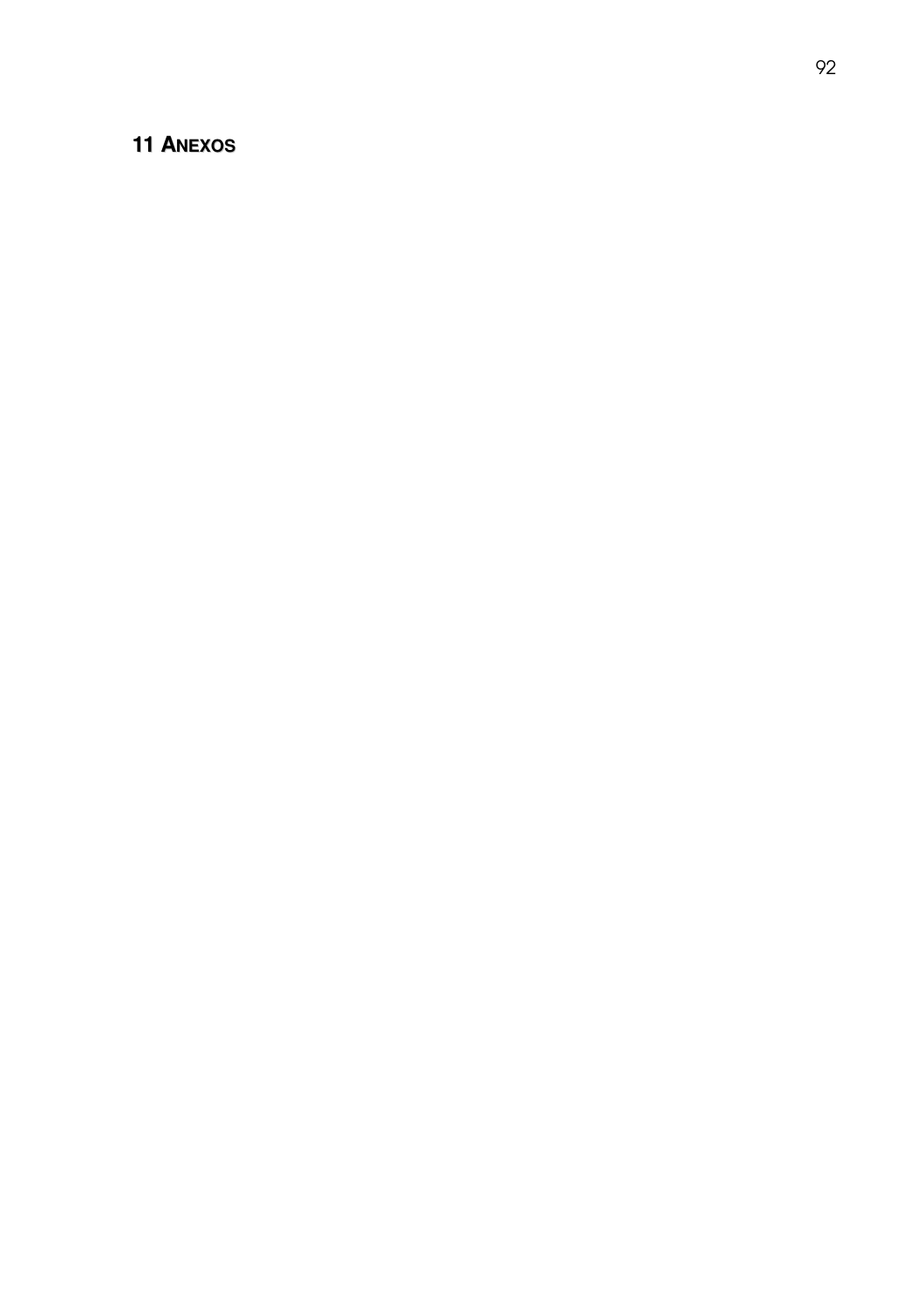#### **11.1 FILMES ELEGIDOS**

# **11.1.1 "48 FILMES GAYS PREMIADOS" 8**

**1- Gata em Teto de Zinco Quente** (Cat on a Hot Thin Roof, 1958). Elizabeth Taylor ganhou o Laurel Award de melhor atriz por este filme indicado a seis Oscars, incluindo melhor ator, melhor atriz e melhor filme. Dirigido por Richard Brooks e adaptado da peça do consagrado dramaturgo gay Tenesse Williams, o filme traz Paul Newman no papel de um homem que é casado com uma bela mulher mas que é apaixonado por seu melhor amigo.

**2- Quanto Mais Quente Melhor** (Some Like It Hot, 1959). Mais uma obra prima do diretor austríaco Billy Wilder. Vencedor do Oscar de melhor figurino, o filme traz Jack Lemon e Tony Curtis vestidos de mulher e contracenando com Marilyn Monroe, eterno ícone gay. Some Like It Hot foi indicado a seis Oscars e recebeu três prêmios Golden Globe, inclusive o de melhor atriz para Marilyn.

**3- Perdidos na Noite** (Midnight Cowboy, 1969). Jon Voigt ganhou o Golden Globe interpretando um rapaz do interior que se prostitui enquanto tenta a vida na cidade grande. Indicado a sete Oscars e sete Golden Globes, Midnight Cowboy foi o primeiro filme proibido para maiores de 18 anos a receber o Oscar de melhor filme, também ganhando nas categorias de melhor direção e melhor roteiro.

**4- Morte em Veneza** (Morte a Venezia, 1971). O lendário cineasta Luchino Visconti recebeu o prêmio especial da 25ª edição do Festival de Cannes por este filme que mostra com muita sensibilidade o amor de um homem maduro por um jovem rapaz durante uma temporada de verão. O filme foi indicado ao Oscar de melhor figurino e ganhou seis prêmios da Associação Italiana de Jornalistas de Cinema.

**5- Um dia de Cão** (Dog Day Afternoon, 1975). Filme de Sidney Lumet com seis indicações ao Oscar. Conta a história de um homem que assalta um banco na esperança de conseguir dinheiro para pagar a cirurgia de mudança de sexo do seu

<sup>8</sup> ALEXANDRE, Marcos. Disponível em: http://www.mnemocine.com.br/cinema/crit/filmesglbt.htm acesso em 13/08/06.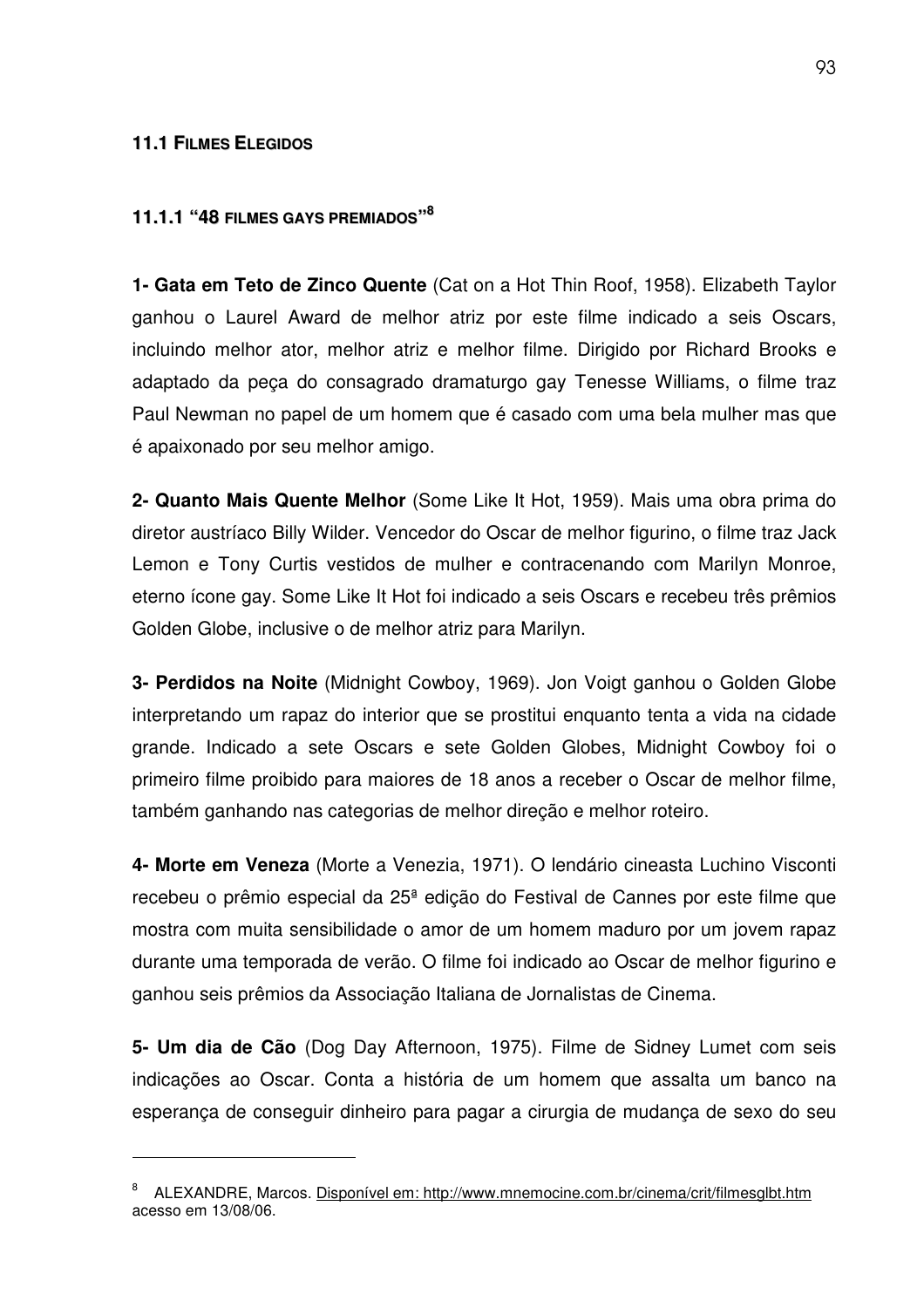companheiro. Al Pacino tem o papel principal neste filme que recebeu o Oscar de melhor roteiro e que teve sete indicações para o Golden Globe.

**6- Minha Adorável Lavanderia** (My Beautiful Laundrette, 1985). Filme de Stephen Frears que mostra a comunidade de imigrantes indianos na Europa punk dos anos 80. Daniel Day-Lewis recebeu o New York Film Critics Circle Award de melhor ator coadjuvante e Hanif Kureishi o de melhor roteiro, categoria na qual também foi indicado ao Oscar.

**7- A Cor Púrpura** (The Color Purple, 1985). Baseado no romance espírita psicografado por Alice Walker e dirigido por Steven Spielberg, A Cor Púrpura foi indicado a onze Oscars e cinco Golden Globes, rendendo o prêmio de melhor atriz dramática para Whoopi Goldberg. Nesta obra repleta de dramas e injustiças familiares, destaca-se a ternura da paixão e da amizade de Celie por Shug Avery, a amante do seu marido.

**8- A Lei do Desejo** (La Ley Del Deseo, 1987). Nesta elaborada trama de Pedro Almodóvar, Antonio Banderas interpreta um violento psicopata que se apaixona por um escritor. A produção recebeu o prêmio de melhor filme do ano no Festival Internacional de Berlim.

**9- Maurice** (Idem, 1987). Hugh Grant e James Wilby receberam juntos o prêmio de melhor ator no Festival de Veneza por suas atuações neste filme de James Ivory que foi indicado ao Oscar de melhor figurino. No século XIX, dois colegas de faculdade se apaixonam e têm seus destinos afetados pelos preconceitos da sociedade.

**10- Garotos de Programa** (My Own Private Idaho, 1991). Obra sensível escrita e dirigida por Gus Van Sant e que lhe rendeu o prêmio de melhor diretor do ano no Festival Internacional de Toronto. O filme tem Keanu Reeves no papel principal e mostra a realidade brutal da vida de garotos envolvidos com drogas e prostituição. Recebeu três Independent Spirit Awards: melhor música, melhor roteiro e melhor ator para River Phoenix.

**11- Um Amor Diferente** (Salmonberries, 1991). O alemão Percy Adlon recebeu o Bavarian Film Award e o prêmio do Festival Mundial de Montreal de melhor direção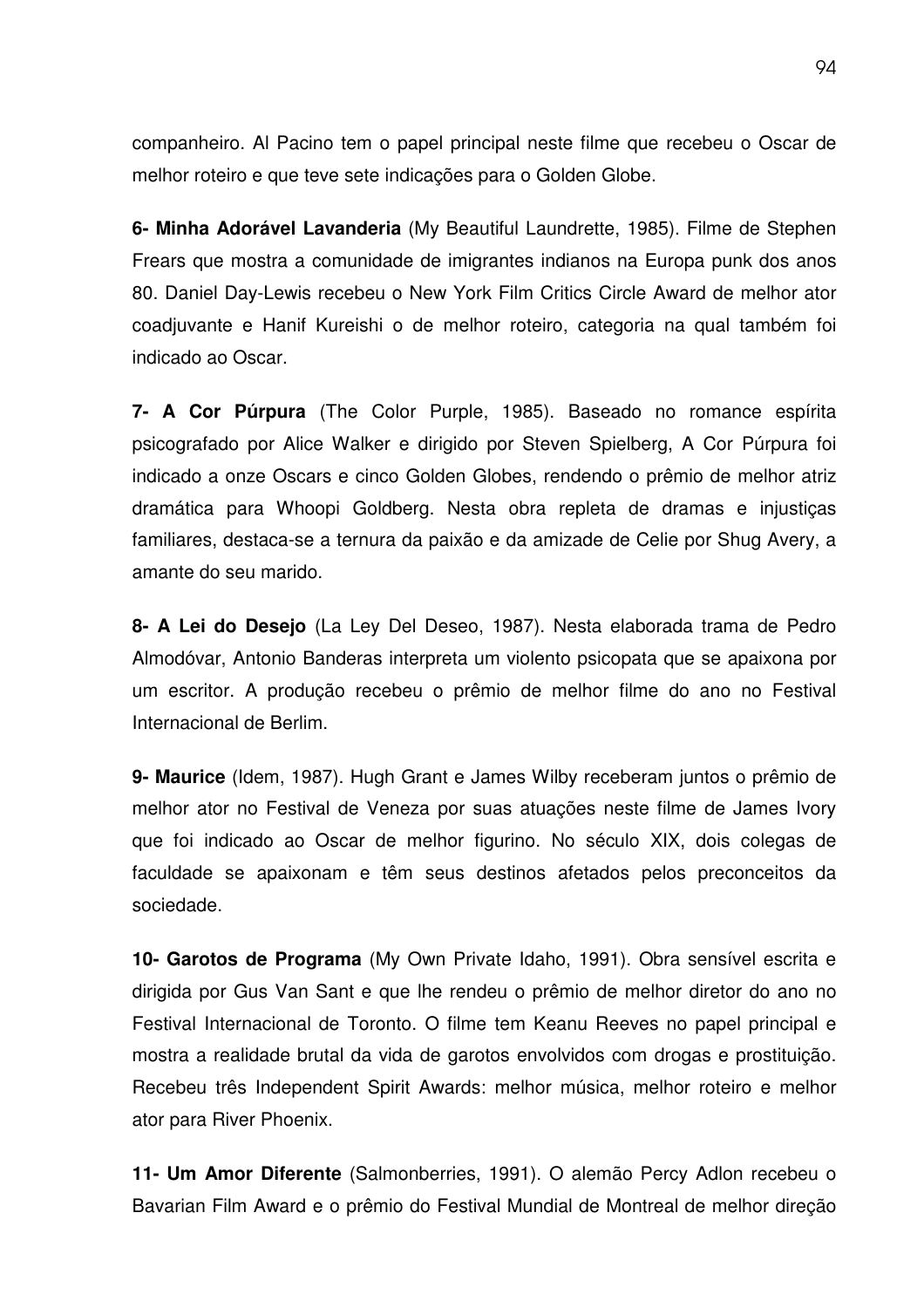por este filme que narra a história de amor entre uma esquimó e uma bibliotecária. O filme é estrelado pela cultuada cantora k.d. lang.

**12-Tomates Verdes Fritos** (Fried Green Tomatoes, 1991). Grande sucesso comercial do ano, o filme tem um roteiro original que trata de relações familiares e de canibalismo com a mesma naturalidade. No subtexto, a sensível relação homossexual entre as duas protagonistas. Indicado a dois Oscar e três Golden Globe, recebeu o GLAAD Media Award de melhor filme.

**13-Traídos Pelo Desejo** (The Crying Game, 1992). Guerra civil, coincidências e mortes neste incrível filme com reviravoltas surpreendentes. Escrito e dirigido por Neil Jordan, foi indicado a seis Oscars e ganhou na categoria de melhor roteiro do ano.

**14- Filadélfia** (Philadelphia, 1993). Com impecável direção de Jonathan Demme, este filme garantiu o primeiro Oscar de melhor ator para Tom Hanks, que interpreta um advogado soropositivo. Destaque para atuação de Antonio Banderas nesta produção que também rendeu o Golden Globe de melhor música para Bruce Springsten.

**15- Amor e Restos Humanos** (Love and Human Remains, 1993). Ganhador do Genie Award de melhor roteiro adaptado, este belo filme canadense mostra uma trama de amor, assassinatos e desencontros envolvendo uma professora e um ator que fez sucesso quando criança.

**16- O Banquete de Casamento** (Hsi Yen, 1993).. Ang Lee ganhou os prêmios do Festival Internacional de Berlim e do New York International Independent Film Festival como melhor diretor por esta produção. Indicado ao Oscar de melhor filme estrangeiro, O Banquete de Casamento mostra o relacionamento de um jovem oriental, que vive com seu namorado nos Estados Unidos, com seus pais conservadores que chegam para visitá-lo. Muita emoção e sensibilidade nesta produção vencedora do GLAAD Media Award de melhor filme do ano.

**17- Priscilla, a Rainha do Deserto** (The Adventures of Priscilla, Queen of the Desert, 1994). Um dos maiores sucessos do cinema australiano de todos os tempos. Um transexual e dois amigos gays cruzam o deserto da Austrália a bordo de um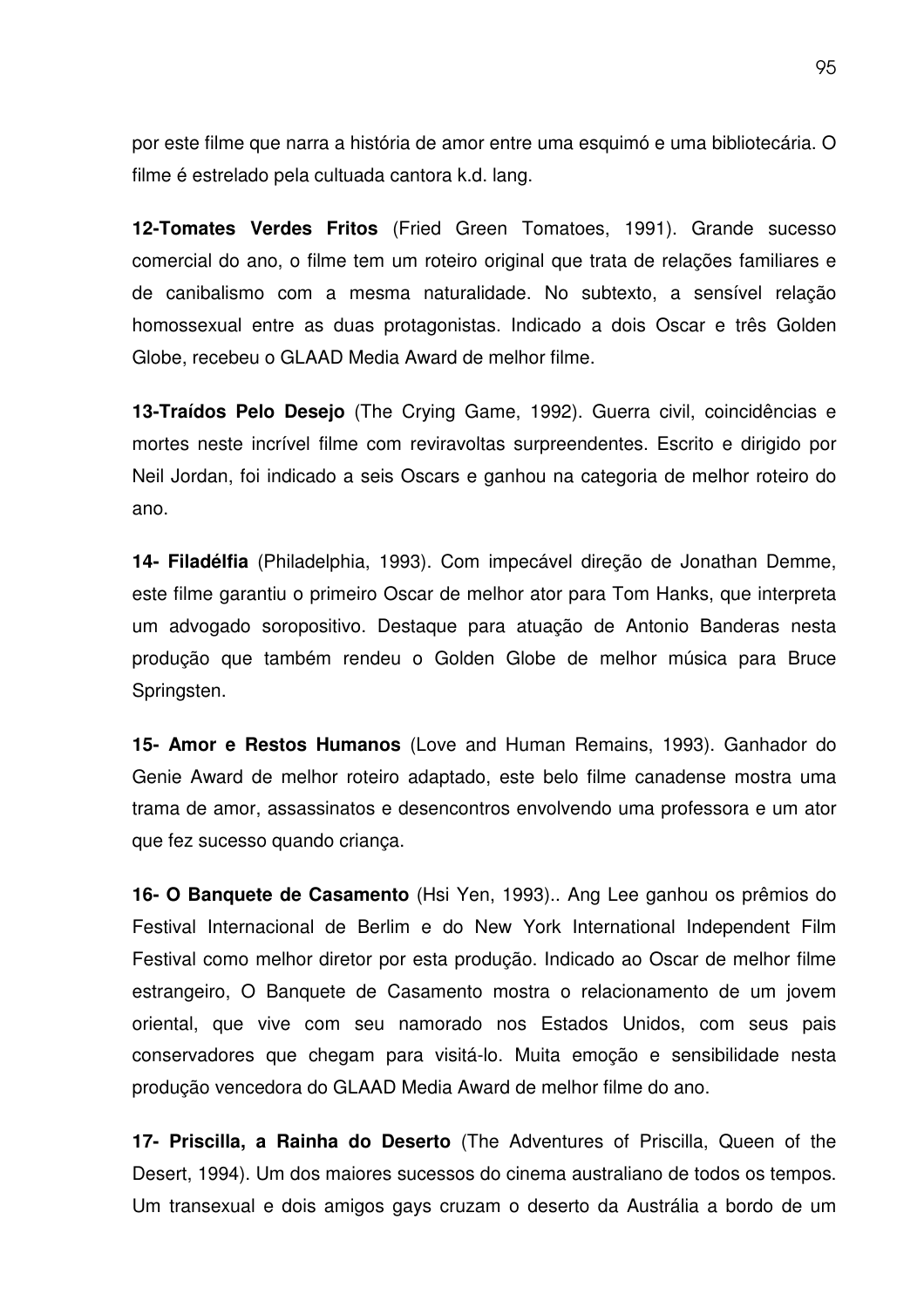velho ônibus. Cenas antológicas e trilha sonora impecável no filme que ganhou o Oscar e o Australian Film Institute Award de melhor figurino e o GLAAD Media Award de melhor filme do ano.

**18- O Padre** (The Priest, 1994). Filme que mostra com sensibilidade a hipocrisia da igreja católica em relação ao sexo. Vencedor do prêmio de melhor filme do ano no Festival Internacional de Berlim e no Festival Internacional de Edimburgo.

**19- Entrevista com o Vampiro** (Interview with the Vampire – The Vampire Chronicles, 1994). Galãs como Christian Slater, Tom Cruise, Brad Pitt e Antonio Banderas interpretam papéis com forte subtexto homossexual nesta produção caprichada do diretor Neil Jordan. Com roteiro escrito pela própria Anne Rice, este filme recebeu duas indicações ao Oscar, duas ao Golden Globe e oito ao MTV Movie Awards. Entrevista com o Vampiro foi eleito o melhor filme do ano pelo International Horror Guild e ganhou o prêmios de melhor fotografia do British Society of Cinematographers.

**20- Somente Elas** (Boys On The Side, 1995). Bela trilha sonora em um sensível filme sobre o relacionamento de um grupo de amigas. Trazendo no elenco nomes como Whoopi Goldberg e Drew Barrimore, foi o ganhador do GLAAD Media Award de melhor filme do ano.

**21- O Beco dos Milagres** (El Callejón de los Milagros, 1995). Ganhador da menção especial do Festival de Berlim, este belo filme mexicano com roteiro cativante estrelado por Salma Hayek recebeu 48 prêmios internacionais.

**22- Delicada Atração** (Beautiful Thing, 1996). Filme inglês sobre a descoberta do amor entre dois adolescentes moradores de um bairro de classe operária. Através de personagens fortes e carismáticos, trata com muita ternura as relações familiares e o companheirismo. Hettie McDonald recebeu o prêmio de melhor direção no Festival Internacional de Paris e no Festival Internacional de São Paulo. Com cenas inesquecíveis, Delicada Atração também ganhou o GLAAD Media Award de melhor filme do ano.

**23-Será Que Ele É?** (In & Out, 1997). Ganhadora do GLAAD Media Award de melhor filme do ano, esta ótima comédia é inspirada no discurso dado por Tom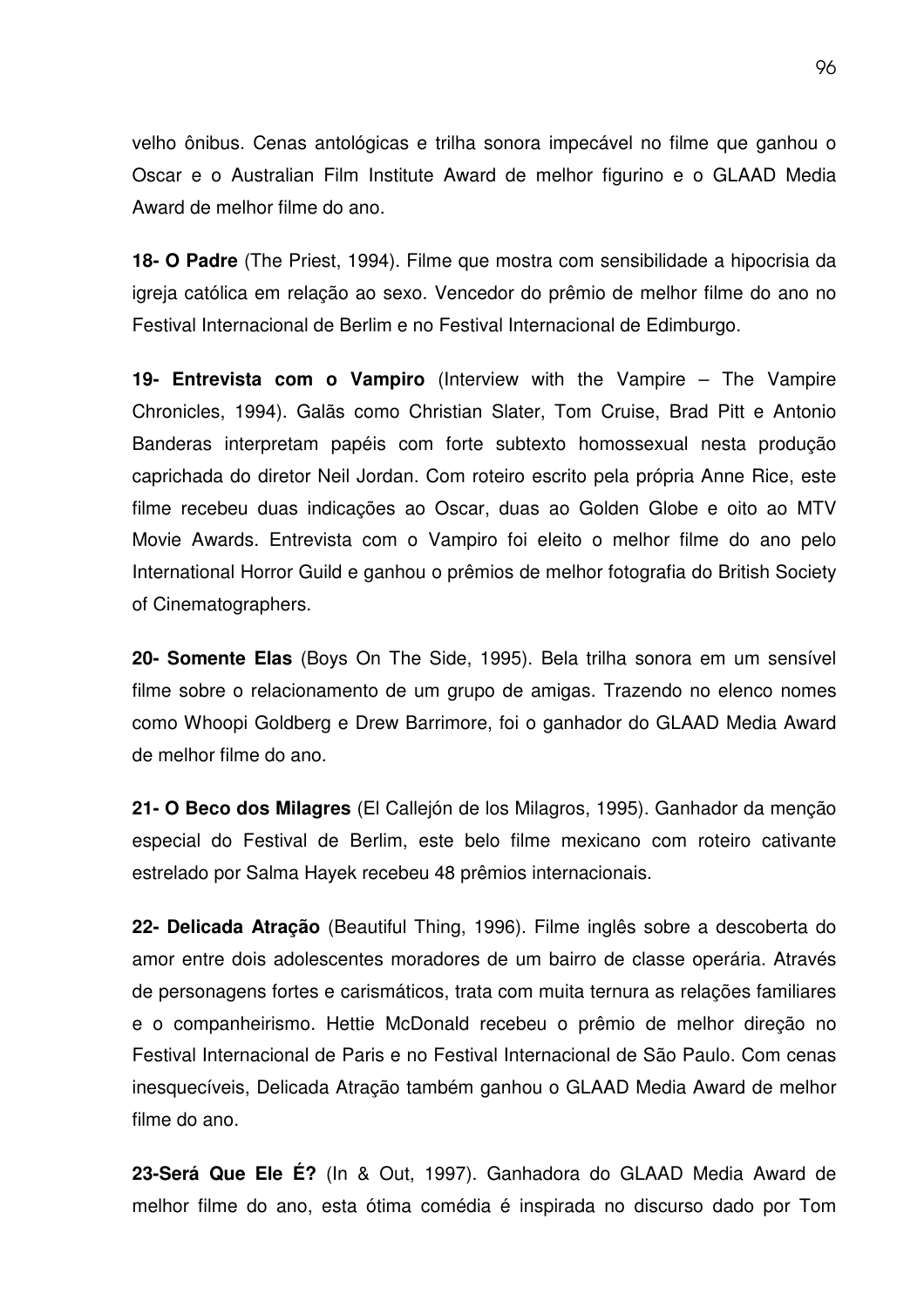Hanks quando recebeu o Oscar de melhor ator pelo filme Filadélfia, no qual ele agradeceu a um professor gay. Interpretações impagáveis de Kevin Kline e Joan Cussac, que foi inclusive indicada ao Oscar e ao Golden Globe de melhor atriz.

**24- For All – O Trampolim da Vitória** (idem, 1998). Ganhador de seis Kikitos no Festival de Gramado e três prêmios do Miami Brazilian Film Festival, este filme mostra o dia-a-dia de uma base militar americana instalada no interior do Brasil durante a segunda guerra mundial.

**25- Garotas Selvagens** (Wild Things, 1998). A famosa cena do beijo triplo entre Matt Dillon, Neve Campbell e Denise Richards é apenas uma das atrações deste inteligente filme de suspense repleto de reviravoltas e ambigüidades sexuais. Bill Murray ganhou o prêmio de melhor ator coadjuvante da Associação de Críticos de Los Angeles.

**26- Minha Vida em Cor-de-Rosa** (Ma Vie en Rose, 1998). Sensível filme belga com um roteiro criativo que mostra com muita ternura a infância e adolescência de um transexual apaixonado por seu vizinho. Recebeu o Golden Globe de melhor filme estrangeiro e o GLAAD Media Award de melhor filme do ano.

**27- O Oposto do Sexo** (The Opposite Of Sex, 1998). Christina Ricci foi indicada ao Golden Globe e recebeu o Golden Satellite Award de melhor atriz interpretando uma moça sem escrúpulos que tenta a todo custo fazer um rapaz gay apaixonar-se por ela. Com uma trama de repleta de surpresas, este marco do cinema independente tem um elenco estrelar do qual também fazem parte Lisa Kudrow e Lyle Lovett.

**28- O Beijo Hollywoodiano de Billy** (Billy's Hollywood Screen Kiss, 1998). O premiado Sean Hayes é o protagonista desta trama que se revela surpreendentemente realista. O filme ganhou o prêmios de melhor elenco do Casting Society of America e de melhor filme do ano do International Gay & Lesbian Film Festival.

**29- Corações Apaixonados** (Playing By Heart / Dancing About Architecture, 1998). Angelina Jolie foi escolhida a melhor atriz do ano pelo National Board of Review neste belíssimo filme em que vários personagens descobrem o que é o verdadeiro amor. Dirigido por Willard Caroll, Corações Apaixonados traz atuações primorosas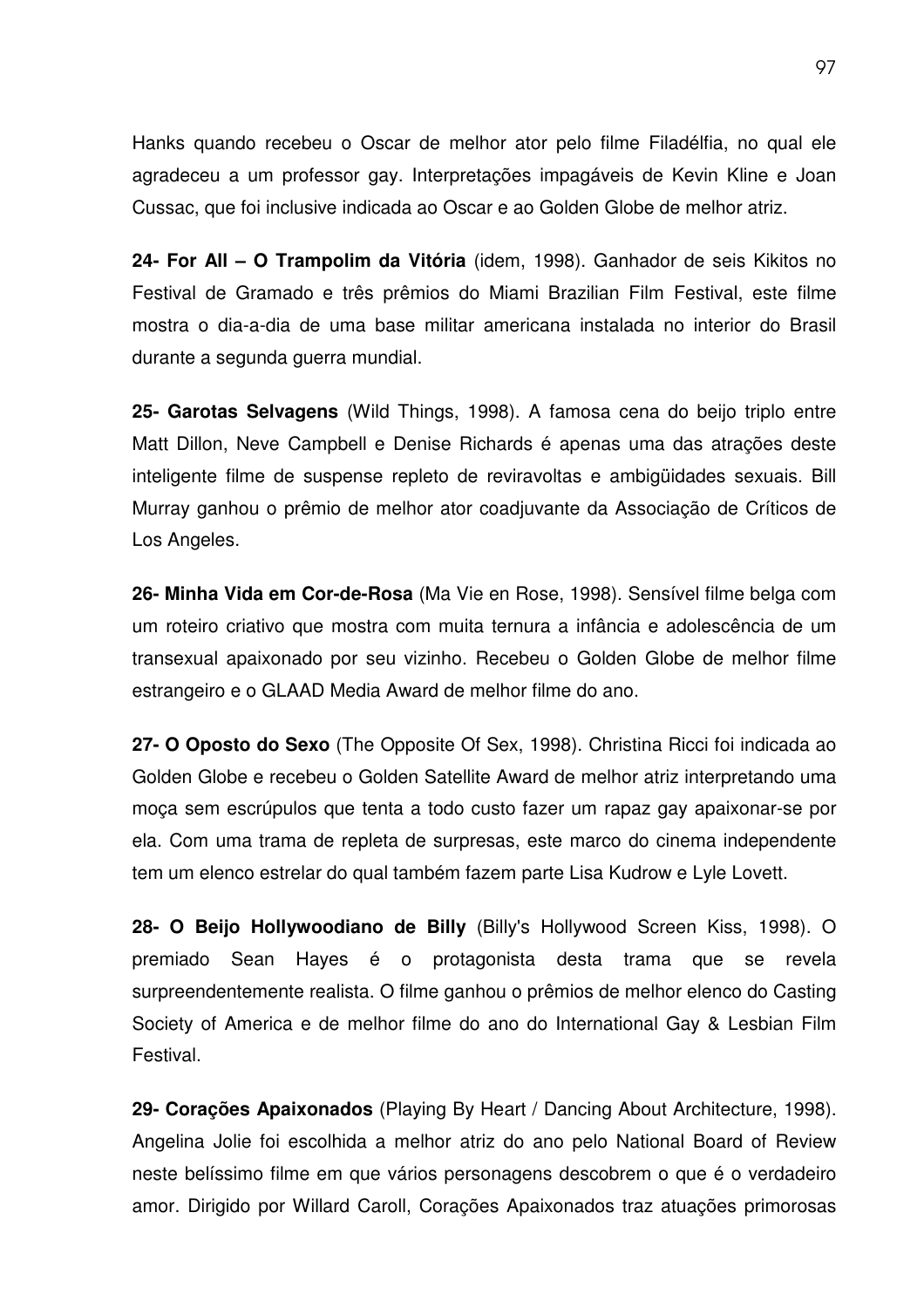de um elenco de astros consagrados como Gillian Anderson, Sean Connery, Ellen Burstyn, Dennis Quaid e Madeleine Stowe.

**30- Vamos Nessa** (Go, 1999). Timothy Olyphant ganhou o Youth Hollywood Award de melhor vilão neste filme conhecido como a versão gay de Pulp Fiction. Destaque para as ótimas interpretações dos ídolos adolescentes Katie Holmes e Scott Wolf.

**31-Tudo Sobre Minha Mãe** (Todo Sobre Mi Madre, 1999). Esta superprodução de Pedro Almodóvar recebeu o Oscar e o Golden Globe de melhor filme estrangeiro, além do prêmio de melhor direção no Festival de Cannes. Prostituição, incesto, lesbianismo, religião e transexualidade são os temas desta trama que narra o encontro de uma mulher consigo mesma após um trágico acidente.

**32- Segundas Intenções** (Cruel Intentions, 1999). Mais uma versão para o cinema do clássico da literatura As Ligações Perigosas. Sarah Michelle Gellar ganhou o MTV Movie Award de melhor atriz em um papel muito diferente de Buffy, a caçadora de vampiros que a lançou ao sucesso. A cena do beijo entre Sarah e Selma Blair ganhou o MTV Movie Award de melhor beijo do ano.

**33- O Talentoso Ripley** (The Talented Mr. Ripley, 1999). Anthony Minghella recebeu o prêmio de melhor direção do National Board Review por este filme com belas locações na Europa. Matt Damon interpreta um rapaz inseguro que se envolve em uma teia de mentiras e crimes para encobrir sua paixão por um jovem americano rico que vive na Itália. Indicado também a cinco Oscars e cinco Golden Globes.

**34- Meninos Não Choram** (Boys Don't Cry, 1999). Uma jovem garota que se apresenta como rapaz tenta recomeçar sua vida em uma cidade do interior dos Estados Unidos. Baseado em uma história real, este dramático filme deu a Hillary Swank o Oscar e o Golden Globe de melhor atriz.

**35-Truques da Paquera** (Trick, 1999). Um jovem pianista em começo de carreira se apaixona por um belo rapaz que conhece no metrô. Filme sensível com belas cenas protagonizadas pelo simpático Christian Campbell, irmão de Neve Campbell. O diretor Jim Fall ganhou o prêmio do Festival Internacional de Berlim.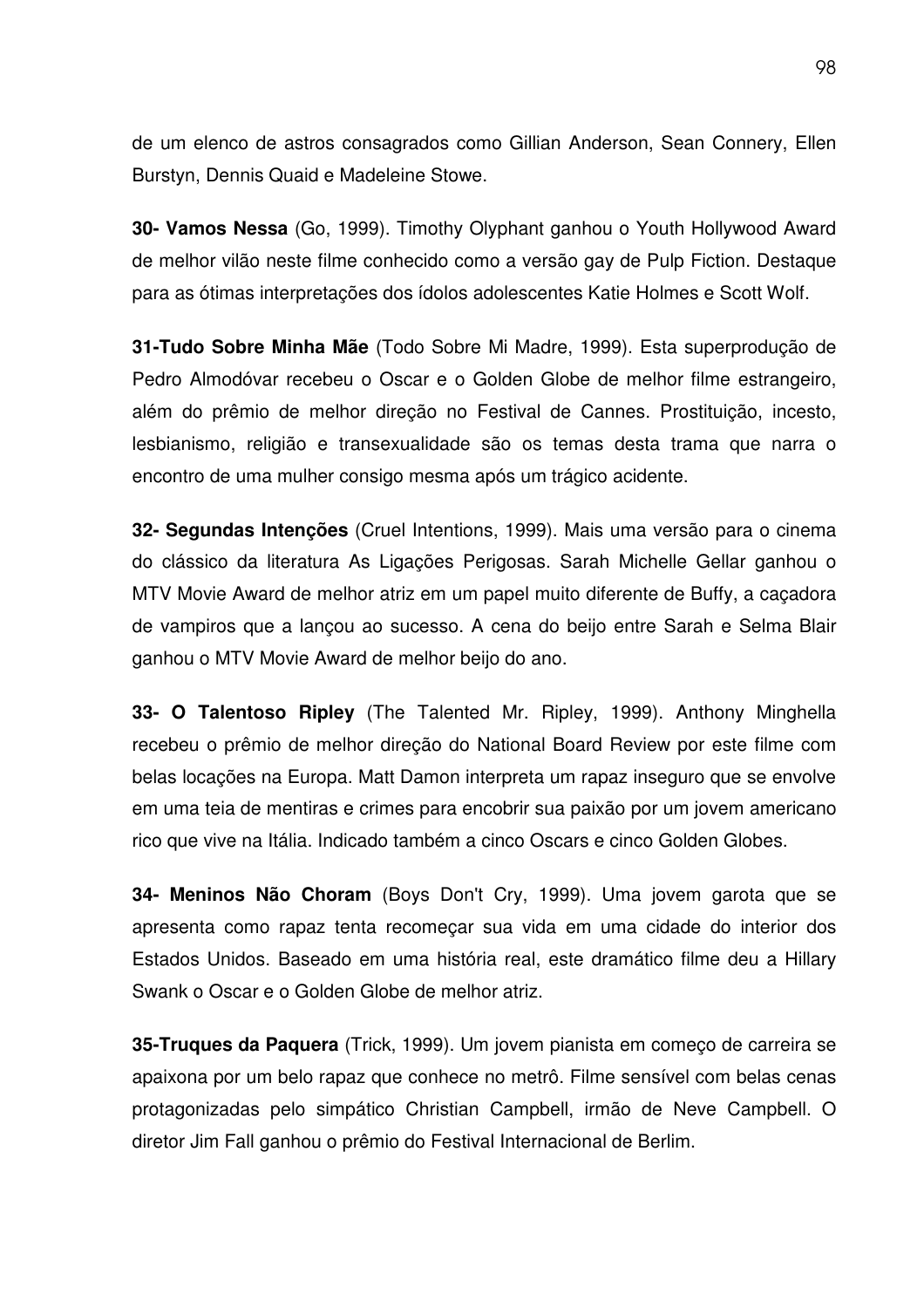**36- Segredos e Confissões** (Common Ground, 2000). Três contos distintos sobre homossexualidade, amor e amizade. Jason Pristley, o Brandon Walsh de Beverly Hills 90210, interpreta um militar gay neste filme feito para a TV e que ganhou o prêmio da GLAAD.

**37- Garotos Incríveis** (Wonder Boys, 2000). Curtis Hanson dirige um roteiro muito criativo neste filme com um elenco estrelar que traz nomes como Michael Douglas, Tobey Maguire, Frances McDormand e Robert Downey Jr. Indicado a três Oscars e quatro Golden Globes, garantiu os prêmios de melhor canção para Bob Dylan.

**38- Antes do Anoitecer** (Before Night Falls, 2000). Javier Barden foi indicado ao Oscar e ao Golden Globe de melhor ator e ganhou o prêmio do Festival de Veneza pela sua interpretação do escritor cubano Reinaldo Arenas nesta ousada biografia.

**39- O Clube Dos Corações Partidos** (The Broken Hearts Club – A Romantic Comedy, 2000). Ganhador do GLAAD Media Award de melhor filme do ano, esta produção traz um ótimo elenco liderado por John Mahoney, que interpreta o técnico de um time de baseball formado por um grupo de amigos gays.

**40- Coisas Que Você Pode Dizer Só De Olhar Para Ela** (Things You Can Tell Just. O diretor Rodrigo Gacía recebeu o prêmio do Festival de Cannes por este filme romântico e inteligente onde a trajetória de três mulheres acaba se cruzando em uma mesma cidade. No elenco, Glenn Close e Calista Flockhart em interpretações memoráveis.

**41- Desejo Proibido** (If These Walls Could Talk 2, 2000). A HBO produziu para a televisão o projeto If These Walls Could Talk, no qual três histórias distintas sobre o mesmo tema são apresentadas no mesmo cenário em épocas diferentes. O primeiro filme tratou de aborto e contou com atrizes como Demi Moore, Sissy Spacek e Cher. O segundo, que foi lançado em vídeo no Brasil com o nome de Desejo Proibido, trata da relação amorosa entre mulheres. O filme, que conta também com Sharon Stone, Ellen Degeneres e Michelle Williams, deu três prêmios de melhor atriz à veterana Vanessa Redgrave: Emmy, Golden Globe e Screen Actors Guild Award.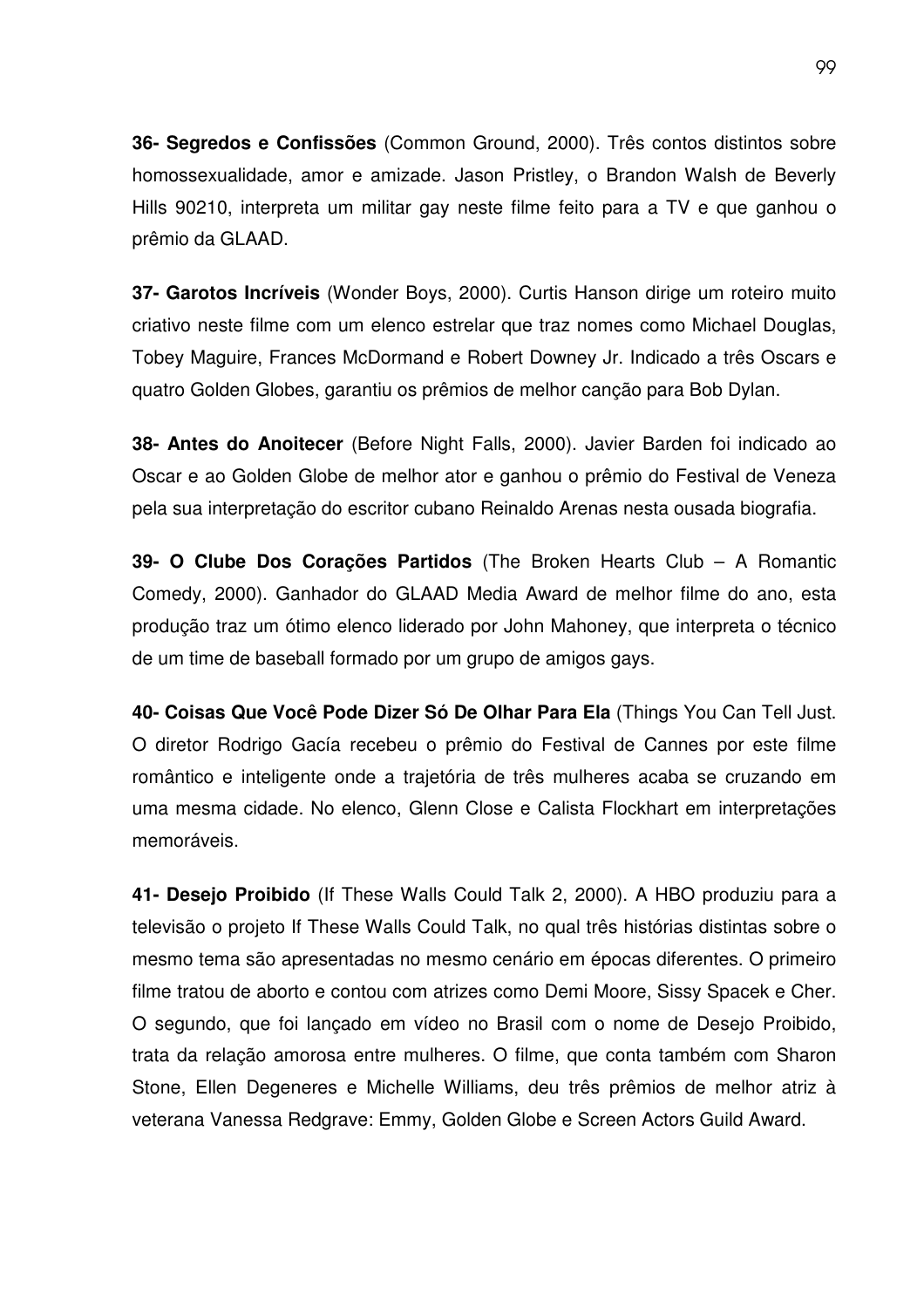**42- Billy Elliot** (Idem, 2001). Belíssima produção britânica indicada a três Oscars e dois Golden Globe. O filme tem uma mensagem de luta e otimismo e ganhou o GLAAD Media Award de melhor produção do ano.

**43- Hedwig - Rock, Amor e Traição** (Hedwig and The Angry Inch, 2001). Musical criativo e bem dirigido sobre um transexual que é usado pelo seu namorado adolescente para tornar-se uma estrela do rock. Escolhido como melhor filme no Festival Internacional de Berlim, ganhou também o GLAAD Media Award de melhor filme do ano.

**44- E Sua Mãe Também** (Y Tu Mamá Tambien, 2001). Além dos prêmios de melhor roteiro e melhor ator do Festival de Veneza, Y Tu Mamá Tambien tem um roteiro surpreendente dirigido por Alfonso Cuarón. Foi indicado ao Oscar de melhor roteiro original e ao Golden Globe de melhor filme estrangeiro, categoria na qual venceu nos festivais de Seatle, San Francisco, New York, Los Angeles, Florida, Las Vegas, Dallas, Chigago e Boston.

**45- Cidade Dos Sonhos** (Mulholland Drive, 2001). Escrito originalmente para ser o piloto de um seriado de televisão estrelado pelo roqueiro Marilyn Manson, este maravilhoso filme deu o prêmio de melhor diretor do ano a David Lynch no Festival de Cannes, categoria na qual também foi indicado ao Oscar e ao Golden Globe. Nesta produção surrealista, a relação amorosa entre duas atrizes é regida pela maravilhosa trilha sonora de Angelo Badalamenti.

**46- Madame Satã** ( Brasil, 2002). Provavelmente o melhor filme brasileiro já produzido, Madame Satã é uma alegoria que conta a história do travesti João Francisco dos Santos. Vencedor do prêmio de melhor filme do Festival Internacional de Chicago, ganhou mais cinco prêmios internacionais. Filmado em estúdio, o filme faz uma bela homenagem ao cinema através da iluminação impecável e dos belos enquadramentos, lembrando o inovador filme Dancer in the Dark, de Lars Von Trier.

**47- As Horas** (The Hours, 2002). Nicole Kidman ganhou o Oscar e o Golden Globe de melhor atriz nesta produção magistralmente dirigida por Stephen Daldry (de Billy Elliot). Com Merryl Streep, Juliane Moore e Ed Harris no elenco, esta sensível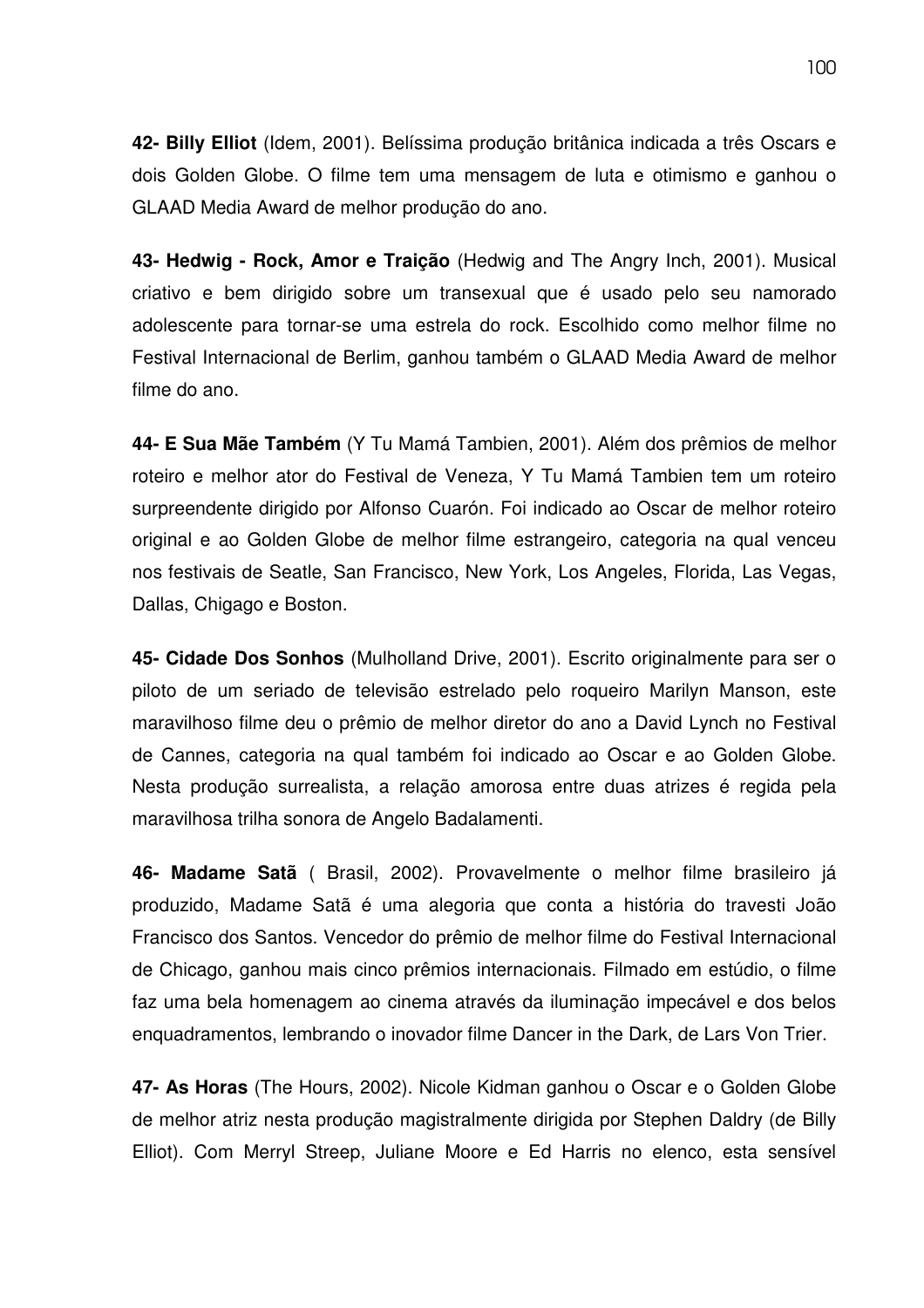adaptação foi indicada a nove Oscars e sete Golden Globes, vencendo na categoria de melhor filme dramático.

**48- Longe do Paraíso** (Far From Heaven, 2002). Escolhido como melhor filme do ano pela New York Film Critics Circle, Longe do Paraíso tem uma incrível combinação de metalinguagem cinematográfica e crítica social em um subtexto que não pode ser entendido por espectadores superficiais. A bela Julianne Moore e o polêmico Dennis Haysbert participam desta incrível produção indicada a quatro Oscars, quatro Golden Globes e vencedora de 59 prêmios.

# **11.1. 2 OUTROS FILMES 9**

**49 - Todas as cores do amor** (Goldfish Memory, Irlanda, 2003) Direção: Elizabeth Gill. Uma visão leve sobre os perigos e prazeres dos relacionamentos na Dublin contemporânea. Uma série de reações de romances e corações partidos até que o ciclo inteiro se transforma num completo circo, cada personagem tentando resolver a questão do que é um relacionamento perfeito.

**51 - Benhur** (EUA, 1959) *Direção:* William Wyler. Em Jerusalém no início do século I vive Judah Ben-Hur (Charlton Heston), um rico mercador judeu. Mas, com o retorno de Messala (Stephen Boyd), um amigo da juventude que agora é o chefe das legiões romanas na cidade, um desentendimento devido a visões políticas divergentes faz com que Messala condene Ben-Hur a viver como escravo em uma galera romana, mesmo sabendo da inocência do ex-amigo. Mas o destino vai dar a Ben-Hur uma oportunidade de vingança que ninguém poderia imaginar.

**52 - Spartacus** (EUA, 1960 ) *Direção:* Stalley Kubrick. Spartacus (Kirk Douglas), um homem que nasceu escravo, labuta para o Império Romano enquanto sonha com o

Disponível em: http://www.interfilmes.com/filme\_18705\_As.Damas.de.Ferro-(Satree.lek).html. Acesso em 02 julho 2008. http://www.adorocinema.com/filmes/filmes\_a.asp. Acesso 03 julho 2008.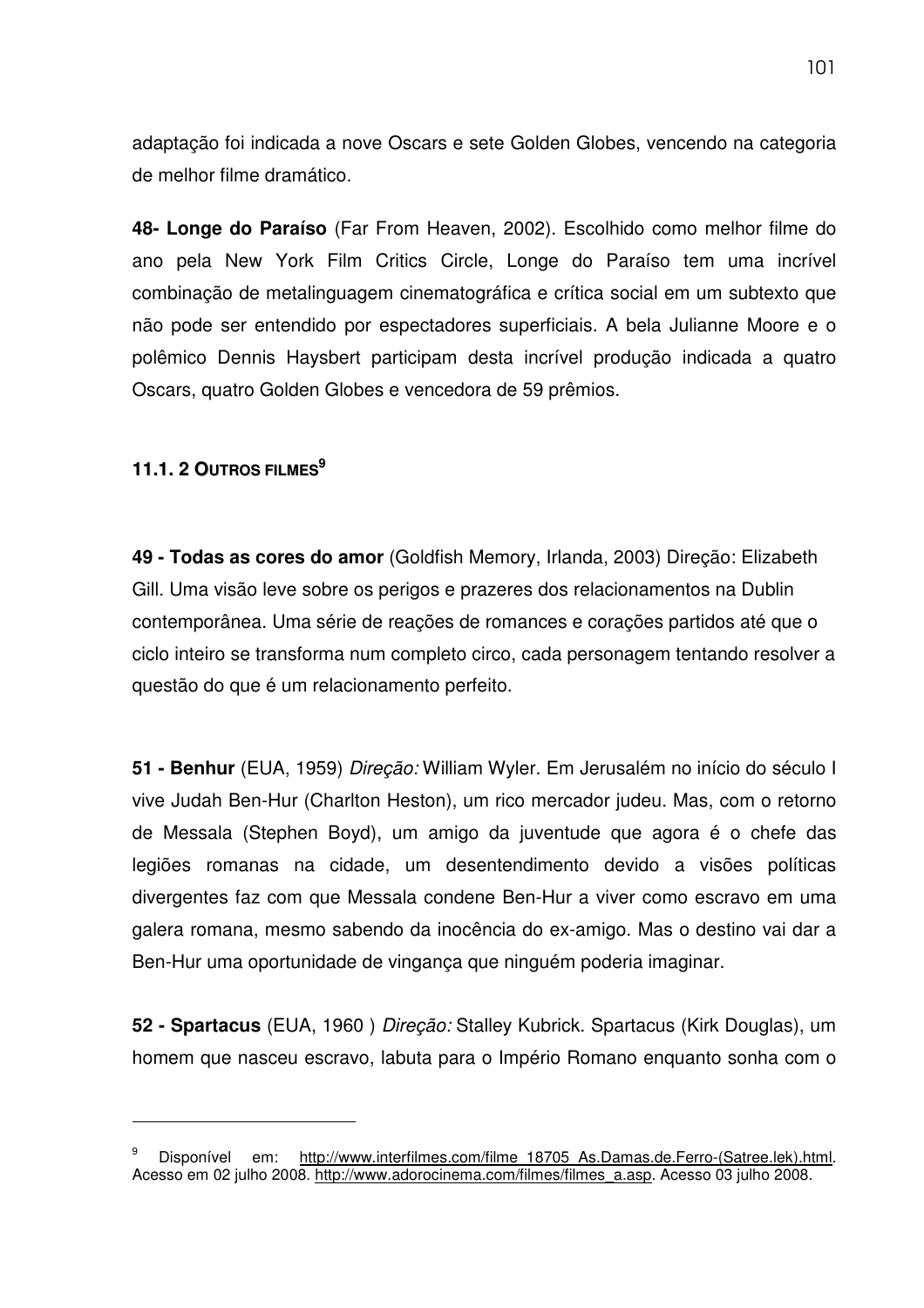fim da escravidão. Mas seu destino foi mudado por um treinador de gladiadores, que o comprou para ser treinado nas artes de combate e se tornar um gladiador.

**53 - Delicada Relação** (Yossi & Jagger, Israel, 2002) *Direção:* Eytan Fox. Uma base militar localizada na fronteira de Israel com o Líbano abriga jovens soldados, homens e mulheres. Dois militares vivem uma história de amor.

**54 - "O Segredo de Brokeback Mountain"** (Brokeback Mountain, USA, 2005) Direção: Ang Lee. Jack Twist (Jake Gyllenhaal) e Ennie Del Mar (Heath Ledger) são dois jovens que se conhecem no verão de 1963, após serem contratados para cuidar das ovelhas de Joe Aguirre (Randy Quaid) em Brokeback Mountain. Jack deseja ser cowboy e está trabalhando no local pelo 2º ano seguido, enquanto que Ennie pretende se casar com Alma (Michelle Williams) tão logo o verão acabe. Vivendo isolados por semanas, eles se tornam cada vez mais amigos e iniciam um relacionamento amoroso. Ao término do verão cada um segue sua vida, mas o período vivido naquele verão irá marcar suas vidas para sempre.

**55 - De-Lovely: Vida e Amores de Cole Porter** (USA, 2004) *Direção:* Irwin Winkler. Cole Porter (Kevin Kline) revê sua vida como se fosse um de seus grandiosos shows, com pessoas e acontecimentos marcantes se tornando o foco da ação que acontece no palco. É nele que Porter confere seu passado cheio de excessos e seu profundo e complicado relacionamento com sua esposa Linda (Ashley Judd).

**56 - Kinsey - Vamos Falar de Sexo** (USA, 2004) *Direção:* Bill Condon. Em 1948 Albert Kinsey (Liam Neeson) abalou a conservadora sociedade americana ao lançar seu novo livro, "Sexual Behavior in the Human Male". O livro trazia uma ampla pesquisa, na qual Kinsey levantou dados sobre o comportamento sexual de milhares de pessoas. O assunto, até então pouquíssimo abordado, passa a ser tema de debates e provoca polêmica na sociedade.

**57 - A Rainha Diaba** (Brasil, 1971) *Direção:* Antônio Carlos Fontoura. Lapa, Rio de Janeiro. Diaba (Mílton Gonçalves), um homossexual, comanda de um dos quartos de um bordel uma quadrilha responsável pelo controle de vários "pontos" de venda de droga.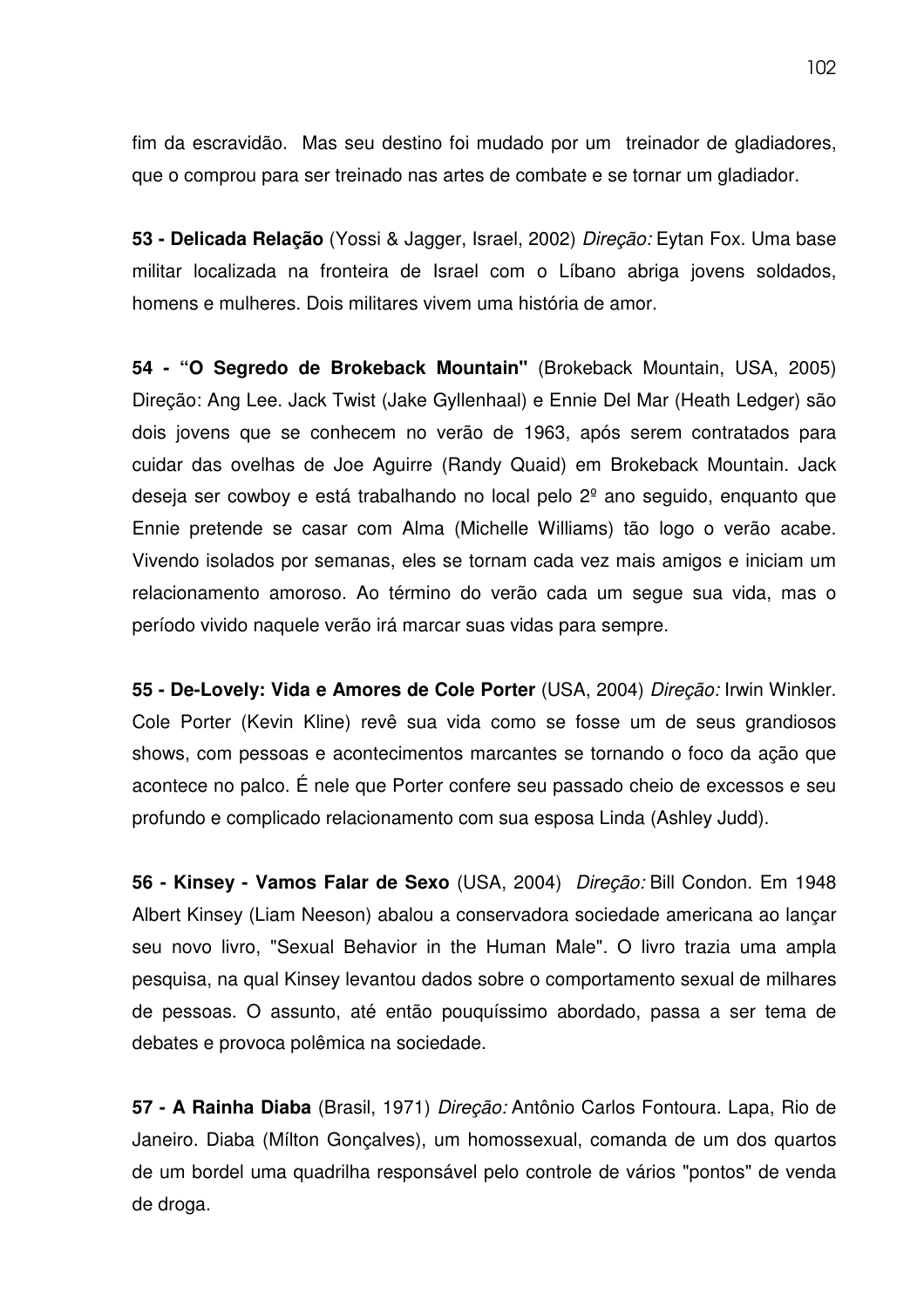**58 - Felizes juntos** (Hong Gong, 1997) Direção: Wong Kar-Wai. Dois namorados que vão a passeio pela Argentina, mas acabam tendo que ficar mais tempo lá. Amor, tango e conflitos entre o casal.

**59 – Capote** (USA, 2005) *Direção:* Bennett Miller. Truman Capote (Philip Seymour Hoffman) lê um artigo no jornal New York Times sobre o assassinato de quatro integrantes de uma conhecida família de fazendeiros em Holcomb, no Kansas. O assunto chama a atenção de Capote, que estava em ascensão nos Estados Unidos. Capote acredita ser esta a oportunidade perfeita de provar sua teoria de que, nas mãos do escritor certo, histórias de não-ficção podem ser tão emocionantes quanto as de ficção. Capote surpreende a sociedade local com sua voz infantil, seus maneirismos femininos e roupas não--convencionais. Visitas assassinos na prisão e transforma o artigo do assassinato em livro que poderia revolucionar a literatura moderna.

**60 - As Damas de Ferro (**Satree lek, Tailândia, 2000) Direção: Youngyooth Thongkonthun. História real de um time masculino de voleibol composto basicamente por gays, travestis e transexuais. A equipe chegou a conquistar o título de campeã nacional da Tailândia, em 1996. Tudo começa porque Mon (Sahaphab Virakamin), um jogador de vôlei, sempre é descartado dos times por ser gay. Com a chegada de uma nova treinadora na cidade, surge uma nova oportunidade de formar um time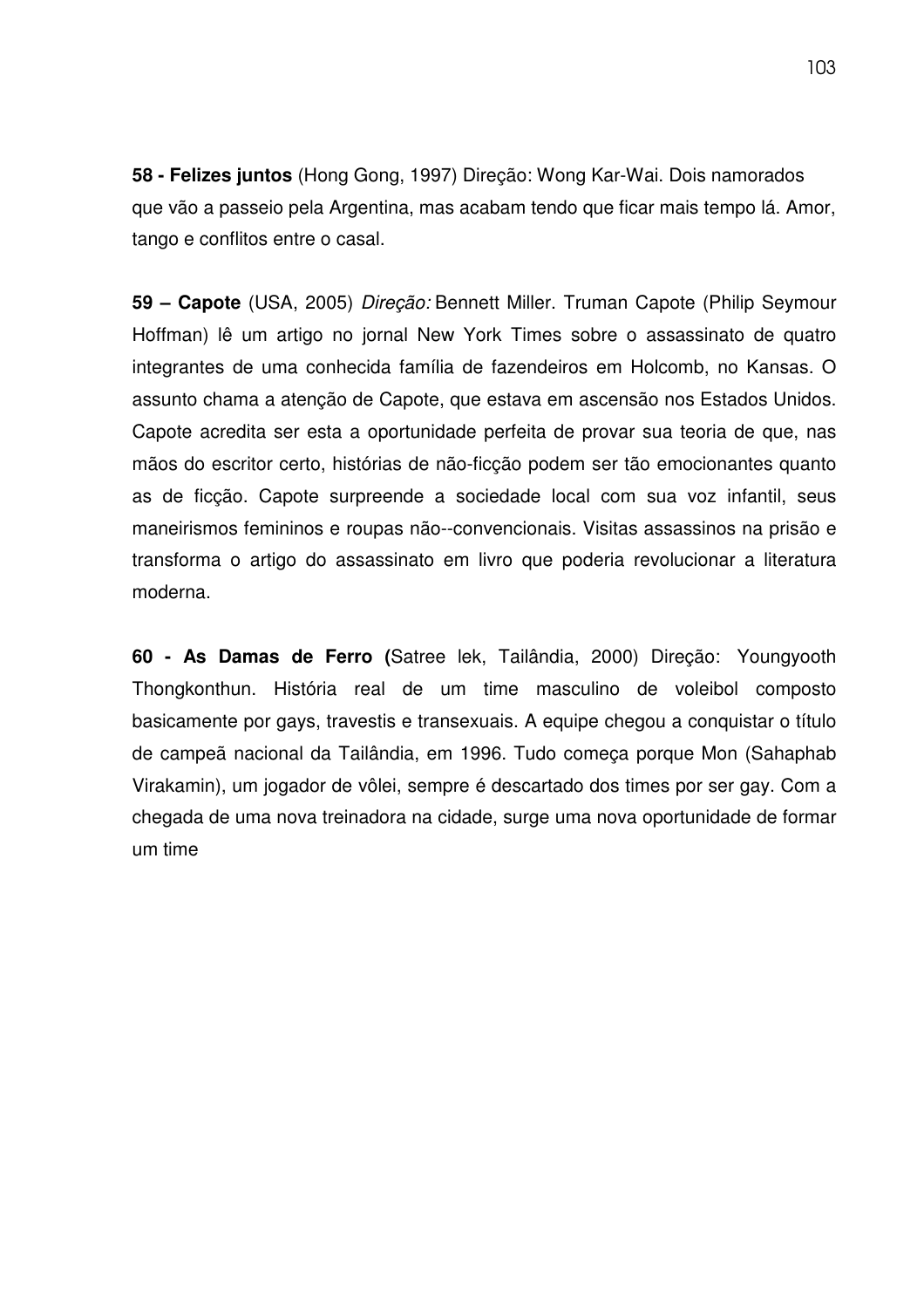## **11.2 TRANSCRIÇÕES GRUPO FOCAL**

Mestrandas Grupo Focal 07/05/08

Questão apontada:

Essa pesquisa é importante, interessante para educação? O tema? Por quê? Ou não é?

**Mestranda 1** – è um tema importante, porém ainda é pouco tratado na educação. Mas, e abordado, faz parte do plano geral da educação.

**Mestranda 2** - A forma de abordagem é um pouco equivocada.

**Mestranda 3** – E abordado, mas não sei se de forma correta, mas saber qual é o correto. Quem trabalha, teria que estar preparado para falar. É passado muito rápido, por cima. Então tanto professor como aluno devem estar preparados. Choque.

**Pesquisadora:** Mas isso não é controlado, uma forma de controlar?

**Mestranda 2 -** Depende muito do que se trabalha a respeito desta questão da sexualidade, seu próprio corpo....vigiar e punir o corpo.

**Mestranda 4** – Um aluno chorou em meu colo, revelando-se homossexual, pois não pode falar sobre isso e sofre. Não pode levar isso p frente e fica acarretando problemas, conflitos existências. Isso implica na prática dele. Ele chora no colo do professor......E a formação do professor sobre isso?

**Polêmica no grupo:** O que pode? O que não pode? O que falar? Como falar?

**Mestranda 4** - Isso é importante tem que ser falado na escola. Se fala sobre sexualidade no sentido de evitar gravidez e prevenir doenças.

**Mestranda 5** - É muito complicado, o pessoal não sabe como lidar.

**Mestranda 1** Na escola há alguém para falar sobre o assunto, então os professores se acomodaram e não querem falar, deixam para esta pessoa que é responsável. Esta questão vem desde o momento que a criança vai se descobrindo e descobrindo o outro. Faz parte da vida.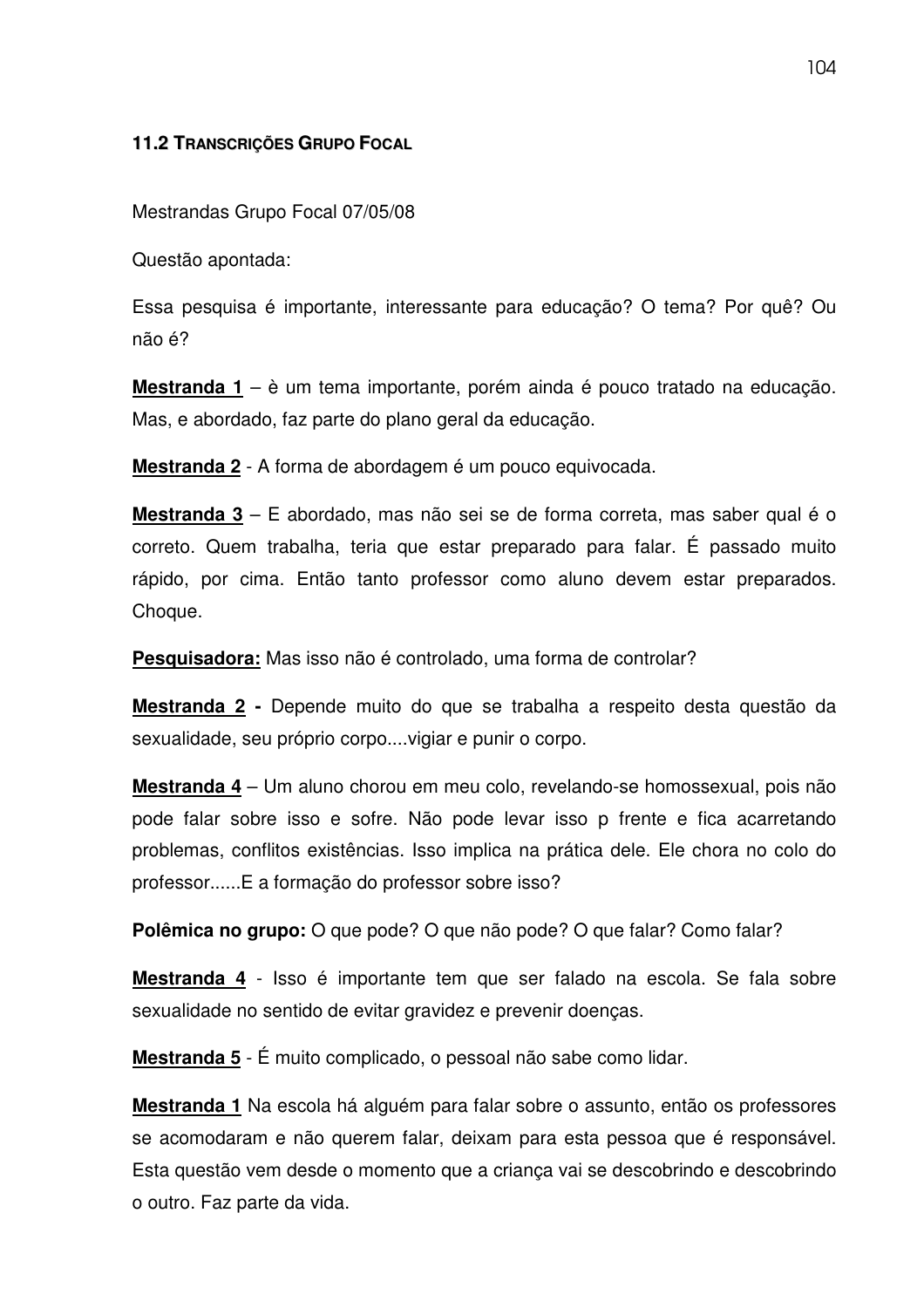**Mestranda 3 -** Ao construir a identidade do sujeito desde o jardim e pré a professora desconstrói, ou anula o pênis e a vagina. Então que sexualidade se constrói?

**Mestranda 4 -** Família, sociedade e educação, determinam a forma da sexualidade.

**Mestranda 5 -** Nos enxergamos desta forma, nos foi construído este conceito sobre a sexualidade.

**Mestranda 2 -** Essa questão é tabu, é muito anterior a escola, fomos criados como heterossexuais e quando se fala de homossexual, está impregnado na sociedade há muitos séculos fomos criados heterossexuais e por conta disso tem muita coisa absurda lá na escola. É difícil de ser trabalhado. E quando se encontra um adulto ficamos assustados, não que não seja normal, estamos no século XXI criando nossos filhos diferentes, mas tem muito tabu ainda.

**Mestranda 3** Somos educadores representamos uma sociedade em seu todo, mas temos que trabalhar também com alunos e professores, mas com restrições.

Tem que mudar esta sociedade, esta tradição esta coisa impregnada. Tem que se aceitar e se relacionar, tem que ser por ai. A questão é a cidadania, cada um encontrar seu espaço.

## **Grupo Focal Mestrado em educação -** 21/05/08

Questões apontadas:

- 1. Suas opiniões e questões sobre o filme:
- a) Importante para a educação (pesquisa tema, filme)
- b) Sexualidade nas escolas (sim, não pq.?)
- c) Filme pode ser usado formação continuada nas escolas? Outro? Qual?
- d) Cenas que mais chamaram sua atenção? Por quê?
- e) O nome do filme "Delicada Relação" leva você a pensar sobre...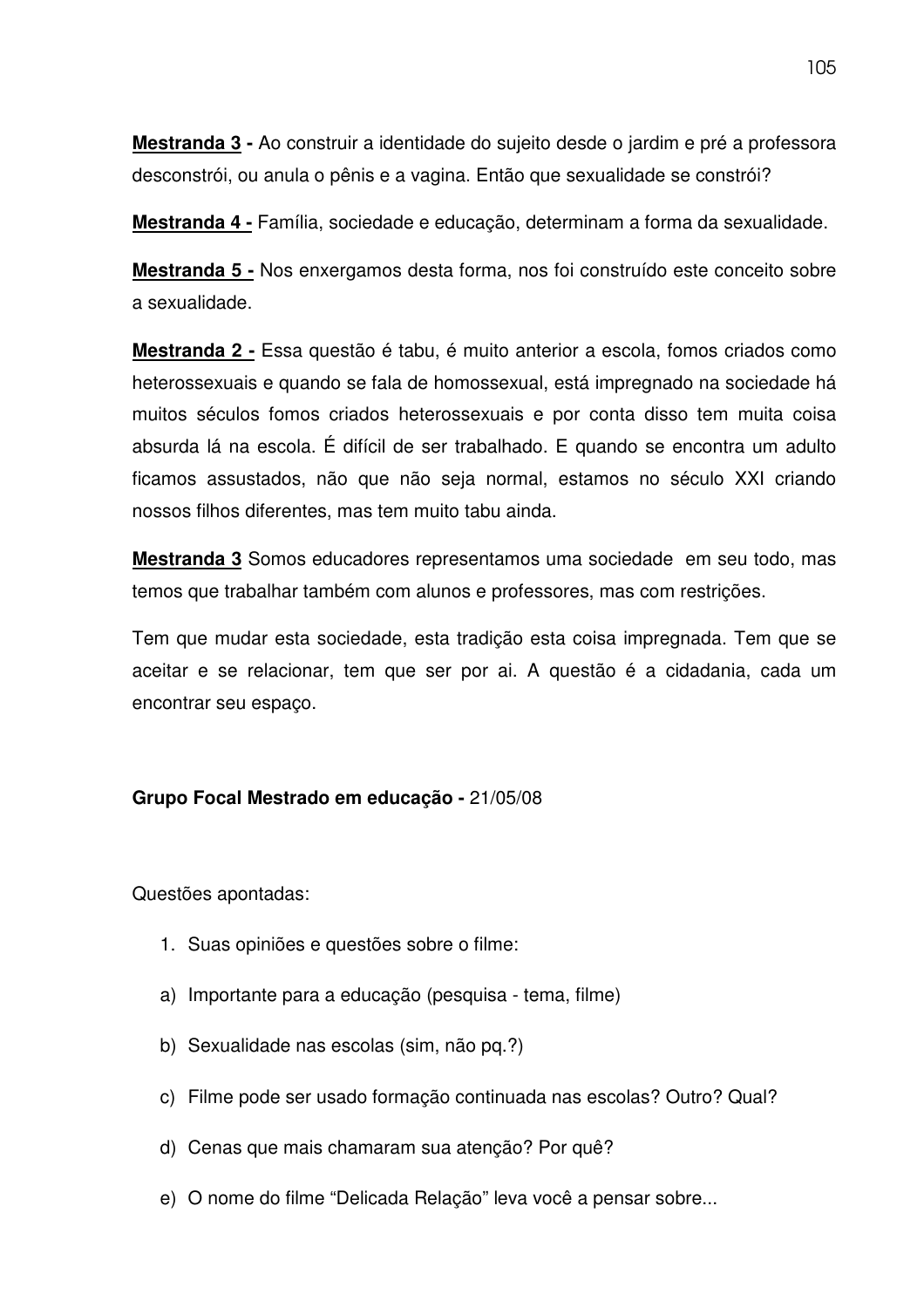**Mestranda 1** – A importância da cena do velório, quando a mãe é questionada sobre o que ele gostava. A mãe não sabia nada sobre o filho, se nós levarmos isso para a educação, é assim. Quantas famílias estão distanciadas daquilo que realmente acontece a escola distanciada, todo mundo coloca meio que uma venda nos olhos para não ver o que realmente acontece ao seu redor com os filhos, com os alunos. Todo mundo coloca uma venda e não enxerga aquilo que está nítido ali na frente. O que as pessoas sentem o que realmente elas sentem, não o que a sociedade quer que eles sintam.

É preciso falar sobre a sexualidade na escola, inclusive para se aproximar dos sentimentos, as pessoas não falam de sentimentos, não revelam o que sentem não fazem o que gostam.

São censuradas dos sentimentos, não se fala não se faz.... A sexualidade faz parte da realização pessoal ela esta precisando ser vista de forma clara, explicitar e não de forma camuflada.

**Mestranda 2-** Cena que mais tocou foi a do beijo, ela choca no começo, mas depois vai amenizando, pois pensei que também beijo meu marido. Começa chocando, ou tu para de assistir o filme, ou pensa: não realmente é isso, eu também faço isso. Eu faço, eles também podem fazer. Tenho amigos homossexuais, quando eles passam de mãos dadas, homens ou mulheres, isso choca, mas, vai... A gente cria os preconceitos acaba sofrendo.

Deveria ser abordada a sexualidade, todos os tipos. Quando se aborda de uma forma geral na sala de aula ao falar sobre os cuidados do corpo de fala que pode a haver relação de homem com homem e mulher com mulher.

Professores é a mesma coisa que a gente, fica chocada no início poderia trabalhar para tirar aquele padrão de homem e mulher, para ser refletido mais. Com os alunos de uma forma geral não sei se conseguiríamos abordar diretamente a homossexualidade e sim junto com as questões do namoro, e com os questionamentos destes vai se abordando que a homossexualidade é uma opção de vida. A gente aborda a relação, a relação com outro e com o corpo. Pois a questão não é andar de mãos dadas, mas tudo que tá impregnado na sociedade. Eu trabalharia um filme destes se abordasse no geral, não só para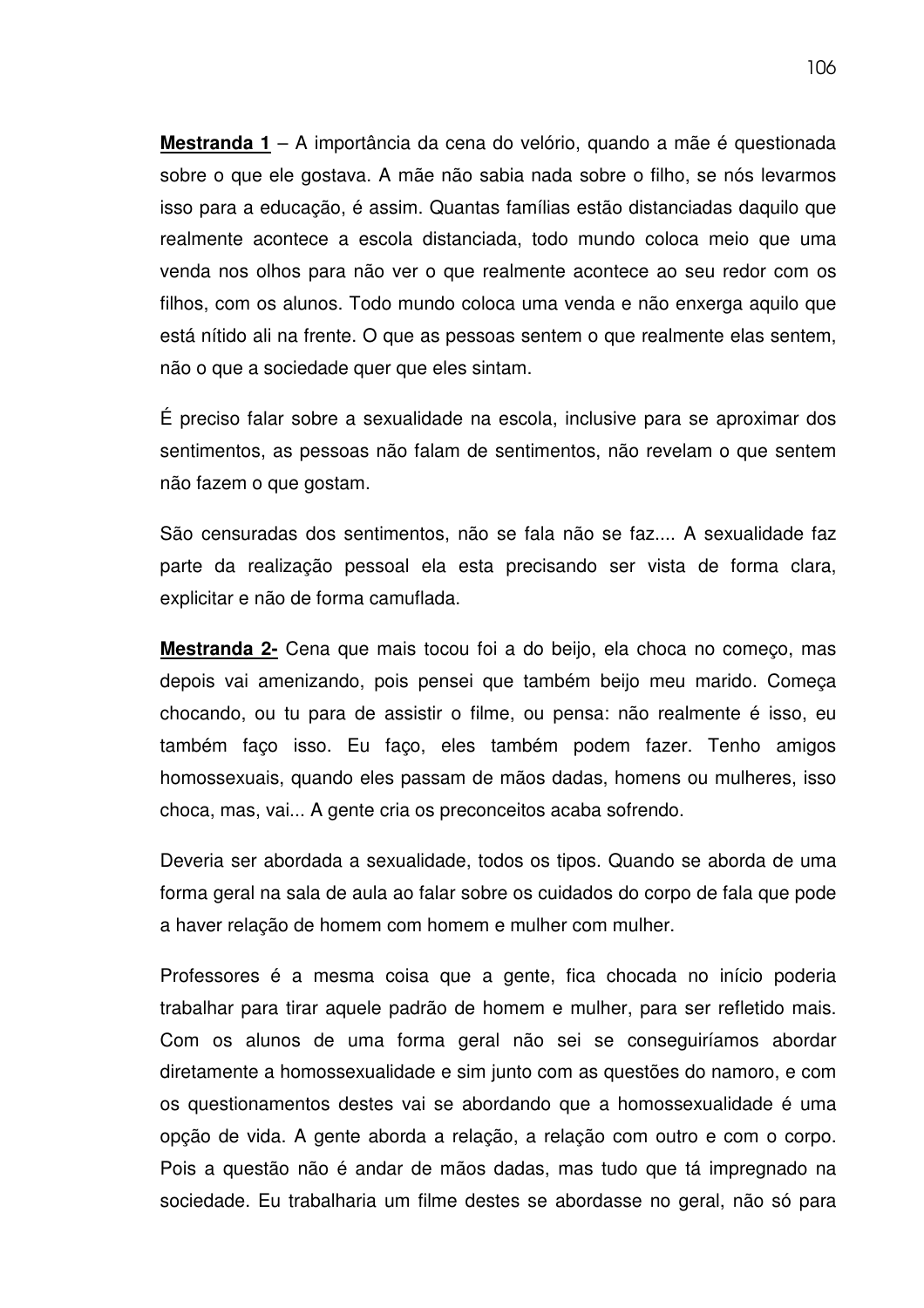falar da homossexualidade. Tem que ser bem trabalhada, pois estas famílias que tem filhos homossexuais não aceitam. Não usaria desta forma usando este filme a não ser que surgisse dentro do grupo a sugestão deste filme. Em nossos grupos não sei se passam filmes, acho que não, eles adotam outras imagens. Mas vou colocar para a nossa psicóloga para ver como ela abordaria a questão.

**Mestranda 3** – Uma coisa no filme que me chamou a atenção foi justamente o que a colega comentou, sobre a mãe que em momento se vê que não sabe nada sobre o filho. E quando a mãe fala que não sabe a música preferida do filho e o soldado fala, não fica a certeza, mas há dúvidas da confirmação do namoro entre os soldados.

A questão de tratar o filme na escola vai depender da idade, mas vai chocar sim, mas é uma boa escolha para trabalhar principalmente com professores e não da mesma forma com os alunos.

O que aconteceu em minha casa com meu filho: Ele estava na internet, sei lá, pegou a caneta azul e pintou a unha, chegou para mim e mostrou a unha – o que você acha? Mas eu vou tirar....Ficou legal filho (mãe), mas eu não sou gay.Eu não falei para você que ficou legal. Sugerindo isso, eu até pensei na questão dos roqueiros que pintam a unha de preto. Mas, porque você filho ficou assim tão alerta? Eu não sou! Filho tudo bem, eu não to questionando com relação a isso....Claro que a mamãe gostaria que você casasse com uma mulher e me desse netinhos, mas eu não sei, você só tem 12 anos. Não sei como vai ser daqui prá frente. Eu enquanto mãe não vejo que ele tem na escola esta informação como ele deveria ter, ou seja, prá ele gay é um bicho louco, mas eu vejo como uma opção pessoal de cada um. Falei para ele que como a mamãe se casou com um homem ele também poderia casar-se com uma mulher.

Você percebe com este ato agressivo dele o que a sociedade, o quer que o ambiente joga pra ele, e eu não posso dizer que isso é em casa. Que tem que ser machão! Não é que é uma coisa que você gostaria para sua casa, você gostaria que seguisse o "normal" para construir sua família, mas toda família tá sujeita. (foi questionada pelo normal) Sim, mas o normal entre aspas. Na hora desta reação dele é uma coisa boba. Uma coisa de mulher.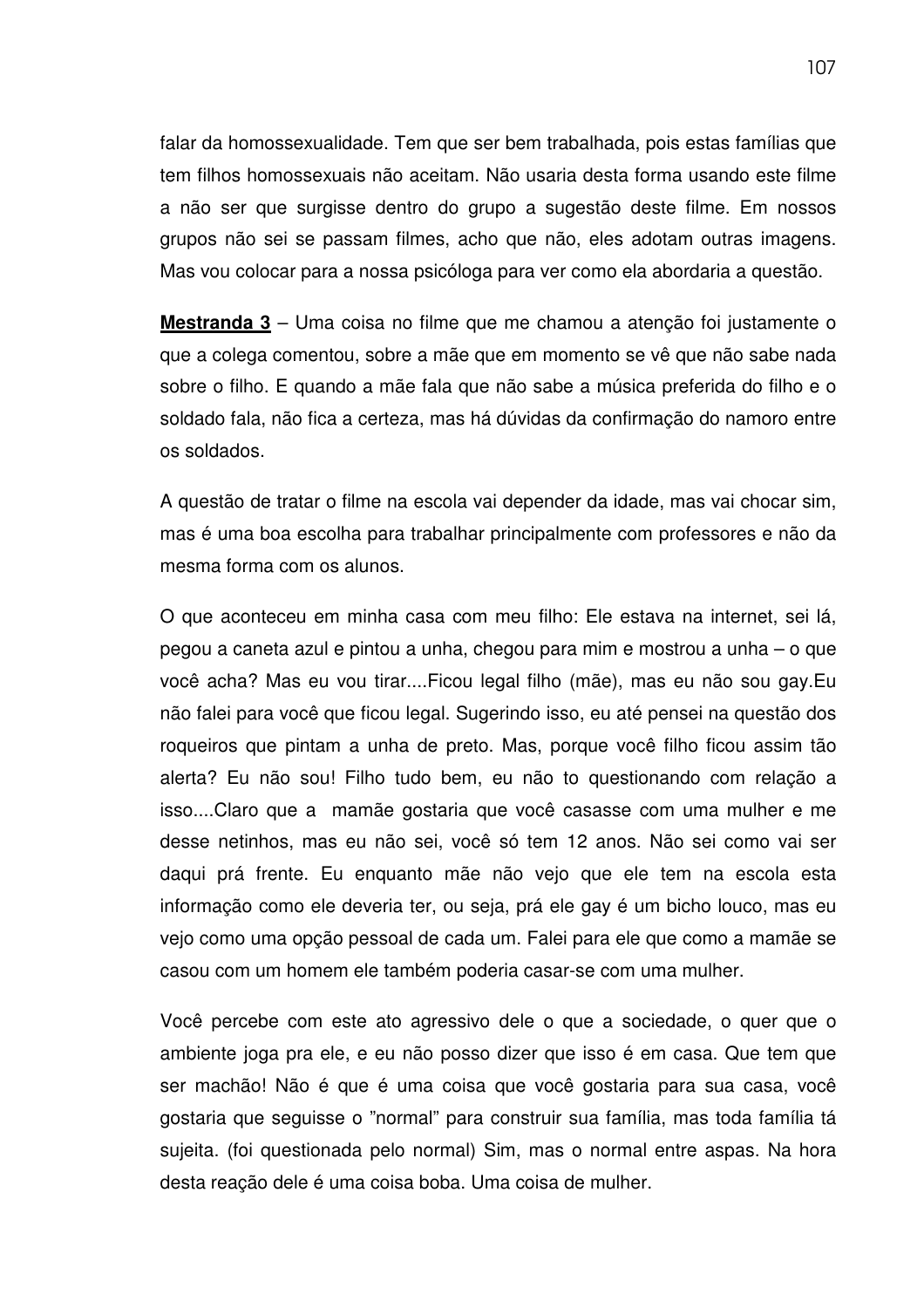**Mestranda 2** - No dia das mães apresentamos no telão, tiramos foto das crianças pintadas de batom, menino e menina todos. Quando as mães viram não deixaram apresentar, pois "eles" estavam fantasiados de menina. O filme não é que não pode, mas tem que ter muito cuidado. As famílias não aceitam e reclamam.

**Mestranda 1** - Mas a gente tem que mudar este conceito das pessoas, desafiando, fazendo ver, por isso tem que chocar.

**Mestranda 3** - Terminando quero dizer o seguinte acho importante esta pesquisa, pois é um tema que tem que ser tratado. Eu tenho dois filhos, se um sair usando uma sandália, alguém vai gritar: tira isso!!!

Meu filho já trouxe isso, ta ali, veio pela mídia, não é culpa dele. Isso, gay, lésbica, na escola não é tratado porque, ele vai ter aversão vai se afastar, porque ainda não aprendeu.... Isso está na própria cabeça da mãe também por uma forma de cultura, informação sei lá.... até.

Eu acho importante neste sentido, da informação, mas é um filme que realmente choca no primeiro momento, então precisa ter cuidado com o público com as pessoas que você vai trabalhar. A sociedade não esta pronta para isso. É como meu filho, a gente também não esta pronta para isso a gente esta se chocando com isso, não esta pronta também.

**Mestranda 1- 2** - Mas isso é uma questão de preconceito!

**Mestranda 3** – É sim, preconceito.

**Mestranda 4** – Abordar um filme destes depende da idade pode não ser aceito, como já vimos outros filmes com outras abordagens na escola os pais não aceitam, não só a questão da homossexualidade, mas outras. Filmes de droga, sexualidade tem famílias que não aceitam e vão à escola reclamar. As famílias não aceitam a homossexualidade. É um filme maravilhoso, só que eu penso que tem que tomar o cuidado principalmente com a idade. Pois tem família que pode vir a achar que a gente ta induzindo, incentivando, embora seja mesmo normal, a ta tão normal assim que ela ta no bolo. Com os professores tranqüilo, pode ser trabalhado com o filme.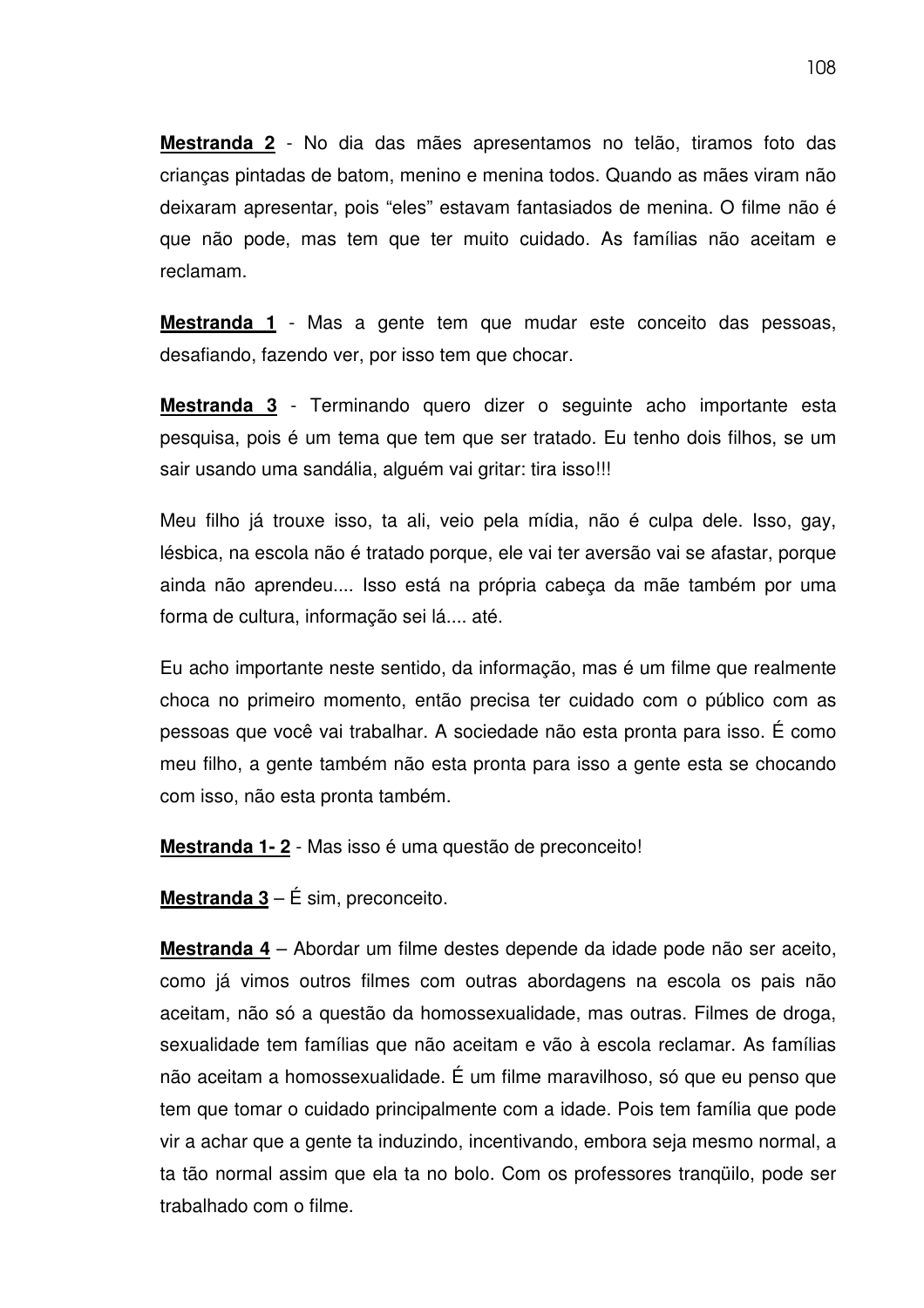**Mestranda 1** – Não tenham dúvida de que o preconceito o tabu ta ai, isso é uma coisa obvia, que os pais vão reagir não há dúvidas, mas tudo depende da forma que for trabalhado com alunos e professores. Mas as famílias, não aceitam homossexualidade. A sociedade vai contestar, mas se não fizer isso cada vez mais não vai haver mudança desta impregnação. Quanto mais se falar sobre o assunto vai fazer com que as pessoas se soltem sobre isso. É algo que veio com as primeiras civilizações, sempre existiu e ainda hoje esta deste jeito, se não falar... Tem que abordar sim, mas encontrar a forma correta de fazer isso, professores, reuniões, palestras, não tem como não fazer isso etc

**Mestranda 5** – Não é o adulto que vai determinar qual é a sexualidade dele, milhões de adolescentes transam a primeira vez num sexo que não foram elas que escolheram. Sou menino vou transar com uma menina. Frustrações, anos para poder se assumir, quando já podia fazer isso dentro de casa. Se sou gay, nasci, ou virei gay, qual é o momento que se torna ou nasce? Debate-se sobre isso. Opção? Genético? Outra discussão. Será que o meio vai deformá-lo? Eu quero que meu filho, meu neto seja muito feliz, agora se ele for gay, rico, pobre é outra questão, tem que amar da forma que é como você vai dizer qual é a sexualidade que você vai ter, uma coisa tão intima.

**M – 1** – Aceitar da forma que é, Amor incondicional.

**Mestranda 6** – A gente percebe uma quebra de paradigma até na fala das meninas, colegas. (contradições das colegas). Essa questão sexual de dois homens e duas mulheres existem desde os primórdios, com a globalização isso se tornou mais público..... Já se aceita a relação homossexual. Agora eu não sei enquanto professora trabalharia isso com meus alunos, a cena inicial do beijo choca, pois primeiro os professores deveriam saber sobre isso para depois resolver os assuntos que permeiam a sala de aula, trabalhar estas pessoas

**Mestranda 7** – Eu trabalharia sem dúvida alguma com a questão da formação. Mas para trabalhar tem que ter certa competência não é qualquer pessoa que tem o desejo de fazer e pode fazer, inclui uma série de valores que foram colocados presentes tem a questão da contradição do meu discurso com a minha pratica. Se vê muito neste ambientes principalmente nas escolas e também